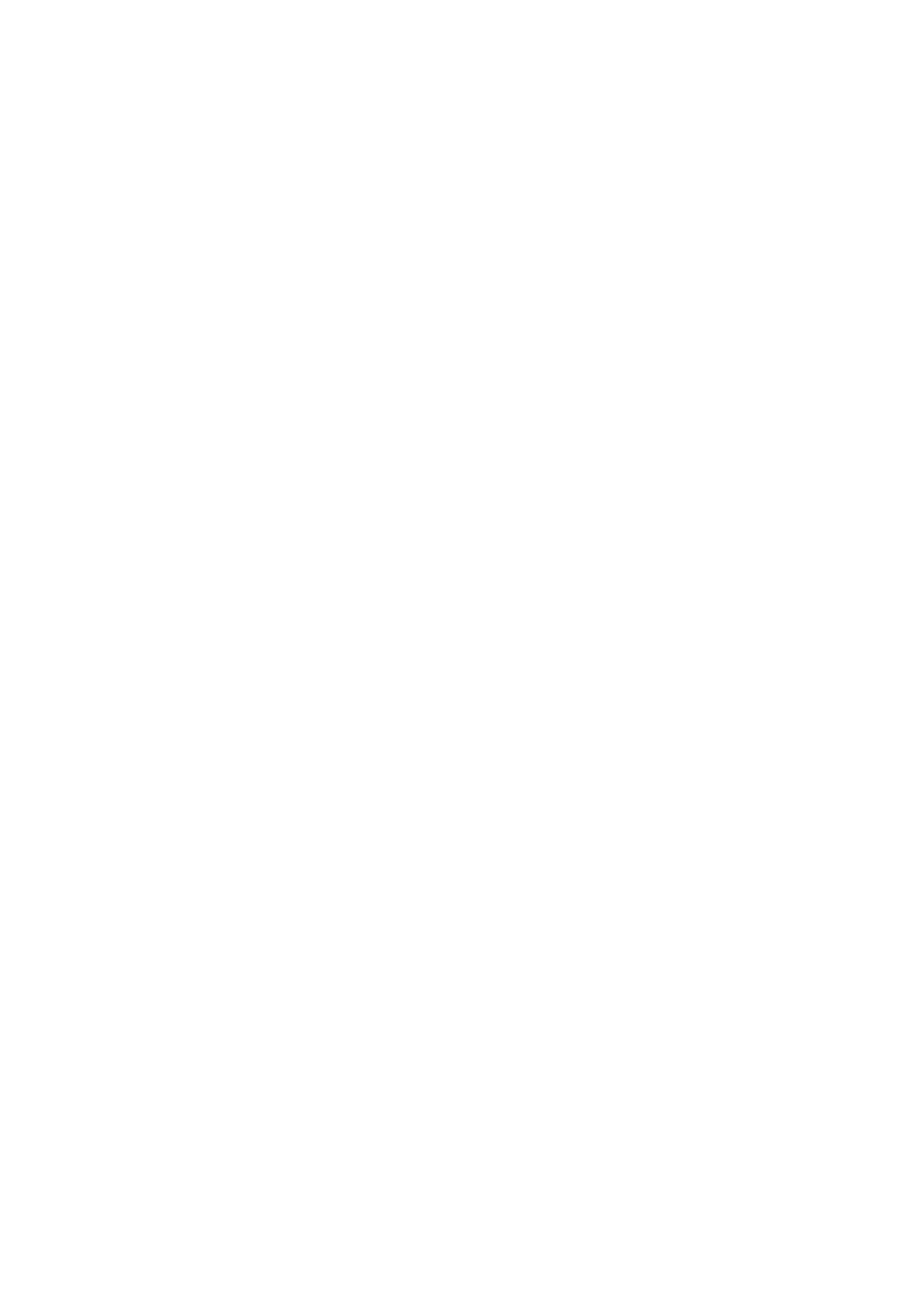

# Energy Act 2016

# **CHAPTER 20**

# **CONTENTS**

# **PART 1**

# THE OGA

# *The OGA and its core functions*

- 1 The OGA
- 2 Transfer of functions to the OGA
- 3 Transfer of property, rights and liabilities to the OGA
- 4 Transfer of staff to the OGA
- 5 Transfer schemes: supplementary
- 6 Pensions
- 7 Contracting out of functions to the OGA

# *Exercise of functions*

- 8 Matters to which the OGA must have regard
- 9 Directions: national security and public interest
- 10 Directions: requirements to notify Secretary of State

# *Information and samples*

11 Power of Secretary of State to require information and samples

# *Funding*

- 12 Powers of the OGA to charge fees
- 13 Levy on licence holders
- 14 The licensing levy: regulations
- 15 Payments and financial assistance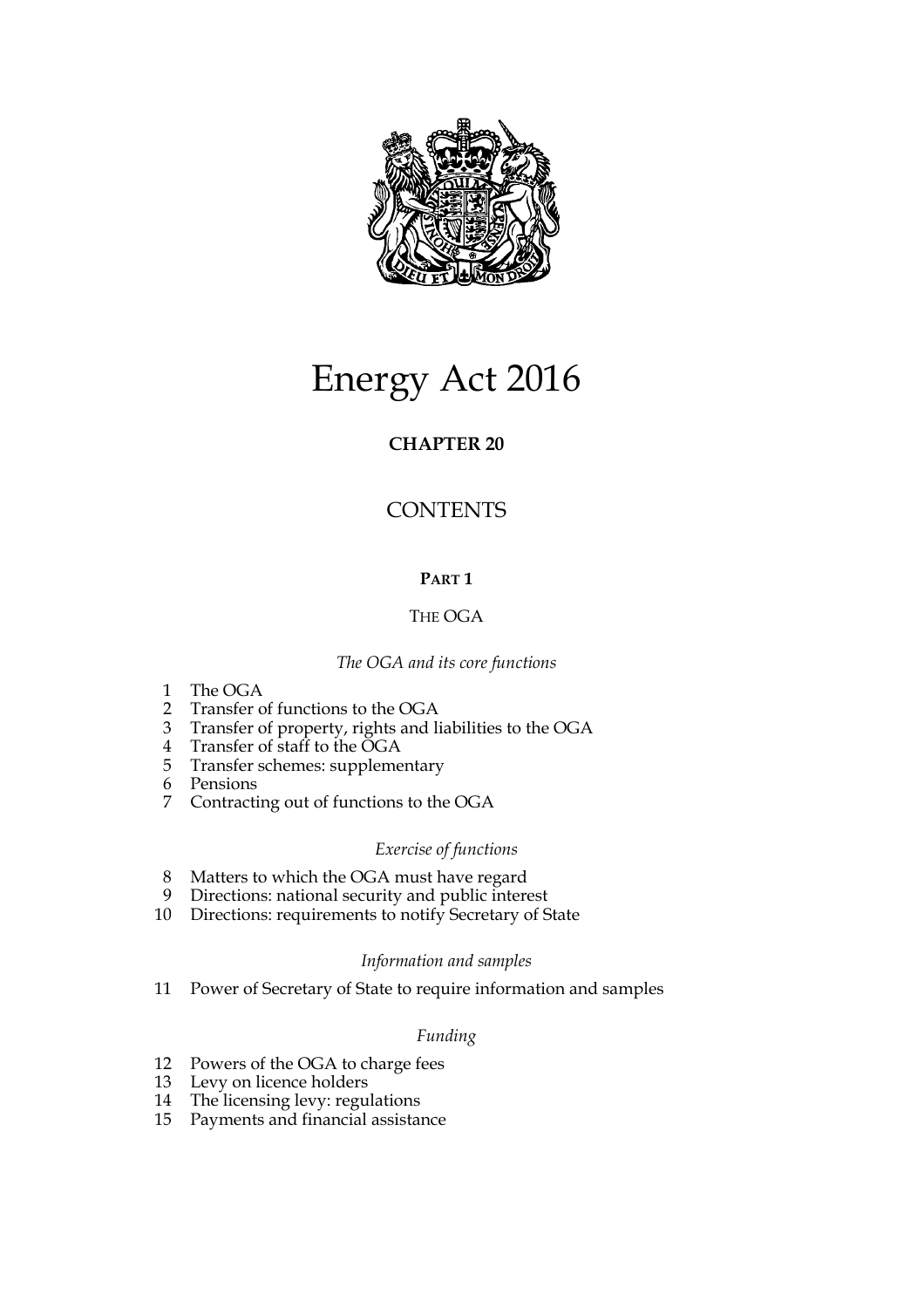#### *Review*

16 Review of OGA and guidance from Secretary of State

# **PART 2**

FURTHER FUNCTIONS OF THE OGA RELATING TO OFFSHORE PETROLEUM

# **CHAPTER 1**

#### **INTRODUCTION**

- 17 Overview of Part 2
- 18 Interpretation of Part 2

#### **CHAPTER 2**

#### **DISPUTES**

- 19 Qualifying disputes and relevant parties
- 20 Reference of disputes to the OGA
- 21 Action by the OGA on a dispute reference
- 22 Power of the OGA to consider disputes on its own initiative
- 23 Procedure for consideration of disputes
- 24 Power of the OGA to acquire information
- 25 Power of the OGA to require attendance at meetings
- 26 Appeals against decisions of the OGA: disputes

#### **CHAPTER 3**

#### INFORMATION AND SAMPLES

#### *Interpretation*

27 Petroleum-related information and samples

#### *Retention*

- 28 Retention of information and samples
- 29 Retention: supplementary

#### *Information and samples plans*

- 30 Information and samples plans: termination of rights under offshore licences
- Preparation and agreement of information and samples plans
- 32 Changes to information and samples plans
- 33 Information and samples plans: supplementary

#### *Power to require information and samples*

34 Power of the OGA to require information and samples

#### *Coordinators*

35 Information and samples coordinators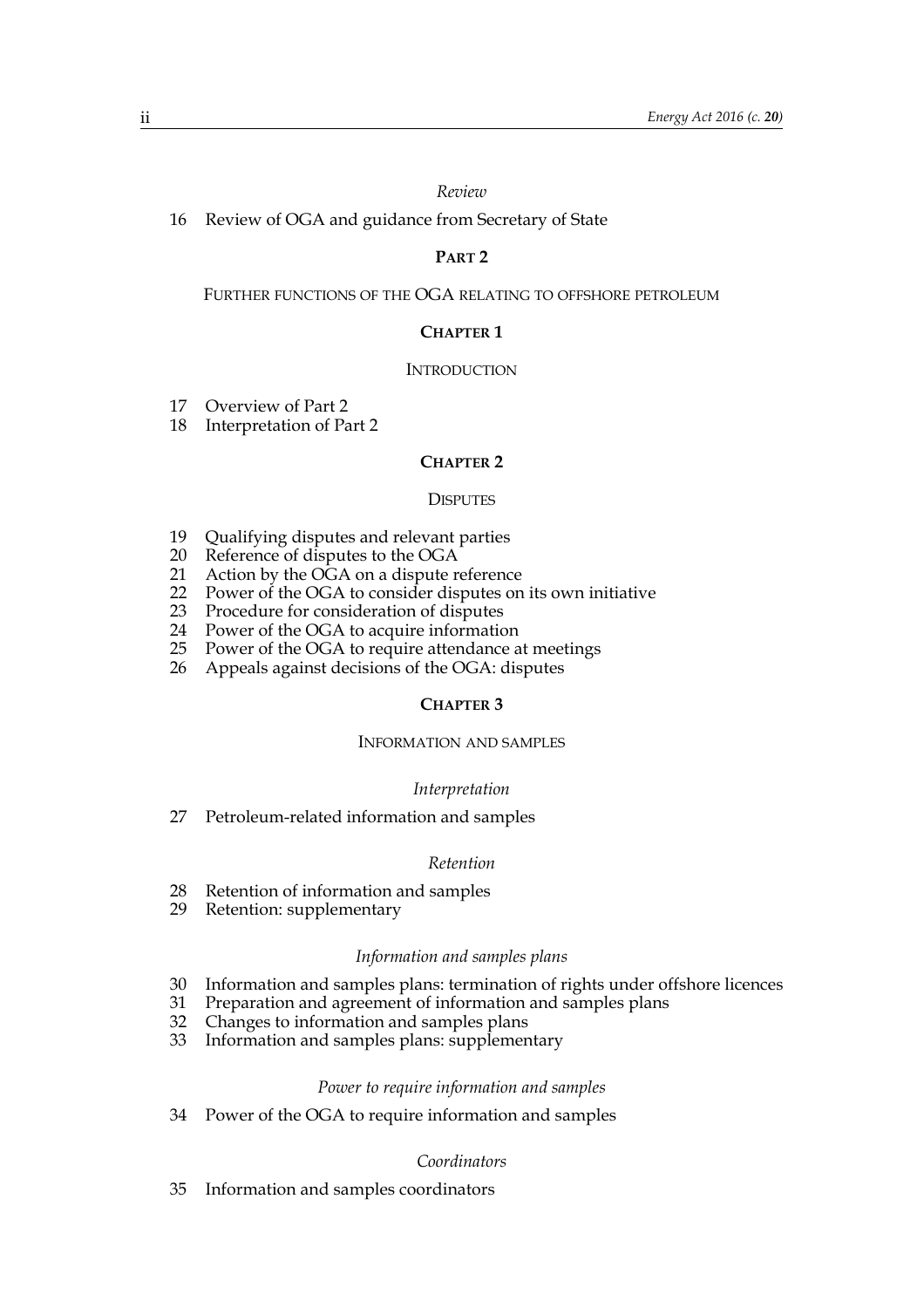# *Appeals*

36 Appeals against decisions of the OGA: information and samples plans

# **CHAPTER 4**

#### **MEETINGS**

- 37 Meetings: interpretation
- 38 Duty to inform the OGA of meetings
- 39 Participation by the OGA in meetings
- 40 Provision of information to the OGA after meetings
- 41 Notices

#### **CHAPTER 5**

#### **SANCTIONS**

#### *Power to give sanction notices*

42 Power of OGA to give sanction notices

#### *Sanction notices*

- 43 Enforcement notices
- 44 Financial penalty notices
- 45 Amount of financial penalty
- 46 Payment of financial penalty
- 47 Revocation notices
- 48 Operator removal notices

#### *Sanction warning notices*

49 Duty of OGA to give sanction warning notices

#### *Appeals*

- 50 Appeals in relation to sanction notices
- 51 Appeals against finding of failure to comply
- 52 Appeals against sanction imposed

#### *Supplementary*

- 53 Publication of details of sanctions
- 54 Subsequent sanction notices
- 55 Withdrawal of sanction notices
- 56 Alternative means of enforcement

#### *Information*

- 57 Sanctions: information powers
- 58 Appeals against information requests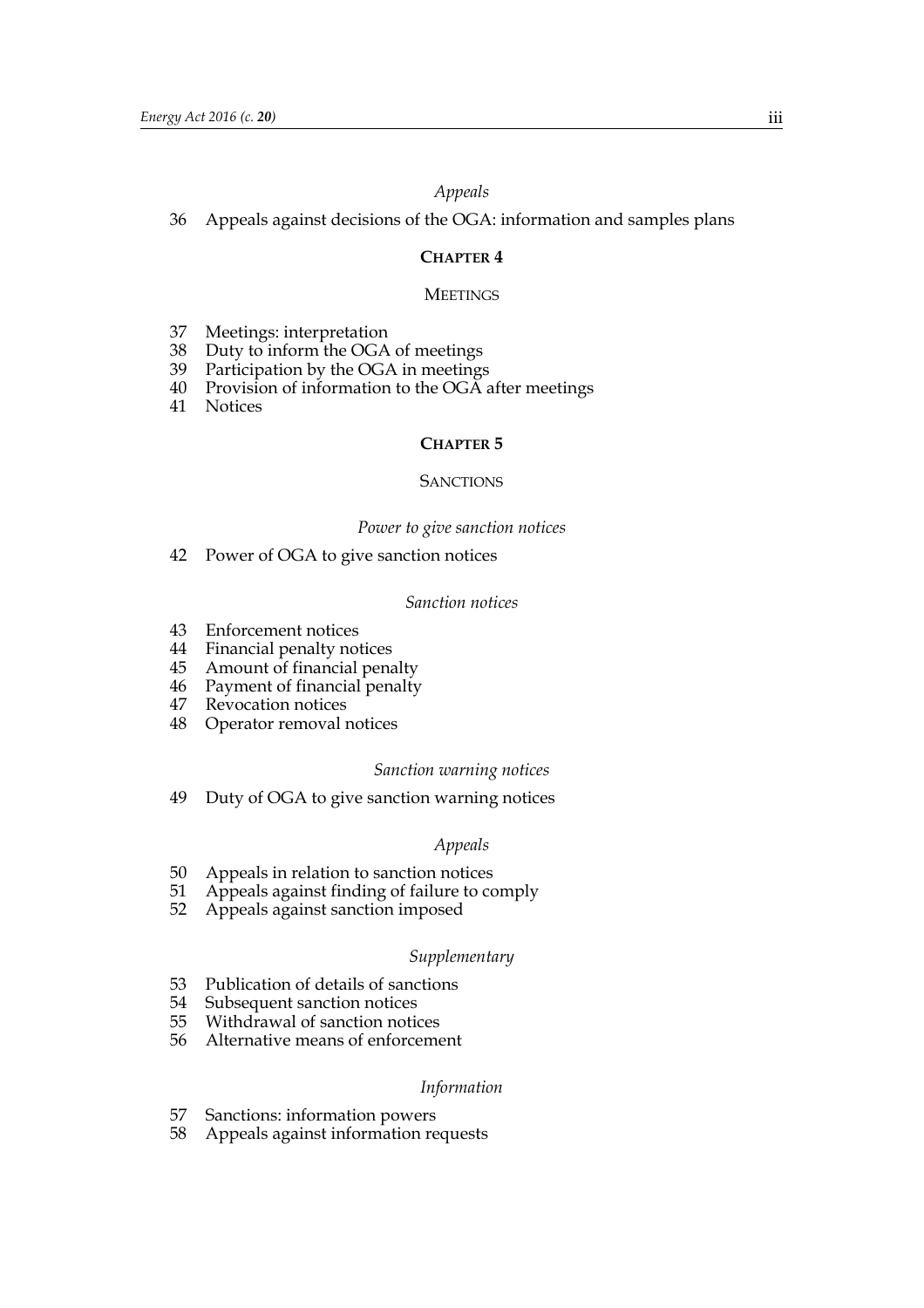# *The OGA's procedures*

59 Procedure for enforcement decisions

#### *Interpretation*

60 Sanctions: interpretation

# **CHAPTER 6**

#### DISCLOSURE

# *General prohibition*

- 61 Prohibition on disclosure
- 62 Meaning of "protected material" and related terms

#### *Permitted disclosures*

- 63 Disclosure by OGA to certain persons
- 64 Disclosure required for returns and reports prepared by OGA
- 65 Disclosure in exercise of certain OGA powers
- 66 Disclosure after specified period
- 67 Disclosure with appropriate consent
- 68 Disclosure required by legislation
- 69 Disclosure for purpose of proceedings

# **PART 3**

#### INFRASTRUCTURE AND INFORMATION

#### *Rights to use upstream petroleum infrastructure*

- 70 Requirements to provide information
- 71 Applications to use infrastructure: changes of applicant and owner

#### *Decommissioning*

- 72 Abandonment of offshore installations
- 73 Duty to act in accordance with strategy: decommissioning and alternatives

#### *Northern Ireland*

74 Part 1A of the Petroleum Act 1998: Northern Ireland

#### *International agreements*

75 International oil and gas agreements: information exchange

# **PART 4**

#### **FEES**

- 76 Powers to charge fees
- 77 Validation of fees charged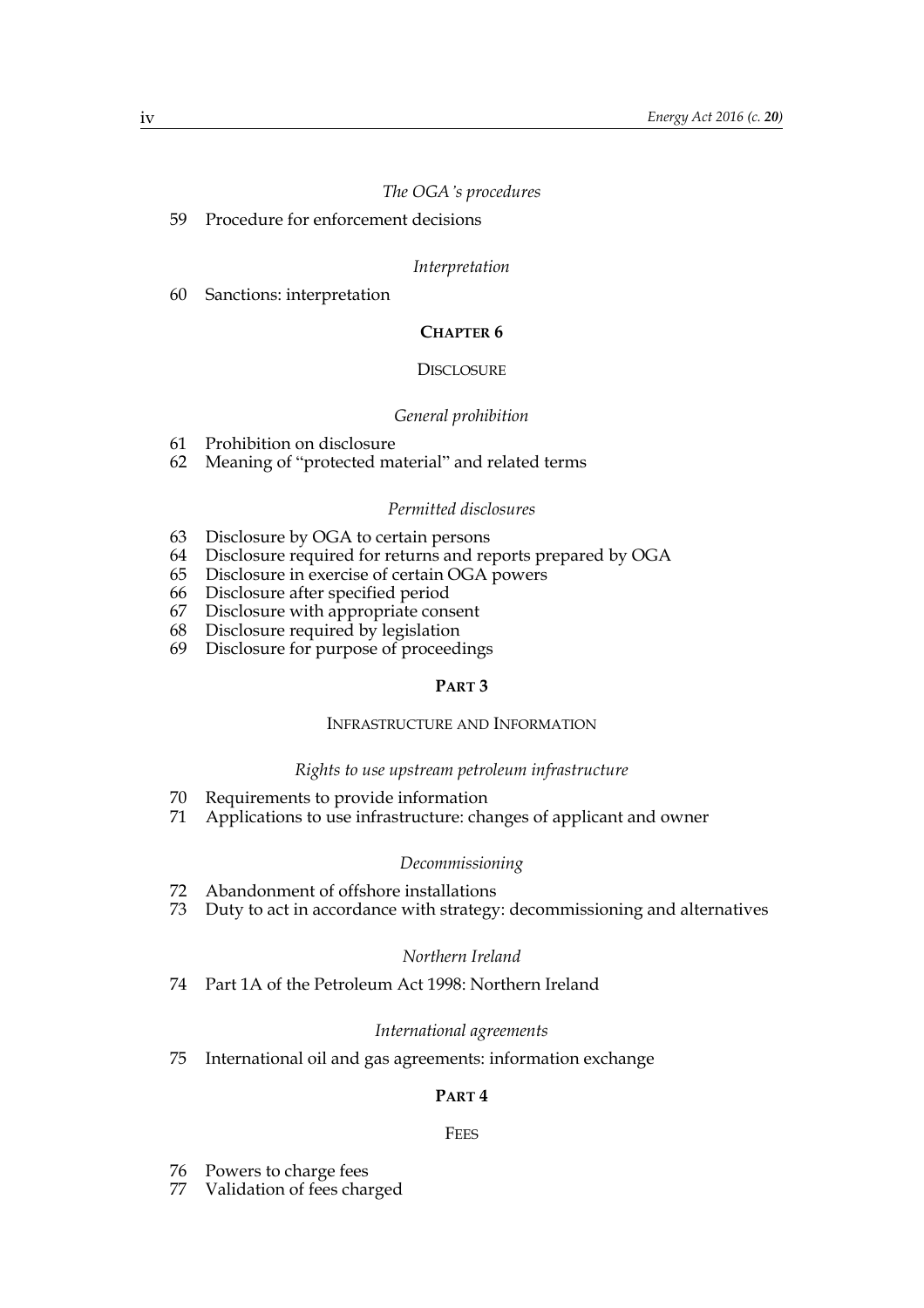#### **PART 5**

# WIND POWER

#### *Consent under Electricity Act 1989*

78 Onshore wind generating stations in England and Wales

#### *Renewables obligation*

- 79 Onshore wind power: closure of renewables obligation
- 80 Onshore wind power: circumstances in which certificates may be issued after the onshore wind closure date
- 81 Onshore wind power: use of Northern Ireland certificates

#### **PART 6**

#### FINAL PROVISIONS

- 82 Regulations<br>83 Regulations
- 83 Regulations and orders: disapplication of requirements to consult the OGA<br>84 Commencement
- **Commencement**
- 85 Short title and extent

Schedule 1 — Transfer of functions to the OGA

- Part 1 Primary legislation
- Part 2 Secondary legislation

Schedule 2 — Abandonment of offshore installations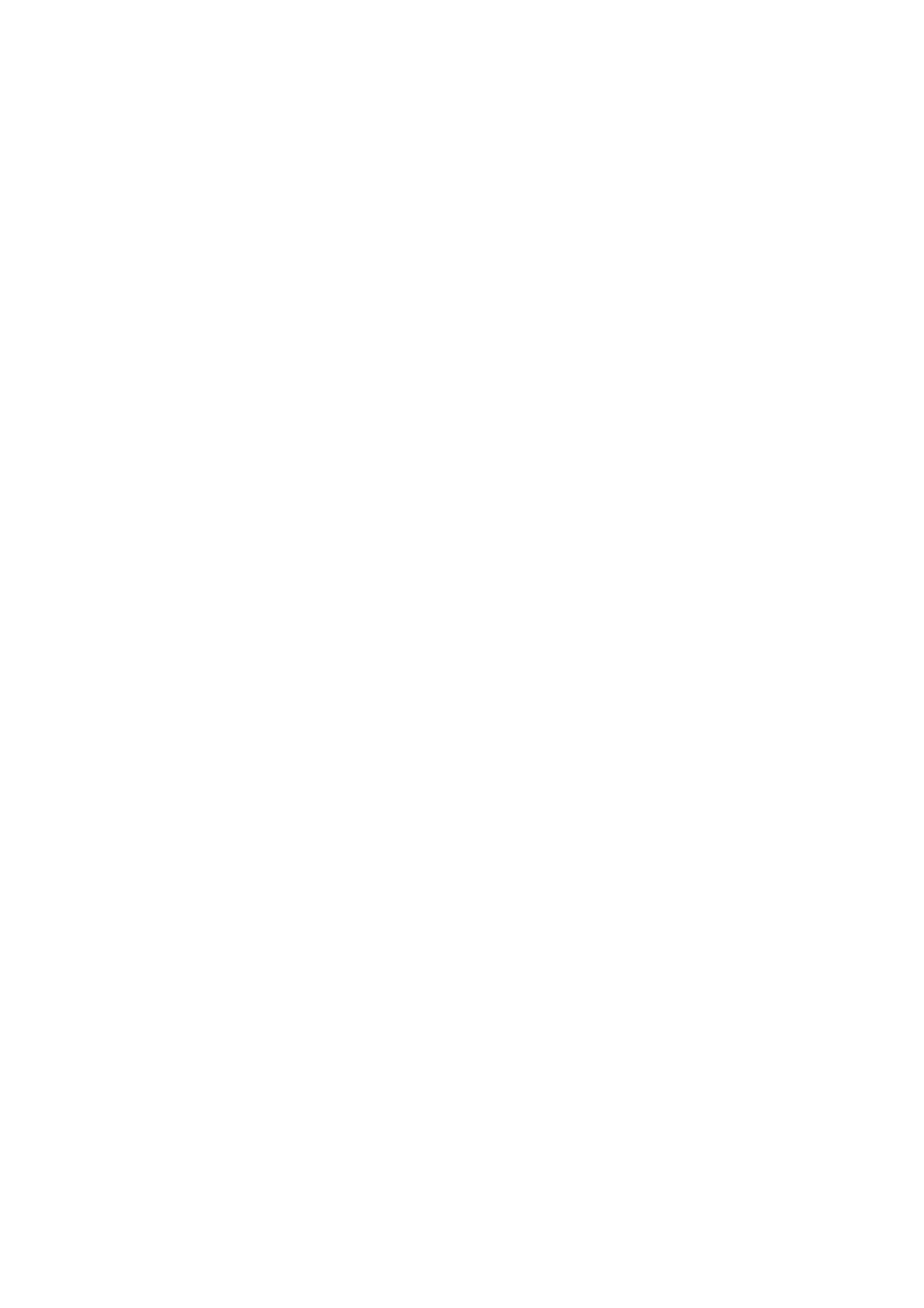

# Energy Act 2016

# **2016 CHAPTER 20**

An Act to make provision about the Oil and Gas Authority and its functions; to make provision about rights to use upstream petroleum infrastructure; to make provision about the abandonment of offshore installations, submarine pipelines and upstream petroleum infrastructure; to extend Part 1A of the Petroleum Act 1998 to Northern Ireland; to make provision about the disclosure of information for the purposes of international agreements; to make provision about fees in respect of activities relating to oil, gas, carbon dioxide and pipelines; to make provision about wind power; and for connected purposes. [12th May 2016]

E IT ENACTED by the Queen's most Excellent Majesty, by and with the advice and consent of the Lords Spiritual and Temporal, and Commons, in this present **B** E IT ENACTED by the Queen's most Excellent Majesty, by and with consent of the Lords Spiritual and Temporal, and Commons, Parliament assembled, and by the authority of the same, as follows:  $-$ 

# **PART 1**

# THE OGA

#### *The OGA and its core functions*

# **1 The OGA**

- (1) The company originally incorporated under the Companies Act 2006 as the Oil and Gas Authority Limited is renamed as the Oil and Gas Authority.
- (2) In relation to any of its functions—
	- (a) the Oil and Gas Authority is not to be regarded as acting on behalf of the Crown, and
	- (b) its members, officers and staff are not to be regarded as Crown servants.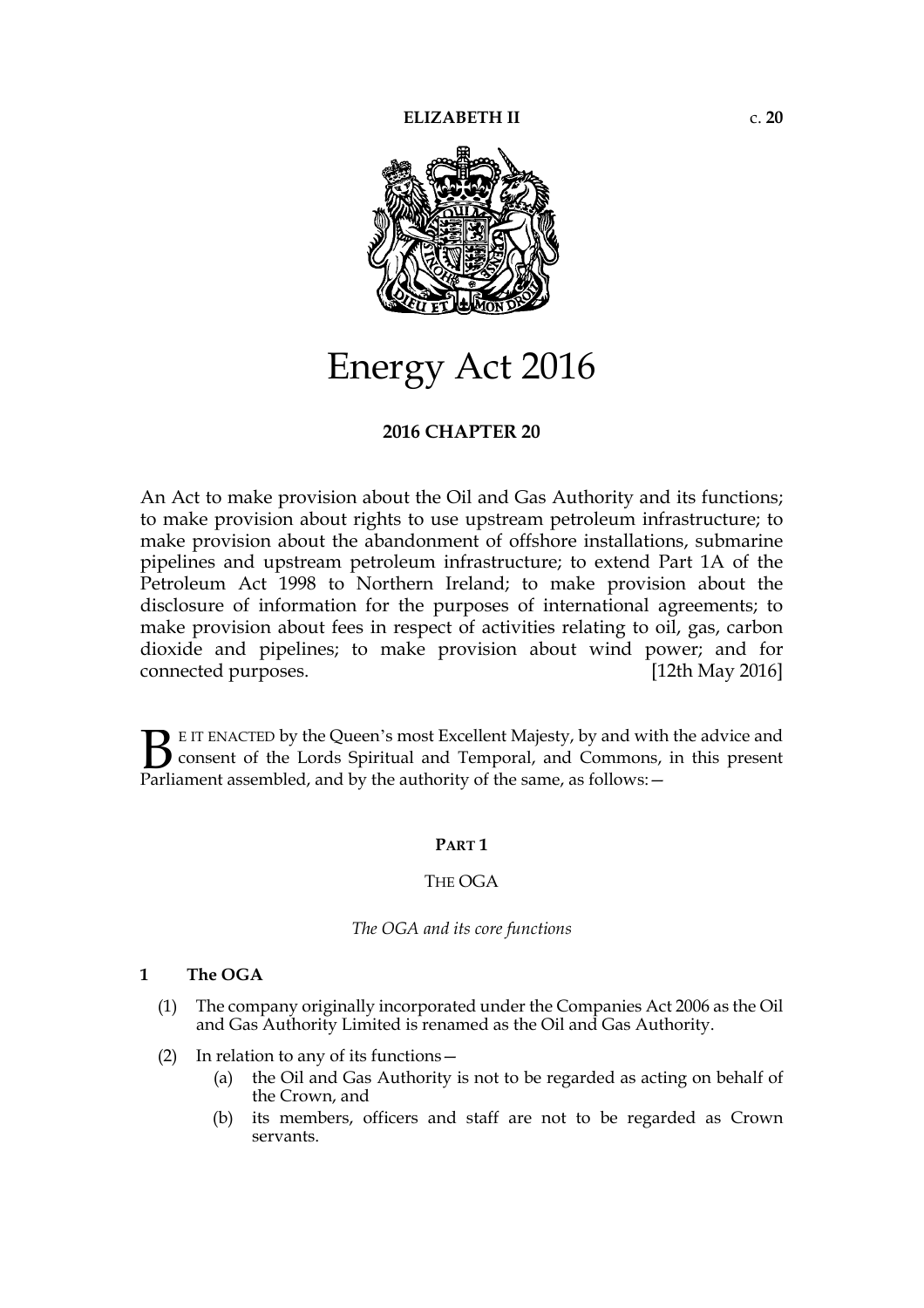- (3) The Oil and Gas Authority is exempt from the requirements of the Companies Act 2006 relating to the use of "limited" as part of its name.
- (4) In this Act "the OGA" means the Oil and Gas Authority.

# **2 Transfer of functions to the OGA**

- (1) Schedule 1 transfers certain functions of the Secretary of State to the OGA.
- (2) The Secretary of State may by regulations provide—
	- (a) for the transfer to the OGA of any relevant functions exercisable by a Minister of the Crown, or
	- (b) for any such functions that are to be transferred to the Scottish Ministers or the Welsh Ministers to be exercisable by the OGA until the transfer to those Ministers takes effect.
- (3) The Secretary of State may by regulations make such provision as the Secretary of State considers appropriate in consequence of, or in connection with, any provision contained in—
	- (a) Schedule 1, or
	- (b) regulations under subsection (2).
- (4) The provision that may be made under subsection (3) includes provision—
	- (a) amending, repealing or revoking any enactment,
	- (b) amending any relevant authorisation (including any model clause incorporated, or having effect as if incorporated, in it) granted or given before the date when the regulations take effect,
	- (c) for anything done by or in relation to a Minister of the Crown in connection with any functions transferred to be treated as done, or to be continued, by or in relation to the OGA, and
	- (d) about the continuation of legal proceedings.
- (5) Regulations under this section may not provide for the transfer to, or exercise by, the OGA of any power to legislate by means of orders, rules, regulations or other subordinate instrument.
- (6) In this section and section 3—
	- "enactment" includes an enactment comprised in subordinate legislation, within the meaning of the Interpretation Act 1978;
	- "Minister of the Crown" has the same meaning as in the Ministers of the Crown Act 1975, and includes such Ministers acting jointly;
	- "relevant authorisation" means—
		- (a) a licence, authorisation or notice granted or given by a Minister of the Crown in the exercise of a relevant function, or
		- (b) a licence granted under section 2 of the Petroleum (Production) Act 1934 (searching for and getting petroleum);

"relevant function" means a function conferred by or under—

- (a) Schedule 1 to the Oil Taxation Act 1975,
- (b) the Petroleum Act 1998 (except Part 4),
- (c) Chapter 2 or 3 of Part 1 of the Energy Act 2008,
- (d) Part 8 of the Corporation Tax Act 2010,
- (e) Chapter 3 of Part 2 of the Energy Act 2011,
- (f) the Hydrocarbons Licensing Directive Regulations 1995 (S.I. 1995/1434),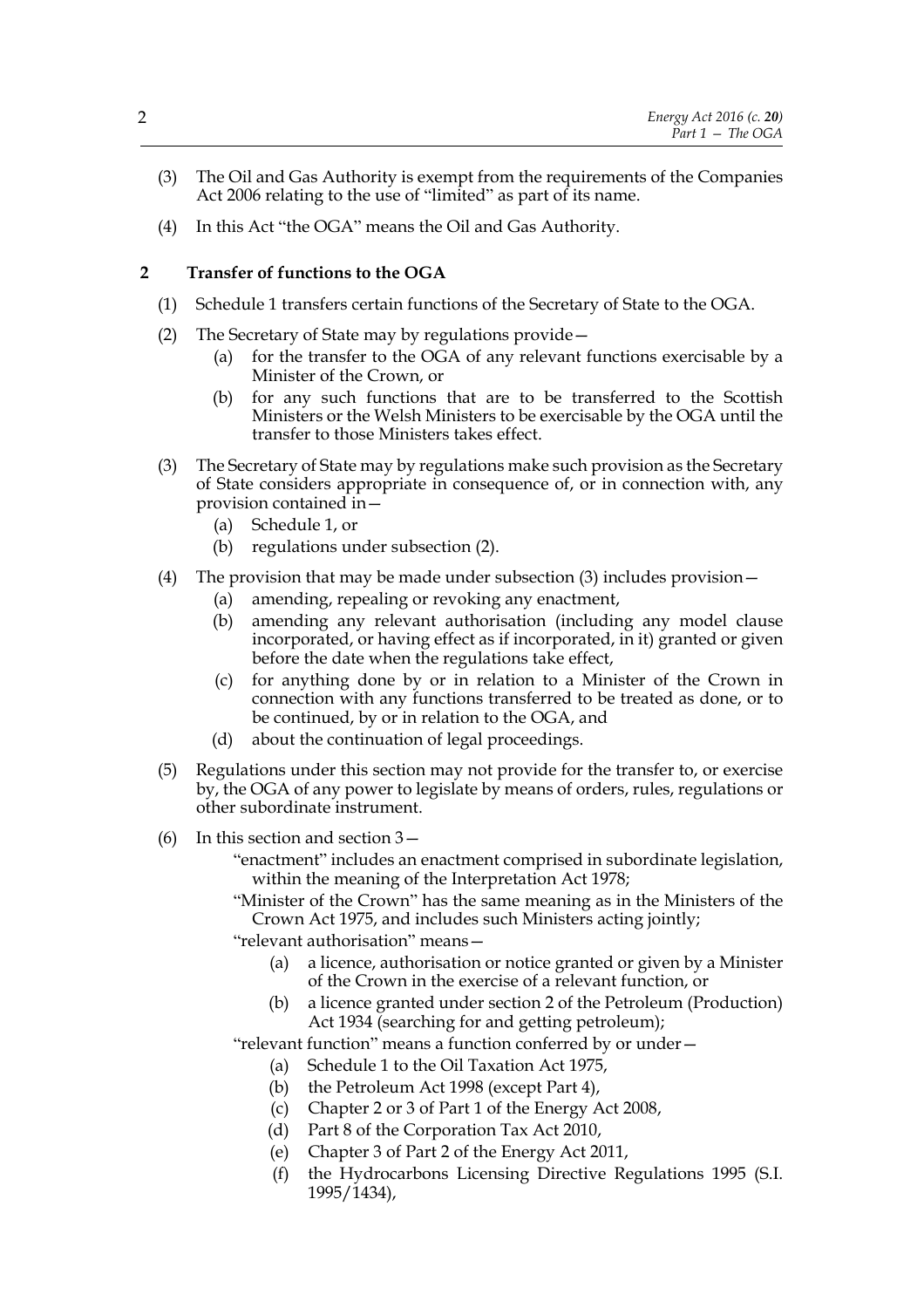- (g) any regulations amended or modified by the Energy Act 2008 (Consequential Modifications) (Offshore Environmental Protection) Order 2010 (S.I. 2010/1513),
- (h) the Storage of Carbon Dioxide (Licensing etc) Regulations 2010  $(S.I. 2010/2221)$
- (i) the Storage of Carbon Dioxide (Termination of Licences) Regulations 2011 (S.I. 2011/1483),
- (j) the Storage of Carbon Dioxide (Access to Infrastructure) Regulations 2011 (S.I. 2011/2305), or
- (k) any other enactment that relates to matters similar to those to which an enactment mentioned in any of the preceding paragraphs relates.

# **3 Transfer of property, rights and liabilities to the OGA**

- (1) The Secretary of State may make one or more transfer schemes transferring qualifying property, rights and liabilities of a Minister of the Crown to the OGA.
- (2) A scheme made under this section may, in particular, make provision—
	- (a) for anything done by or in relation to a Minister of the Crown in connection with any property, rights or liabilities transferred by the scheme to be treated as done, or to be continued, by or in relation to the OGA;
	- (b) for references to a Minister of the Crown in any agreement (whether written or not), instrument or other document relating to property, rights or liabilities transferred by the scheme to be treated as references to the OGA;
	- (c) about the continuation of legal proceedings;
	- (d) for transferring property, rights or liabilities which could not otherwise be transferred or assigned;
	- (e) for transferring property, rights or liabilities irrespective of any requirement for consent which would otherwise apply;
	- (f) for preventing a right of pre-emption, right of reverter, right of forfeiture, right to compensation or other similar right from arising or becoming exercisable as a result of the transfer of property, rights or liabilities;
	- $(g)$  for dispensing with any formality in relation to the transfer of property, rights or liabilities by the scheme;
	- (h) for transferring property acquired, or rights or liabilities arising, after the scheme is made but before it takes effect;
	- (i) for apportioning property, rights or liabilities;
	- (j) for creating rights, or imposing liabilities, in connection with property, rights or liabilities transferred by the scheme;
	- (k) for requiring the OGA to enter into any agreement of any kind, or for a purpose, specified in or determined in accordance with the scheme.
- (3) Subsection (2)(b) does not apply to references in an enactment or a relevant authorisation.
- (4) In this section—

"property" includes interests of any description, and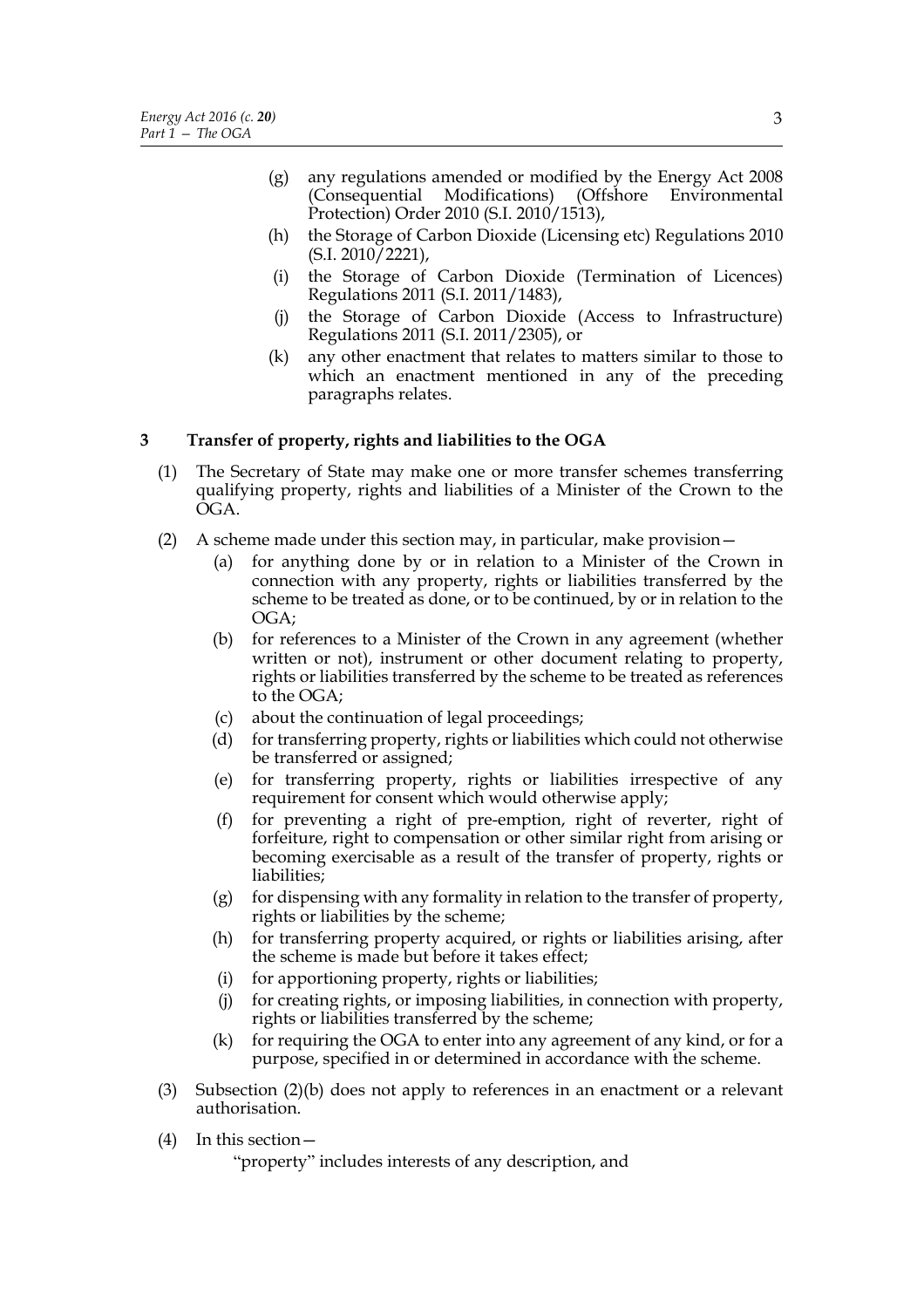"qualifying property, rights and liabilities" means property held, and rights and liabilities arising, in connection with functions which were functions of a Minister of the Crown and as a result of this Act have or are to become functions of the OGA, but does not include rights and liabilities relating to an individual's employment in the civil service of the State.

# **4 Transfer of staff to the OGA**

- (1) The Secretary of State may make one or more transfer schemes under which persons who hold employment in the civil service of the State become employees of the OGA (but this is subject to any provision contained in the scheme that allows a person to object to becoming an employee of the OGA).
- (2) A scheme made under this section—
	- (a) may make provision for giving full effect for a person's transfer into the employment of the OGA as a result of the scheme, and
	- (b) may (in particular) include provision that is the same as, or similar to, the provision made by the Transfer of Undertakings (Protection of Employment) Regulations 2006 (S.I. 2006/246) (whether or not those regulations would otherwise apply in relation to the transfer).

# **5 Transfer schemes: supplementary**

- (1) A scheme made under section 3 or 4 may—
	- (a) contain incidental, supplementary and consequential provision;
	- (b) make transitory or transitional provision or savings;
	- (c) make different provision for different purposes;
	- (d) make provision subject to exceptions.
- (2) Subject to subsection (3), the Secretary of State may modify a scheme made under section 3 or 4.
- (3) If a transfer under the scheme has taken effect, any modification under subsection (2) that relates to the transfer may be made only with the agreement of the person (or persons) affected by the modification.
- (4) A modification takes effect from such date as the Secretary of State may specify; and that date may be the date when the original scheme came into effect.

# **6 Pensions**

- (1) The persons to whom section 1 of the Superannuation Act 1972 (persons to or in respect of whom benefits may be provided by schemes under that section) applies are to include the employees of the OGA.
- (2) Accordingly, in Schedule 1 to that Act (employment to which superannuation schemes may extend), in the list of other bodies, at the appropriate place insert—

"The Oil and Gas Authority."

(3) The employees of the OGA are to be treated for the purposes of paragraph (1)(b) of regulation 3 of the Public Service (Civil Servants and Others) Pensions Regulations 2014 (S.I. 2014/1964) as persons—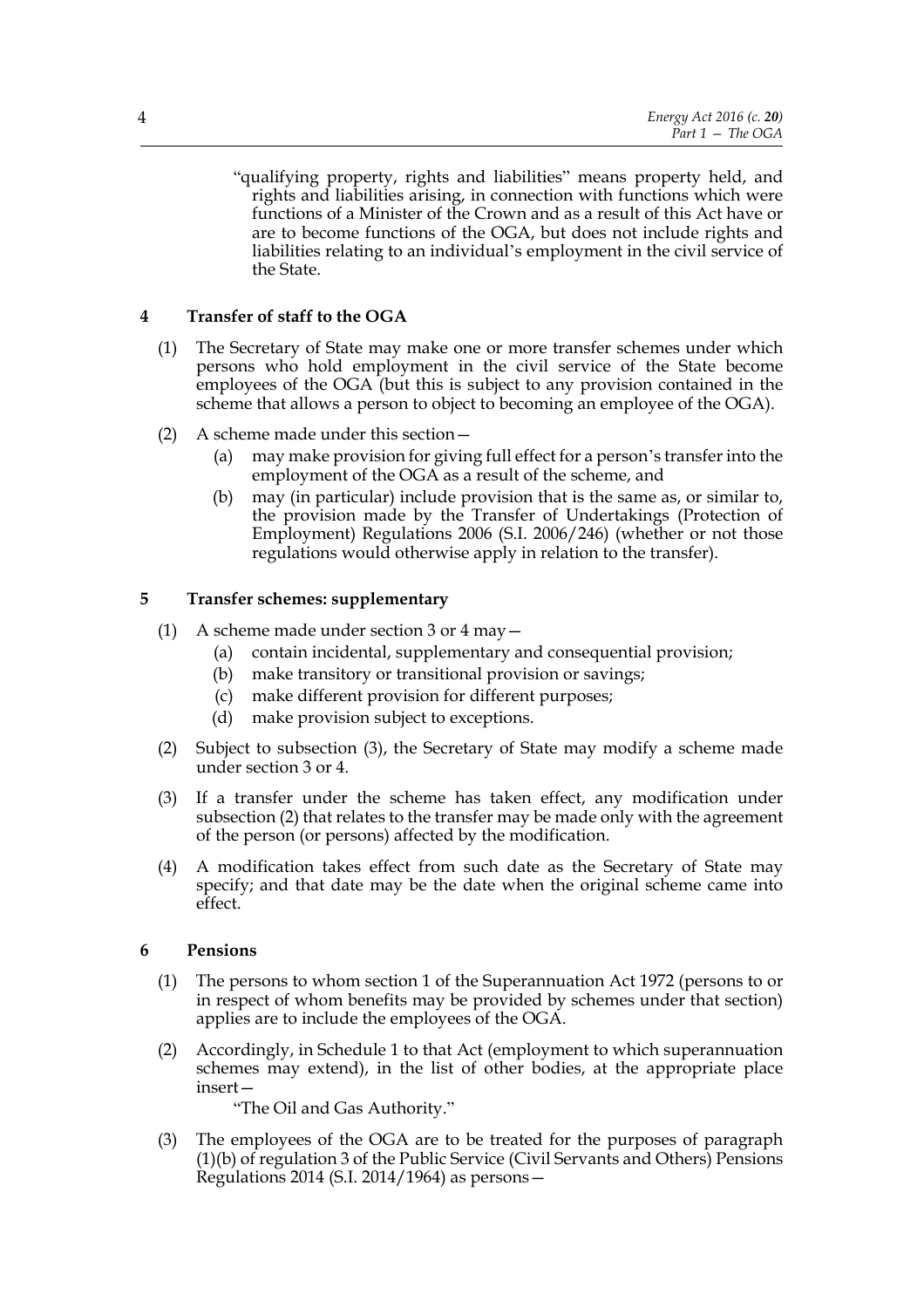- (a) to whom the scheme established under that regulation may potentially relate by virtue of paragraph (2) of that regulation, and
- (b) in respect of whom the Minister for the Civil Service has made a determination under section 25(5) of the Public Service Pensions Act 2013.
- (4) The OGA must pay to the Minister for the Civil Service, at such times as the Minister may direct, such sums as the Minister may determine in respect of any increase attributable to this section in the sums payable out of money provided by Parliament under the Superannuation Act 1972 and the Public Service Pensions Act 2013.

# **7 Contracting out of functions to the OGA**

- (1) Subsection (2) applies if, under section 69 of the Deregulation and Contracting Out Act 1994, the OGA is, or employees of the OGA are, authorised to exercise a function to which that section applies.
- (2) Subsection  $(5)(a)$  of that section applies in relation to the authorisation as if the words ", not exceeding 10 years," were omitted.
- (3) The Welsh Ministers may enter into an agreement with the OGA authorising the OGA to exercise any functions of the Welsh Ministers.
- (4) The reference in subsection (3) to functions does not include functions of making, confirming or approving subordinate legislation contained in a statutory instrument.
- (5) An agreement under subsection (3) does not affect the responsibility of the Welsh Ministers.
- (6) An agreement under subsection (3) does not prevent the Welsh Ministers from exercising a function to which the agreement relates.
- (7) The Welsh Ministers must arrange for a copy of any agreement under subsection (3) to be published in such manner as the Welsh Ministers consider appropriate for bringing it to the attention of the persons who, in the Welsh Ministers' opinion, are likely to be affected by it.

#### *Exercise of functions*

# **8 Matters to which the OGA must have regard**

(1) The matters to which the OGA must have regard when exercising its functions include the following, so far as relevant—

*Minimising future public expenditure*

The need to minimise public expenditure relating to, or arising from, relevant activities.

*Security of supply*

The need for the United Kingdom to have a secure supply of energy.

*Storage of carbon dioxide*

The development and use of facilities for the storage of carbon dioxide, and of anything else (including, in particular, pipelines) needed in connection with the development and use of such facilities, and how that may assist the Secretary of State to meet the target in section 1 of the Climate Change Act 2008.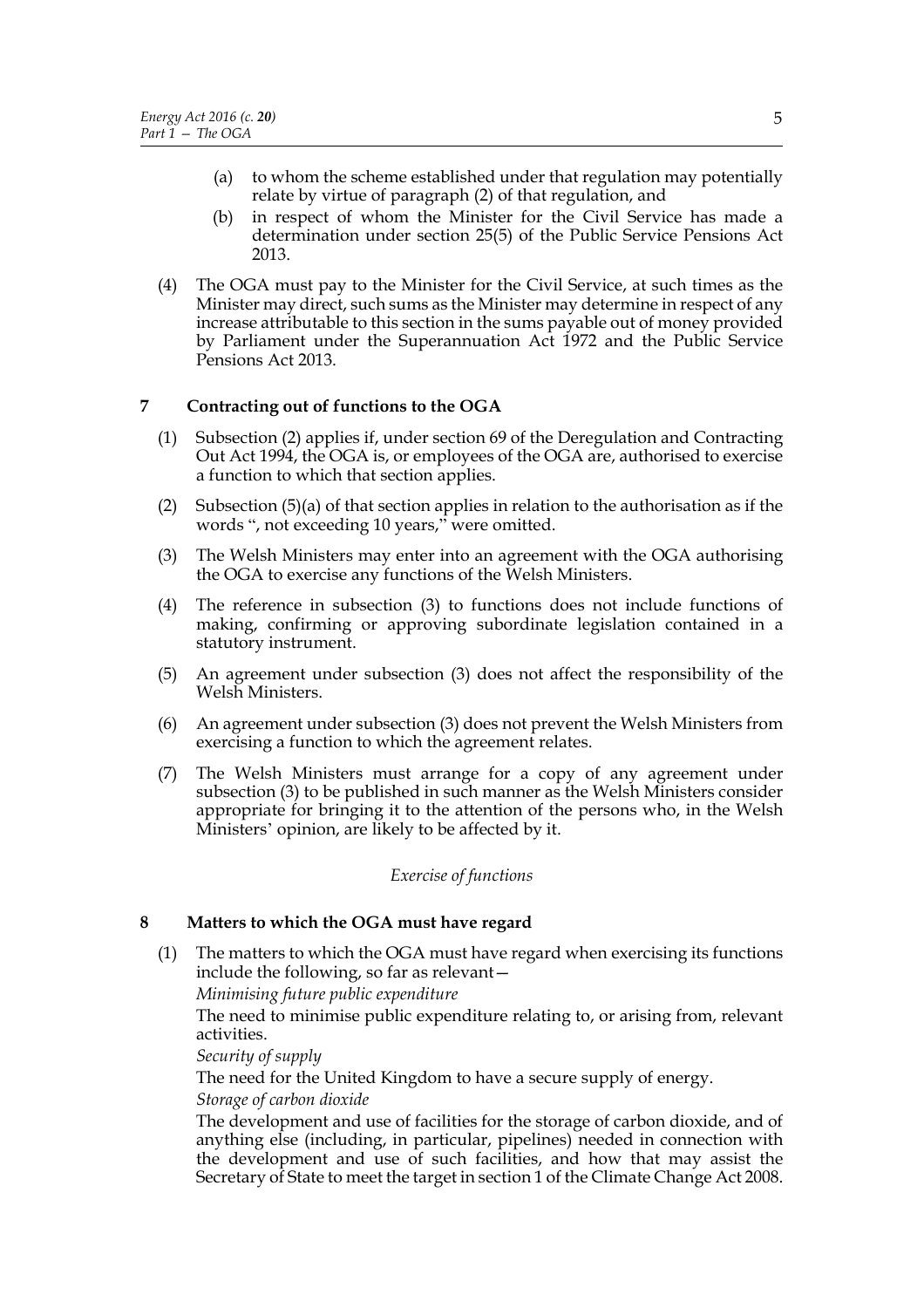# *Collaboration*

The need for the OGA to work collaboratively with the government of the United Kingdom and with persons who carry on, or wish to carry on, relevant activities.

*Innovation*

The need to encourage innovation in technology and working practices in relation to relevant activities.

*System of regulation*

The need to maintain a stable and predictable system of regulation which encourages investment in relevant activities.

(2) In this section and section 9—

"function" means any function of the OGA, including any function under Chapter 3 of Part 1 of the Energy Act 2008 (storage of carbon dioxide), other than a function which the OGA is authorised to exercise by virtue  $of –$ 

- (a) an order under section 69 of the Deregulation and Contracting Out Act 1994, or
- (b) an agreement under section 7(3);

"relevant activity" means any activity in relation to which the OGA has functions.

# **9 Directions: national security and public interest**

- (1) The Secretary of State may give directions to the OGA as to the exercise by it of any of its functions if the Secretary of State considers that the directions—
	- (a) are necessary in the interests of national security, or
	- (b) are otherwise in the public interest.
- (2) Directions may be given under subsection  $(1)(b)$  in relation to the exercise of a regulatory function in a particular case only if the Secretary of State considers that the circumstances are exceptional.
- (3) Directions given under this section may be varied or revoked by further directions given under this section.
- (4) The Secretary of State must lay before Parliament a copy of any directions given under this section.
- (5) The Secretary of State may exclude from any directions laid before Parliament under subsection (4) any material the publication of which the Secretary of State considers would—
	- (a) be contrary to the interests of national security, or
	- (b) otherwise not be in the public interest.
- (6) If the Secretary of State considers that publication of the directions (whether with or without the exclusion of material under subsection (5)) would fall within paragraph (a) or (b) of that subsection, the Secretary of State may, instead of laying the directions, lay before Parliament a memorandum stating—
	- (a) that the directions have been given, and
	- (b) the date on which they were given.
- (7) The OGA must notify the Secretary of State of any cases, matters or circumstances which have arisen, or which the OGA considers are likely to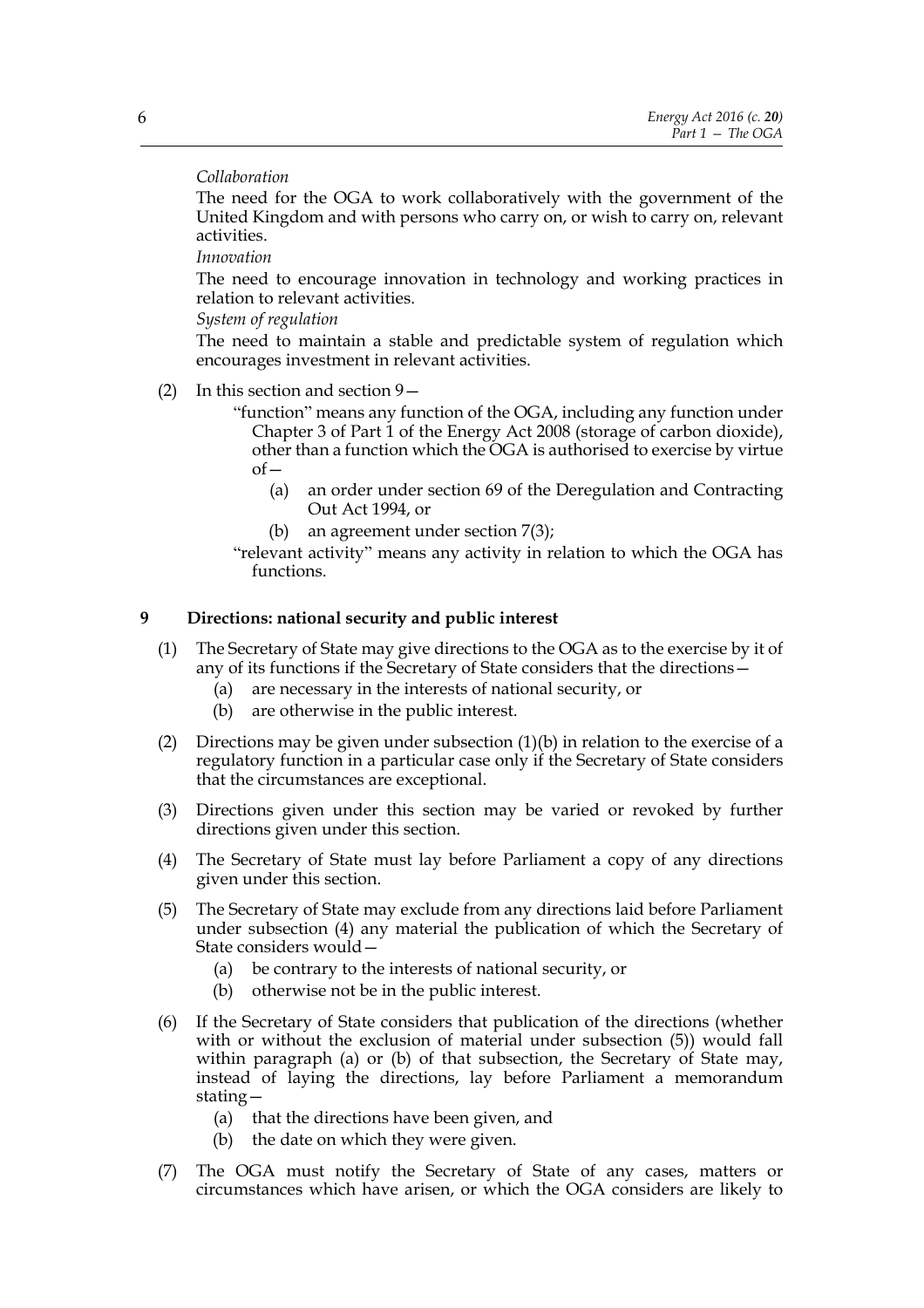arise, in respect of which the OGA considers that the power to give directions under this section should be exercised by the Secretary of State.

- (8) In this section "regulatory function" means—
	- (a) a function of granting or revoking a licence or other authorisation in relation to any relevant activity;
	- (b) a function of imposing conditions or requirements in relation to any relevant activity;
	- (c) a function that relates to securing, monitoring or investigating compliance with conditions or requirements in relation to any relevant activity.

# **10 Directions: requirements to notify Secretary of State**

- (1) The Secretary of State may give directions to the OGA specifying cases, matters or circumstances of which the OGA must notify the Secretary of State—
	- (a) when they arise, or
	- (b) if the OGA considers that they are likely to arise.
- (2) Directions given under this section may be varied or revoked by further directions given under this section.

# *Information and samples*

# **11 Power of Secretary of State to require information and samples**

- (1) The Secretary of State may require the OGA to provide the Secretary of State with such information or samples held by or on behalf of the OGA as the Secretary of State may require for the purpose of—
	- (a) carrying out any function conferred by or under any Act,
	- (b) monitoring the OGA's performance of its functions, or
	- (c) any Parliamentary proceedings.
- (2) In this section—
	- (a) references to "protected material" are references to information or samples acquired by the Secretary of State under subsection (1), and
	- (b) references to disclosing protected material include references to making the protected material available to other persons (in a case where the protected material includes samples).
- (3) The Secretary of State may use protected material only for the purpose for which it is provided.
- (4) Protected material must not be disclosed—
	- (a) by the Secretary of State, or
	- (b) by a subsequent holder,

except in accordance with this section.

(5) For the purposes of subsection (4)(b), "subsequent holder", in relation to protected material, means a person who receives protected material directly or indirectly from the Secretary of State by virtue of a disclosure, or disclosures, in accordance with this section.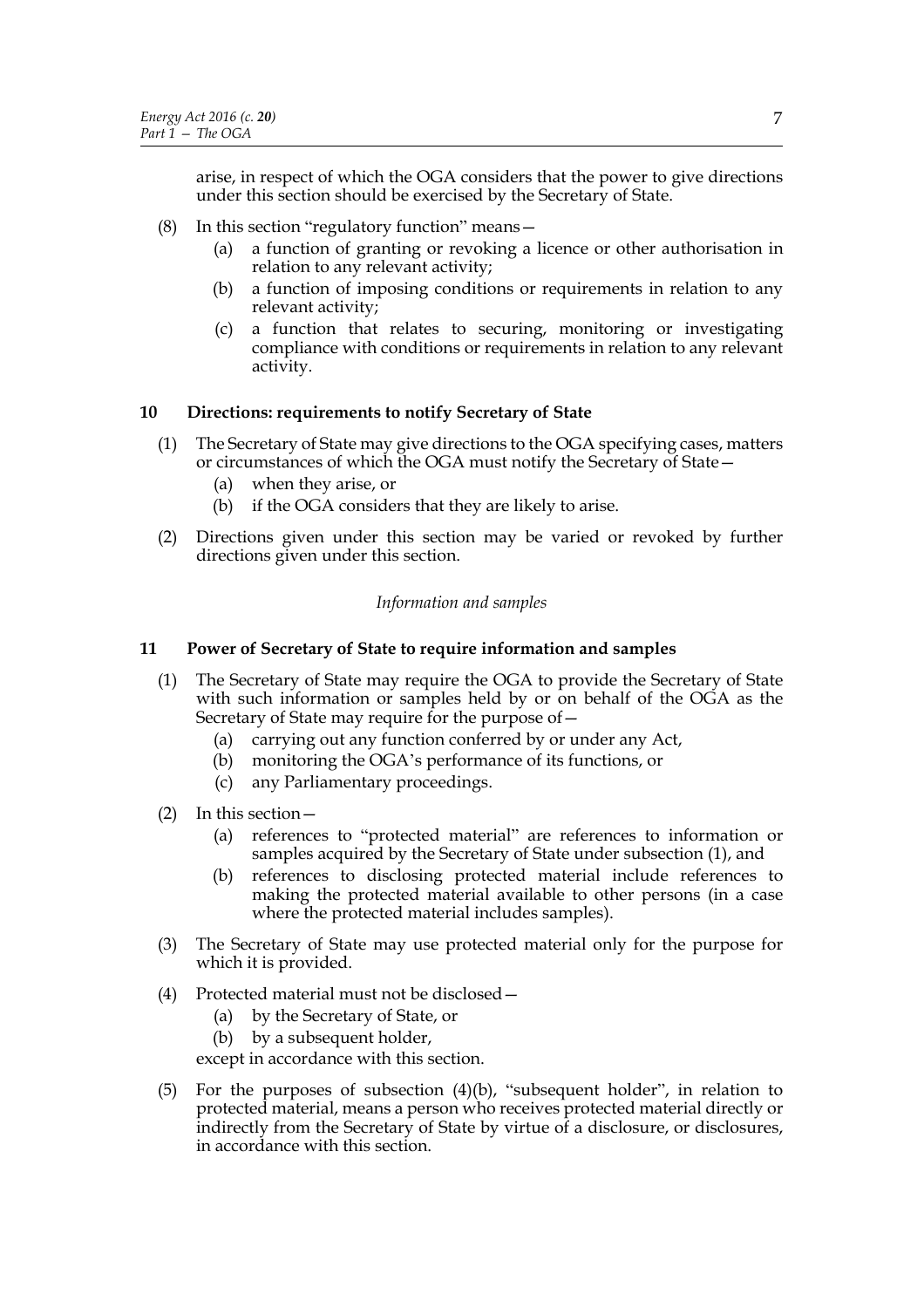- (6) Subsection (4) does not prohibit the Secretary of State from disclosing protected material so far as necessary for the purpose for which it was provided.
- (7) Subsection (4) does not prohibit a disclosure of protected material if—
	- (a) the disclosure is required by virtue of an obligation imposed by or under any Act, or
	- (b) the OGA consents to the disclosure and, in a case where the protected material in question was provided to the OGA by or on behalf of another person, confirms that that person also consents to the disclosure.

# *Funding*

# **12 Powers of the OGA to charge fees**

- (1) The OGA may charge fees—
	- (a) for making a determination under Schedule 1 to the Oil Taxation Act 1975;
	- (b) on an application made to it under section 12A of the Energy Act 1976;
	- (c) on an application made to it under section 3, 15, 16 or 17 of the Petroleum Act 1998;
	- (d) on an application of a prescribed description made to it by the holder of a licence granted under—
		- (i) section 3 of that Act (searching for, boring and getting petroleum), or
		- (ii) section 2 of the Petroleum (Production) Act 1934 (licences to search for and get petroleum);
	- (e) on an application of a prescribed description made to it by the holder of an authorisation issued under section 15 of the Petroleum Act 1998;
	- (f) for carrying out or attending any test, examination or inspection of a prescribed description;
	- (g) on an application made to it under section 4 or 18 of the Energy Act 2008;
	- (h) on an application of a prescribed description made to it by the holder of a licence granted under section 4 or 18 of that Act;
	- (i) for the storage by it of samples or information in accordance with an information and samples plan (see section 33(4) of this Act).
- (2) The fees—
	- (a) are to be determined by or in accordance with regulations made by the Secretary of State, and
	- (b) are to be payable by such persons as the regulations may provide.
- (3) The OGA must pay into the Consolidated Fund any amount which it receives in respect of fees charged by it under this section.
- (4) Subsection (3) does not apply where the Secretary of State, with the consent of the Treasury, otherwise directs.
- (5) Where in relation to any matter the OGA has a function mentioned in subsection (6), that function is treated for the purposes of this section as carried out pursuant to an application made to the  $\overline{OGA}$  (whether or not there is any requirement to make such an application).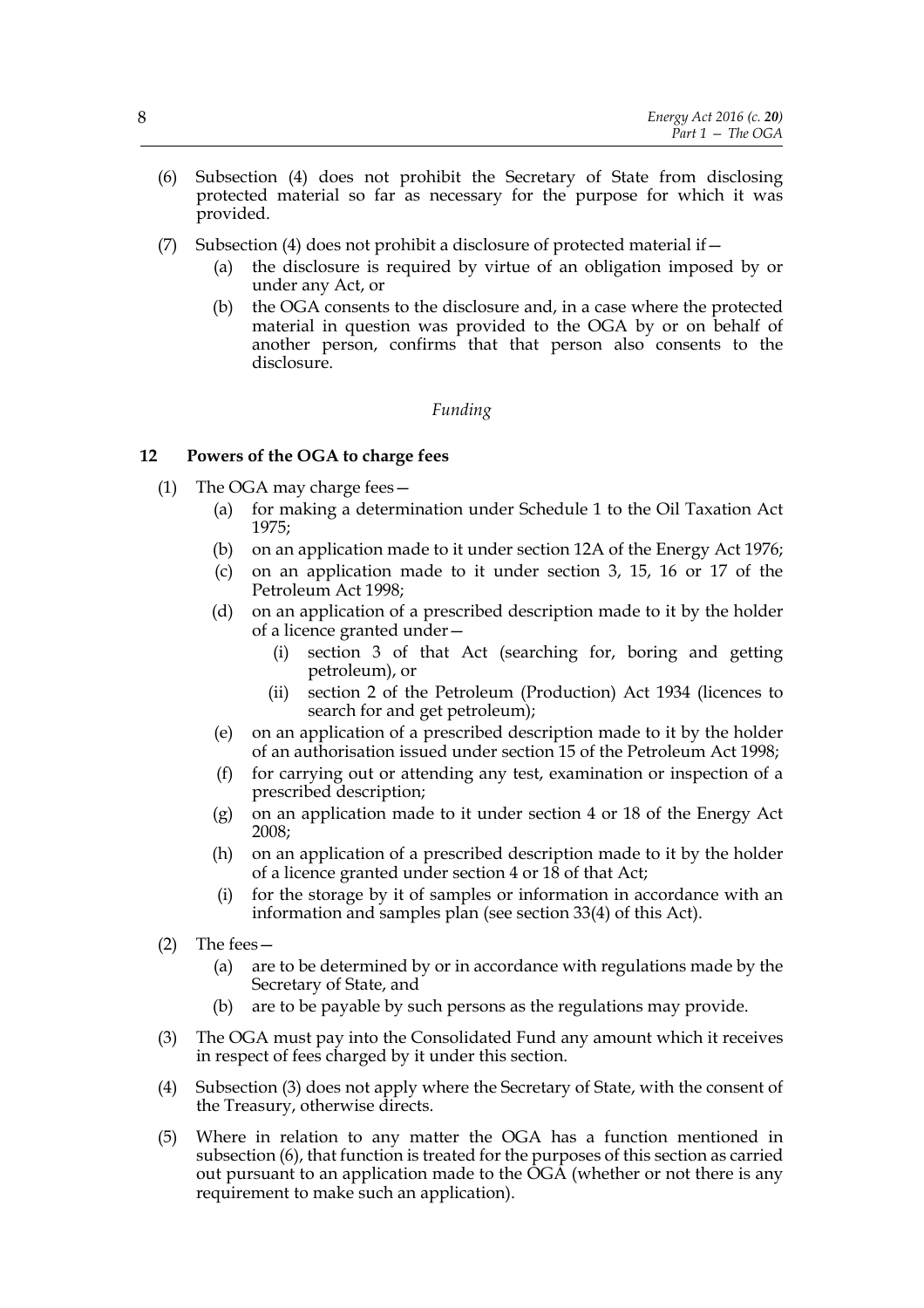# (6) The functions are—

- (a) extending the term of a licence;
- (b) giving its consent or approval in relation to any matter;
- (c) objecting in relation to any matter.
- (7) The OGA may not charge fees under this section for the exercise of any function which it is authorised to exercise by virtue of—
	- (a) an order under section 69 of the Deregulation and Contracting Out Act 1994, or
	- (b) an agreement under section 7(3).
- (8) The Secretary of State must consult the OGA before making regulations under this section.
- (9) In this section "prescribed" means prescribed by regulations made by the Secretary of State.

# **13 Levy on licence holders**

- (1) The Secretary of State may, by regulations, provide for a levy to be imposed on, and be payable by, one or more of the following kinds of persons—
	- (a) persons who hold licences (other than excluded licences) granted under section 3 of the Petroleum Act 1998 (searching for, boring and getting petroleum);
	- (b) persons who hold licences (other than excluded licences) granted under section 2 of the Petroleum (Production) Act 1934 (licences to search for and get petroleum);
	- (c) persons who hold licences granted under section 4 of the Energy Act 2008 (unloading and storing gas);
	- (d) persons who hold licences granted under section 18 of the Energy Act 2008 by the Secretary of State or the OGA (storage of carbon dioxide).
- (2) The Secretary of State must exercise the power conferred by subsection (1) so as to secure—
	- (a) that the total amount of licensing levy which is payable in respect of a charging period does not exceed the sum of—
		- (i) the costs incurred by the OGA in exercising its functions in respect of that period, and
		- (ii) the costs incurred in respect of that period by the Lord Chancellor in connection with the provision of Tribunals to consider appeals against decisions of the OGA, and
	- (b) that no levy is payable in respect of costs incurred in the exercise of functions—
		- (i) for which fees are charged under section 12, or
		- (ii) which the OGA is authorised to exercise by virtue of an order under section 69 of the Deregulation and Contracting Out Act 1994 or an agreement under section 7(3) of this Act.
- (3) In determining for the purposes of subsection (2)(a) the total amount of licensing levy payable in respect of a charging period, an amount of levy payable in respect of that period may be ignored if (during that period or subsequently)—
	- (a) having been paid, it is repaid or credit for it is given against other licensing levy that is payable, or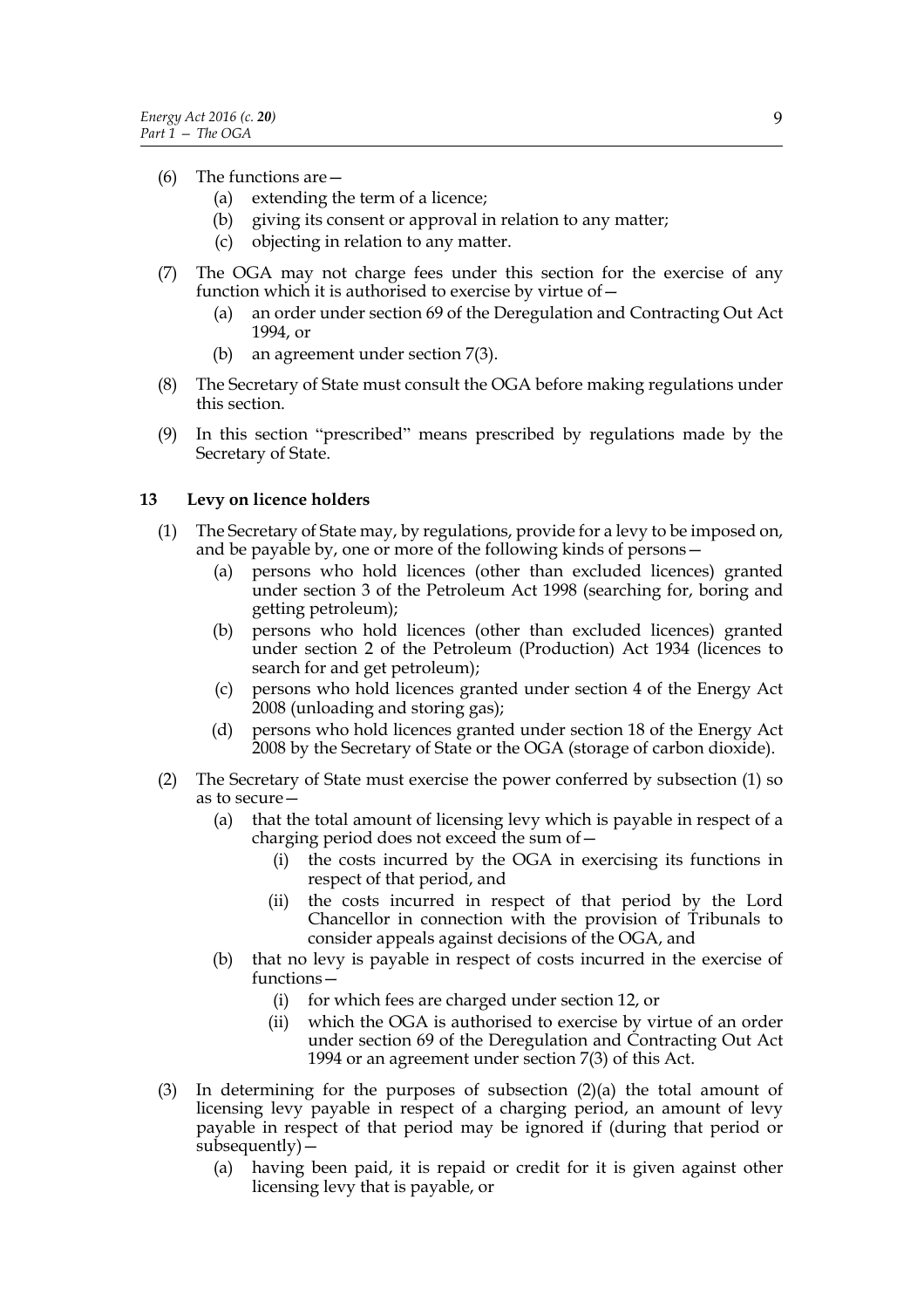- (b) having not been paid, the requirement to pay it is cancelled.
- (4) The amount or amounts of licensing levy payable by licence holders must be  $-$ 
	- (a) set out in the regulations, or
	- (b) calculated in accordance with a method set out in the regulations.
- (5) The licensing levy is payable to the OGA.
- (6) The OGA must pay into the Consolidated Fund any amount which it receives in respect of the licensing levy.
- (7) Subsection (6) does not apply where the Secretary of State, with the consent of the Treasury, otherwise directs.
- (8) The Secretary of State must consult the OGA before making regulations under this section.
- (9) Section 14 does not limit the provision that may be made by regulations under this section.
- (10) In this section and section 14—
	- "charging period" means a period in respect of which licensing levy is payable;
	- "excluded licence", in relation to a charging period, means a licence that, if granted at the beginning of the period, would fall to be granted by the Scottish Ministers or the Welsh Ministers (and for these purposes a licence within subsection (1)(b) is to be treated as granted under section 3 of the Petroleum Act 1998);
	- "licensing levy" means the levy provided for in regulations under this section.

# **14 The licensing levy: regulations**

- (1) Regulations may provide for the licensing levy payable in respect of a charging period to increase or decrease over that period.
- (2) Regulations may provide for an amount of licensing levy payable by a licence holder to be calculated by reference to the size of an area to which a licence held by that person relates.
- (3) Regulations may provide for different categories of licence holders to pay—
	- (a) different amounts of licensing levy, or
	- (b) amounts of licensing levy calculated, set or determined in different ways.
- (4) Regulations may provide for a category of licence holder to be exempt from payment of the licensing levy.
- (5) Regulations may provide for interest (at a rate specified in, or determined under, the regulations) to be charged in respect of unpaid amounts of licensing levy.
- (6) Regulations may provide for unpaid amounts of licensing levy (together with any interest charged) to be recoverable as a civil debt.
- (7) Regulations may confer a function (including a function involving the exercise of a discretion) on—
	- (a) the Secretary of State,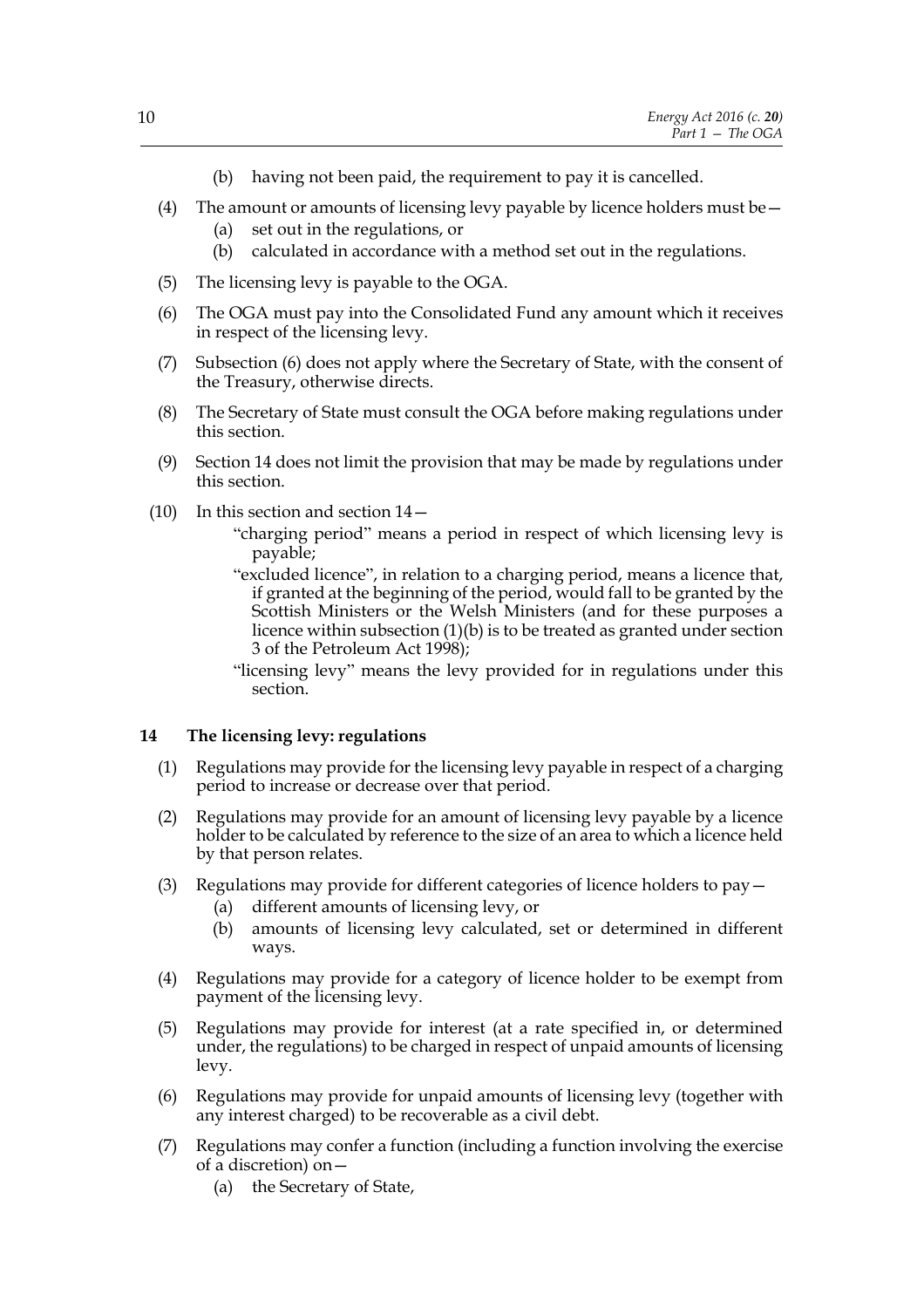- (b) the OGA, or
- (c) any other person, apart from the Scottish Ministers or the Welsh Ministers.
- (8) Regulations (including regulations of the kinds mentioned in subsections (3) and (4)) may provide for a category of licence holder to consist of persons who hold a kind of licence that is specified in the regulations.
- (9) The regulations may (in particular) specify any of the following kinds of licence—
	- (a) licences granted under a particular enactment;
	- (b) licences of a particular description granted under a particular enactment;
	- (c) licences, or licences of a particular description (including a description falling within paragraph (a) or (b)), granted  $-$ 
		- (i) before a particular time,
		- (ii) after a particular time, or
		- (iii) during a particular period.
- (10) In this section—

"licence" means a licence falling within section 13(1);

"licence holder" means a person who holds a licence (whether the person was granted it or has, after its grant, acquired it by assignment or other means);

"regulations" means regulations under section 13.

#### **15 Payments and financial assistance**

- (1) The Secretary of State may make payments or provide financial assistance to the OGA.
- (2) The payments or financial assistance may be made or provided subject to such conditions as may be determined by the Secretary of State.
- (3) In the case of a grant such conditions may, in particular, include conditions requiring repayment in specified circumstances.
- (4) In this section "financial assistance" means grants, loans, guarantees or indemnities, or any other kind of financial assistance.

#### *Review*

#### **16 Review of OGA and guidance from Secretary of State**

- (1) The Secretary of State must review the OGA's performance for each review period.
- (2) The first review period—
	- (a) begins with the day on which section 1 comes into force, and
	- (b) ends at the end of the period of three years beginning with that day, or on such earlier day as the Secretary of State may determine.
- (3) Subsequent review periods—
	- (a) begin with the day ("the first day") after the last day of the preceding review period,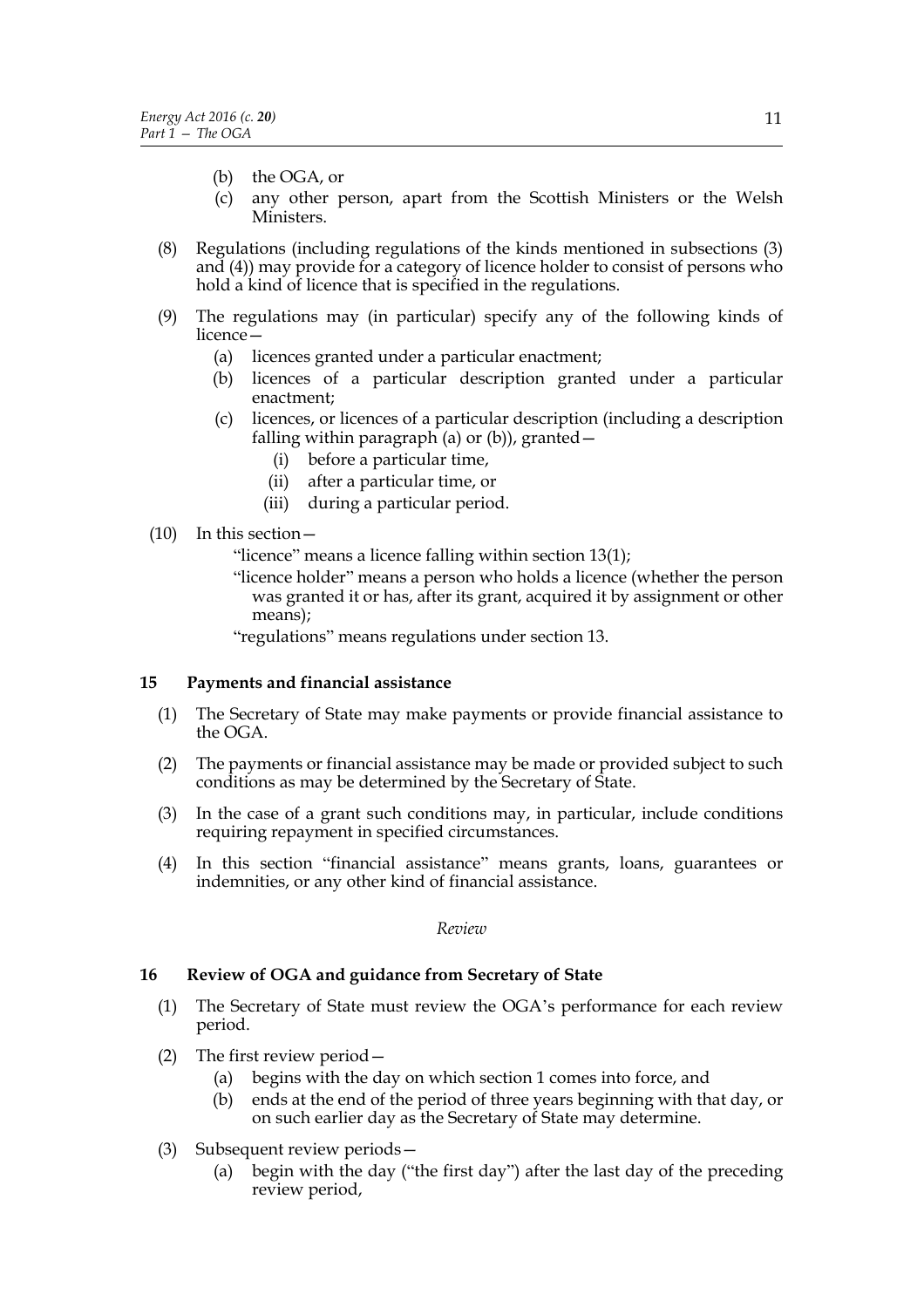- (b) end at the end of the period of three years beginning with the first day, or on such earlier day as the Secretary of State may determine.
- (4) A review must, in particular—
	- (a) assess how effective the OGA has been in exercising its functions, and
	- (b) consider the OGA's functions under—
		- (i) Part 2, and
		- (ii) Chapter 3 of Part 1 of the Energy Act 2008 (storage of carbon dioxide),

with regard to their fitness for purpose and scope.

- (5) As soon as practicable after a review period, the Secretary of State must—
	- (a) publish a report of the findings of the review for that period, and
	- (b) lay a copy of the report before Parliament.
- (6) As a result of the findings of a review, the Secretary of State may give guidance to the OGA about any matter relating to the OGA's functions.
- (7) The OGA must take account of any such guidance in carrying out its functions.
- (8) For the purposes of this section "function" does not include any function which the OGA is authorised to exercise by virtue of—
	- (a) an order under section 69 of the Deregulation and Contracting Out Act 1994, or
	- (b) an agreement under section 7(3).

# **PART 2**

FURTHER FUNCTIONS OF THE OGA RELATING TO OFFSHORE PETROLEUM

# **CHAPTER 1**

#### **INTRODUCTION**

# **17 Overview of Part 2**

- (1) This Part contains provision about functions of the OGA relating to offshore petroleum.
- (2) Chapter 2 makes provision for the OGA to consider disputes and make recommendations for resolving them.
- (3) Chapter 3 makes provision about—
	- (a) the retention of information and samples by relevant persons,
	- (b) the preparation of plans for dealing with information and samples held by an offshore licensee when rights under a licence are terminated, and
	- (c) powers of the OGA to require information and samples.
- (4) Chapter 4 makes provision—
	- (a) for the OGA to be informed of meetings,
	- (b) for persons authorised by the OGA to be entitled to participate in meetings, and
	- (c) for the OGA to be provided with information relating to meetings in which such persons do not participate.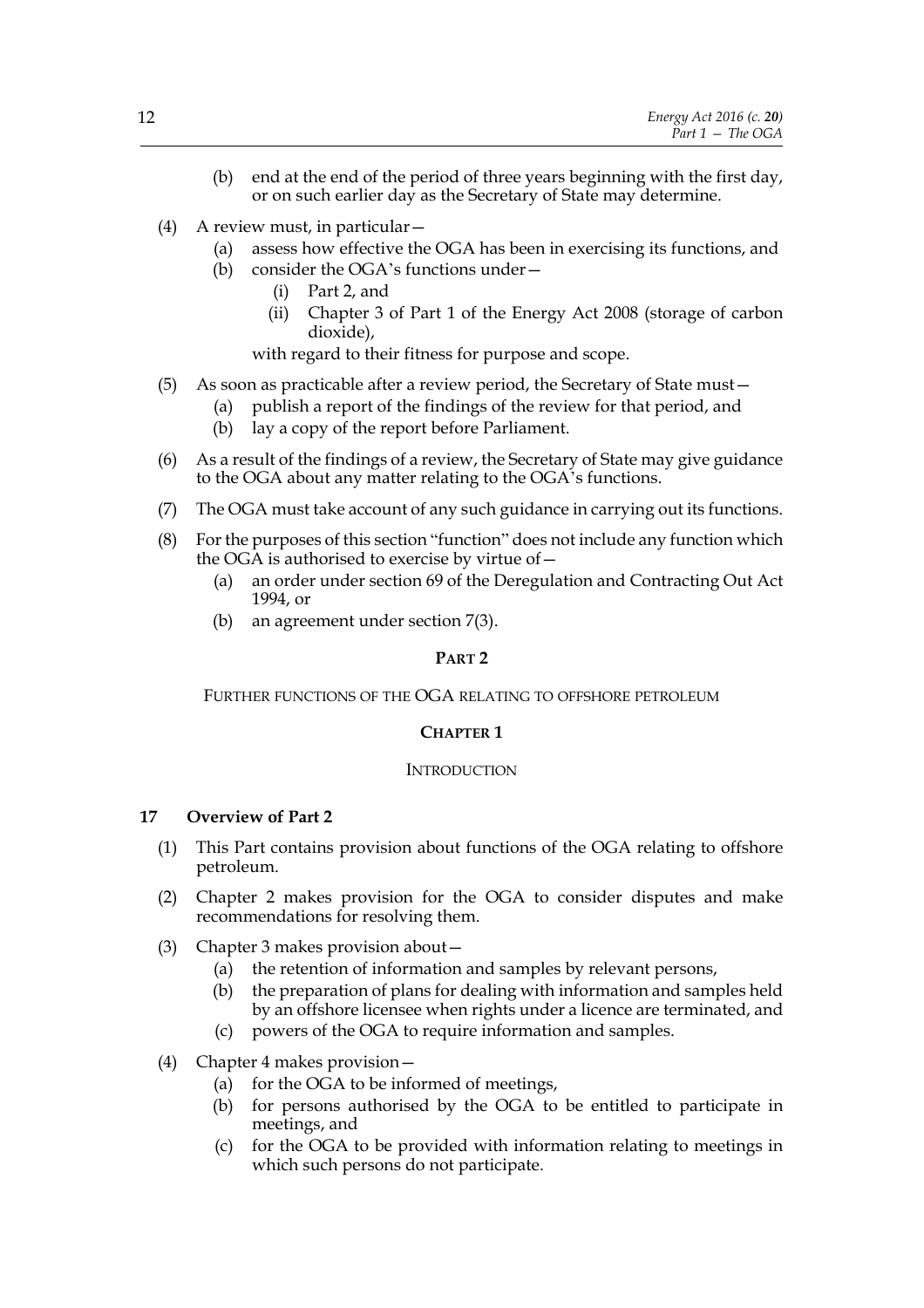- (5) Chapter 5 makes provision about sanctions which may be imposed on persons for failures to comply with requirements.
- (6) Chapter 6 makes provision about the disclosure of information and samples which have been obtained by the OGA under this Part.

# **18 Interpretation of Part 2**

(1) In this Part—

"items subject to legal privilege"—

- (a) in England and Wales, has the same meaning as in the Police and Criminal Evidence Act 1984 (see section 10 of that Act);
- (b) in Scotland, has the meaning given by section 412 of the Proceeds of Crime Act 2002;
- (c) in Northern Ireland, has the same meaning as in the Police and Criminal Evidence (Northern Ireland) Order 1989 (S.I. 1989/ 1341 (NI 12));

"licensee" means a person holding a petroleum licence;

"offshore licence" means a petroleum licence which confers on the holder of that licence rights in respect of offshore waters;

"offshore licensee" means a person holding an offshore licence;

"offshore waters" means—

- (a) the waters comprising the territorial sea of the United Kingdom, and
- (b) the sea in any area for the time being designated under section 1(7) of the Continental Shelf Act 1964;

"petroleum licence" means a licence granted under—

- (a) section 3 of the Petroleum Act 1998 (searching for, boring for and getting petroleum), or
- (b) section 2 of the Petroleum (Production) Act 1934 (licences to search for and get petroleum);

"the principal objective" means the objective set out in section 9A(1) of the Petroleum Act 1998;

- "relevant person" means a person listed in section 9A(1)(b) of the Petroleum Act 1998;
- "statutory function" means a function conferred or imposed by or under any Act;

"Tribunal" means the First-tier tribunal.

(2) In this Part a reference to a term or condition of a petroleum licence includes a reference to a condition imposed under a petroleum licence.

# **CHAPTER 2**

# **DISPUTES**

# **19 Qualifying disputes and relevant parties**

- (1) For the purposes of this Chapter, a dispute is a qualifying dispute if  $-$ 
	- (a) the dispute relates to qualifying issues, and
	- (b) the parties to the dispute include at least one relevant party.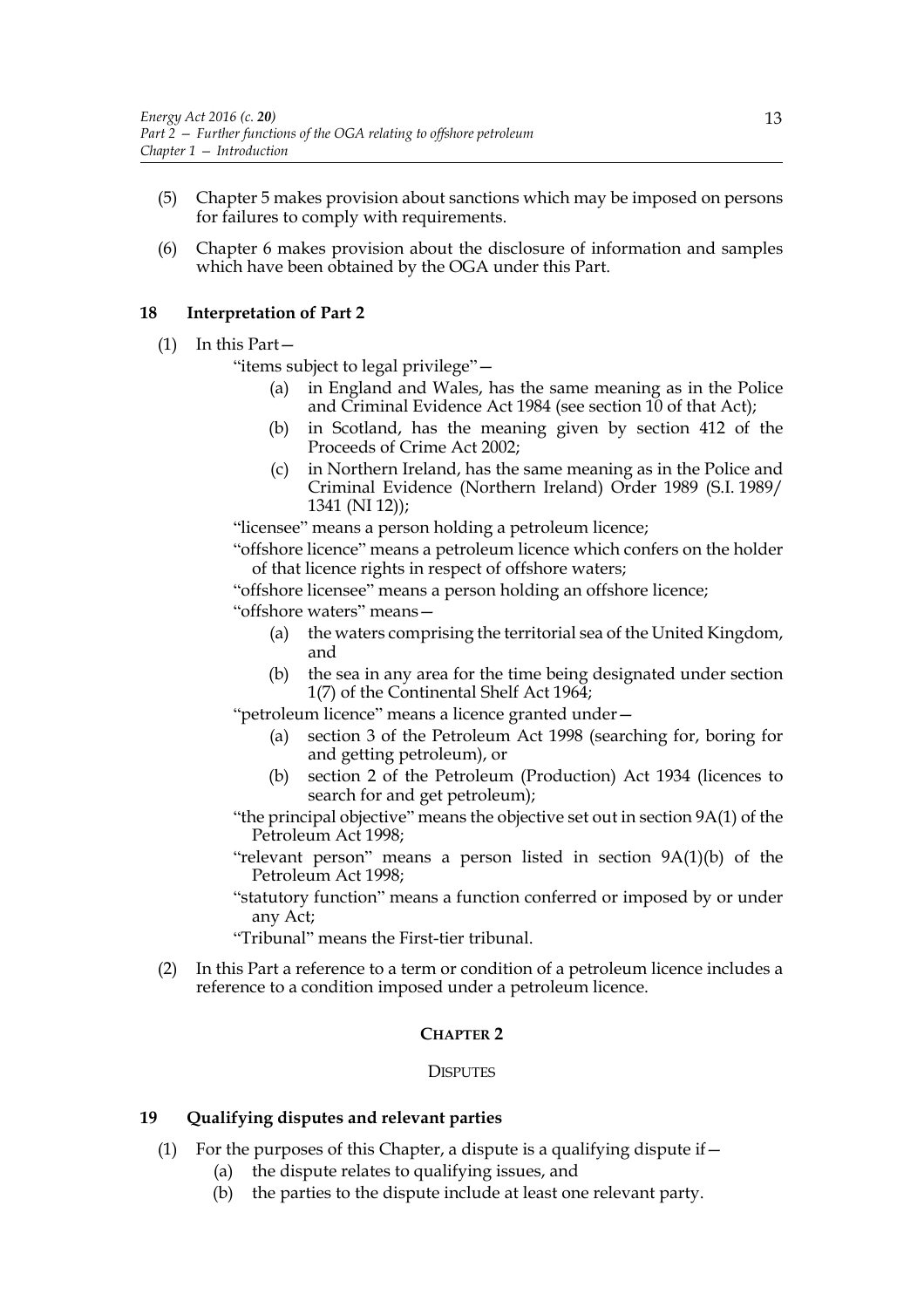- (2) In this Chapter, "qualifying issues" means issues which—
	- (a) are relevant to the fulfilment of the principal objective, or
	- (b) relate to activities carried out under an offshore licence,

and are not the subject of a section 82 application.

- (3) If a dispute relates in part to qualifying issues and in part to other issues, the dispute is a qualifying dispute only to the extent that it relates to the qualifying issues.
- (4) For the purposes of subsection (2), an issue is the subject of a section 82 application if—
	- (a) an application has been made under section 82(4) of the Energy Act 2011 (acquisition of rights to use upstream petroleum infrastructure) in connection with the issue, and
	- (b) the OGA has made a decision under section  $82(6)(a)(iii)$  of that Act to consider the application further.
- (5) In this Chapter "relevant party" to a dispute means a party to the dispute who is a relevant person.

# **20 Reference of disputes to the OGA**

- (1) A relevant party to a qualifying dispute may refer it to the OGA.
- (2) A reference under this section is to be made in such manner as the OGA may require.
- (3) Requirements under subsection (2) as to the manner in which a reference is to be made—
	- (a) may make different provision for different cases;
	- (b) are to be imposed, withdrawn or modified by notice published in such manner as the OGA considers appropriate for bringing the requirement, withdrawal or modification to the attention of the persons who, in the OGA's opinion, are likely to be affected by it.

# **21 Action by the OGA on a dispute reference**

- (1) On a reference of a dispute made under section 20, the OGA must decide whether the reference is to be—
	- (a) rejected,
	- (b) adjourned to enable further negotiation between the parties to the dispute, or
	- (c) accepted (see section 23).
- (2) The OGA must issue guidance about the matters to which it will have regard when making a decision under subsection (1).
- (3) As soon as reasonably practicable after the OGA has made a decision under subsection (1), it must give notice in writing stating—
	- (a) its decision,
	- (b) the reasons for the decision, and
	- (c) the date of the decision,

to each relevant party to the dispute, and to any other parties to the dispute who have contributed (whether by providing information or attending meetings) to the OGA's decision-making process.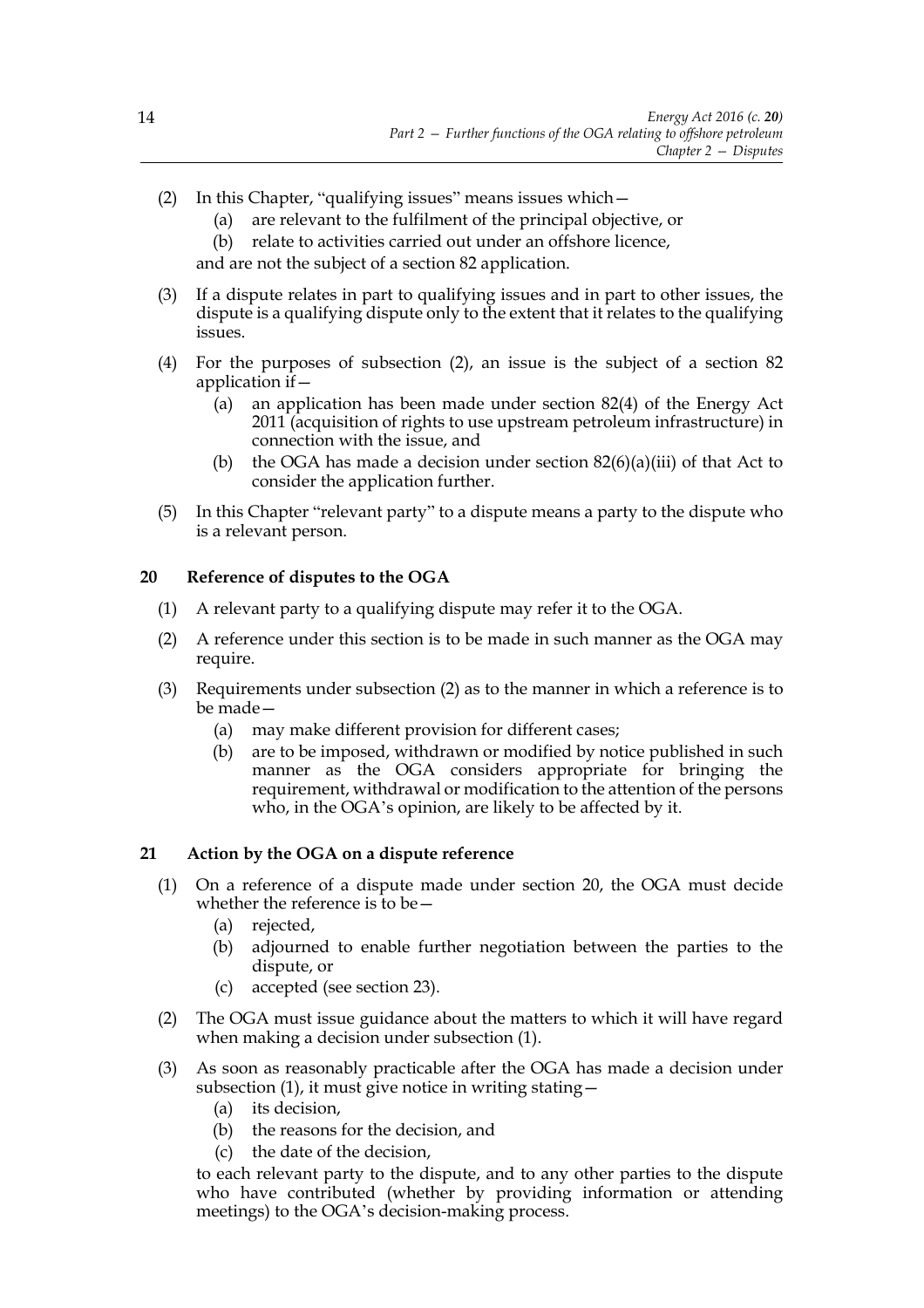- (4) The grounds on which the OGA may reject a reference include, but are not limited to, grounds that—
	- (a) the dispute is not a qualifying dispute;
	- (b) the party that referred the dispute is not a relevant party;
	- (c) the reference is frivolous or vexatious;
	- (d) there are more appropriate means available for resolving the dispute;
	- (e) the dispute is not sufficiently material to the fulfilment of the principal objective to warrant, in the circumstances, its consideration by the OGA;
	- (f) the OGA considers it unlikely that, in the circumstances, it would be able to make a satisfactory recommendation in respect of the dispute.
- (5) Where the OGA adjourns a reference of a dispute—
	- (a) it must set a timetable in accordance with which relevant parties to the dispute are to conduct further negotiations and revert to the OGA,
	- (b) it may give directions with which relevant parties to the dispute are to comply during the adjournment, and
	- (c) it must, when the relevant parties revert to it following the adjournment, make a further decision under subsection (1) in respect of the reference.
- (6) Requirements imposed by the OGA on relevant parties—
	- (a) under subsection (5)(a), or
	- (b) by directions under subsection  $(5)(b)$ ,

are sanctionable in accordance with Chapter 5.

# **22 Power of the OGA to consider disputes on its own initiative**

- (1) The OGA may decide, on its own initiative, to consider a qualifying dispute (see section 23).
- (2) If the OGA decides to consider a qualifying dispute under this section, it must notify all parties to the dispute.

# **23 Procedure for consideration of disputes**

- (1) This section applies where the OGA—
	- (a) accepts a reference of a dispute under section 21(1), or
	- (b) decides to consider a dispute under section 22(1).
- (2) The OGA must—
	- (a) consider the dispute, and
	- (b) make a recommendation for resolving it.
- (3) The OGA—
	- (a) must draw up a timetable for performing its duties under subsection (2), and
	- (b) may give directions with which the relevant parties to the dispute are to comply in order to enable the OGA to carry out those duties.
- (4) The OGA's recommendation must be one which it considers will enable the dispute to be resolved in a way which best contributes to the fulfilment of the principal objective whilst having regard to the need to achieve an economically viable position for the parties to the dispute.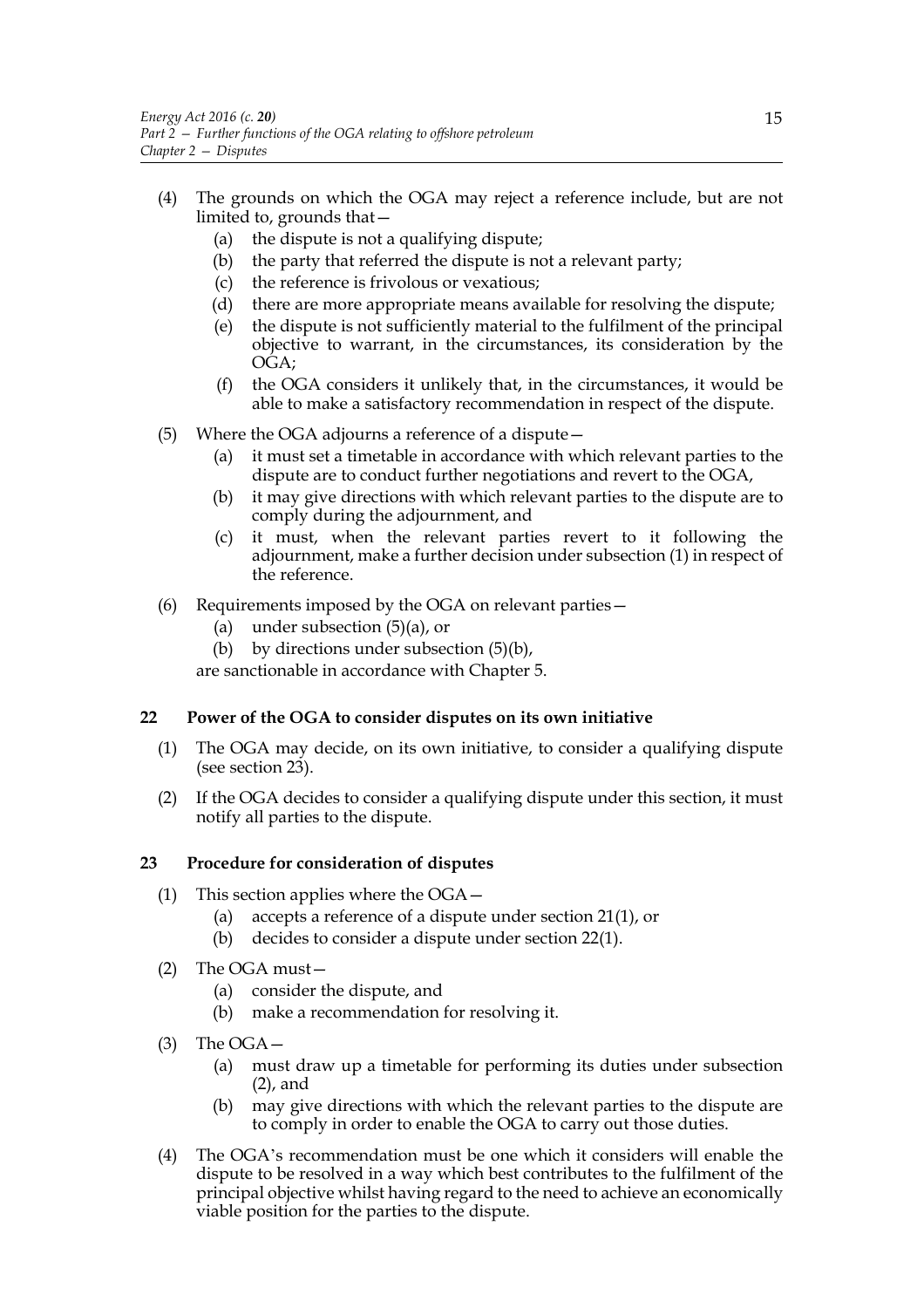- (5) The procedure for considering the dispute and making a recommendation is the procedure that the OGA considers most appropriate.
- (6) Where the OGA makes a recommendation under this section, the OGA may publish—
	- (a) the recommendation or any part of it;
	- (b) a summary of the recommendation or of any part of it.
- (7) Before publishing anything under subsection (6), the OGA must give an opportunity to be heard to each relevant party to the dispute.
- (8) The OGA must issue guidance about the matters to which it will have regard when performing its duties under this section.
- (9) Requirements imposed by directions under subsection  $(3)(b)$  are sanctionable in accordance with Chapter 5.

# **24 Power of the OGA to acquire information**

- (1) The OGA may require a relevant party to a dispute to provide it with such information as may be required by the OGA for the purposes of  $-$ 
	- (a) deciding whether to reject, adjourn or accept a reference of the dispute under section 21(1),
	- (b) setting a timetable in respect of an adjournment of a reference of the dispute under section  $21(5)$ ,
	- (c) assessing progress of further negotiations during such an adjournment,
	- (d) making a decision under section 22(1) to consider the dispute on its own initiative, or
	- (e) considering the dispute and making a recommendation under section  $23(2)$ ,

subject to subsection (3).

- (2) A person required to provide information under subsection (1) must provide it in such manner and within such reasonable period as may be specified by the OGA in the request for information.
- (3) Information requested under subsection (1) may not include items subject to legal privilege.
- (4) Requirements imposed under this section are sanctionable in accordance with Chapter 5.

#### **25 Power of the OGA to require attendance at meetings**

- (1) The OGA may require a relevant party to a dispute to send an individual to act as its representative at a meeting with the OGA for the purpose of participating in proceedings relating to—
	- (a) whether a reference of the dispute is to be rejected, adjourned or accepted under section 21(1),
	- (b) whether the OGA is to make a decision to consider the dispute under section 22(1), or
	- (c) the consideration of the dispute and the making of a recommendation under section 23(2).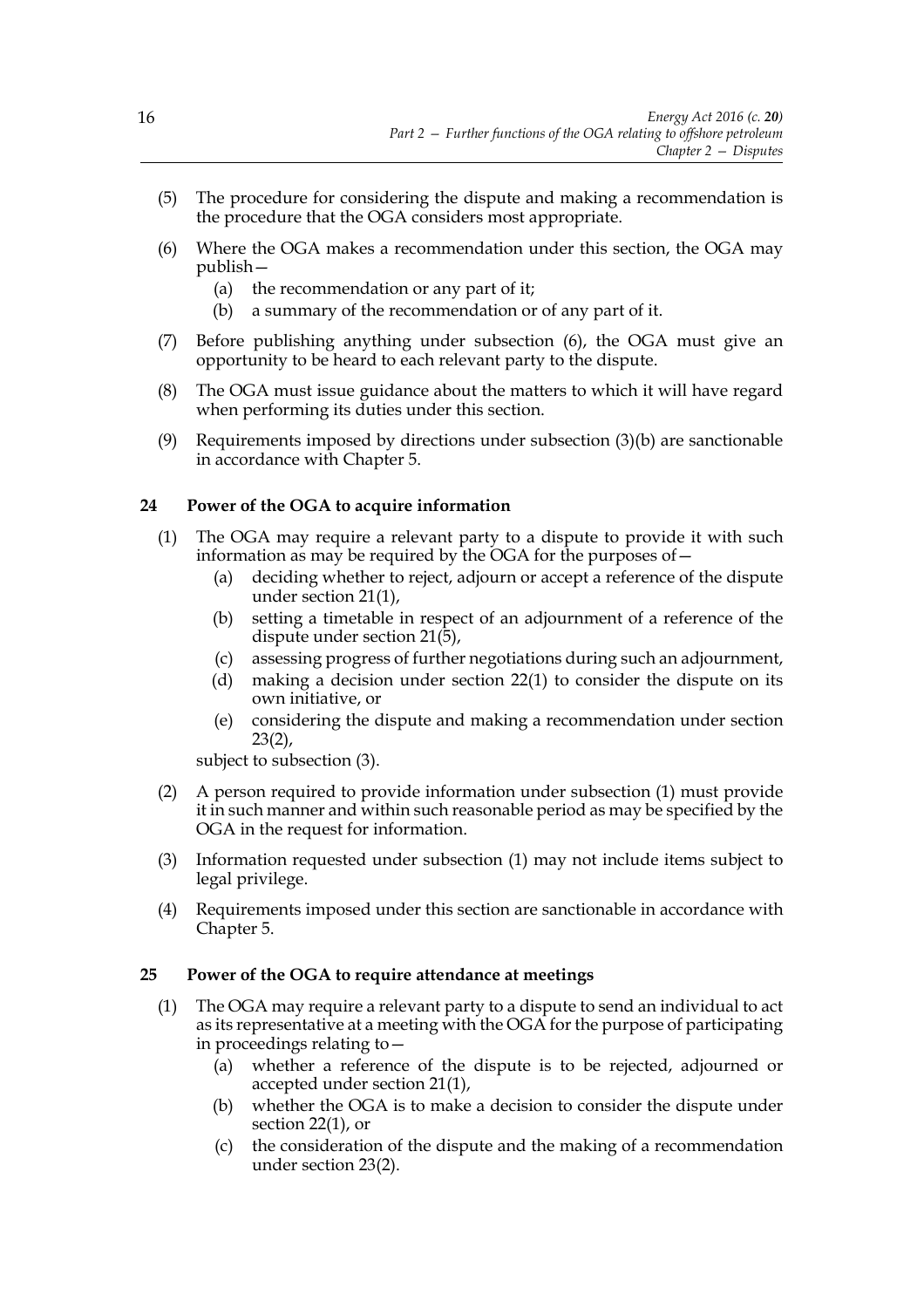- (2) The OGA may require that the individual sent to attend the meeting has the necessary knowledge and expertise for the purpose of participating in the proceedings in question.
- (3) The OGA must give reasonable notice of any meeting at which attendance is required under this section.
- (4) Requirements imposed by the OGA on relevant parties under this section are sanctionable in accordance with Chapter 5.

# **26 Appeals against decisions of the OGA: disputes**

- (1) This section applies to any decision of the OGA to which effect is given by one of the actions set out in an entry in column 1 of the table below.
- (2) A person affected by any such decision may appeal against it to the Tribunal—

 $\mathbf{r}$ 

- (a) on the grounds that the decision was not within the powers of the OGA, or
- (b) on the grounds set out in the corresponding entry in column 2 of the table.

| $(1)$ Action by the OGA                                                                 | (2) Grounds for appeal                                                                                                 |
|-----------------------------------------------------------------------------------------|------------------------------------------------------------------------------------------------------------------------|
| The setting of a timetable under<br>section $21(5)(a)$ .                                | The timetable is unreasonable.                                                                                         |
| The giving of directions under<br>section $21(5)(b)$ .                                  | A direction, or a number<br>- of<br>directions taken together, are<br>unreasonable.                                    |
| The giving of directions under<br>section $23(3)(b)$ .                                  | A direction, or a number of<br>directions taken together,<br>are<br>unreasonable.                                      |
| The imposition of a requirement<br>to provide information under                         | Either-                                                                                                                |
| section $24(1)$ .                                                                       | the information requested<br>(a)<br>is not relevant to the<br>dispute in question, or                                  |
|                                                                                         | the period specified under<br>(b)<br>section<br>24(2)<br>is<br>unreasonable.                                           |
| The imposition of a requirement                                                         | Either-                                                                                                                |
| under section 25(1) or<br>(2)<br>in<br>attendance<br>relation to<br>at<br>a<br>meeting. | the requirement to attend<br>(a)<br>the<br>meeting<br>is<br>unreasonable,                                              |
|                                                                                         | reasonable notice of the<br>(b)<br>meeting was not given, or                                                           |
|                                                                                         | the requirement as to the<br>(c)<br>knowledge and expertise<br>of the person attending the<br>meeting is unreasonable. |
|                                                                                         |                                                                                                                        |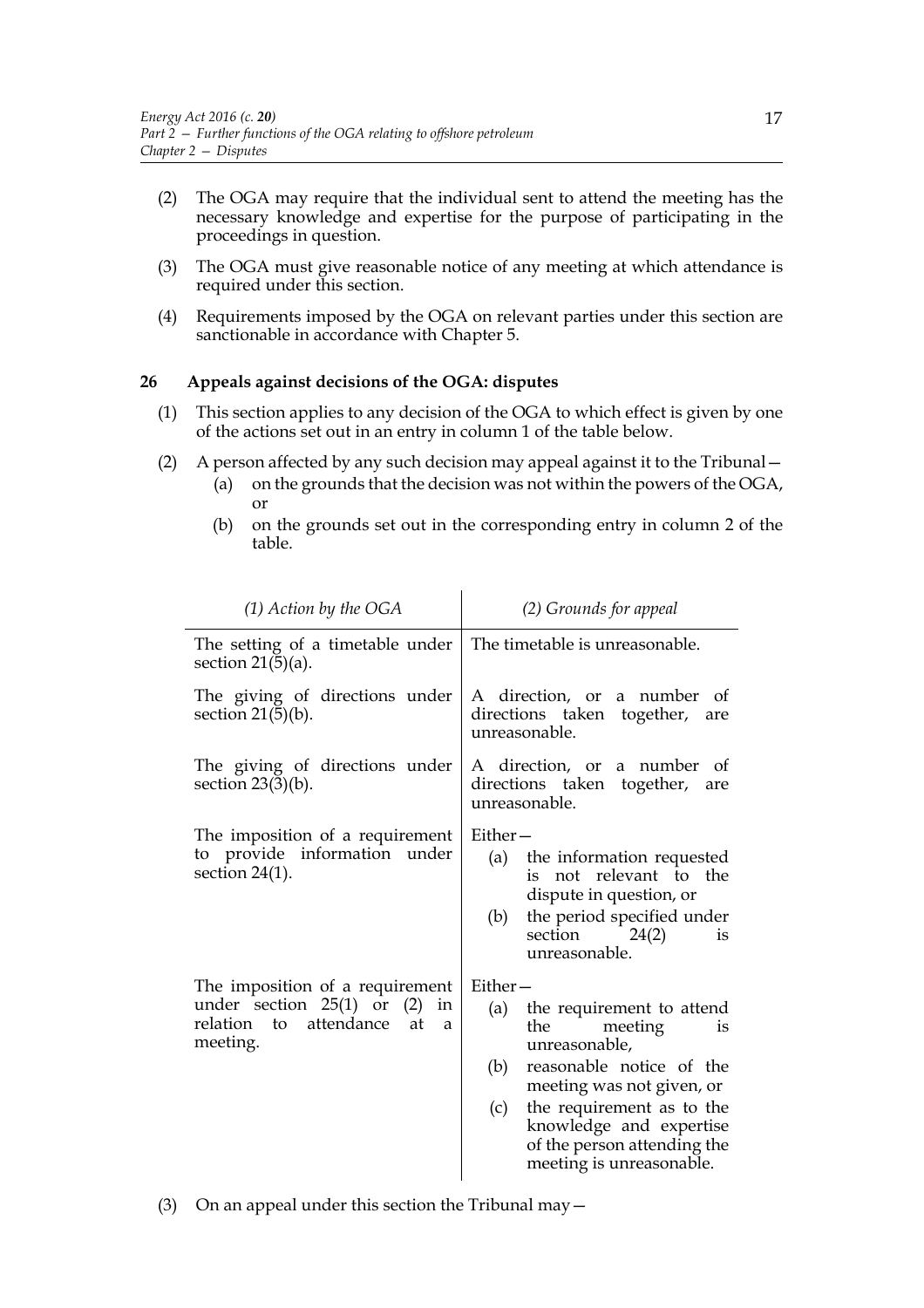- (a) affirm, vary or quash the decision under appeal,
- (b) remit the decision under appeal to the OGA for reconsideration with such directions (if any) as the Tribunal considers appropriate, or
- (c) substitute its own decision for the decision under appeal.

#### **CHAPTER 3**

#### INFORMATION AND SAMPLES

#### *Interpretation*

# **27 Petroleum-related information and samples**

(1) In this Chapter—

"petroleum-related information" means—

- (a) in relation to any relevant person, information acquired or created by or on behalf of the person in the course of carrying out activities which are relevant to the fulfilment of the principal objective, and
- (b) in relation to a relevant person who is an offshore licensee, information acquired or created by or on behalf of the person in the course of carrying out activities under the licensee's licence, which is not information falling within paragraph (a);

"petroleum-related samples" means samples of substances acquired by or on behalf of an offshore licensee in the course of carrying out activities under the licensee's licence.

- (2) In this Chapter, "petroleum-related information" and "petroleum-related samples" include information or samples acquired or created as mentioned in subsection (1) which are relevant to activities carried out under a carbon dioxide storage licence.
- (3) In subsection (2) "carbon dioxide storage licence" means a licence granted under section 18 of the Energy Act 2008.

#### *Retention*

#### **28 Retention of information and samples**

- (1) Regulations made by the Secretary of State may require—
	- (a) specified relevant persons to retain specified petroleum-related information;
	- (b) specified offshore licensees to retain specified petroleum-related samples.
- (2) Regulations under this section may include provision about—
	- (a) the form or manner in which information or samples are to be retained;
	- (b) the period for which information or samples are to be retained;
	- (c) the event that triggers the commencement of that period.
- (3) In this section, "specified" means specified, or of a description specified, in regulations under this section.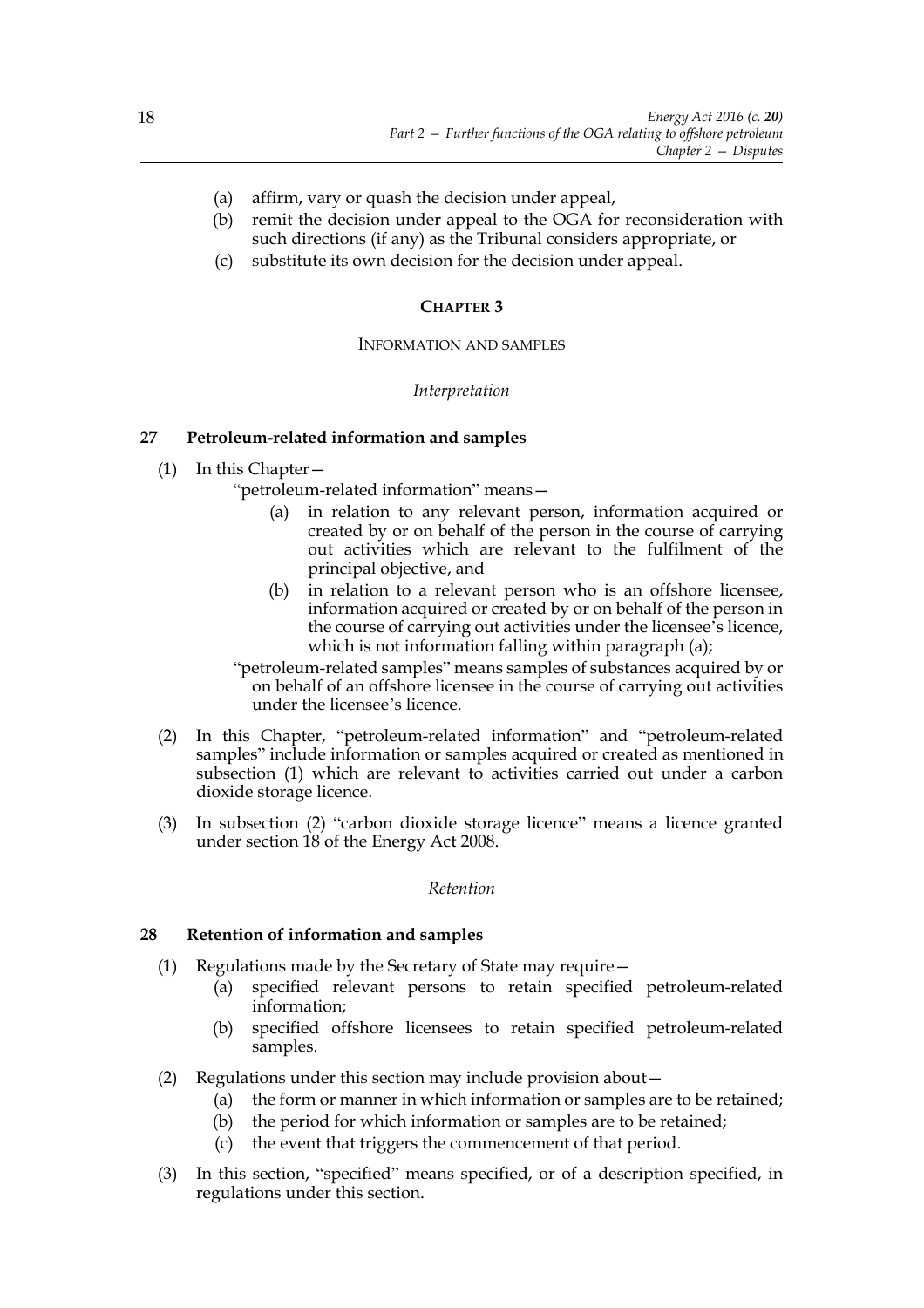- (4) Requirements imposed by regulations under this section are sanctionable in accordance with Chapter 5.
- (5) Before making regulations under this section the Secretary of State must consult the OGA.

# **29 Retention: supplementary**

- (1) Subsection (2) applies in relation to regulations under section 28 imposing requirements on an offshore licensee to retain information or samples.
- (2) The regulations may provide for those requirements to continue following a termination of rights under the licensee's licence (whether by transfer, surrender, expiry or revocation and whether in relation to all or only part of the licence).
- (3) Regulations under section 28 may not impose requirements which have effect in relation to particular petroleum-related information or particular petroleum-related samples at any time when an information and samples plan dealing with the information or samples has effect (see sections 30 to 33).

# *Information and samples plans*

# **30 Information and samples plans: termination of rights under offshore licences**

- (1) This section and sections 31 to 33 make provision in relation to the preparation of information and samples plans in connection with licence events.
- (2) The following definitions apply for the purposes of this section and those sections.
- (3) "Licence event" means—
	- (a) a transfer of rights under an offshore licence, whether in relation to all or part of the area in respect of which the licence was granted,
	- (b) a surrender of rights under an offshore licence in relation to all of the area in respect of which the licence was granted, or in relation to so much of that area in respect of which the licence continues to have effect,
	- (c) the expiry of an offshore licence, or
	- (d) the revocation of an offshore licence by the OGA.
- (4) "Relevant licence", in relation to a licence event, means the licence in respect of which the licence event occurs.
- (5) "Responsible person" in relation to a licence event, means the person who is or was, or the persons who are or were, the licensee in respect of the relevant licence immediately before the licence event.
- (6) "Information and samples plan", in relation to a licence event, means a plan dealing with what is to happen, following the event, to  $-$ 
	- (a) petroleum-related information held by the responsible person before the event, and
	- (b) petroleum-related samples held by that person before the event.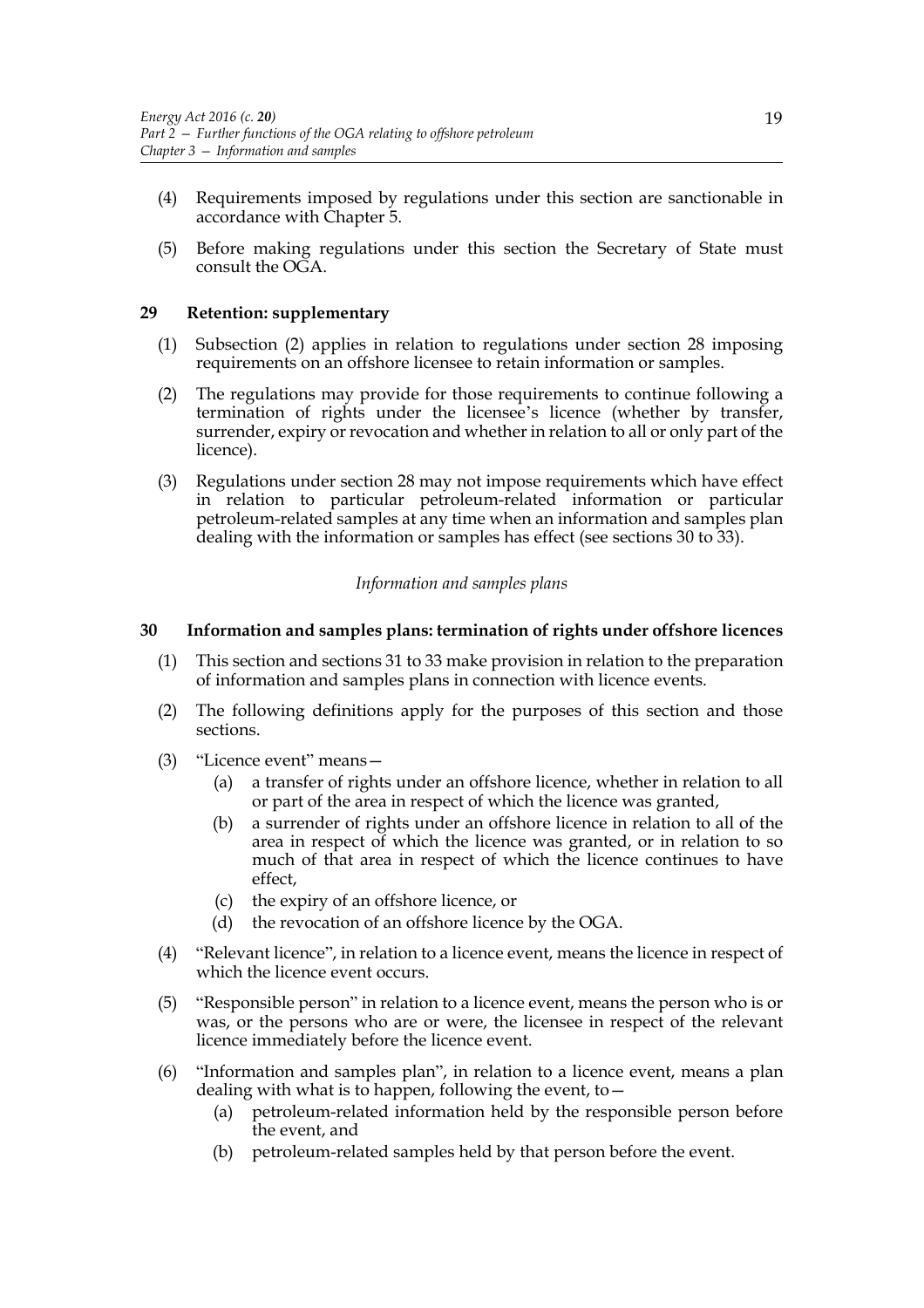# **31 Preparation and agreement of information and samples plans**

- (1) The responsible person must prepare an information and samples plan in connection with a licence event.
- (2) The responsible person must agree the information and samples plan with the OGA—
	- (a) in the case of a licence event mentioned in section  $30(3)(a)$ , (b) or (c) (transfer, surrender or expiry), before the licence event takes place, or
	- (b) in the case of a licence event mentioned in section  $30(3)(d)$  (revocation), within a reasonable period after the revocation of the relevant licence.
- (3) An information and samples plan has effect once it is agreed with the OGA.
- (4) If an information and samples plan is not agreed with the OGA as mentioned in subsection (2)(a) or (b), the  $\tilde{O}G$ A –
	- (a) may itself prepare an information and samples plan in connection with the licence event, and
	- (b) may require the responsible person to provide it with such information as the OGA may require to enable it to do so.
- (5) The OGA must inform the responsible person of the terms of any information and samples plan it prepares in connection with a licence event.
- (6) Where the OGA—
	- (a) prepares an information and samples plan in connection with a licence event, and
	- (b) informs the responsible person of the terms of the plan,

the plan has effect as if it had been prepared by the responsible person and agreed with the OGA.

- (7) Where an information and samples plan has effect in connection with a licence event, the responsible person must comply with the plan.
- (8) The requirements imposed by subsections (2) and (7), or under subsection (4)(b), are sanctionable in accordance with Chapter 5.

# **32 Changes to information and samples plans**

- (1) Where an information and samples plan has effect in relation to a licence event, the OGA and the responsible person may agree changes to the plan.
- (2) Once changes are agreed, the plan has effect subject to those changes.
- (3) Where—
	- (a) two or more persons are the responsible person in relation to a licence event, and
	- (b) those persons include a company that has, since the licence event, been dissolved,

the reference to the responsible person in subsection (1) does not include that company.

# **33 Information and samples plans: supplementary**

(1) An information and samples plan, in relation to a licence event, may provide as appropriate for—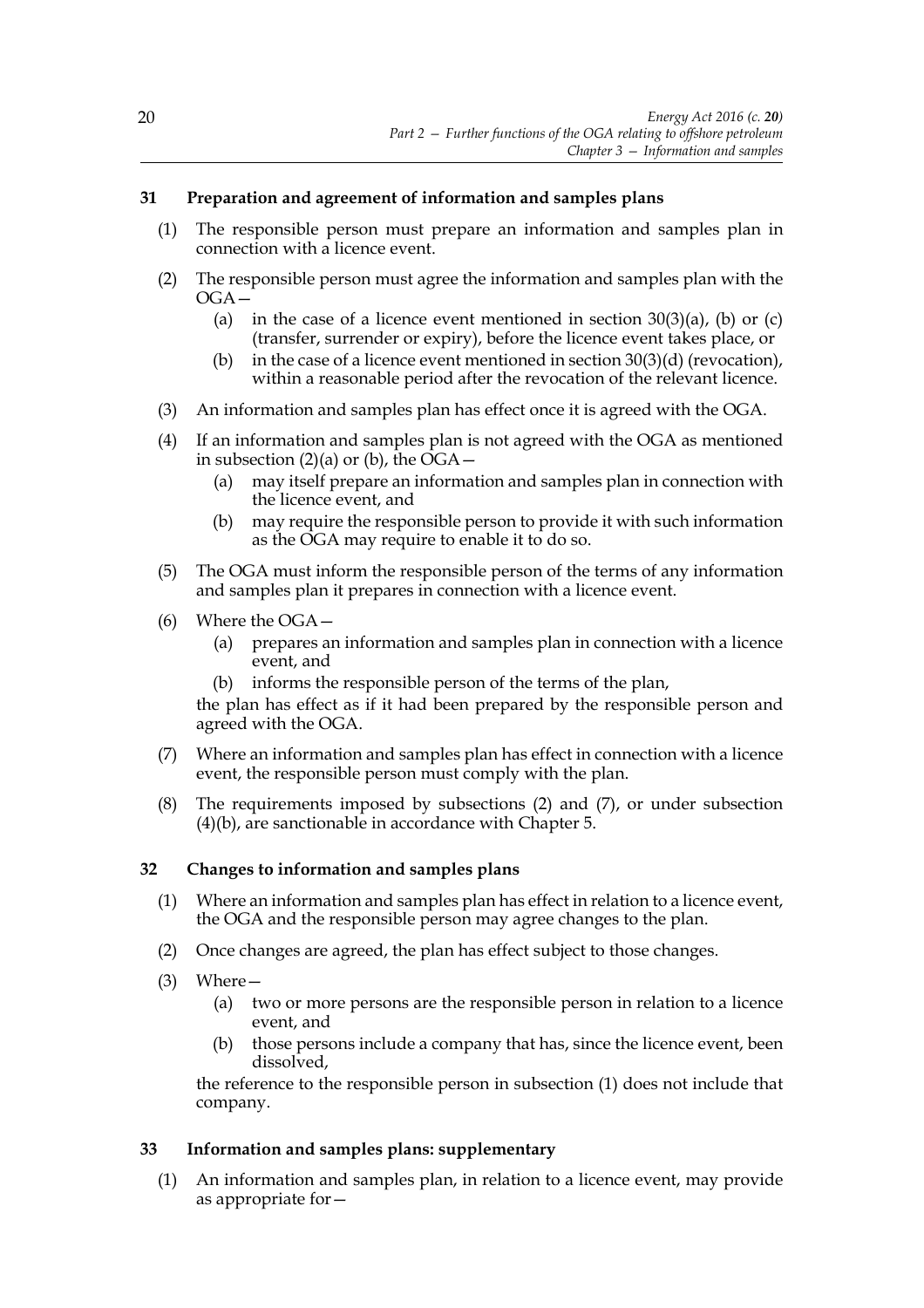- (a) the retention, by the responsible person, of any petroleum-related information or petroleum-related samples held by or on behalf of that person before the licence event,
- (b) the transfer of any such information or samples to a new licensee or to a person holding a carbon dioxide storage licence, or
- (c) appropriate storage of such information or samples.
- (2) An information and samples plan prepared by the OGA under section 31(4) may not include provision under subsection (1)(b) for the transfer of information or samples to another person without the consent of the responsible person.
- (3) Where an information and samples plan makes provision under subsection (1) for a person, other than the responsible person, to hold information or samples in accordance with the plan—
	- (a) the plan may, with the consent of that other person, impose requirements on that person in connection with the information and samples, and
	- (b) any such requirements are sanctionable in accordance with Chapter 5.
- (4) An information and samples plan may provide for the storage of information or samples as mentioned in subsection  $(1)(c)$  to be the responsibility of the OGA.
- (5) Subsection (6) applies where a transfer of rights under an offshore licence relates to only part of the area in relation to which the licence was granted.
- (6) In those circumstances, the information and samples plan prepared in connection with the transfer is to relate to all petroleum-related information and petroleum-related samples held by the responsible person before the licence event, and not only petroleum-related information and petroleumrelated samples in respect of that part of the area.
- (7) In subsection (1)(b) "carbon dioxide storage licence" means a licence granted under section 18 of the Energy Act 2008.

#### *Power to require information and samples*

#### **34 Power of the OGA to require information and samples**

- (1) The OGA may by notice in writing, for the purpose of carrying out any functions of the OGA which are relevant to the fulfilment of the principal objective or which relate to activities carried out under a carbon dioxide storage licence, require—
	- (a) a relevant person to provide it with any petroleum-related information, or a portion of any petroleum-related sample, held by or on behalf of the person;
	- (b) a person who holds information or samples in accordance with an information and samples plan (see sections 30 to 33) to provide it with any such information or a portion of any such sample,

subject to subsection (3).

- (2) The notice must specify  $-$ 
	- (a) the form or manner in which the information or the portion of a sample must be provided;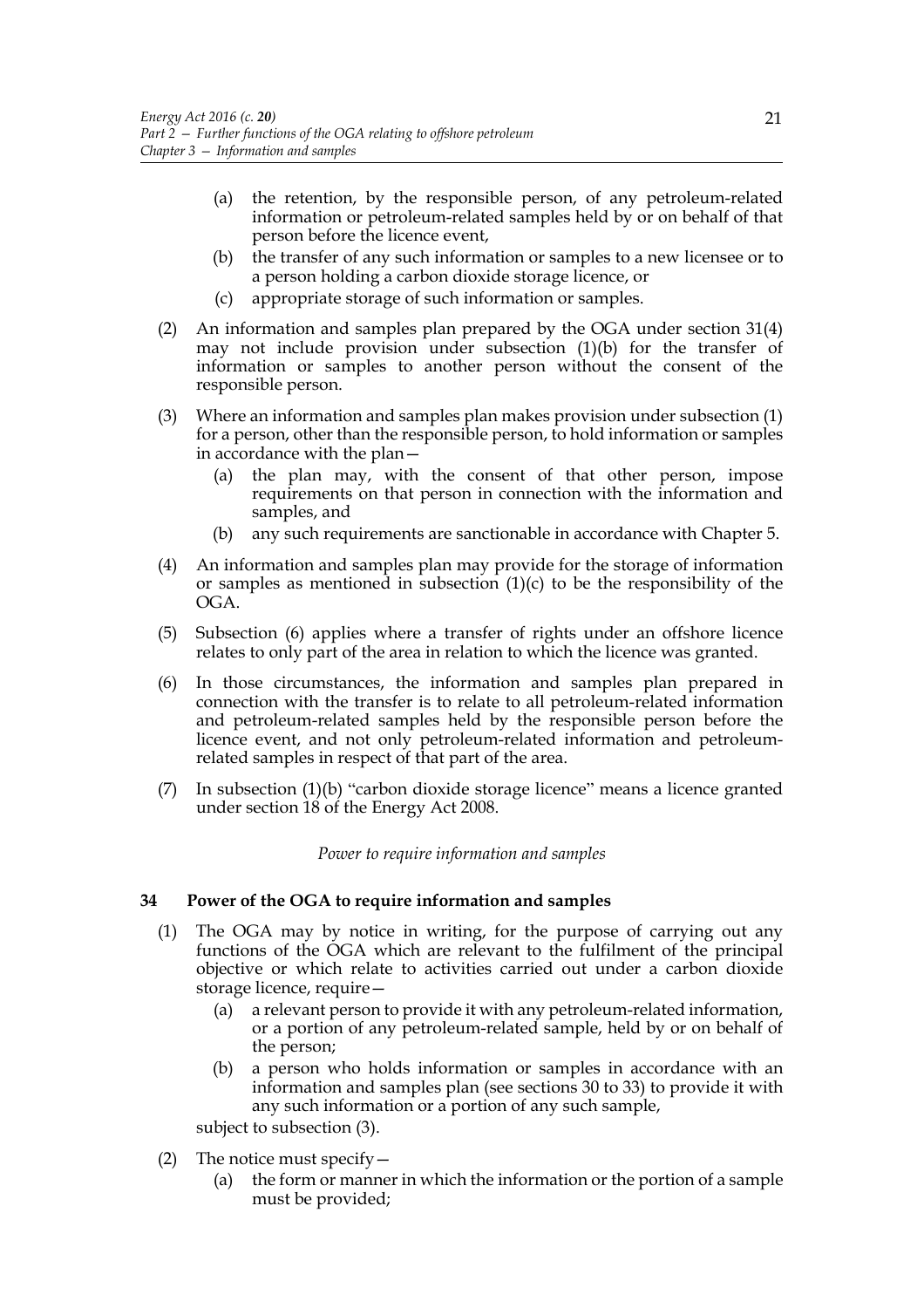- (b) the time at which, or period within which, the information or the portion of a sample must be provided.
- (3) Information requested under subsection (1) may not include items subject to legal privilege.
- (4) Requirements imposed by a notice under this section are sanctionable in accordance with Chapter 5.
- (5) Where a person provides information or a portion of a sample to the OGA in accordance with a notice under this section, any requirements imposed on the person in respect of that information or sample by regulations under section 28 are unaffected.
- (6) In subsection (1) "carbon dioxide storage licence" means a licence granted under section 18 of the Energy Act 2008.

#### *Coordinators*

#### **35 Information and samples coordinators**

- (1) A relevant person must—
	- (a) appoint an individual to act as an information and samples coordinator, and
	- (b) notify the OGA of that individual's name and contact details.
- (2) The information and samples coordinator is to be responsible for monitoring the relevant person's compliance with its obligations under this Chapter.
- (3) A relevant person must comply with subsection (1) within a reasonable period after—
	- (a) the date on which this section comes into force, if the person is a relevant person on that date, or
	- (b) becoming a relevant person, in any other case.
- (4) The relevant person must notify the OGA of any change in the identity or contact details of the information and samples coordinator within a reasonable period of the change taking place.
- (5) The requirements imposed by this section are sanctionable in accordance with Chapter 5.

*Appeals*

# **36 Appeals against decisions of the OGA: information and samples plans**

- (1) This section applies to any decision of the OGA to which effect is given by one of the actions set out in an entry in column 1 of the table below.
- (2) A person affected by any such decision may appeal against it to the Tribunal—
	- (a) on the grounds that the decision was not within the powers of the OGA, or
	- (b) on the grounds set out in the corresponding entry in column 2 of the table.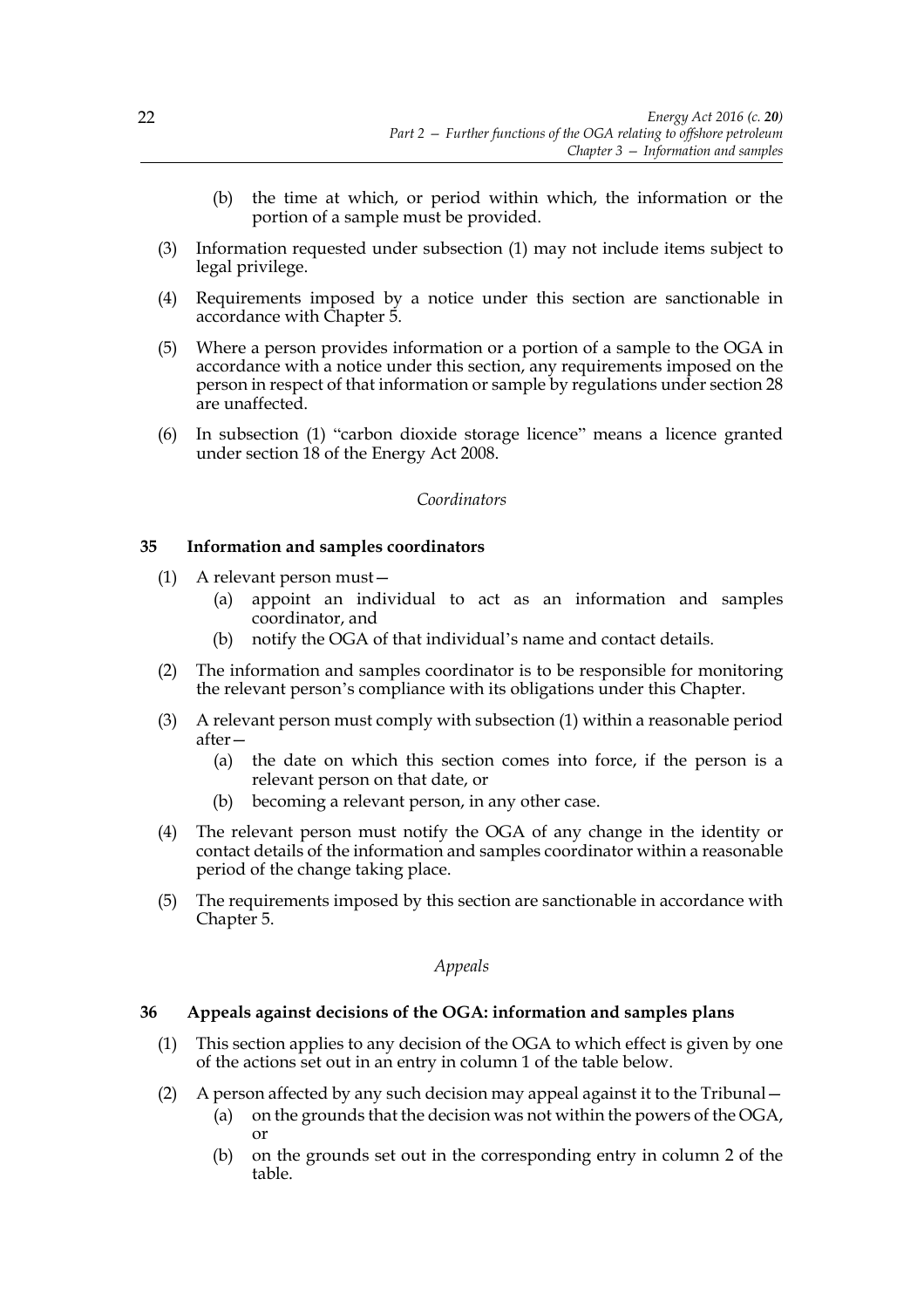| $(1)$ Action by the OGA                                                              | (2) Grounds for appeal                                                                                                                             |
|--------------------------------------------------------------------------------------|----------------------------------------------------------------------------------------------------------------------------------------------------|
| The preparation of an information $ $ The plan is unreasonable.<br>and samples plan. |                                                                                                                                                    |
| samples under section 34(1).                                                         | The giving of a notice requiring $\vert$ The length of time given to<br>the provision of information or comply with the notice is<br>unreasonable. |

- (3) On an appeal under this section the Tribunal may—
	- (a) affirm, vary or quash the decision under appeal,
	- (b) remit the decision under appeal to the OGA for reconsideration with such directions (if any) as the Tribunal considers appropriate, or
	- (c) substitute its own decision for the decision under appeal.

# **CHAPTER 4**

#### **MEETINGS**

# **37 Meetings: interpretation**

- (1) A meeting is a relevant meeting for the purposes of this Chapter if  $-$ 
	- (a) two or more relevant persons are represented at the meeting, and
	- (b) the meeting involves discussion of relevant issues.
- (2) A relevant person is represented at a meeting if an employee of, or a person acting on behalf of, the relevant person participates in the meeting.
- (3) In this Chapter "meeting" includes a meeting which is conducted in such a way that those who are not present together at the same place may by electronic means participate in it.
- (4) In this Chapter "relevant issues" means issues which—
	- (a) are relevant to the fulfilment of the principal objective, or
	- (b) relate to activities carried out under an offshore licence,

but does not include anything in respect of which a claim to legal professional privilege (or, in Scotland, to confidentiality of communications) could be maintained in any legal proceedings.

- (5) A notice given by the OGA may provide that—
	- (a) a meeting specified, or of a description specified, in the notice is not a relevant meeting for the purposes of this Chapter;
	- (b) an issue specified, or of a description specified, in the notice is not a relevant issue for those purposes.

# **38 Duty to inform the OGA of meetings**

(1) This section applies where a relevant person, or an employee of or person acting on behalf of the relevant person, knows or should know that a meeting arranged by, or on behalf of, the relevant person will be or is likely to be a relevant meeting.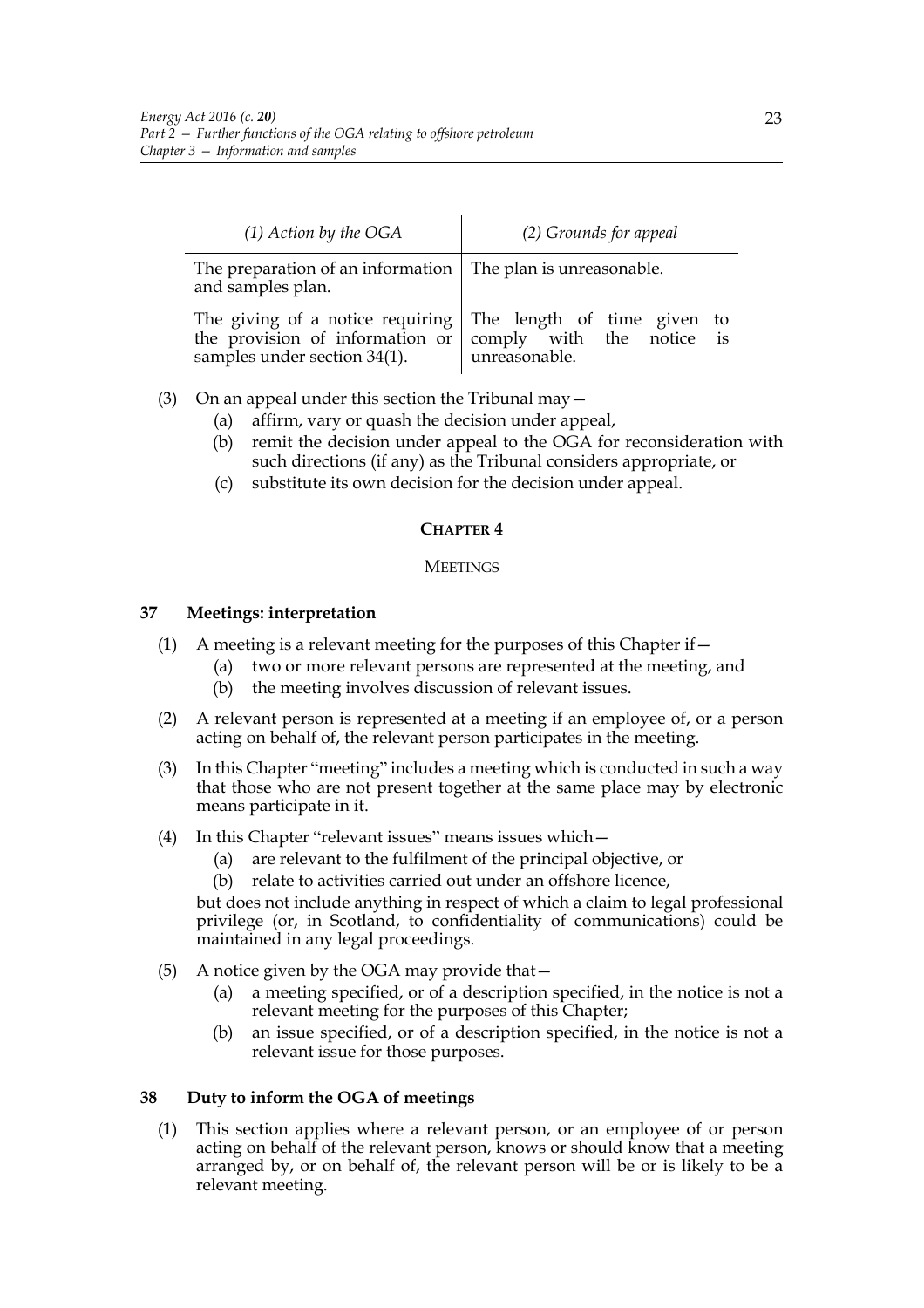- (2) The relevant person must, in writing—
	- (a) inform the OGA of the fact that the meeting is to take place, and
	- (b) provide such details of the meeting as are necessary for a person authorised by the OGA to be able to participate in it.
- (3) The relevant person must comply with subsection  $(2)$  -
	- (a) at least 14 days before the day on which the meeting is to take place, or
	- (b) if that is not reasonably practicable, so as to give as much notice of the meeting as is reasonably practicable.
- (4) In a case within subsection (3)(b) the relevant person must, when complying with subsection (2), explain in writing to the OGA why it was not reasonably practicable to comply with subsection (2) at least 14 days before the day on which the meeting is to take place.
- (5) The relevant person must inform the OGA in writing as soon as is reasonably practicable of any changes to the information provided under subsection (2)(b).
- (6) The relevant person must also provide the OGA with any information that is provided (whether by the relevant person or any other person) to other persons attending the meeting, including (in particular)—
	- (a) the agenda, and
	- (b) any other documents relevant to the meeting.
- (7) That information must be provided to the OGA—
	- (a) at the same time as it is provided to other persons attending the meeting, or
	- (b) if it not possible for the relevant person to provide it to the OGA at that time, as soon after that time as is reasonably practicable.
- (8) Subsection (6) does not require the relevant person to provide the OGA with information that does not relate to relevant issues.
- (9) The information required under subsections (2), (5) and (6), and any explanation provided under subsection (4), must be provided to the OGA in such manner as may be required by a notice given by the OGA.
- (10) The requirements imposed by this section are sanctionable in accordance with Chapter 5.

# **39 Participation by the OGA in meetings**

- (1) A person authorised by the OGA under this section is entitled to participate in any relevant meeting.
- (2) But such a person is not entitled—
	- (a) to participate in any part of the meeting that does not relate to relevant issues, or
	- (b) if any matter is decided on by a vote, to take part in the voting.
- (3) The relevant person who arranged the meeting, or on whose behalf the meeting was arranged, must secure that the right conferred by subsection (1) may be exercised.
- (4) The requirement imposed by subsection (3) is sanctionable in accordance with Chapter 5.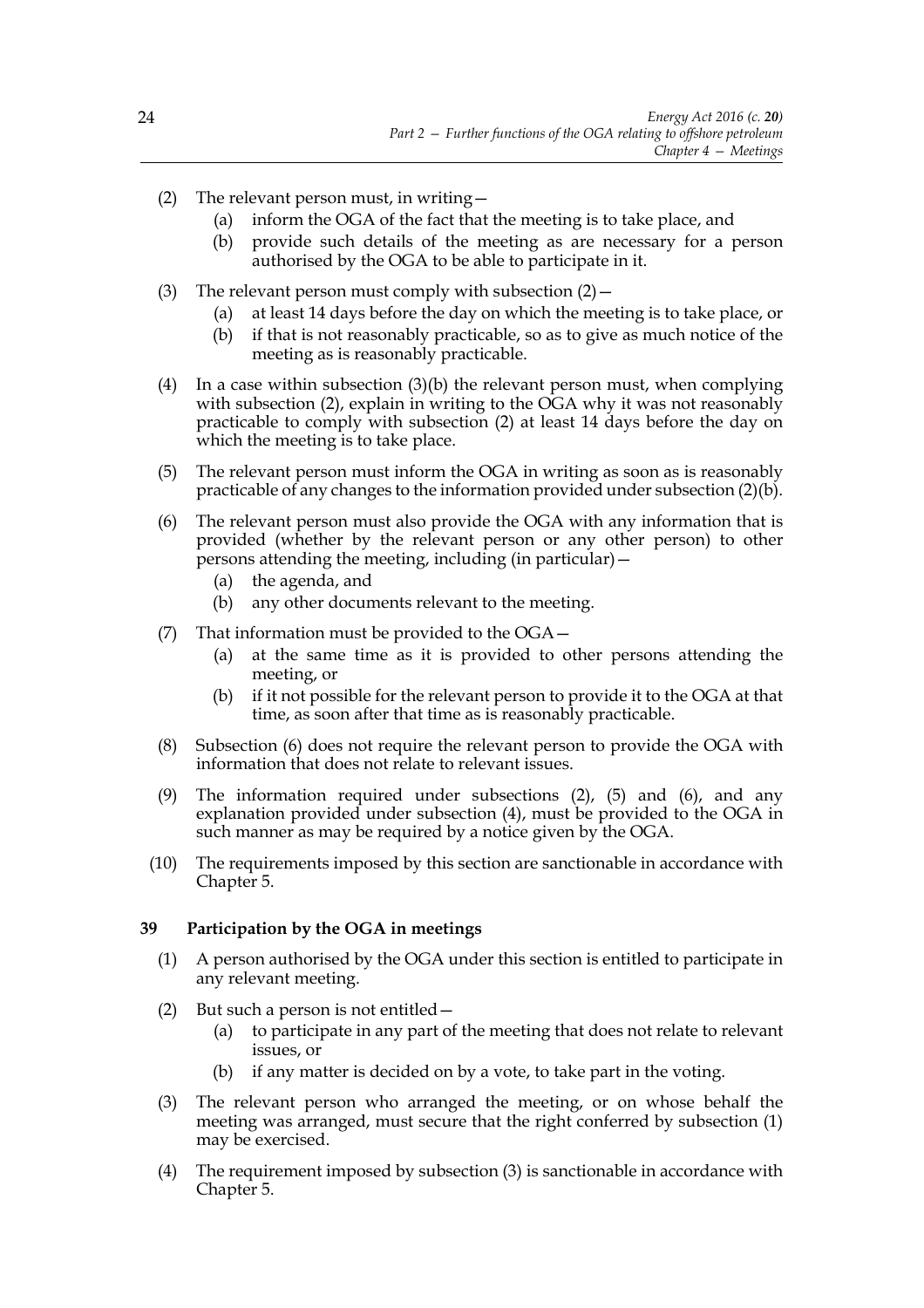# **40 Provision of information to the OGA after meetings**

- (1) This section applies where the right conferred by section 39(1) (right of person authorised by the OGA to participate) is not exercised in relation to a relevant meeting.
- (2) The relevant person by, or on behalf of whom, the meeting was arranged must provide the OGA with a written summary of—
	- (a) the meeting, and
	- (b) any decisions reached at the meeting.
- (3) The written summary must be provided to the OGA within a reasonable period after the end of the meeting.
- (4) Subsection (2) does not require the relevant person to provide the OGA with any information that does not relate to relevant issues.
- (5) The requirement imposed by this section is sanctionable in accordance with Chapter 5.

# **41 Notices**

- (1) This section applies to a notice given by the OGA under this Chapter.
- (2) The notice—
	- (a) may make different provision for different cases, and
	- (b) may be varied or revoked by a further notice given by the OGA.
- (3) The notice, and any variation or revocation, must be published in such manner as the OGA considers appropriate for bringing it to the attention of the persons who, in its opinion, are likely to be affected by it.

#### **CHAPTER 5**

# **SANCTIONS**

#### *Power to give sanction notices*

#### **42 Power of OGA to give sanction notices**

- (1) If the OGA considers that a person has failed to comply with a petroleumrelated requirement imposed on the person, it may give the person a sanction notice in respect of that failure.
- (2) If the OGA considers that there has a been a failure to comply with a petroleum-related requirement imposed jointly on two or more persons, it may give a sanction notice in respect of that failure—
	- (a) to one only of those persons,
	- (b) jointly to two or more of them, or
	- (c) jointly to all of them,

but it may not give separate sanction notices to each of them in respect of the failure.

(3) In this Chapter "petroleum-related requirement" means—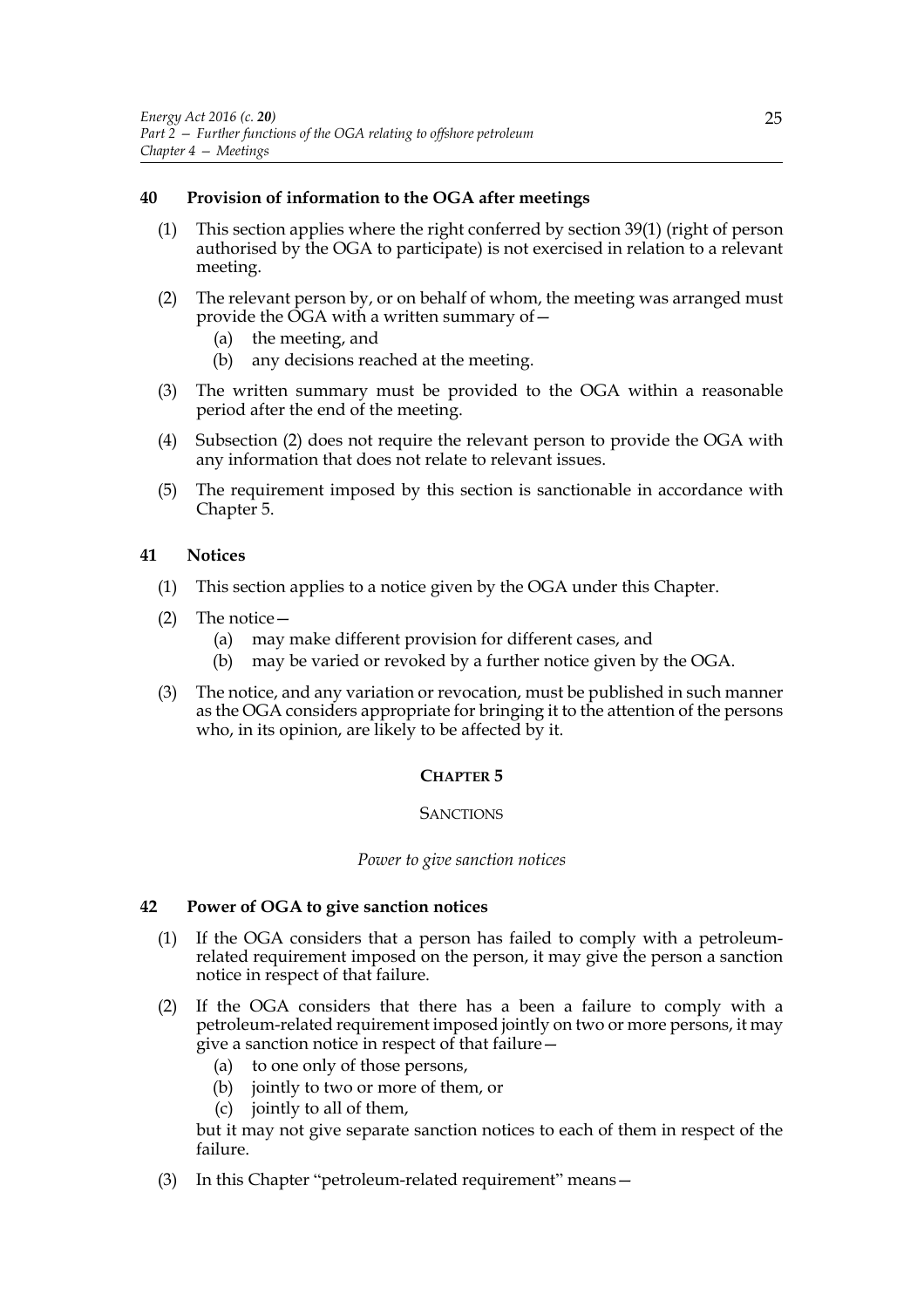- (a) a duty imposed under section 9C of the Petroleum Act 1998 to act in accordance with the current strategy or strategies produced under section 9A(2) of that Act for enabling the principal objective to be met,
- (b) a term or condition of an offshore licence, or
- (c) a requirement imposed on a person by or under a provision of this Act which, by virtue of the provision, is sanctionable in accordance with this Chapter.
- (4) In this Chapter "sanction notice" means—
	- (a) an enforcement notice (see section 43),
	- (b) a financial penalty notice (see sections 44 to 46),
	- (c) a revocation notice (see section 47), or
	- (d) an operator removal notice (see section 48).
- (5) Sanction notices, other than enforcement notices, may be given in respect of a failure to comply with a petroleum-related requirement even if, at the time the notice is given, the failure to comply has already been remedied.
- (6) Where the OGA gives a sanction notice to a person in respect of a particular failure to comply with a petroleum-related requirement—
	- (a) it may, at the same time, give another type of sanction notice to the person in respect of that failure to comply;
	- (b) it may give subsequent sanction notices in respect of that failure only in accordance with section 54 (subsequent sanction notices).
- (7) The OGA's power to give sanction notices under this section is subject to section 49 (duty of OGA to give sanction warning notices).

# *Sanction notices*

# **43 Enforcement notices**

- (1) This section contains provision about enforcement notices which may be given under section 42 (failure to comply with a petroleum-related requirement).
- (2) An enforcement notice is a notice which—
	- (a) specifies the petroleum-related requirement in question,
	- (b) gives details of the failure to comply with the requirement,
	- (c) informs the person or persons to whom the notice is given that the person or persons must comply with—
		- (i) the petroleum-related requirement, and
		- (ii) any directions included in the notice as mentioned in subsection (3),

before the end of the period specified in the notice.

- (3) The notice may include directions as to the measures to be taken for the purposes of compliance with the petroleum-related requirement.
- (4) Requirements imposed by directions included in an enforcement notice as mentioned in subsection (3) are sanctionable in accordance with this Chapter.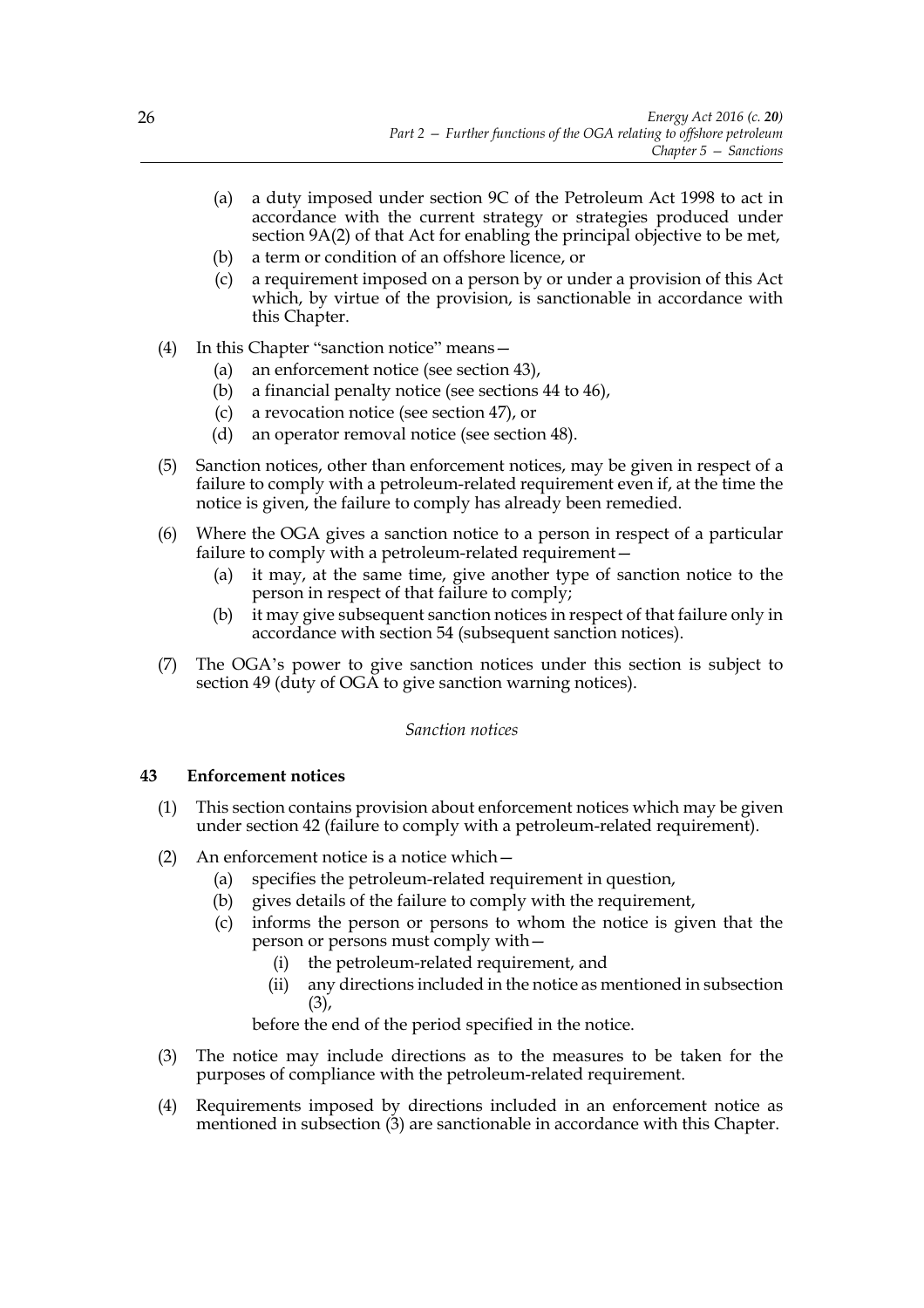# **44 Financial penalty notices**

- (1) This section and sections 45 and 46 contain provision about financial penalty notices which may be given under section 42 (failure to comply with a petroleum-related requirement).
- (2) A financial penalty notice is notice which—
	- (a) specifies the petroleum-related requirement in question,
	- (b) gives details of the failure to comply with the requirement,
	- (c) informs the person or persons to whom the notice is given that the person or persons must—
		- (i) comply with the petroleum-related requirement before the end of a period specified in the notice, in a case where it is appropriate to require such compliance and the failure to comply with the requirement has not already been remedied at the time the notice is given, and
		- (ii) pay the OGA a financial penalty of the amount specified in the notice before the end of a period specified in the notice.
- (3) The period specified under subsection  $(2)(c)(ii)$  must not end earlier than the end of the period of 28 days beginning with the day on which the financial penalty notice was given.

# **45 Amount of financial penalty**

- (1) The financial penalty payable under a financial penalty notice in respect of a failure to comply with a petroleum-related requirement (whether payable by one person, or jointly by two or more persons) must not exceed  $\pounds$ 1 million.
- (2) The OGA must—
	- (a) issue guidance as to the matters to which it will have regard when determining the amount of the financial penalty to be imposed by a financial penalty notice, and
	- (b) have regard to the guidance when determining the amount of the penalty in any particular case.
- (3) The OGA may from time to time review the guidance and, if it considers appropriate, revise it.
- (4) Before issuing or revising guidance under this section, the OGA must consult such persons as it considers appropriate.
- (5) The OGA must lay any guidance issued under this section, and any revision of it, before each House of Parliament.
- (6) The OGA must publish any guidance issued under this section, and any revision of it, in such manner as the OGA considers appropriate.
- (7) The Secretary of State may by regulations amend subsection (1) to change the amount specified to an amount not exceeding £5 million.

# **46 Payment of financial penalty**

(1) If a financial penalty notice is given jointly to two or more persons, those persons are jointly and severally liable to pay the financial penalty under it.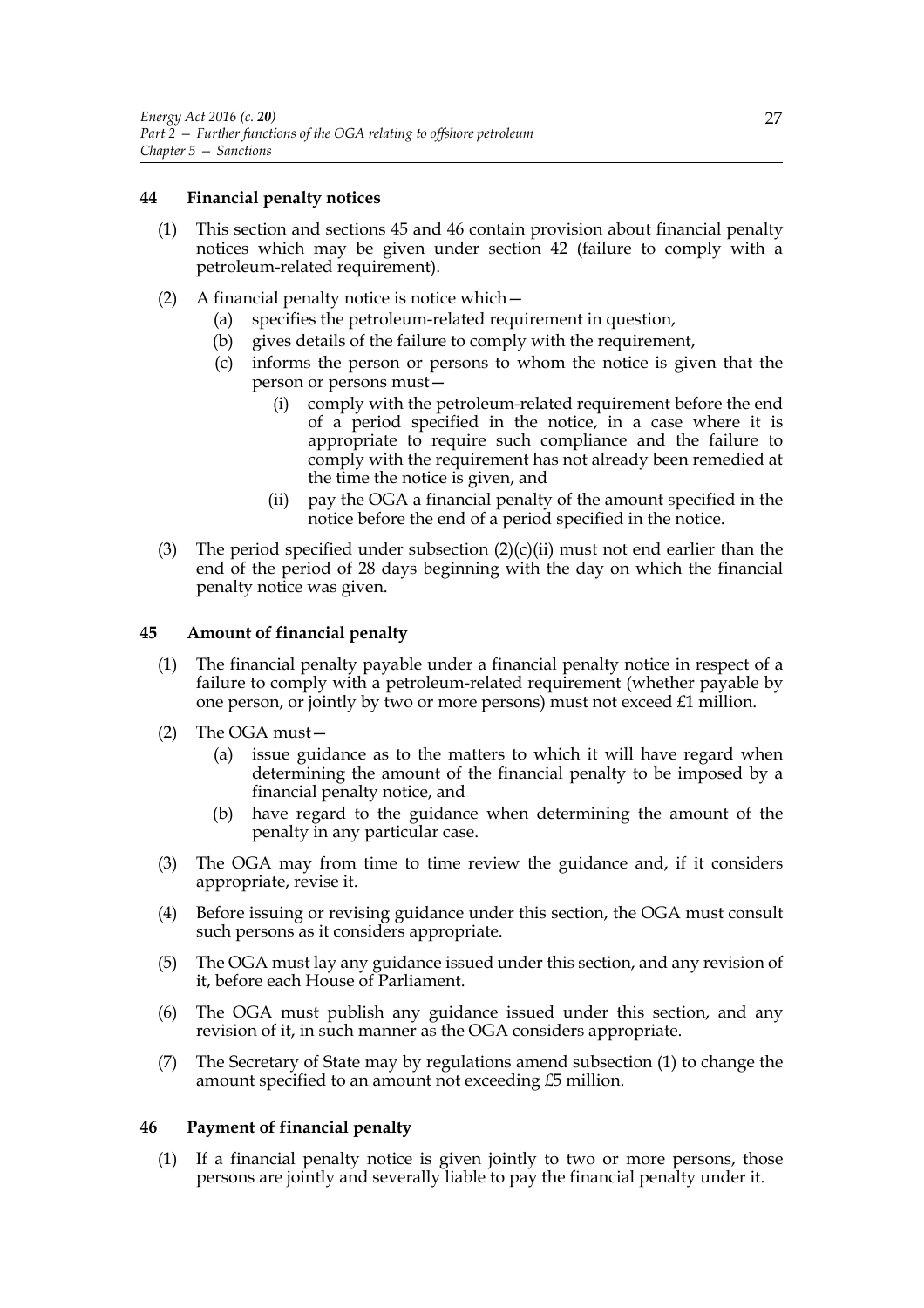- (2) A financial penalty payable under a financial penalty notice is to be recoverable as a civil debt if it is not paid before the end of the period specified under section  $44(2)(c)(ii)$ .
- (3) Money received by the OGA under a financial penalty notice must be paid into the Consolidated Fund.

# **47 Revocation notices**

- (1) This section contains provision about revocation notices which may be given under section 42 (failure to comply with a petroleum-related requirement).
- (2) A revocation notice may be given only in respect of a failure to comply with a petroleum-related requirement imposed on a licensee in that capacity.
- (3) Where two or more persons are the licensee in respect of a petroleum licence, the revocation notice may be given jointly to some or all of those persons.
- (4) A revocation notice is a notice which—
	- (a) specifies the petroleum-related requirement in question,
	- (b) gives details of the failure to comply with the requirement,
	- (c) informs the person or persons to whom the notice is given that the petroleum licence held by that person or those persons is to be revoked in relation to that person, or those persons, on the date specified in the notice ("the revocation date").
- (5) The revocation date must not be earlier than the end of the period of 28 days beginning with the day on which the revocation notice was given.
- (6) A revocation notice may not be given in circumstances where the licence to be revoked in accordance with the notice is one which, on the date the notice is given, the OGA would not have the power to grant.
- (7) Where a licence is revoked in relation to a person in accordance with a revocation notice—
	- (a) the rights granted to the person by the licence cease on the revocation date;
	- (b) the revocation does not affect any obligation or liability imposed on or incurred by the person under the terms and conditions of the licence;
	- (c) the terms and conditions of the licence apply as if the licence had been revoked in accordance with those terms and conditions, subject to section 56(2).
- (8) Where two or more persons are the licensee in respect of a petroleum licence and a revocation notice is given in relation to some of those persons, but not in relation to others (the "continuing licence holders"), the OGA must inform the continuing licence holders that—
	- (a) the revocation notice has been given, and
	- (b) the licence will continue to have effect in relation to them following the revocation date.

# **48 Operator removal notices**

(1) This section contains provision about operator removal notices which may be given under section 42 (failure to comply with a petroleum-related requirement).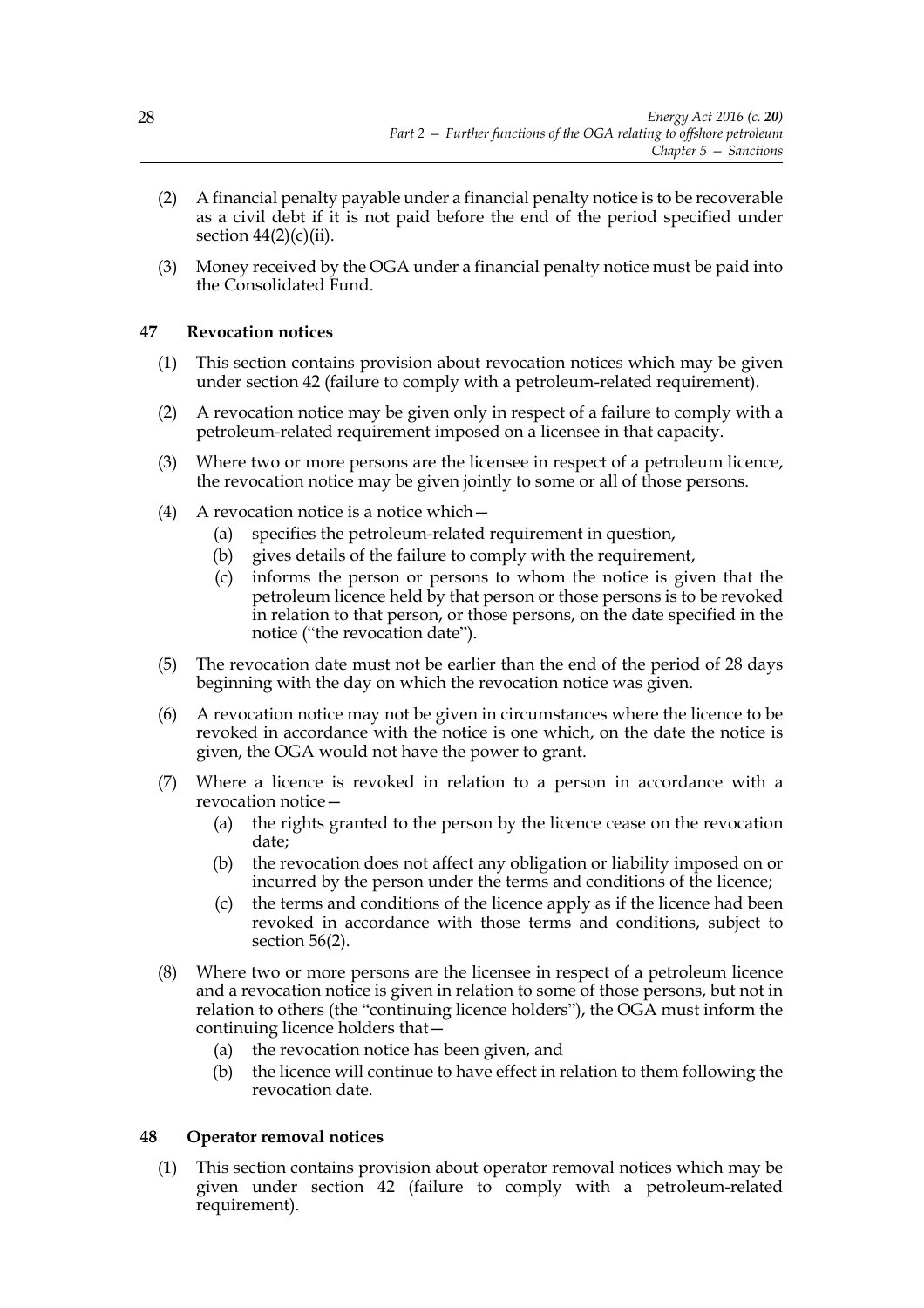- (2) An operator removal notice may be given only in respect of a failure to comply with a petroleum-related requirement imposed on an operator under a petroleum licence in that capacity.
- (3) An operator removal notice is a notice which—
	- (a) specifies the petroleum-related requirement;
	- (b) gives details of the failure to comply with the requirement;
	- (c) informs the operator to whom it is given that, with effect from a date specified in the notice ("the removal date"), the licensee under whose licence the operator operates ("the relevant licensee") is to be required to remove the operator (see subsection (5)).
- (4) The OGA must—
	- (a) give a copy of the operator removal notice to the relevant licensee, and
	- (b) require the relevant licensee to remove the operator with effect from the removal date.
- (5) Where a licensee is required to remove an operator from a specified date, the licensee must ensure that, with effect from that date, the operator does not exercise any function of organising or supervising any of the operations of searching for, boring for, or getting petroleum in pursuance of the licensee's petroleum licence.
- (6) The removal date must not be earlier than the end of the period of 28 days beginning with the day on which the operator removal notice was given.
- (7) An operator removal notice may not be given in circumstances where the licence under which the operator operates is one which, on the date the notice is given, the OGA would not have the power to grant.
- (8) A requirement imposed on a licensee under subsection (4)(b) is sanctionable in accordance with this Chapter.
- (9) In this Chapter, "operator under a petroleum licence" has the same meaning as in Part 1A of the Petroleum Act 1998 (see section 9I of that Act).

## *Sanction warning notices*

## **49 Duty of OGA to give sanction warning notices**

- (1) This section applies where the OGA proposes to give a sanction notice in respect of a failure to comply with a petroleum-related requirement.
- (2) The OGA must give a sanction warning notice in respect of the petroleumrelated requirement to—
	- (a) the person or persons to whom it proposes to give a sanction notice, and
	- (b) where it proposes to give an operator removal notice, the relevant licensee (see section  $48(3)(c)$ ).
- (3) A sanction warning notice, in respect of a petroleum-related requirement, is a notice which—
	- (a) specifies the petroleum-related requirement,
	- (b) informs the person or persons to whom it is given that the OGA proposes to give a sanction notice in respect of a failure to comply with the requirement,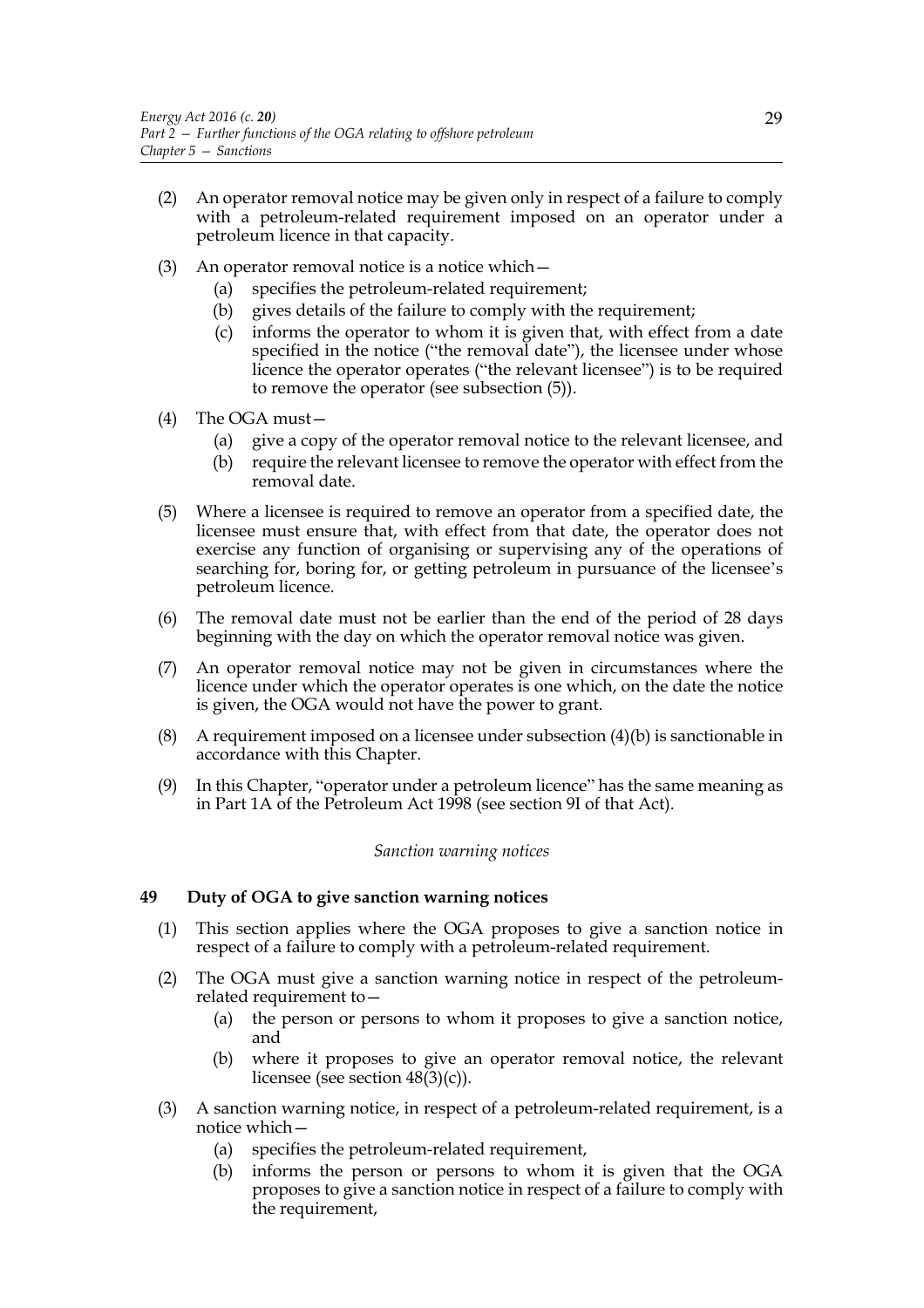- (c) gives details of the failure to comply with the petroleum-related requirement,
- (d) informs the person or persons to whom it is given that the person or persons may, within the period specified in the notice ("the representations period"), make representations to the OGA in relation to the matters dealt with in the notice.
- (4) The representations period is to be such period as the OGA considers appropriate in the circumstances.
- (5) Subsections (6) and (7) apply where the OGA gives a sanction warning notice to a person or persons in respect of a petroleum-related requirement.
- (6) The OGA must not give a sanction notice to the person or persons in respect of a failure to comply with the requirement until after the end of the representations period specified in the sanction warning notice.
- (7) Having regard to representations made during the representations period specified in the sanction warning notice, the OGA may decide—
	- (a) to give the person or persons a sanction notice in respect of the failure to comply with the requirement detailed in the sanction warning notice under subsection (3)(c),
	- (b) to give the person or persons a sanction notice in respect of a failure to comply with the requirement which differs from the failure detailed in the sanction warning notice under subsection (3)(c), or
	- (c) not to give the person or persons a sanction notice in respect of a failure to comply with the requirement.

#### *Appeals*

## **50 Appeals in relation to sanction notices**

- (1) Where a sanction notice is given under this Chapter in respect of a failure to comply with a petroleum-related requirement, an appeal may be made—
	- (a) under section 51 (on the grounds that there was no such failure to comply);
	- (b) under section 52 (against the sanction imposed by the notice).
- (2) Where an appeal is made in relation to a sanction notice, the notice ceases to have effect until a decision is made by the Tribunal to confirm, vary or cancel the notice.
- (3) Where, on an appeal made in relation to a sanction notice  $-$ 
	- (a) the Tribunal makes a decision to confirm or vary the notice, and
	- (b) an appeal is or may be made in relation to that decision,

the Tribunal, or the Upper Tribunal, may further suspend the effect of the notice pending a decision which disposes of proceedings on such an appeal.

## **51 Appeals against finding of failure to comply**

(1) This section applies where a sanction notice is given in respect of a failure to comply with a petroleum-related requirement.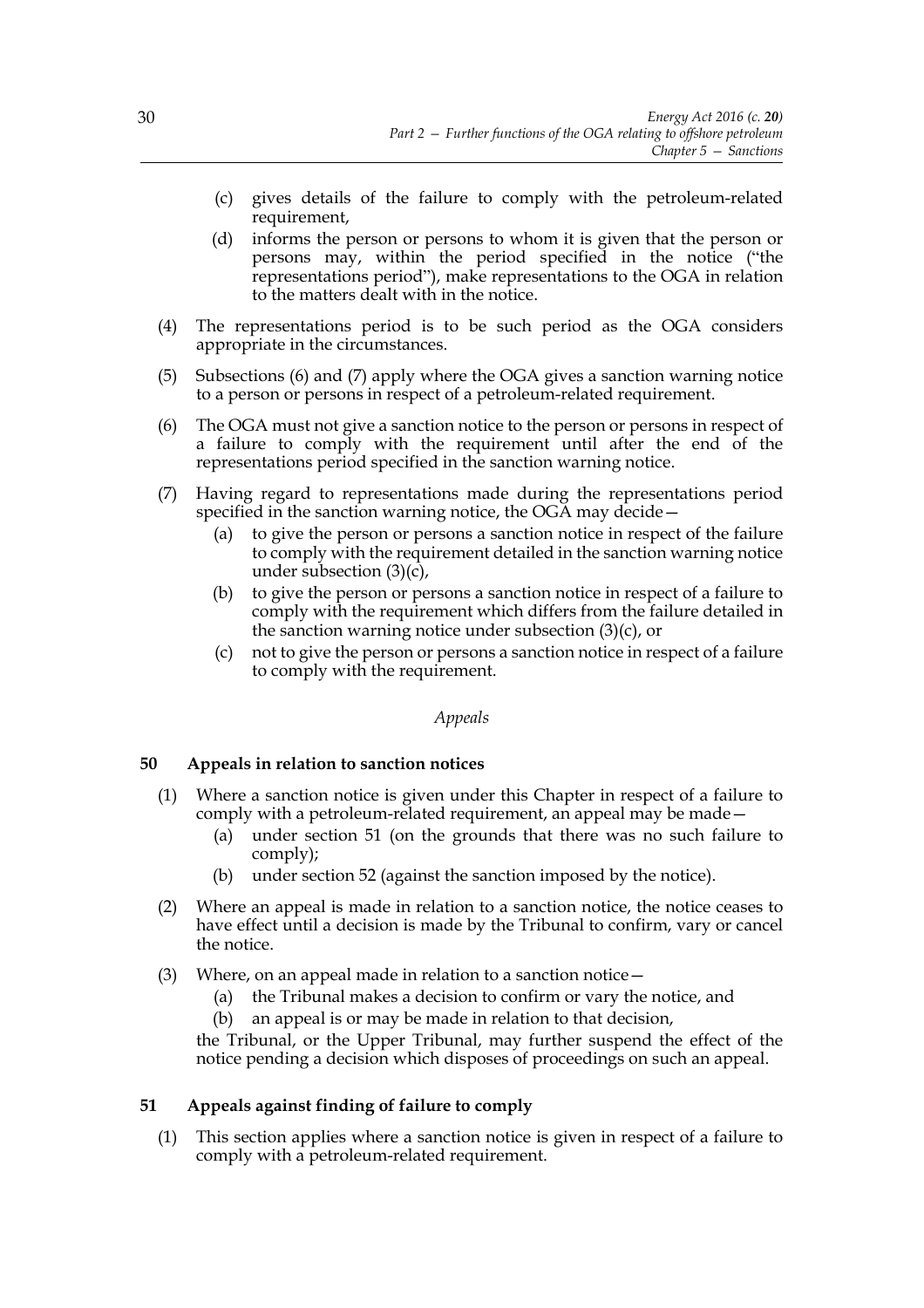- (2) An appeal may be made to the Tribunal by the person, or by any of the persons, to whom the notice was given, on the grounds that the person, or persons, did not fail to comply with the petroleum-related requirement.
- (3) On an appeal under this section, the Tribunal may confirm or cancel the sanction notice.
- (4) Where sanction notices are given on more than one occasion in respect of the same failure to comply with a petroleum-related requirement—
	- (a) an appeal under this section may be made only in relation to the sanction notice, or any of the sanction notices, given on the first of those occasions, and
	- (b) appeals in relation to sanction notices given on subsequent occasions in respect of that failure to comply may be made only under section 52 (appeals against sanction imposed).

# **52 Appeals against sanction imposed**

- (1) This section applies where a sanction notice is given in respect of a failure to comply with a petroleum-related requirement.
- (2) An appeal may be made to the Tribunal—
	- (a) by the person, or by any of the persons, to whom the notice was given, and
	- (b) in the case of an operator removal notice under section 48, by the licensee under whose licence the operator operates,

against any of the decisions of the OGA mentioned in subsection (3) (as to the sanction imposed by the notice) on the grounds mentioned in subsection (4).

- (3) Those decisions are—
	- (a) in a case where an enforcement notice has been given, the decision as to—
		- (i) the measures that are required to be taken for the purposes of compliance with the petroleum-related requirement, or
		- (ii) the period for compliance with the petroleum-related requirement;
	- (b) in a case where a financial penalty notice has been given, the decision—
		- (i) to impose a financial penalty, or
		- (ii) as to the amount of the financial penalty imposed;
	- (c) in a case where a revocation of licence notice has been given, the decision to revoke the licence, whether in relation to some or all of the persons to whom it was granted;
	- (d) in a case where an operator removal notice has been given, the decision to require the removal of the operator.
- (4) The grounds are that the decision of the OGA—
	- (a) was unreasonable, or
	- (b) was not within the powers of the OGA.
- (5) On an appeal under this section against a decision made in relation to an enforcement notice, the Tribunal may—
	- (a) confirm or quash the decision, in the case of a decision as mentioned in subsection  $(3)(a)(i)$  (remedial action), or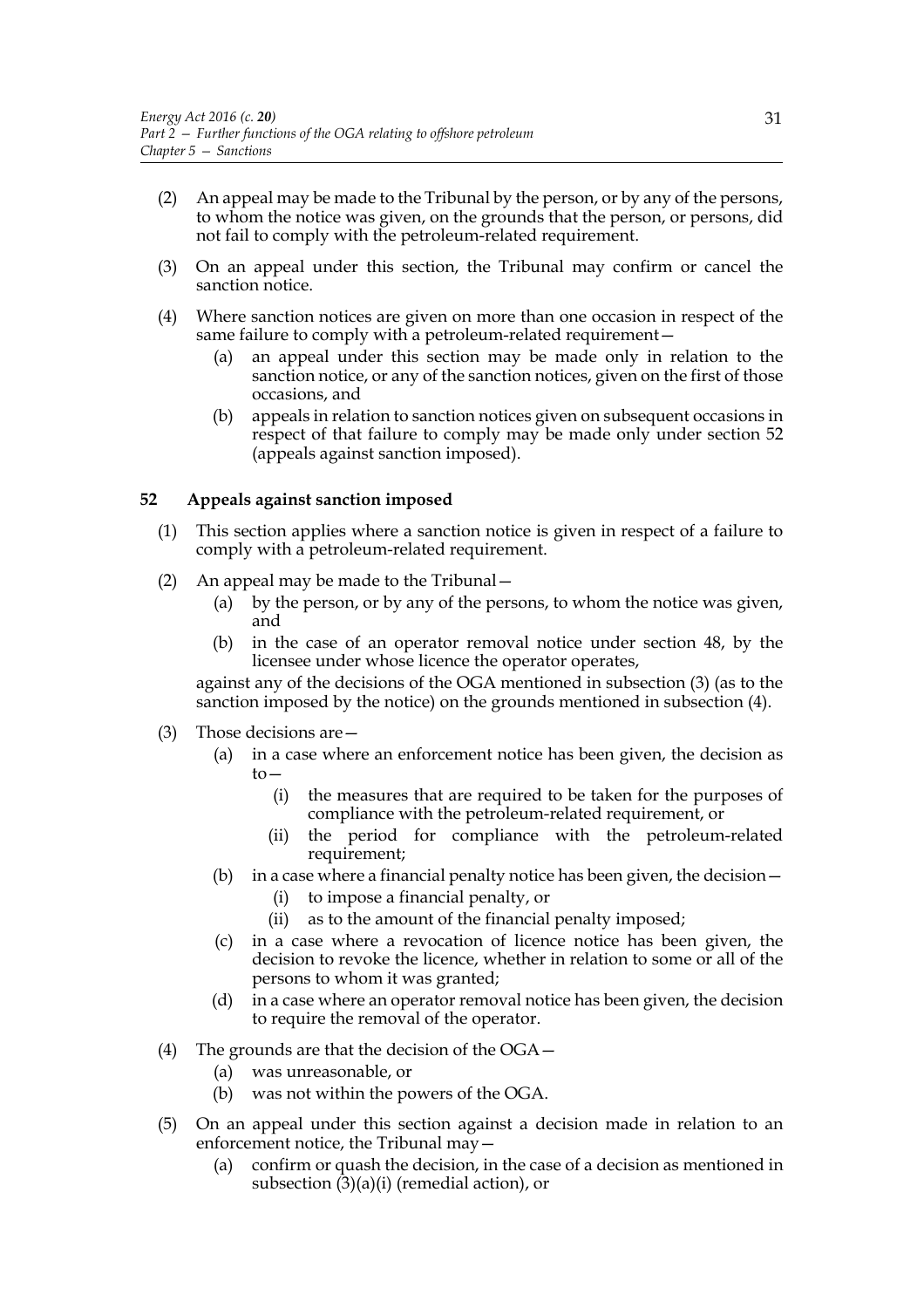(b) confirm or vary the decision, in the case of a decision as mentioned in subsection  $(3)(a)(ii)$  (period for compliance),

and confirm, vary or cancel the enforcement notice accordingly

- (6) On an appeal under this section against a decision made in relation to a financial penalty notice, the Tribunal may—
	- (a) confirm or quash the decision, in the case of a decision as mentioned in subsection  $(3)(b)(i)$  (imposition of penalty), or
	- (b) confirm or vary the decision, in the case of a decision as mentioned in subsection  $(3)(b)(ii)$  (amount of penalty),

and confirm, vary or cancel the financial penalty notice accordingly.

- (7) The Tribunal must have regard to any guidance issued by the OGA under section 45(2)(a) when deciding whether to confirm or vary a decision as to the amount of a financial penalty under subsection (6)(b).
- (8) On an appeal under this section against a decision to revoke a licence or to require the removal of an operator the Tribunal may—
	- (a) confirm the decision,
	- (b) vary the decision by changing the revocation date or the removal date, as the case may be, or
	- (c) quash the decision, and

confirm, vary or cancel the sanction notice in question accordingly.

(9) Where a decision is quashed under subsection  $(5)(a)$ ,  $(6)(a)$  or  $(8)$ , the Tribunal may remit the decision to the OGA for reconsideration with such directions (if any) as the Tribunal considers appropriate.

## *Supplementary*

## **53 Publication of details of sanctions**

- (1) The OGA may publish details of any sanction notice given in accordance with this Chapter.
- (2) But the OGA may not publish anything that, in the OGA's opinion—
	- (a) is commercially sensitive,
	- (b) is not in the public interest to publish, or
	- (c) is otherwise not appropriate for publication.
- (3) If, after details of a sanction notice are published by the OGA, the sanction notice is—
	- (a) cancelled on appeal, or
	- (b) withdrawn under section 55,

the OGA must publish details of the cancellation or withdrawal.

## **54 Subsequent sanction notices**

- (1) This section applies where the OGA gives a sanction notice in respect of a particular failure to comply with a petroleum-related requirement (whether the notice is given alone or at the same time as another type of sanction notice).
- (2) If the sanction notice given is a revocation notice or an operator removal notice, no further sanction notices may be given in respect of the failure to comply.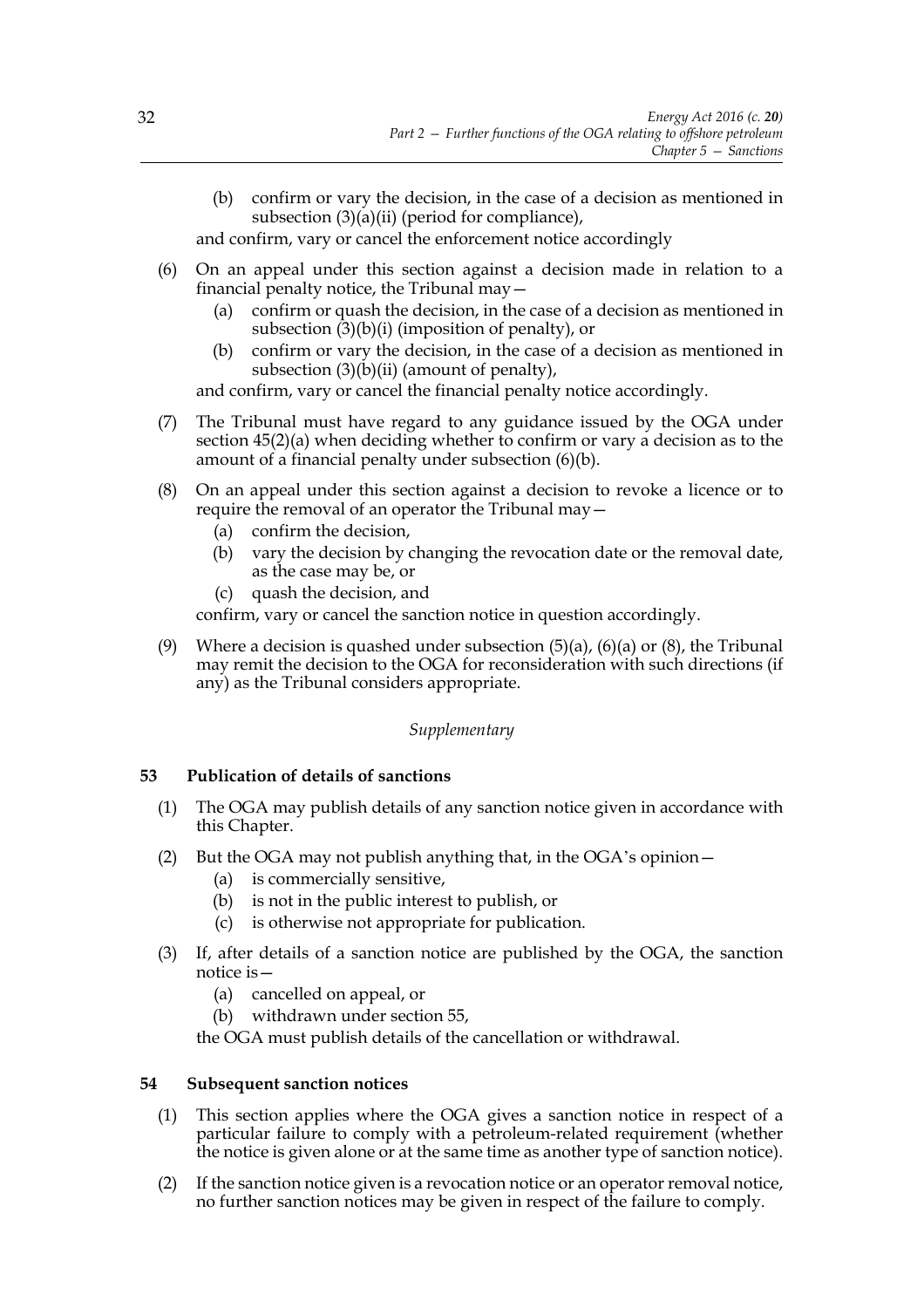- (3) If the sanction notice given is a financial penalty notice which does not require compliance with the petroleum-related requirement, no further sanction notices may be given in respect of the failure to comply.
- (4) Subsection (5) applies if the sanction notice given is  $-$ 
	- (a) an enforcement notice, or
	- (b) a financial penalty notice which requires compliance with the petroleum-related requirement.
- (5) No further sanction notices may be given in respect of the failure to comply before the end of the period specified under section  $43(2)(c)$  or  $44(2)(c)(i)$ , as the case may be (period for compliance with petroleum-related requirement).

## **55 Withdrawal of sanction notices**

- (1) The OGA may, at any time after giving a sanction notice, withdraw the sanction notice.
- (2) If a sanction notice is withdrawn by the OGA—
	- (a) the notice ceases to have effect, and
	- (b) the OGA must notify the following persons of the withdrawal of the notice—
		- (i) the person or persons to whom the notice was given,
		- (ii) in the case of a revocation notice, the persons who were required to be informed of the giving of the revocation notice under section 47(8), and
		- (iii) in the case of an operator removal notice, the licensee under whose licence the operator operates.

#### **56 Alternative means of enforcement**

- (1) Where the OGA gives a sanction notice to an offshore licensee in respect of a failure to comply with a petroleum-related requirement, the matter is to be dealt with in accordance with this Chapter.
- (2) Any requirement under the licensee's licence to deal with the matter in a certain way (including by arbitration) does not apply in respect of that failure to comply.

#### *Information*

#### **57 Sanctions: information powers**

- (1) This section applies for the purposes of an investigation by the OGA which—
	- (a) concerns whether a person has failed to comply with a petroleumrelated requirement, and
	- (b) is carried out for the purpose of enabling the OGA to decide whether to give the person a sanction notice, or on what terms a sanction notice should be given to the person.
- (2) The OGA may by notice in writing, for the purposes of that investigation, require the person to provide specified documents or other information.
- (3) A requirement under subsection (2) only applies to the extent that the documents or information requested are—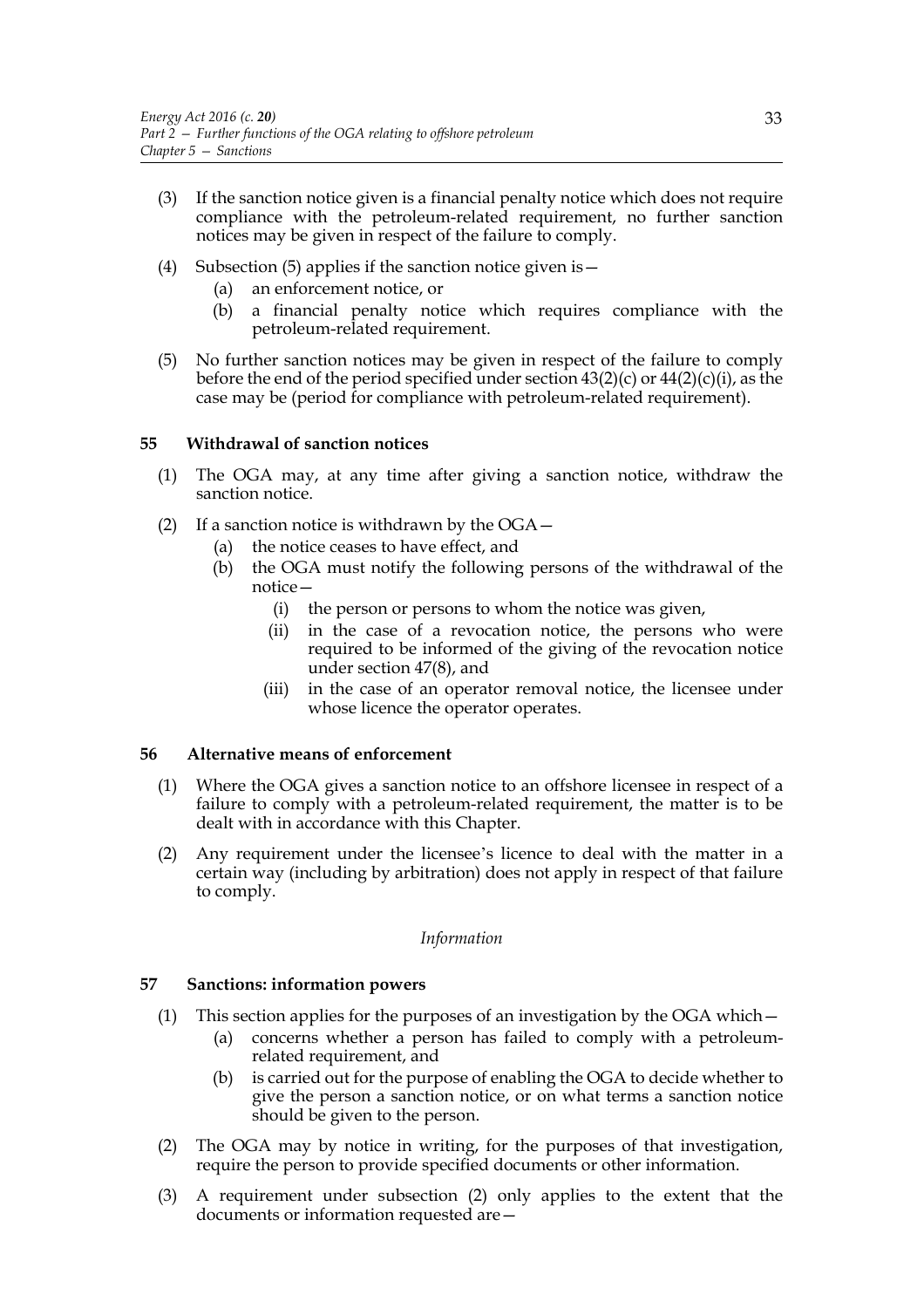- (a) documents that are in the person's possession or control, or
- (b) other information that is in the person's possession or control.
- (4) A requirement imposed by a notice under subsection (2) is sanctionable in accordance with this Chapter.
- (5) The documents or information requested—
	- (a) may include documents or information held in any form (including in electronic form);
	- (b) may include documents or information that may be regarded as commercially sensitive;
	- (c) may not include items that are subject to legal privilege.
- (6) The notice must specify  $-$ 
	- (a) to whom the information is to be provided;
	- (b) where it is to be provided;
	- (c) when it is to be provided;
	- (d) the form and manner in which it is to be provided.
- (7) In this section, "specified" in a notice, means specified, or of a description specified, in the notice.

## **58 Appeals against information requests**

- (1) A person to whom a notice is given under section 57 may appeal against it to the Tribunal on the grounds that—
	- (a) the giving of the notice is not within the powers of the OGA, or
	- (b) the length of time given to comply with the notice is unreasonable.
- (2) On an appeal under this section the Tribunal may—
	- (a) confirm, vary or cancel the notice, or
	- (b) remit the matter under appeal to the OGA for reconsideration with such directions (if any) as the Tribunal considers appropriate.

## *The OGA's procedures*

## **59 Procedure for enforcement decisions**

- (1) The OGA must determine the procedure that it proposes to follow in relation to enforcement decisions.
- (2) That procedure must be designed to secure, among other things, that an enforcement decision is taken—
	- (a) by a person falling within subsection (3), or
	- (b) by two or more persons, each of whom falls within subsection (3).
- (3) A person falls within this subsection if the person was not directly involved in establishing the evidence on which the enforcement decision is based.
- (4) The OGA must issue a statement of its proposals.
- (5) The statement must be published in a way appearing to the OGA to be best calculated to bring the statement to the attention of the public.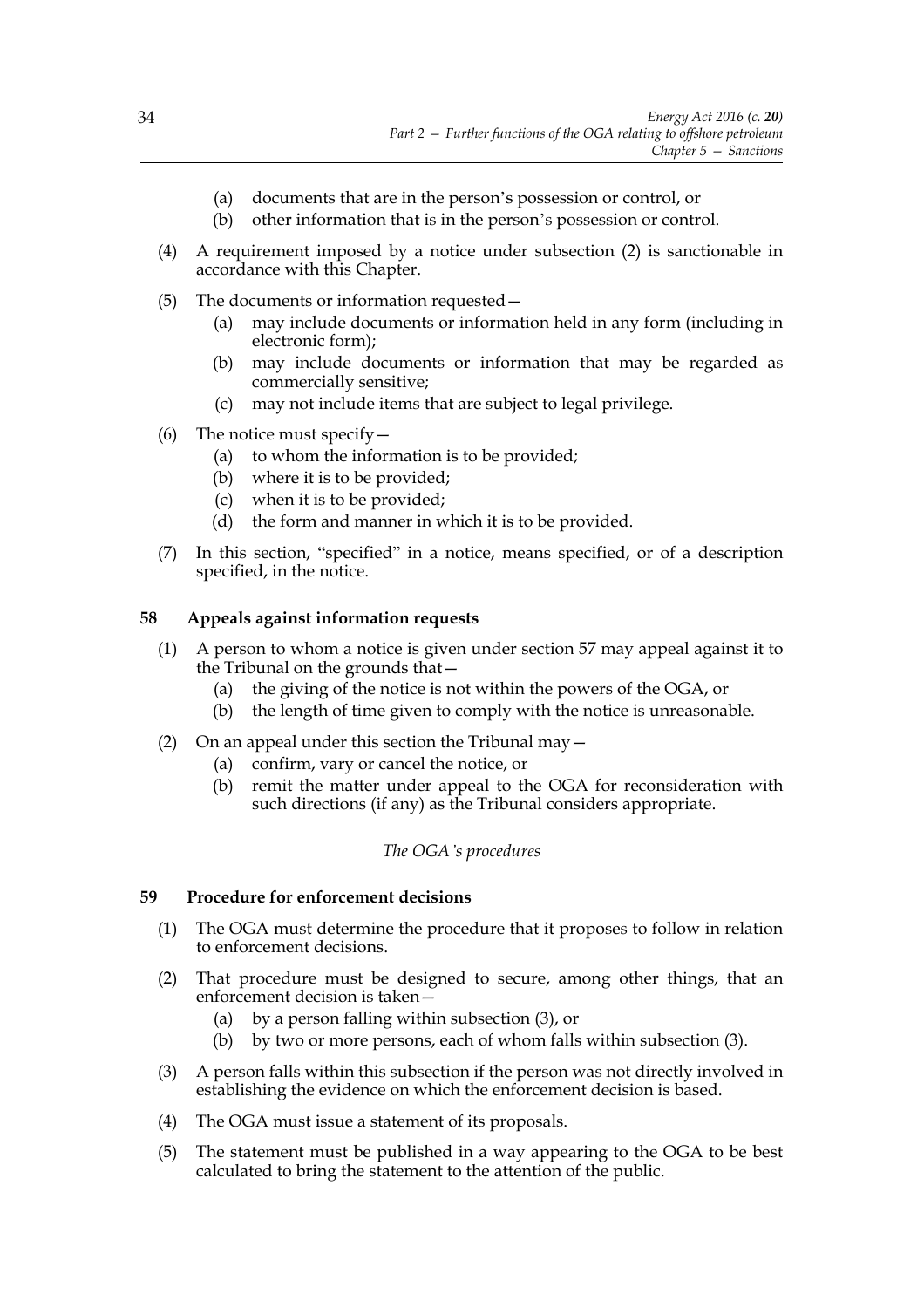- (6) When the OGA takes an enforcement decision, the OGA must follow its stated procedure.
- (7) If the OGA changes its procedure in a material way, it must publish a revised statement.
- (8) A failure of the OGA in a particular case to follow its procedure as set out in the latest published statement does not affect the validity of an enforcement decision taken in that case.
- (9) But subsection (8) does not prevent the Tribunal from taking into account any such failure in considering an appeal under section 51 or 52 in relation to a sanction notice.
- (10) In this section "enforcement decision" means either of the following—
	- (a) a decision to give a sanction notice in respect of a failure to comply with a petroleum-related requirement;
	- (b) a decision as to the details of the sanction to be imposed by the notice.

#### *Interpretation*

#### **60 Sanctions: interpretation**

In this Chapter—

"operator under a petroleum licence" has the meaning given in section 48(9);

"petroleum-related requirement" has the meaning given in section 42(3); "sanction notice" has the meaning given in section 42(4).

#### **CHAPTER 6**

#### **DISCLOSURE**

#### *General prohibition*

## **61 Prohibition on disclosure**

Protected material must not be disclosed—

- (a) by the OGA, or
- (b) by a subsequent holder,

except in accordance with this Chapter.

# **62 Meaning of "protected material" and related terms**

- (1) In this Chapter "protected material" means information or samples which have been obtained by the OGA under this Part.
- (2) In this Chapter—

"original owner", in relation to protected material provided to the OGA under this Part, means the person by whom, or on whose behalf, the protected material was so provided;

"subsequent holder", in relation to protected material, means a person holding protected material who has received it directly or indirectly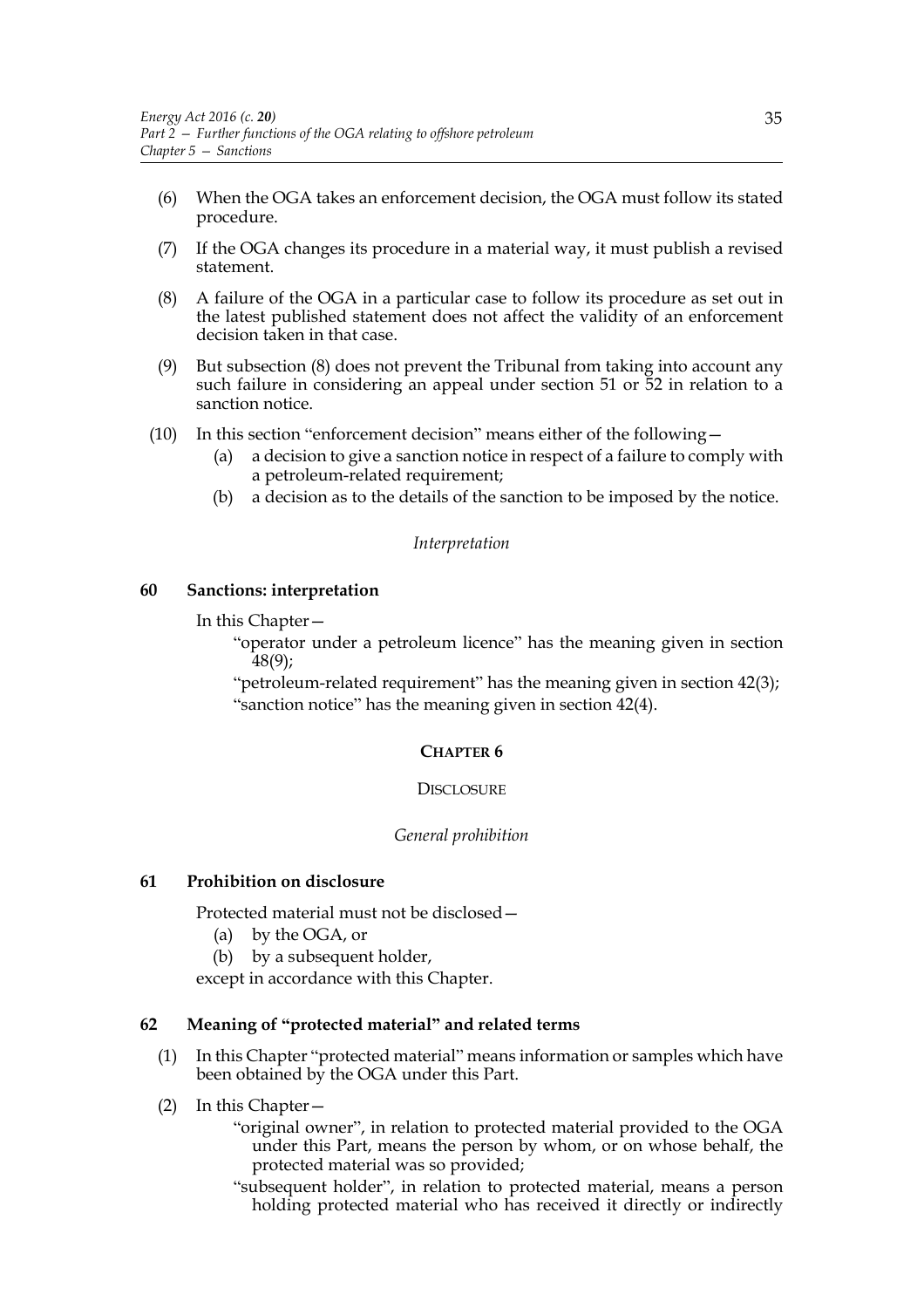from the OGA by virtue of a disclosure, or disclosures, in accordance with this Chapter.

(3) References to disclosing protected material include references to making the protected material available to other persons (in a case where the protected material includes samples).

## *Permitted disclosures*

#### **63 Disclosure by OGA to certain persons**

- (1) Section 61 does not prohibit a disclosure of protected material by the OGA which—
	- (a) is made to a person mentioned in column 1 of the table below,
	- (b) is made for the purpose of facilitating the carrying out of that person's functions, and
	- (c) is a disclosure of information obtained by the OGA under a Chapter mentioned in the corresponding entry of column 2 of the table.

 $\mathbf{r}$ 

| Column 1                                                                    | Column <sub>2</sub> |
|-----------------------------------------------------------------------------|---------------------|
| A Minister of the Crown                                                     | Chapters 2 to 5     |
| Her Majesty's Revenue and Customs                                           | Chapters 2 to 4     |
| The Competition and Markets Authority                                       | Chapters 2 to 5     |
| The Scottish Ministers                                                      | Chapter 3           |
| The Welsh Ministers                                                         | Chapter 3           |
| A Northern Ireland Department                                               | Chapter 3           |
| The Coal Authority                                                          | Chapter 3           |
| The Office for Budget Responsibility                                        | Chapter 3           |
| An enforcing authority                                                      | Chapters 2 to 5     |
| The competent authority under article 8 of<br>the Offshore Safety Directive | Chapters 2 to 5     |
| The Statistics Board                                                        | Chapters 2 to 5     |

#### (2) In the table—

- "enforcing authority" has the same meaning as in Part 1 of the Health and Safety at Work etc Act 1974 (see section  $\overline{18(7)}$ (a) of that Act);
- "Minister of the Crown" has the same meaning as in the Ministers of the Crown Act 1975;

"Offshore Safety Directive" means Directive 2013/30/EU of the European Parliament and of the Council of 12 June 2013 on safety of offshore oil and gas operations.

(3) Section 61 does not prohibit a disclosure of protected material by the OGA which—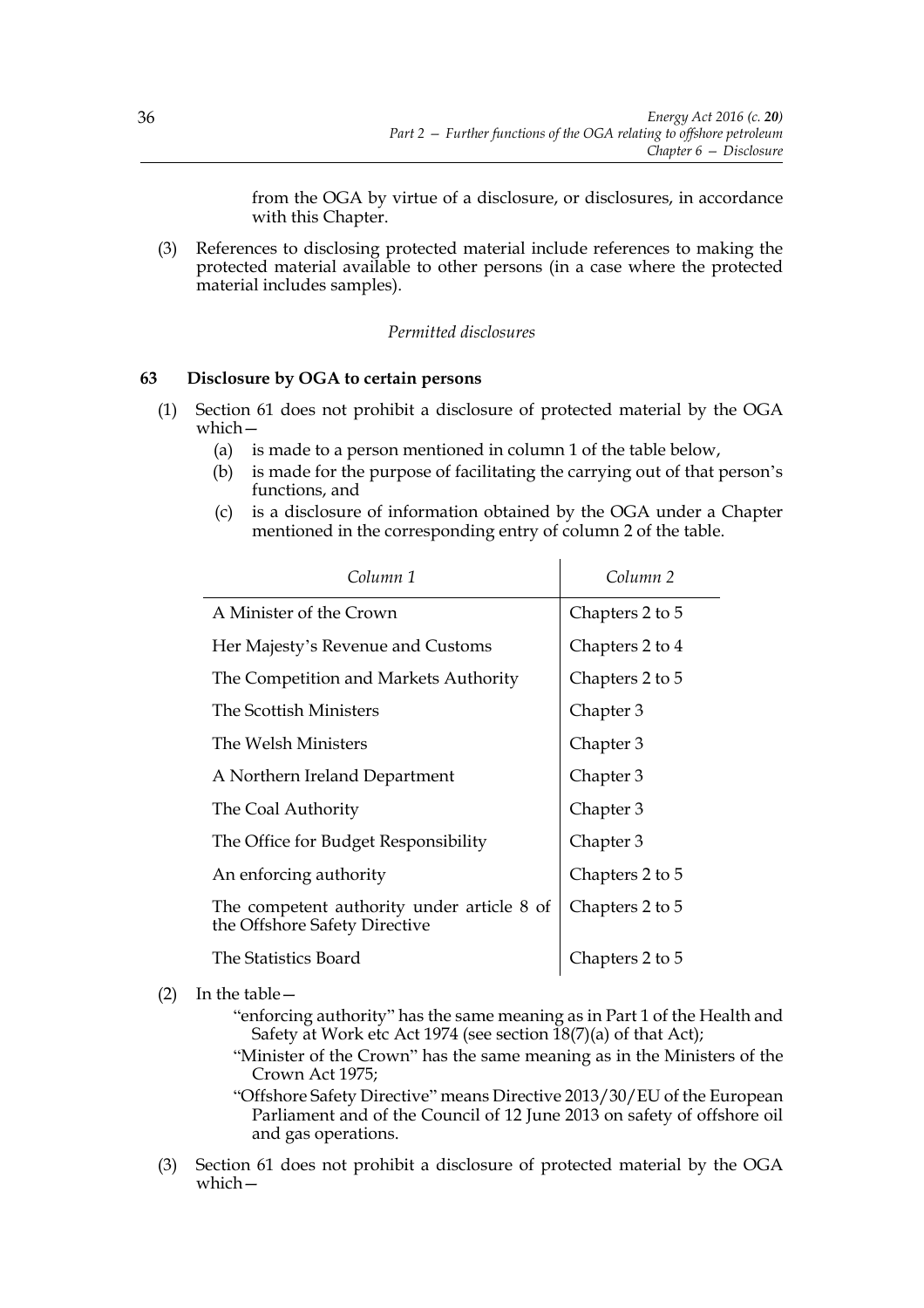- (a) is a disclosure of protected material obtained by it under Chapter 3 (information and samples),
- (b) is made to the Natural Environment Research Council, or any other similar body carrying on geological activities, and
- (c) is made for the purpose of enabling the body to prepare and publish reports and surveys of a general nature using information derived from the protected material.
- (4) A person to whom protected material is disclosed by virtue of subsection (1) or (3) may use the protected material only for the purpose mentioned in subsection  $(1)(b)$  or  $(3)(c)$  (as the case may be).
- (5) Section 61 does not prohibit such a person from disclosing the protected material so far as necessary for that purpose.
- (6) The Secretary of State may by regulations amend the table in subsection  $(1)$  -
	- (a) to remove a person from column 1,
	- (b) to add to column 1 a person to whom subsection (7) applies, or
	- (c) to add, remove or change entries in column 2.
- (7) This subsection applies to—
	- (a) persons holding office under the Crown;
	- (b) persons in the service or employment of the Crown;
	- (c) persons acting on behalf of the Crown;
	- (d) government departments;
	- (e) publicly owned companies as defined in section 6 of the Freedom of Information Act 2000.

## **64 Disclosure required for returns and reports prepared by OGA**

- (1) Section 61 does not prohibit the OGA from using protected material obtained by the OGA under Chapter 3 (information and samples) for the purpose of—
	- (a) preparing such returns and reports as may be required under obligations imposed by or under any Act;
	- (b) preparing and publishing reports and surveys of a general nature using information derived from the protected material.
- (2) Section 61 does not prohibit the OGA from disclosing protected material so far as necessary for those purposes.

## **65 Disclosure in exercise of certain OGA powers**

- (1) Section 61 does not prohibit a disclosure of protected material if  $-$ 
	- (a) the protected material was obtained by the OGA under Chapter 2 (disputes), and
	- (b) the disclosure is made in the exercise of the OGA's powers under section 23(6) (publication of recommendations for resolving disputes).
- (2) Section 61 does not prohibit a disclosure of protected material if it is made in the exercise of the OGA's powers under section 53 (publication of details of sanctions).
- (3) Section 61 does not prohibit a disclosure of protected material which is permitted by section 75 (international oil and gas agreements: information exchange).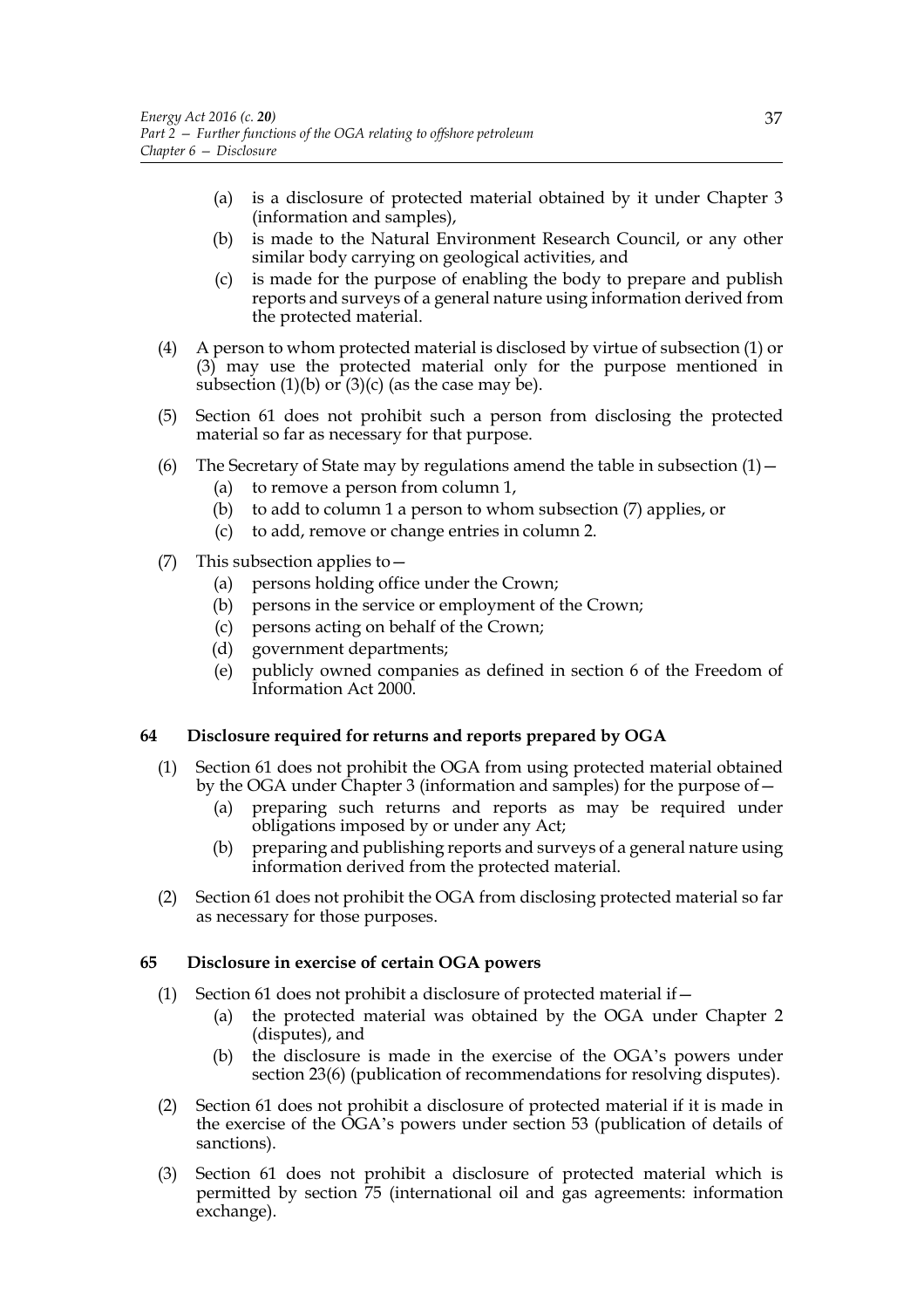# **66 Disclosure after specified period**

- (1) Section 61 does not prohibit protected material obtained by the OGA under Chapter 3 (information and samples) from being—
	- (a) published, or
	- (b) made available to the public (in a case where the protected material includes samples),

by the OGA or a subsequent holder at such time as may be specified in regulations made by the Secretary of State.

- (2) Regulations under subsection (1) may include provision permitting protected material to be published, or made available to the public, immediately after it is provided to a person.
- (3) Before making regulations under subsection (1), the Secretary of State must consult such persons as the Secretary of State considers appropriate.
- (4) Subsection (3) does not apply if the Secretary of State is satisfied that consultation is unnecessary having regard to consultation carried out by the OGA in relation to what time should be specified in regulations under subsection (1).
- (5) In determining the time to be specified in respect of protected material in regulations under subsection (1), the Secretary of State must have regard to the following factors—
	- (a) whether the specified time will allow owners of protected material a reasonable period of time to satisfy the main purpose for which they acquired or created the material;
	- (b) any potential benefits to the petroleum industry of protected material being published or made available at the specified time;
	- (c) any potential risk that the specified time may discourage persons from acquiring or creating petroleum-related information or petroleumrelated samples (as defined in section 27);
	- (d) any other factors the Secretary of State considers relevant.
- (6) In balancing the factors mentioned in subsection  $(5)(a)$  to  $(d)$ , the Secretary of State must take into account the principal objective.
- (7) For the purposes of subsection  $(5)(a)$ , the owner of protected material is the person by whom, or on whose behalf, the protected material was provided to the OGA under Chapter 3 (information and samples).

## **67 Disclosure with appropriate consent**

- (1) Section 61 does not prohibit a disclosure of protected material if it is made with the appropriate consent.
- (2) For this purpose a disclosure is made with the appropriate consent if  $-$ 
	- (a) in the case of disclosure by the OGA, the original owner consents to the disclosure;
	- (b) in the case of disclosure by a subsequent holder—
		- (i) the OGA consents to the disclosure, and
		- (ii) in a case where the protected material in question was provided to the OGA under this Part, the OGA confirms that the original owner of the material also consents to the disclosure.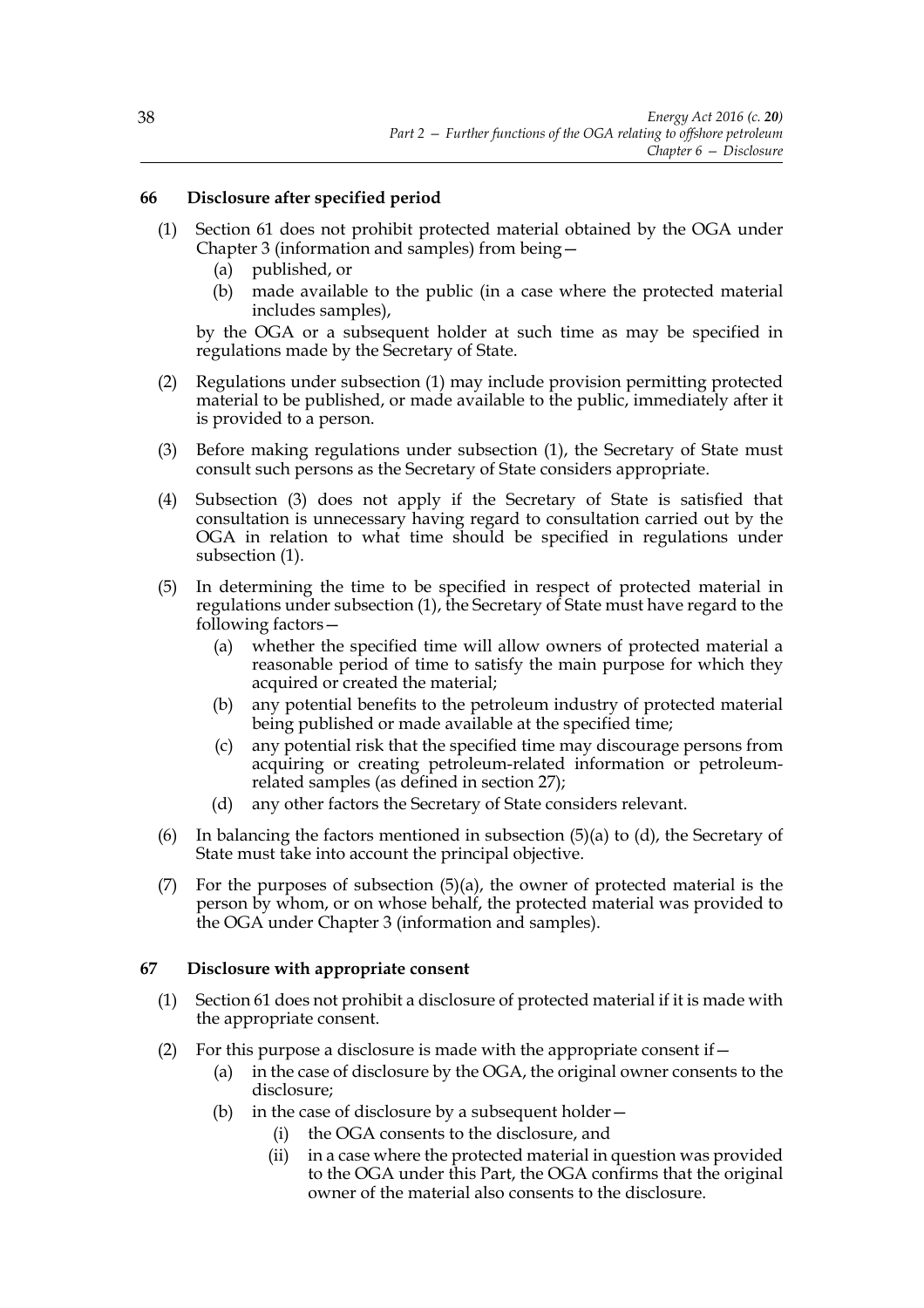## **68 Disclosure required by legislation**

Section 61 does not prohibit a disclosure of protected material required by virtue of an obligation imposed by or under any Act.

## **69 Disclosure for purpose of proceedings**

- (1) Section 61 does not prohibit a disclosure of protected material by the OGA for the purposes of, or in connection with—
	- (a) civil proceedings, or
	- (b) arbitration proceedings.
- (2) Section 61 does not prohibit a disclosure of protected material by the OGA for the purposes of, or in connection with—
	- (a) the investigation or prosecution of criminal offences, or
	- (b) the prevention of criminal activity.

## **PART 3**

## INFRASTRUCTURE AND INFORMATION

# *Rights to use upstream petroleum infrastructure*

## **70 Requirements to provide information**

- (1) The Energy Act 2011 is amended as follows.
- (2) In section 87 (powers to require information), after subsection (5) insert—
	- "(5A) A notice under subsection  $(1)$ ,  $(2)$  or  $(3)$  that imposes a requirement on a person must specify when the requirement is to be complied with."
- (3) After that section insert—

## **"87A Appeals against requirements to provide information**

- (1) Any person on whom a requirement is imposed by a notice under section 87(1), (2) or (3) may appeal against the notice to the Tribunal on the grounds that—
	- (a) the information required by the notice is not relevant to the exercise by the OGA of its functions under this Chapter, or
	- (b) the length of time given to comply with the notice is unreasonable.
- (2) On an appeal under this section the Tribunal may—
	- (a) confirm, vary or cancel the notice, or
	- (b) remit the matter under appeal to the OGA for reconsideration with such directions  $(\hat{if}$  any) as the Tribunal considers appropriate.
- (3) In this section "the Tribunal" means the First-tier Tribunal.

## **87B Sanctions for failure to provide information**

(1) A requirement imposed by a notice under section  $87(1)$ , (2) or (3) is to be treated for the purposes of Chapter 5 of Part 2 of the Energy Act 2016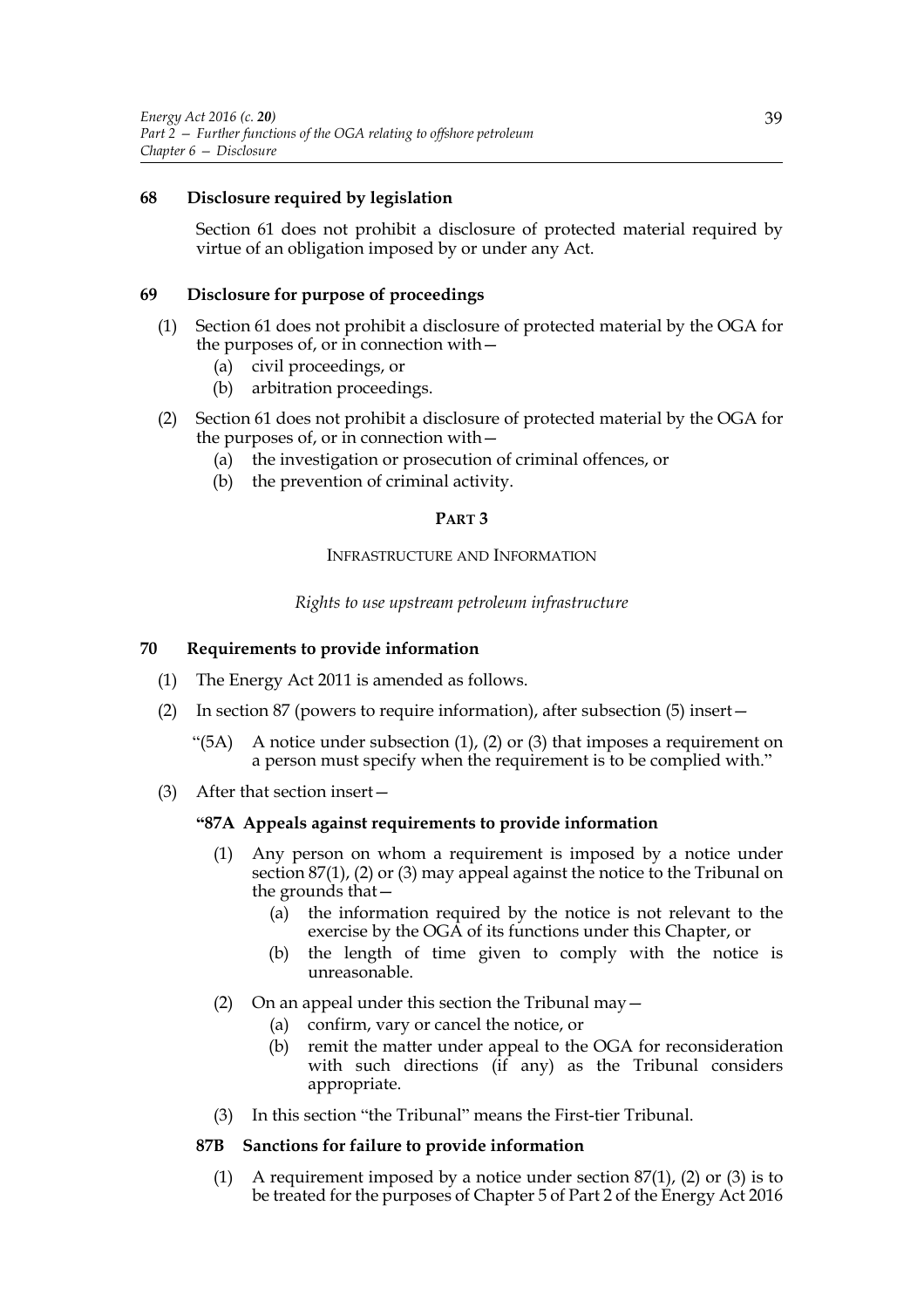(power of the OGA to impose sanctions) as a petroleum-related requirement.

(2) But the OGA may not give a revocation notice or an operator removal notice under that Chapter by virtue of this section."

# **71 Applications to use infrastructure: changes of applicant and owner**

- (1) The Energy Act 2011 is amended as follows.
- (2) In section 82(13) (contents of notice securing rights to use infrastructure), omit paragraph (b).
- (3) In section  $87(6)$  (circumstances in which information may be disclosed)
	- (a) omit the "or" at the end of paragraph (a), and
	- (b) after paragraph (b) insert "or
		- (c) the disclosure is made under section 89A or 89B."
- (4) After section 89 insert—

# **"89A Assignments and assignations of applications**

- (1) This section applies where—
	- (a) there is an assignment or assignation of an application made under section  $82$  from one person ("A") to another ("B"), and
	- (b) the following are notified of the assignment or assignation—
		- (i) the owner of the pipeline or facility that is the subject of the application, and
		- (ii) the OGA.
- (2) A notice under subsection  $(1)(b)$  must
	- (a) be in writing, and
	- (b) specify the date of the assignment or assignation.
- (3) For the purposes of this Chapter, anything done (or treated as done) by or in relation to A in connection with the application is treated after the assignment or assignation as having been done by or in relation to B. This subsection is subject to subsections (4) and (5) and does not apply for the purposes of subsections  $(6)$  and  $(7)$ .
- (4) Any provision of this Chapter that requires the OGA to give the applicant an opportunity to be heard has effect after the assignment or assignation as requiring the OGA to give B an opportunity to be heard (whether or not the applicant was heard under that provision before the assignment or assignation).
- (5) Subsection (3) does not apply in relation to any notice given under section 87 before the assignment or assignation (and, accordingly, the person to whom the notice was given remains under an obligation to comply with it).
- (6) Any information relating to the application obtained by the OGA before the assignment or assignation from any person who at the time was the applicant may be disclosed to B.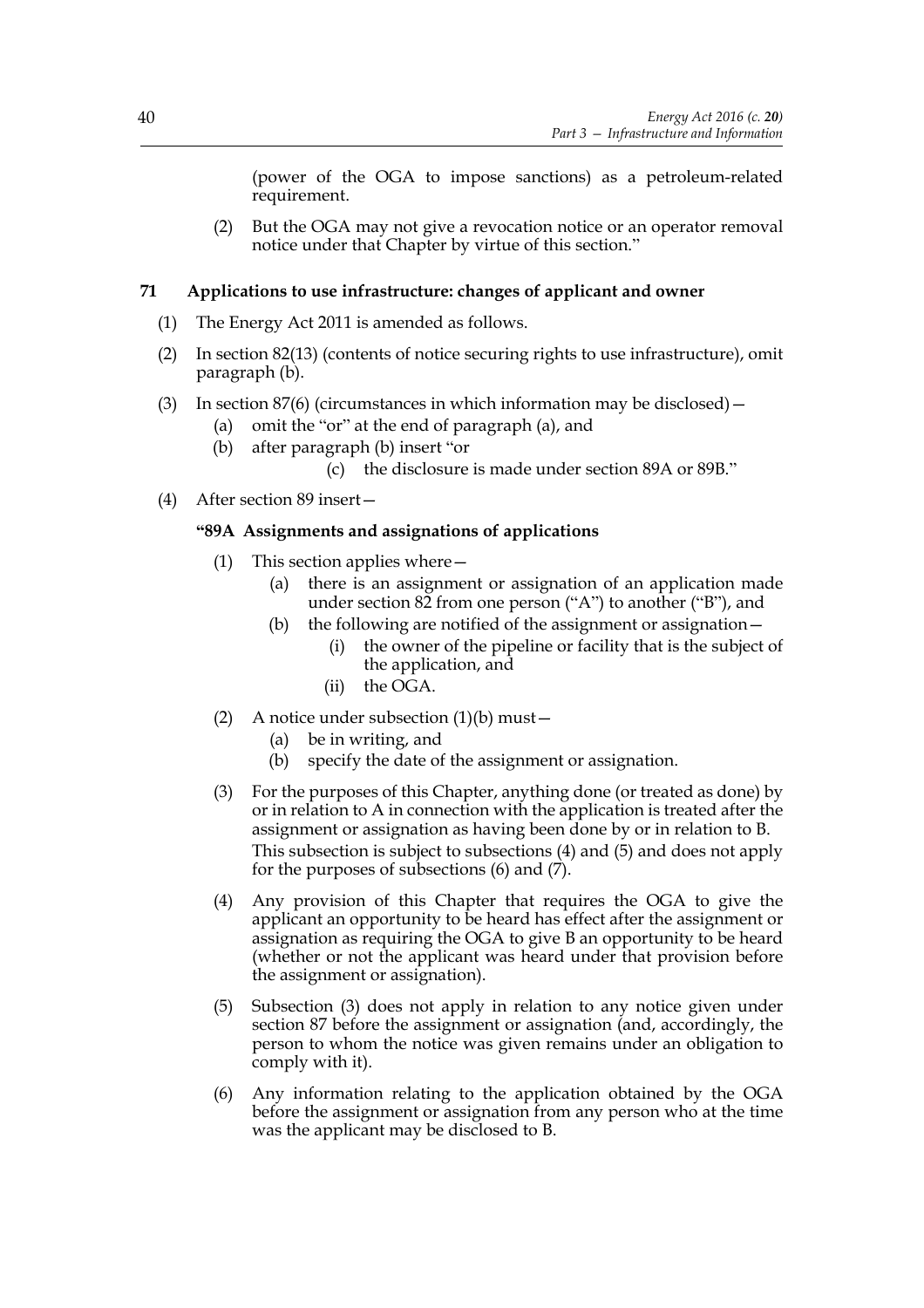(7) Before disclosing any such information to B, the OGA must remove any information which the OGA considers may prejudice the commercial interests of the person from whom the information was obtained.

## **89B Transfers of ownership**

- (1) This section applies where the ownership of a pipeline or facility that is the subject of an application under section 82, or to which a notice under subsection (11) of that section relates, is transferred from one person ("C") to another ("D").
- (2) For the purposes of this Chapter—
	- (a) anything done (or treated as done) by or in relation to C in connection with C's ownership of the pipeline or facility is treated after the transfer as having been done by or in relation to D, and
	- (b) any obligations imposed or rights conferred (or treated as imposed or conferred) by or under this Chapter on C in connection with C's ownership of the pipeline or facility are treated after the transfer as imposed or conferred on D.

This subsection is subject to subsections (3) and (4) and does not apply for the purposes of subsections (5) and (6).

- (3) Any provision of this Chapter that requires the OGA to give the owner of the pipeline or facility an opportunity to be heard has effect after the transfer as requiring the OGA to give D an opportunity to be heard (whether or not the owner was heard under that provision before the transfer).
- (4) Subsection (2) does not affect the obligation to comply with any notice given under section 87 before the transfer (and, accordingly, the person to whom the notice was given remains under an obligation to comply with it).
- (5) Any information relating to the application obtained by the OGA before the transfer from any person who at the time was the owner may be disclosed to D.
- (6) Before disclosing any such information to D, the OGA must remove any information which the OGA considers may prejudice the commercial interests of the person from whom the information was obtained."

## *Decommissioning*

## **72 Abandonment of offshore installations**

Schedule 2 makes provision about the abandonment of offshore installations.

## **73 Duty to act in accordance with strategy: decommissioning and alternatives**

- (1) Part 1A of the Petroleum Act 1998 (maximising economic recovery of UK petroleum) is amended as follows.
- (2) In section 9A (the principal objective and the strategy), in subsection (1)(b),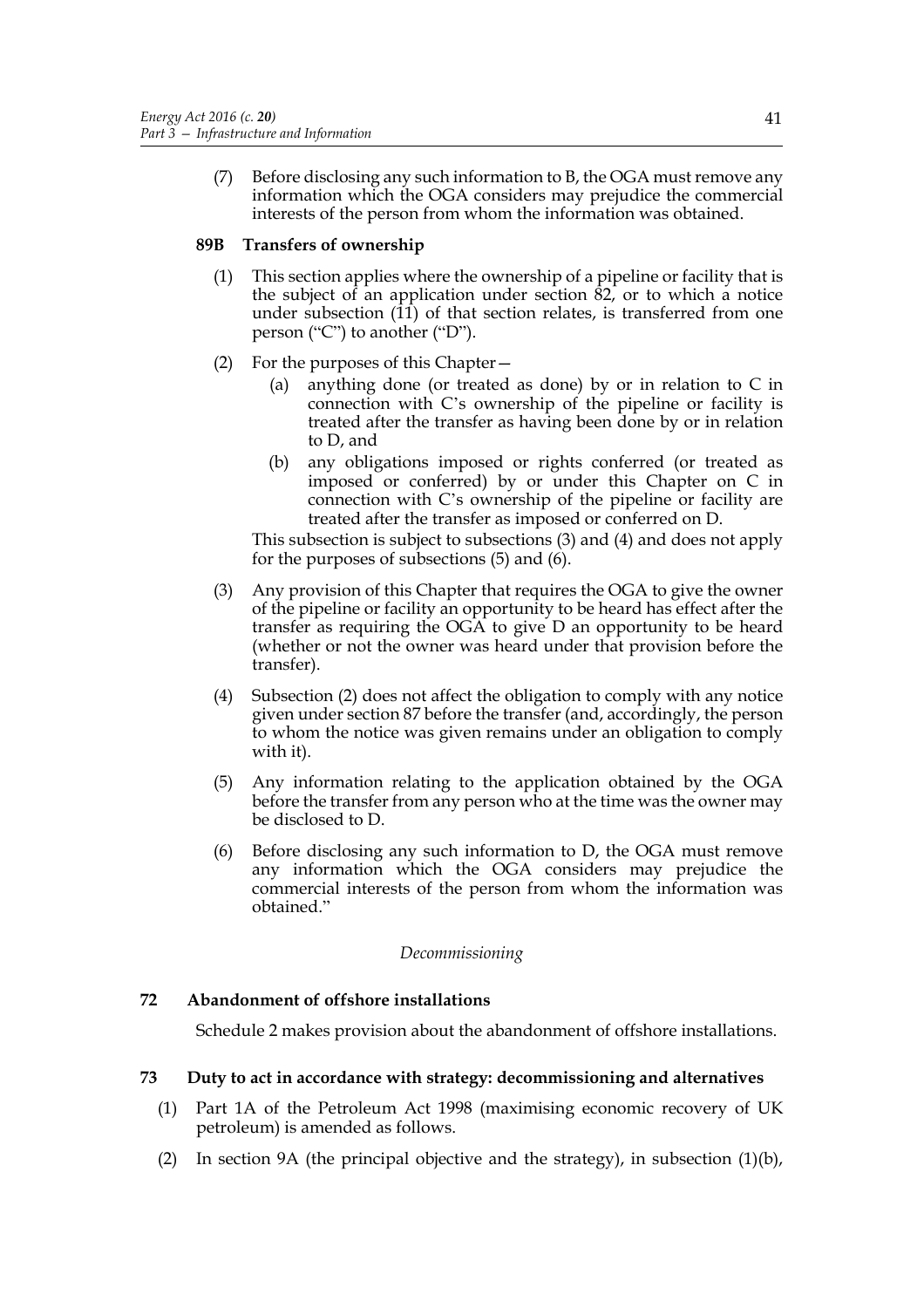after sub-paragraph (iv) insert—

- "(v) owners of relevant offshore installations."
- (3) In section 9C (carrying out of certain petroleum industry activities)  $-$ 
	- (a) omit subsection (3), and
	- (b) after subsection (4) insert—
		- "(5) A person who is the owner of  $-$ 
			- (a) a relevant offshore installation, or
			- (b) upstream petroleum infrastructure,

must act in accordance with the current strategy or strategies when planning and carrying out the activities mentioned in subsection (6).

- (6) Those activities are—
	- (a) the person's activities as the owner of the installation or infrastructure (including the development, construction, deployment and use of the infrastructure or installation);
	- (b) the abandonment or decommissioning of the installation or infrastructure.
- (7) For the purposes of subsection (5), planning the activities mentioned in subsection (6)(b) includes the preliminary stage  $of$ 
	- (a) deciding whether or when to proceed with the proposed abandonment or decommissioning, and
	- (b) considering alternative measures to abandonment or decommissioning such as re-use or preservation."
- (4) After section 9H insert—

## **"9HA"Relevant offshore installations" and their owners**

- (1) For the purposes of this Part an offshore installation is a relevant offshore installation if and in so far as it is used in relation to petroleum within subsection (2) (including such petroleum after it has been got).
- (2) Petroleum is within this subsection if it is petroleum which for the time being exists in its natural condition in strata beneath—
	- (a) the territorial sea adjacent to Great Britain, or
	- (b) the sea in any area designated under section 1(7) of the Continental Shelf Act 1964.
- (3) In this Part "owner", in relation to a relevant offshore installation, means—
	- (a) a person in whom the installation is vested, and
	- (b) a lessee and any person occupying or controlling the installation."
- (5) In section 9I (other definitions), at the appropriate place insert—
	- ""offshore installation" has the same meaning as in Part 4 (see section  $44$ );";
	- ""owner", in relation to a relevant offshore installation, has the meaning given in section 9HA;";
	- ""relevant offshore installation" has the meaning given in section 9HA;";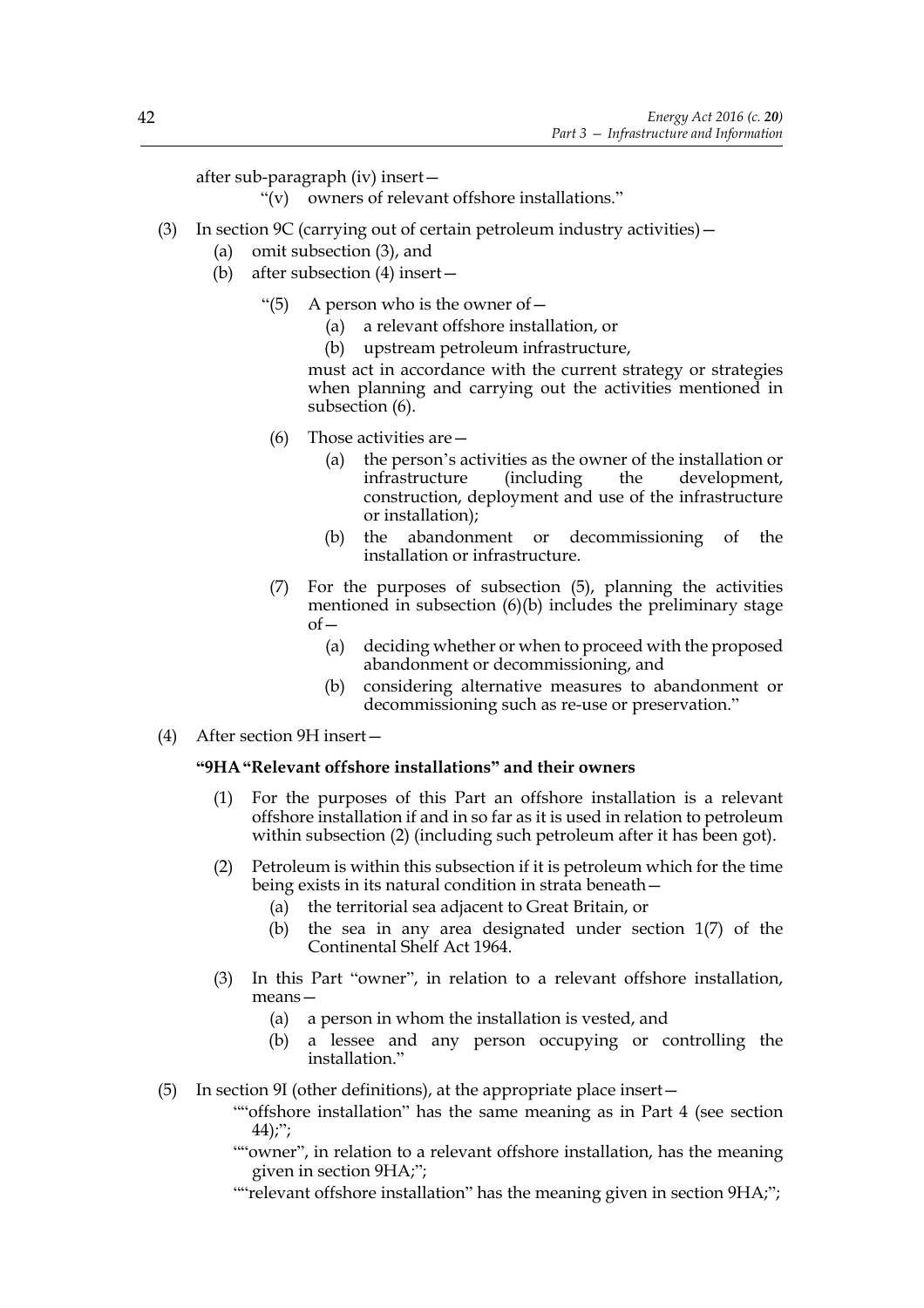""submarine pipeline" has the meaning given in section 45;".

*Northern Ireland*

## **74 Part 1A of the Petroleum Act 1998: Northern Ireland**

- (1) Part 1A of the Petroleum Act 1998 (maximising economic recovery of UK petroleum), as amended by this Act, extends to Northern Ireland (as well as to England and Wales and Scotland).
- (2) In that Act, for section 9H substitute—

# **"9H "Upstream petroleum infrastructure" and its owners**

- (1) In this Part "upstream petroleum infrastructure" means anything that for the purposes of section 82(1) of the Energy Act 2011 is  $-$ 
	- (a) a relevant upstream petroleum pipeline,
	- (b) a relevant oil processing facility, or
	- (c) a relevant gas processing facility,

if and in so far as it is used in relation to petroleum within subsection (2) (including such petroleum after it has been got).

## (2) Petroleum is within this subsection if it is petroleum which for the time being exists in its natural condition in strata beneath—

- (a) the territorial sea adjacent to Great Britain, or
- (b) the sea in any area designated under section 1(7) of the Continental Shelf Act 1964.
- (3) In this Part "owner", in relation to upstream petroleum infrastructure, means—
	- (a) a person in whom the pipeline or facility is vested;
	- (b) a lessee and any person occupying or controlling the pipeline or facility; and
	- (c) any person who has the right to have things conveyed by the pipeline or processed by the facility."

## *International agreements*

## **75 International oil and gas agreements: information exchange**

- (1) This section applies where—
	- (a) there is a treaty or agreement in force between the government of the United Kingdom and the government of a territory outside the United Kingdom ("the overseas territory") concerning cooperation in relation to oil and gas activities, and
	- (b) the treaty or agreement includes arrangements for the exchange of information between the two governments ("information exchange arrangements").
- (2) If it appears to the Secretary of State that adequate safeguards are in place, information held by the Secretary of State may be disclosed so far as the Secretary of State considers necessary for the purpose of giving effect to the treaty or agreement in question.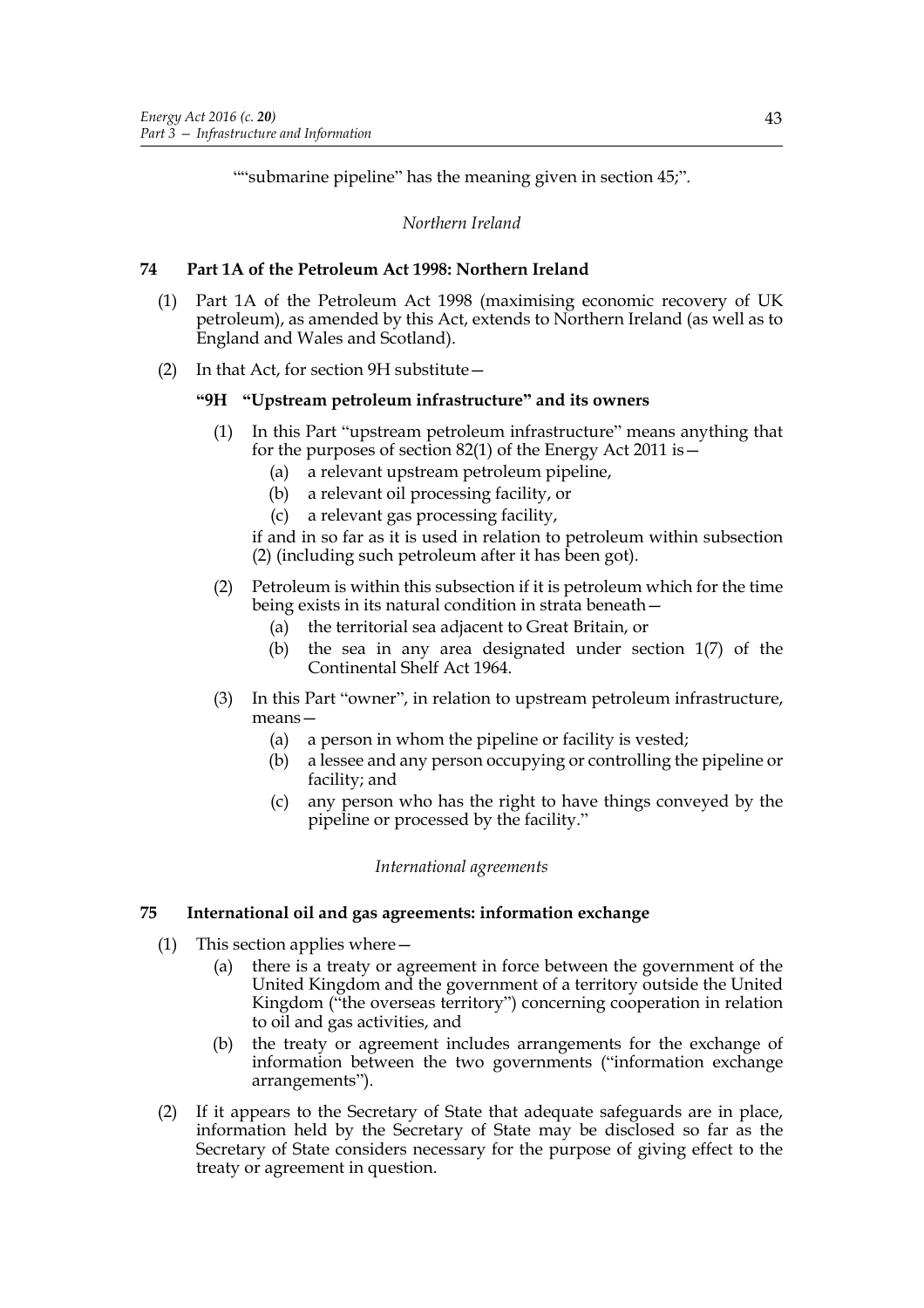- (3) If it appears to the OGA that adequate safeguards are in place, information held by the OGA may be disclosed so far as the OGA considers necessary for the purpose of giving effect to the treaty or agreement in question.
- (4) For the purposes of this section adequate safeguards are in place if the information exchange arrangements and the law in force in the overseas territory are such as to ensure that information disclosed to the government of the overseas territory under this section may be disclosed by that government only—
	- (a) with the consent of the government of the United Kingdom, or
	- (b) so far as necessary for the purpose of preparing and publishing reports of a general nature.
- (5) References in this section to the OGA are to the OGA acting as a representative of the government of the United Kingdom for the purposes of the agreement with the overseas territory.

#### **PART 4**

#### **FFFS**

#### **76 Powers to charge fees**

(1) In Part 4A of the Energy Act 2008 (works detrimental to navigation: oil, gas, carbon dioxide and pipelines), before section 82P insert—

#### **"82OA Fees**

- (1) The Secretary of State may charge fees in connection with carrying out functions under this Part.
- (2) The fees are to be determined by or in accordance with regulations made by the Secretary of State.
- (3) The regulations may authorise the fees to be determined by or in accordance with a scheme made by the Secretary of State."
- (2) In Part 4 of the Marine and Coastal Access Act 2009 (marine licences), after section 110 insert—

#### *"Fees*

#### **110A Fees: oil and gas activities for which marine licence needed**

- (1) The Secretary of State may charge fees in connection with carrying out functions under this Part, so far as relating to oil and gas activities for which a marine licence is needed.
- (2) The fees are to be determined by or in accordance with regulations made by the Secretary of State.
- (3) The regulations may authorise the fees to be determined by or in accordance with a scheme made by the Secretary of State.
- (4) If the regulations provide for determining fees in connection with functions of the Secretary of State under section 67, the fees are to be those provided for by the regulations, and not those (if any) provided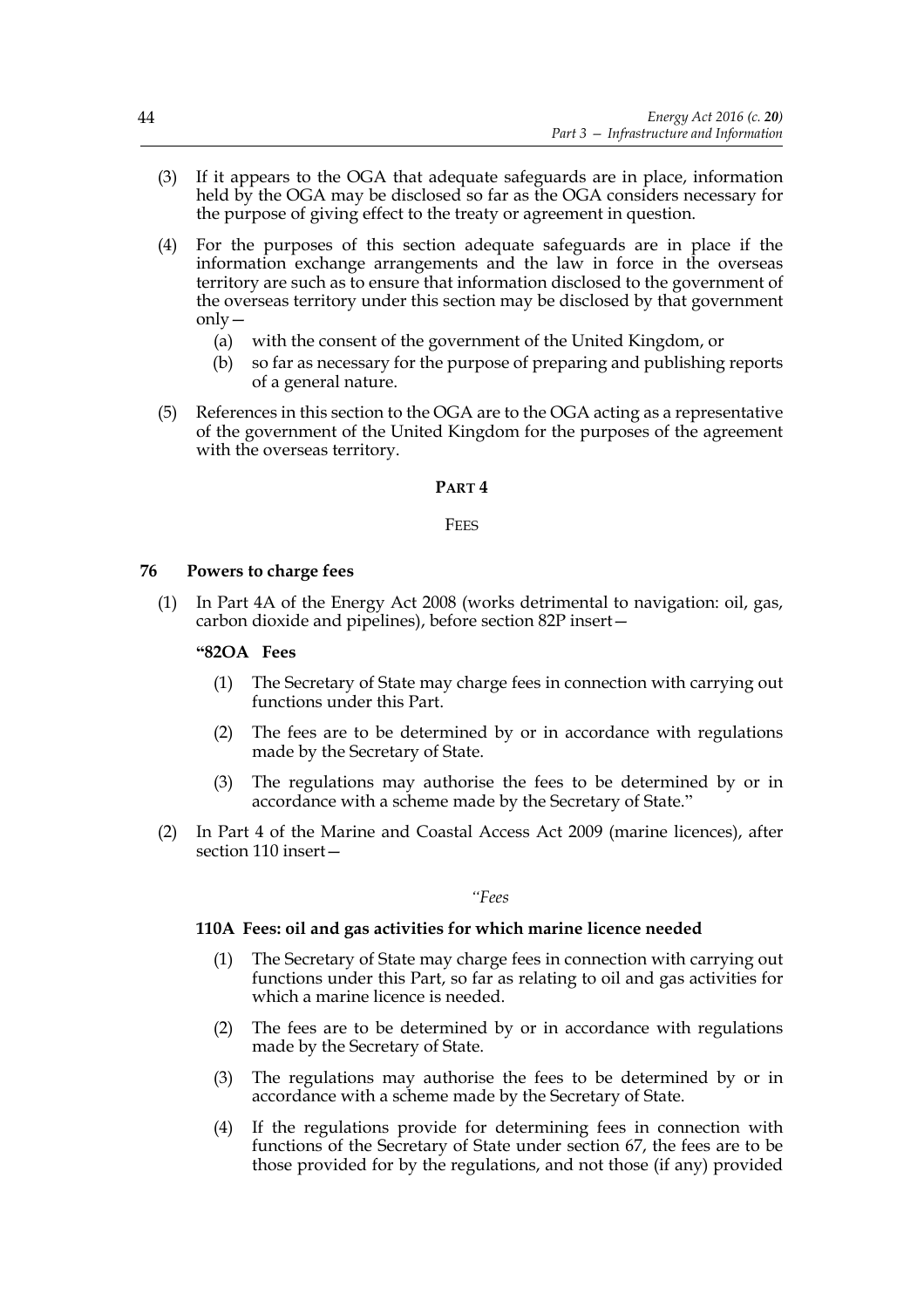for by regulations under section 67(2) or determined under section 67(5).

- (5) "Oil and gas activities" are activities which relate to operations regulated under any of the provisions listed in subsection (6).
- (6) The provisions are—
	- (a) section 2 of the Petroleum (Production) Act 1934 (searching and boring for, and getting, petroleum);
	- (b) Part 1 of the Petroleum Act 1998 (searching and boring for, and getting, petroleum);
	- (c) Part 3 of the Petroleum Act 1998 (submarine pipelines);
	- (d) Part 4 of the Petroleum Act 1998 (abandonment of offshore installations);
	- (e) Part 1 of the Energy Act 2008 (gas importation and storage);
	- (f) Part 4 of the Energy Act 2008 (oil and gas).
- (7) See Chapter 1 for when a marine licence is needed for activities."

# **77 Validation of fees charged**

- (1) A fee charged by the Secretary of State at any time before the date on which this Act is passed ("the relevant time") is taken to have been lawfully charged if the condition in subsection (2) is met.
- (2) The condition is that the fee was charged in connection with carrying out functions under any of the provisions listed in subsection (3), as the provision in question had effect at the relevant time.
- (3) The provisions are—
	- (a) Part 4A of the Energy Act 2008 (works detrimental to navigation: oil, gas, carbon dioxide and pipelines);
	- (b) Part 4 of the Marine and Coastal Access Act 2009 (marine licences), so far as relating to oil and gas activities for which a marine licence under that Part is needed;
	- (c) the Merchant Shipping (Oil Pollution Preparedness, Response and Cooperation Convention) Regulations 1998 (S.I. 1998/1056);
	- (d) the Offshore Petroleum Production and Pipe-lines (Assessment of Environmental Effects) Regulations 1999 (S.I. 1999/360);
	- (e) the Offshore Petroleum Activities (Conservation of Habitats) Regulations 2001 (S.I. 2001/1754).
- (4) "Oil and gas activities" are activities which relate to operations regulated under any of the provisions listed in subsection (5).
- (5) The provisions are—
	- (a) section 2 of the Petroleum (Production) Act 1934 (searching and boring for, and getting, petroleum);
	- (b) Part 1 of the Petroleum Act 1998 (searching and boring for, and getting, petroleum);
	- (c) Part 3 of the Petroleum Act 1998 (submarine pipelines);
	- (d) Part 4 of the Petroleum Act 1998 (abandonment of offshore installations);
	- (e) Part 1 of the Energy Act 2008 (gas importation and storage);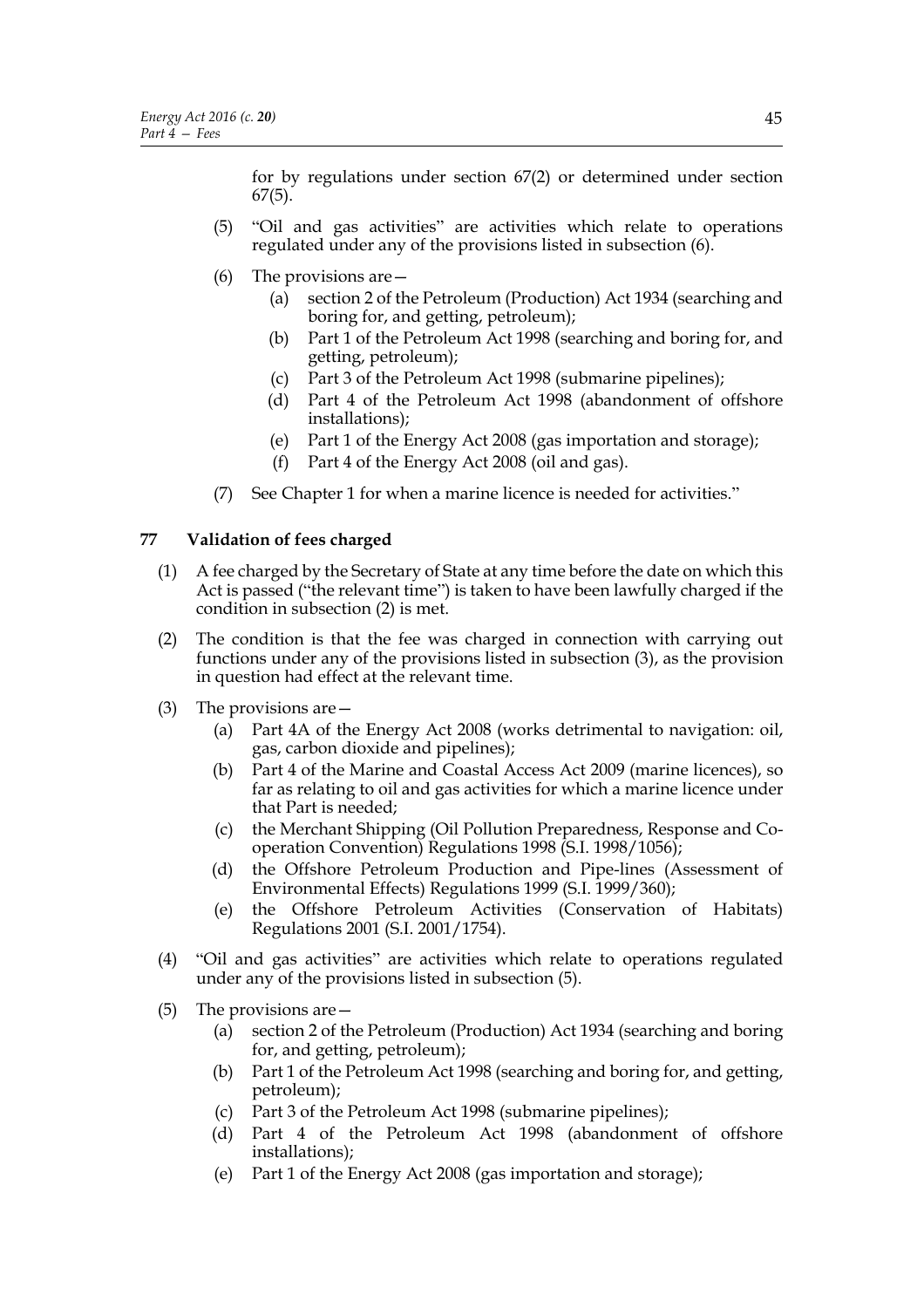- (f) Part 4 of the Energy Act 2008 (oil and gas).
- (6) See Chapter 1 of Part 4 of the Marine and Coastal Access Act 2009 for when a marine licence under that Part is needed for activities.

## **PART 5**

#### WIND POWER

#### *Consent under Electricity Act 1989*

#### **78 Onshore wind generating stations in England and Wales**

In section 36 of the Electricity Act 1989 (consent of Secretary of State required for construction or extension of generating stations), after subsection (1C) insert—

- "(1D) Subsection (1) does not apply to an English or Welsh onshore wind generating station.
- (1E) "English or Welsh onshore wind generating station" means a generating station that—
	- (a) generates electricity from wind, and
	- (b) is situated in England or Wales, but not in waters in or adjacent to England or Wales up to the seaward limits of the territorial sea."

*Renewables obligation*

#### **79 Onshore wind power: closure of renewables obligation**

(1) In Part 1 of the Electricity Act 1989 (electricity supply), after section 32LB insert—

#### **"32LC Onshore wind generating stations: closure of renewables obligation**

- (1) No renewables obligation certificates are to be issued under a renewables obligation order in respect of electricity generated after the onshore wind closure date by an onshore wind generating station.
- (2) Subsection (1) does not apply to electricity generated in the circumstances set out in any one or more of sections 32LD to 32LL.
- (3) In this section and sections 32LD to 32LL—
	- "the onshore wind closure date" means the date on which the Energy Act 2016 is passed;
	- "onshore wind generating station" means a generating station that—
		- (a) generates electricity from wind, and
		- (b) is situated in England, Wales or Scotland, but not in waters in or adjacent to England, Wales or Scotland up to the seaward limits of the territorial sea.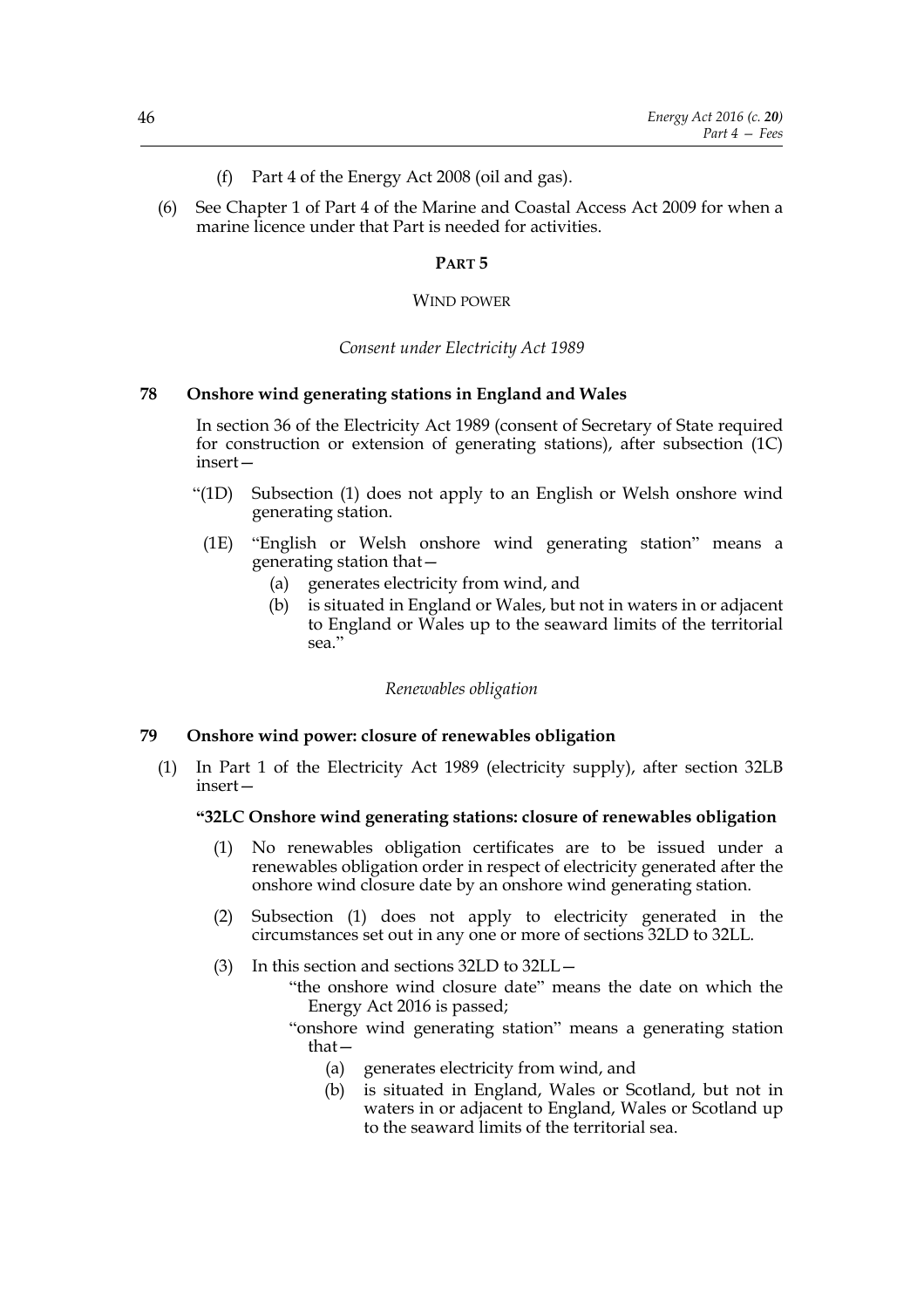- (4) The reference in subsection (1) to a renewables obligation order is to any renewables obligation order made under section 32 (whenever made, and whether or not made by the Secretary of State).
- (5) Power to make provision in a renewables obligation order or a renewables obligation closure order (and any provision contained in such an order) is subject to subsection (1) and sections 32LD to 32LL.
- (6) This section is not otherwise to be taken as affecting power to make provision in a renewables obligation order or renewables obligation closure order."
- (2) The Renewables Obligation Closure Order 2014 (S.I. 2014/2388) is amended as follows.
- (3) In article 2(1) (interpretation), after the definition of "network operator" insert—

""onshore wind generating station" means a generating station that—

- (a) generates electricity from wind, and
- (b) is situated in England, Wales or Scotland, but not in waters in or adjacent to England, Wales or Scotland up to the seaward limits of the territorial sea;".
- (4) In article 3 (closure of renewables obligation on 31st March 2017)—
	- (a) in the heading, after "solar pv stations" insert "or onshore wind generating stations";
	- (b) in paragraph (1), after "solar pv station" insert "or an onshore wind generating station".

#### **80 Onshore wind power: circumstances in which certificates may be issued after the onshore wind closure date**

- (1) Part 1 of the Electricity Act 1989 (electricity supply) is amended as follows.
- (2) After section 32LC (inserted by section 79 of this Act) insert—

#### **"32LD Onshore wind generating stations accredited, or additional capacity added, on or before the onshore wind closure date**

The circumstances set out in this section are where the electricity is—

- (a) generated by an onshore wind generating station which was accredited on or before the onshore wind closure date, and
- (b) generated using—
	- (i) the original capacity of the station, or
	- (ii) additional capacity which in the Authority's view first formed part of the station on or before the onshore wind closure date.
- **32LE Onshore wind generating stations accredited, or additional capacity added, in the year after the onshore wind closure date: grid or radar delay condition met**

The circumstances set out in this section are where the electricity is—

(a) generated using the original capacity of an onshore wind generating station—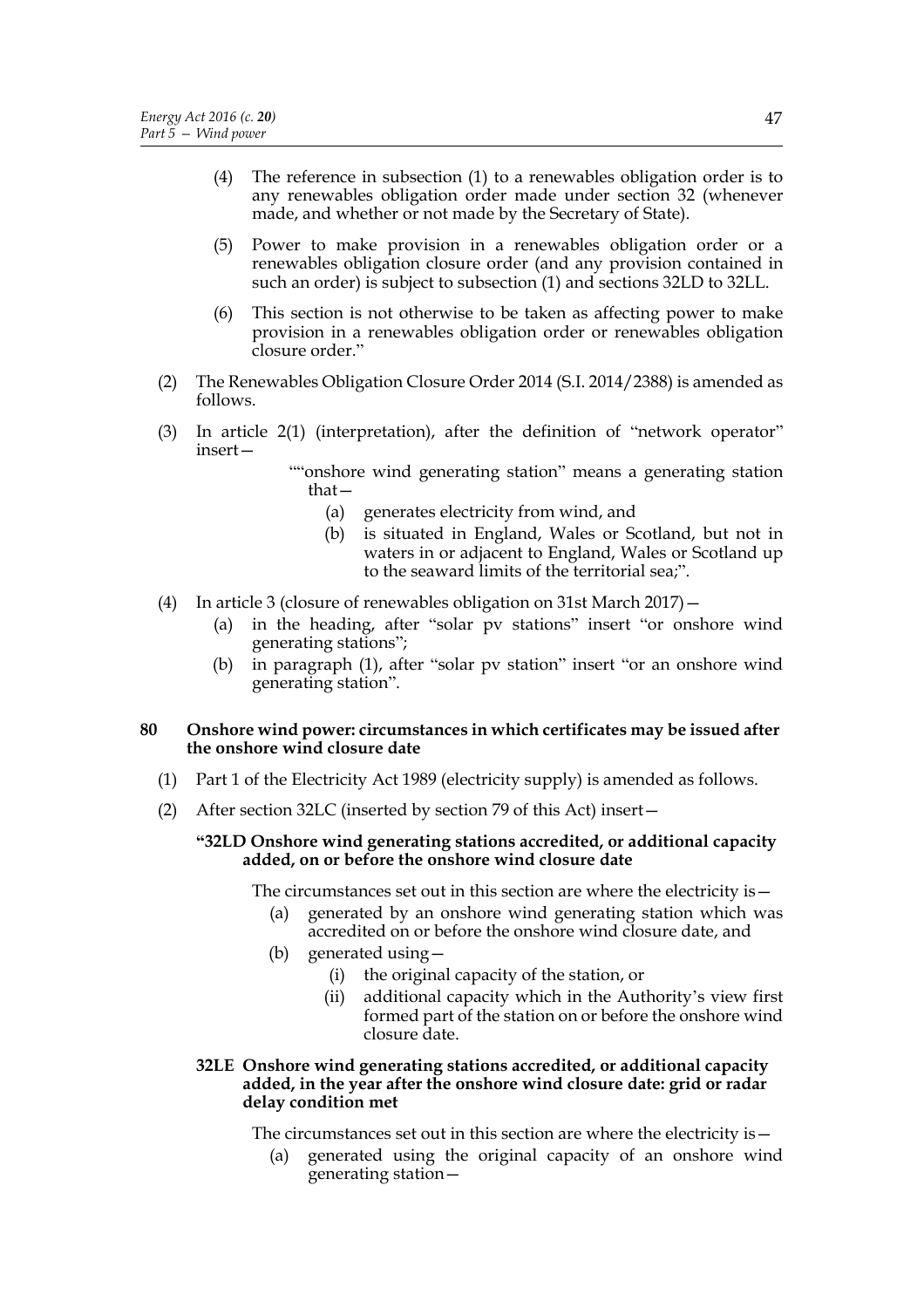- (i) which was accredited during the period beginning immediately after the onshore wind closure date and ending with the first anniversary of the onshore wind closure date, and
- (ii) in respect of which the grid or radar delay condition is met, or
- (b) generated using additional capacity of an onshore wind generating station, where—
	- (i) the station was accredited on or before the onshore wind closure date,
	- (ii) in the Authority's view, the additional capacity first formed part of the station during the period beginning immediately after the onshore wind closure date and ending with the first anniversary of the onshore wind closure date, and
	- (iii) the grid or radar delay condition is met in respect of the additional capacity.

## **32LF Onshore wind generating stations accredited, or additional capacity added, on or before 31 March 2017: approved development condition met**

The circumstances set out in this section are where the electricity is—

- (a) generated using the original capacity of an onshore wind generating station—
	- (i) which was accredited on or before 31 March 2017, and
	- (ii) in respect of which the approved development condition is met, or
- (b) generated using additional capacity of an onshore wind generating station, where—
	- (i) the station was accredited on or before the onshore wind closure date,
	- (ii) in the Authority's view, the additional capacity first formed part of the station on or before 31 March 2017, and
	- (iii) the approved development condition is met in respect of the additional capacity.

## **32LG Onshore wind generating stations accredited, or additional capacity added, between 1 April 2017 and 31 March 2018: grid or radar delay condition met**

The circumstances set out in this section are where the electricity is—

- (a) generated using the original capacity of an onshore wind generating station—
	- (i) which was accredited during the period beginning with 1 April 2017 and ending with 31 March 2018,
	- (ii) in respect of which the approved development condition is met, and
	- (iii) in respect of which the grid or radar delay condition is met, or
- (b) generated using additional capacity of an onshore wind generating station, where—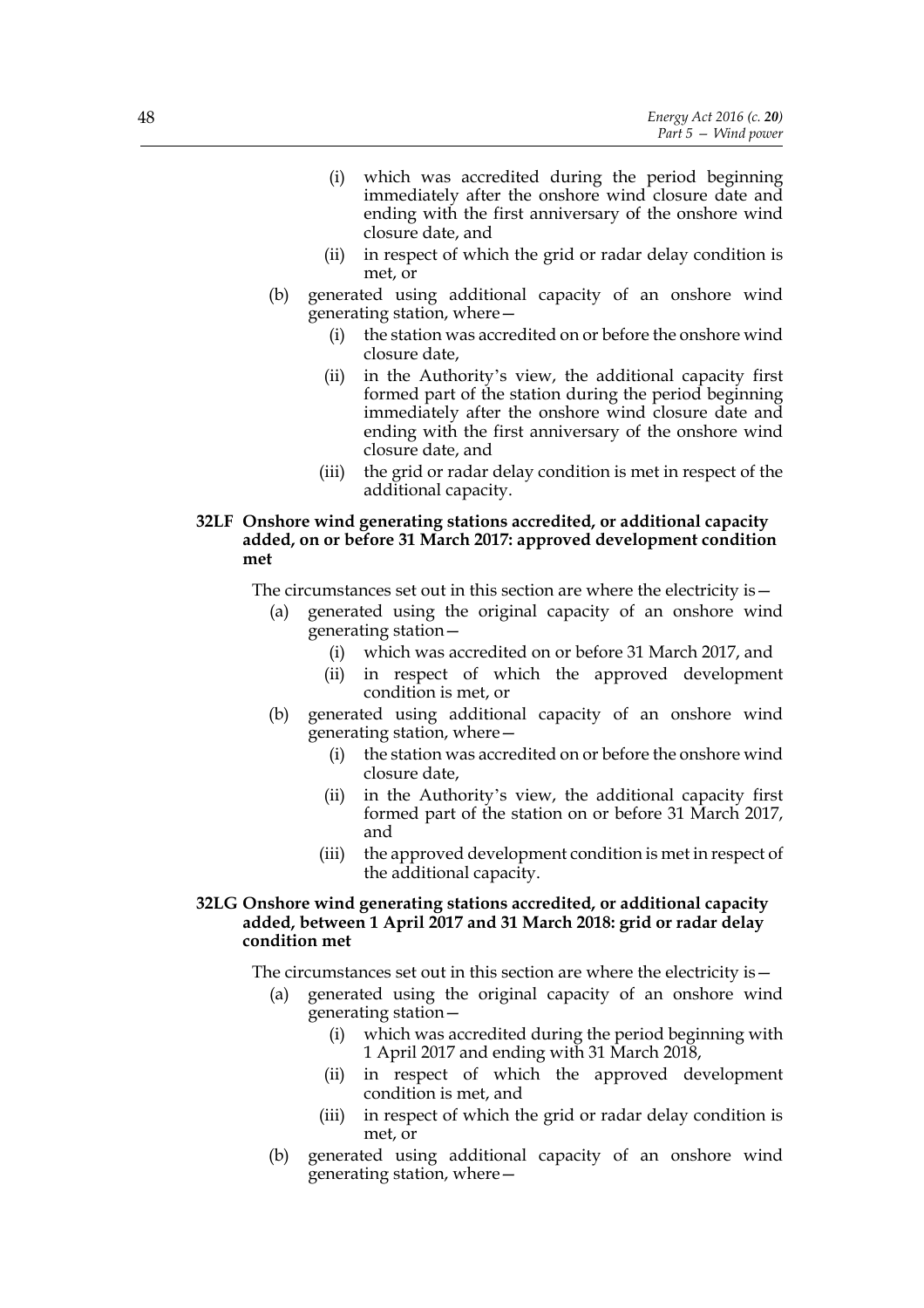- (i) the station was accredited on or before the onshore wind closure date,
- (ii) in the Authority's view, the additional capacity first formed part of the station during the period beginning with 1 April 2017 and ending with 31 March 2018,
- (iii) the approved development condition is met in respect of the additional capacity, and
- (iv) the grid or radar delay condition is met in respect of the additional capacity.

#### **32LH Onshore wind generating stations accredited, or additional capacity added, between 1 April 2017 and 31 January 2018: investment freezing condition met**

The circumstances set out in this section are where the electricity is—

- (a) generated using the original capacity of an onshore wind generating station—
	- (i) which was accredited during the period beginning with 1 April 2017 and ending with 31 January 2018, and
	- (ii) in respect of which both the approved development condition and the investment freezing condition are met, or
- (b) generated using additional capacity of an onshore wind generating station, where—
	- (i) the station was accredited on or before the onshore wind closure date,
	- (ii) in the Authority's view, the additional capacity first formed part of the station during the period beginning with 1 April 2017 and ending with 31 January 2018, and
	- (iii) both the approved development condition and the investment freezing condition are met in respect of the additional capacity.

#### **32LI Onshore wind generating stations accredited, or additional capacity added, between 1 February 2018 and 31 January 2019: grid or radar delay condition met**

The circumstances set out in this section are where the electricity is—

- (a) generated using the original capacity of an onshore wind generating station—
	- (i) which was accredited during the period beginning with 1 February 2018 and ending with 31 January 2019,
	- (ii) in respect of which both the approved development condition and the investment freezing condition are met, and
	- (iii) in respect of which the grid or radar delay condition is met, or
- (b) generated using additional capacity of an onshore wind generating station, where—
	- (i) the station was accredited on or before the onshore wind closure date,
	- (ii) in the Authority's view, the additional capacity first formed part of the station during the period beginning with 1 February 2018 and ending with 31 January 2019,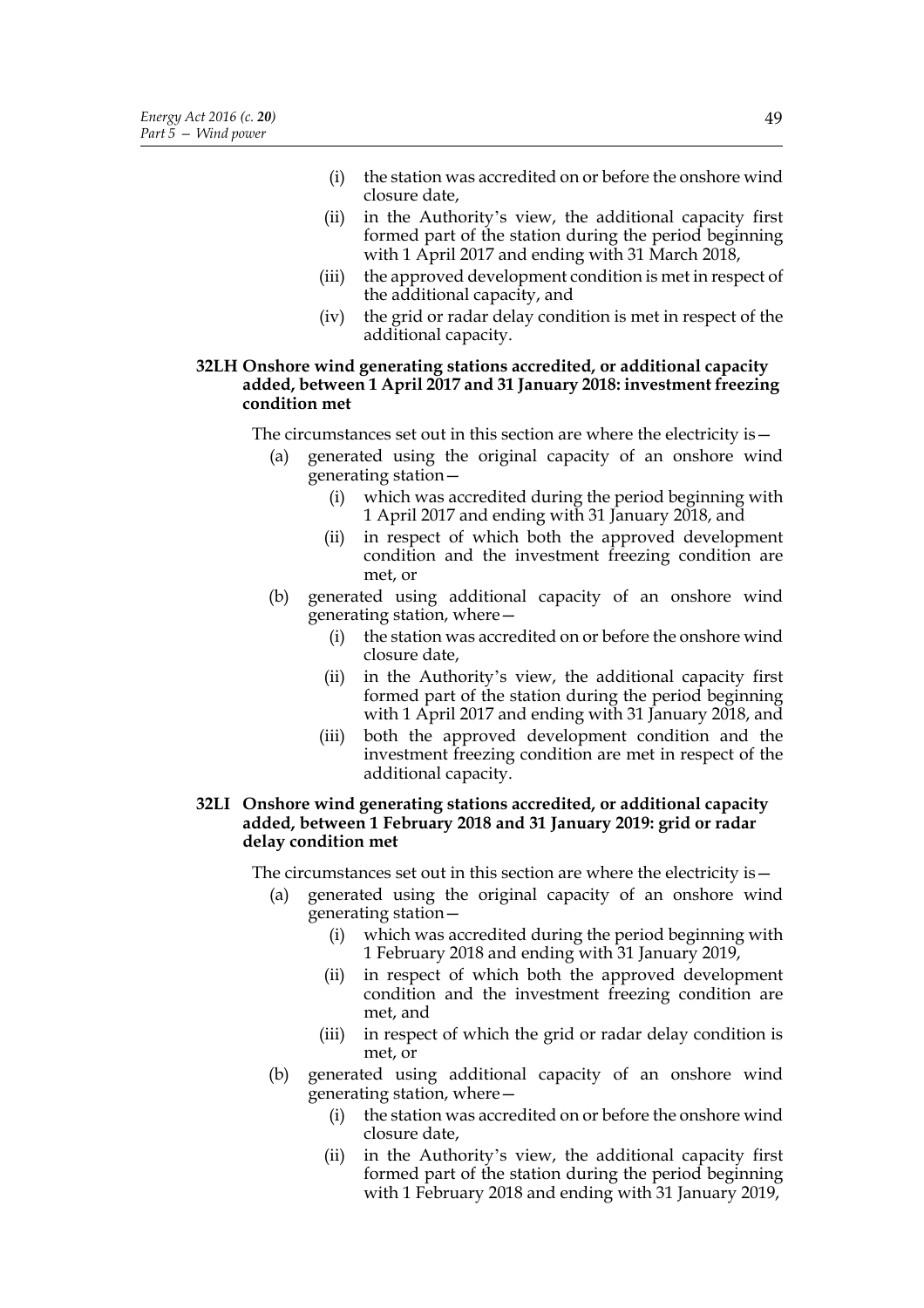- (iii) both the approved development condition and the investment freezing condition are met in respect of the additional capacity, and
- (iv) the grid or radar delay condition is met in respect of the additional capacity.

#### **32LJ The approved development condition**

- (1) This section applies for the purposes of sections 32LF to 32LI.
- (2) The approved development condition is met in respect of an onshore wind generating station if the documents specified in subsections (4), (5) and (6) were provided to the Authority with the application for accreditation of the station.
- (3) The approved development condition is met in respect of additional capacity if the documents specified in subsections  $(4)$ ,  $(5)$  and  $(6)$  were provided to the Authority on or before the date on which the Authority made its decision that the additional capacity could form part of an onshore wind generating station.
- (4) The documents specified in this subsection are—
	- (a) evidence that—
		- (i) planning permission for the station or additional capacity was granted on or before 18 June 2015, and
		- (ii) any conditions as to the time period within which the development to which the permission relates must be begun have not been breached,
	- (b) evidence that—
		- (i) planning permission for the station or additional capacity was refused on or before 18 June 2015, but granted after that date following an appeal or judicial review, and
		- (ii) any conditions as to the time period within which the development to which the permission relates must be begun have not been breached,
	- (c) evidence that—
		- (i) an application for 1990 Act permission or 1997 Act permission was made on or before 18 June 2015 for the station or additional capacity,
		- (ii) the period allowed under section 78(2) of the 1990 Act or (as the case may be) section 47(2) of the 1997 Act ended on or before 18 June 2015 without any of the things mentioned in section 78(2)(a) to (b) of the 1990 Act or section  $47(2)(a)$  to (c) of the 1997 Act being done in respect of the application,
		- (iii) the application was not referred to the Secretary of State, Welsh Ministers or Scottish Ministers in accordance with directions given under section 77 of the 1990 Act or section 46 of the 1997 Act,
		- (iv) 1990 Act permission or 1997 Act permission was granted after 18 June 2015 following an appeal, and
		- (v) any conditions as to the time period within which the development to which the permission relates must be begun have not been breached, or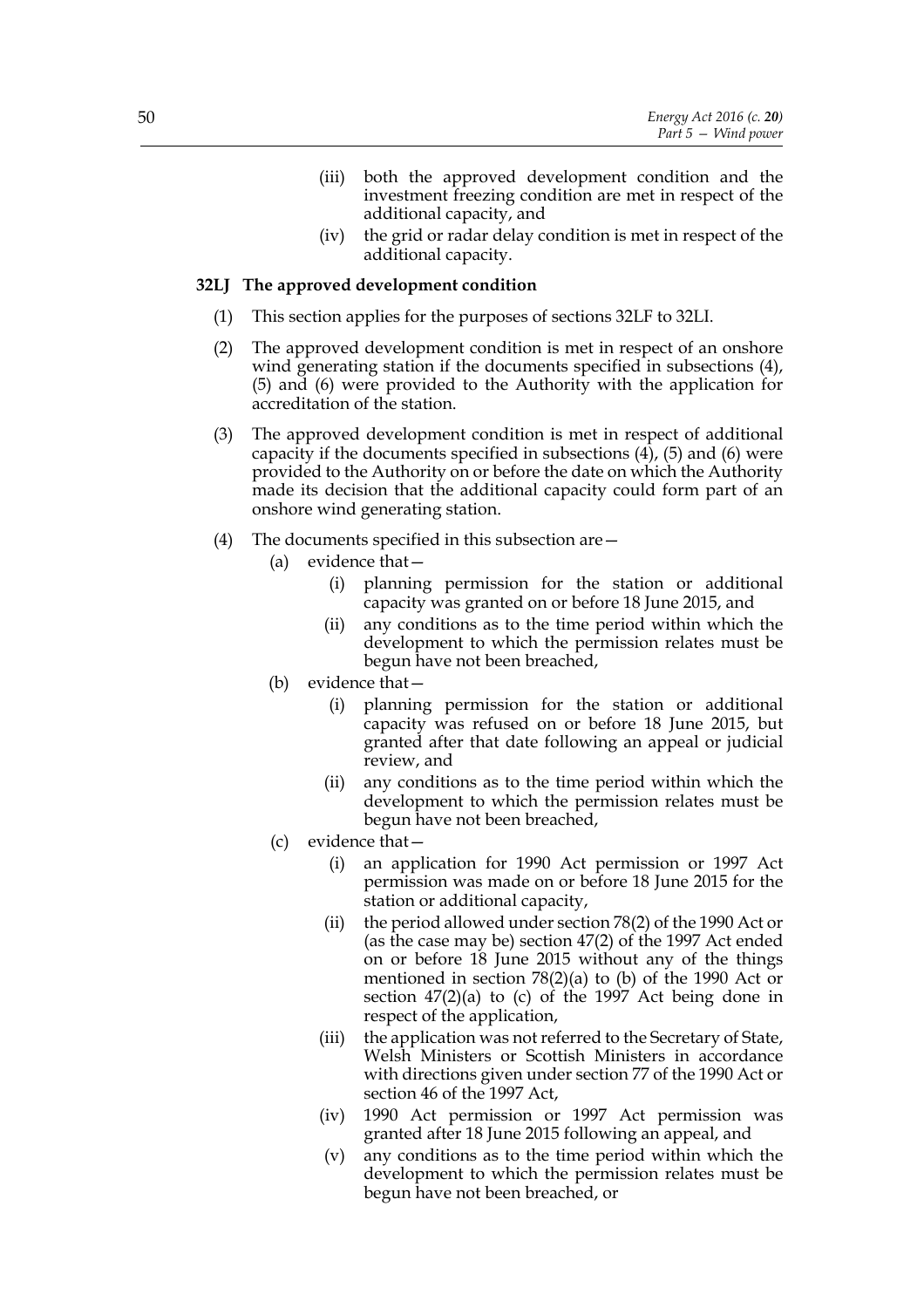- (d) a declaration by the operator of the station that, to the best of the operator's knowledge and belief, planning permission is not required for the station or additional capacity.
- (5) The documents specified in this subsection are—
	- (a) a copy of an offer from a licensed network operator made on or before 18 June 2015 to carry out grid works in relation to the station or additional capacity, and evidence that the offer was accepted on or before that date (whether or not the acceptance was subject to any conditions or other terms), or
	- (b) a declaration by the operator of the station that, to the best of the operator's knowledge and belief, no grid works were required to be carried out by a licensed network operator in order to enable the station to be commissioned or the additional capacity to form part of the station.
- (6) The documents specified in this subsection are a declaration by the operator of the station that, to the best of the operator's knowledge and belief, as at 18 June 2015 a relevant developer of the station or additional capacity (or a person connected, within the meaning of section 1122 of the Corporation Tax Act 2010, with a relevant developer of the station or additional capacity)—
	- (a) was an owner or lessee of the land on which the station or additional capacity is situated,
	- (b) had entered into an agreement to purchase or lease the land on which the station or additional capacity is situated,
	- (c) had an option to purchase or to lease the land on which the station or additional capacity is situated, or
	- (d) was a party to an exclusivity agreement in relation to the land on which the station or additional capacity is situated.
- (7) In this section—
	- "the 1990 Act" means the Town and Country Planning Act 1990;
	- "1990 Act permission" means planning permission under the 1990 Act (except outline planning permission, within the meaning of section 92 of that Act);
	- "the 1997 Act" means the Town and Country Planning (Scotland) Act 1997;
	- "1997 Act permission" means planning permission under the 1997 Act (except planning permission in principle, within the meaning of section 59 of that Act);
	- "exclusivity agreement", in relation to land, means an agreement by the owner or a lessee of the land not to permit any person (other than the persons identified in the agreement) to construct an onshore wind generating station on the land;

"planning permission" means—

- (a) consent under section 36 of this Act,
- (b) 1990 Act permission,
- (c) 1997 Act permission, or
- (d) development consent under the Planning Act 2008.

# **32LK The investment freezing condition**

(1) This section applies for the purposes of sections 32LH and 32LI.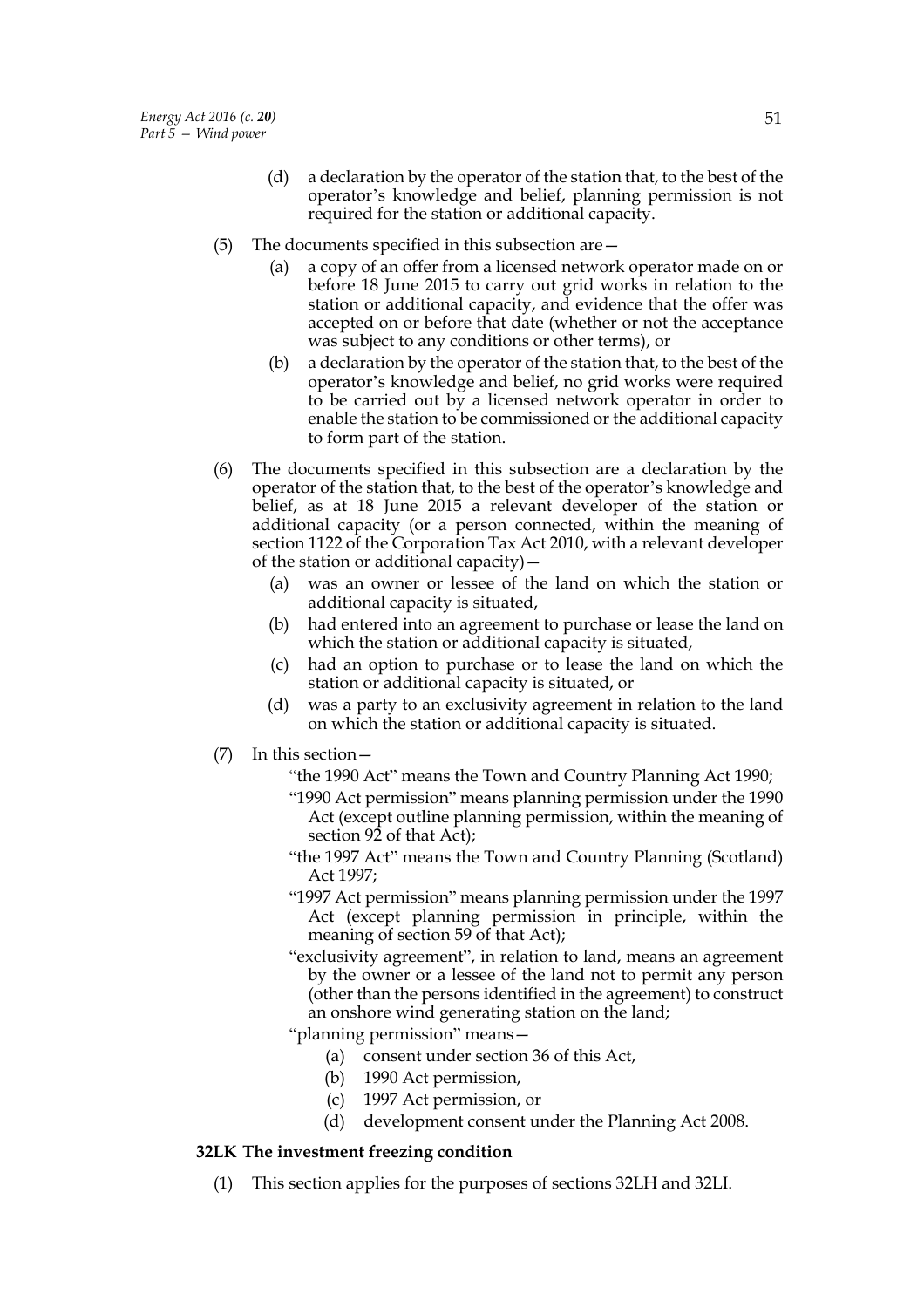- (2) The investment freezing condition is met in respect of an onshore wind generating station if the documents specified in subsection (4) were provided to the Authority with the application for accreditation of the station.
- (3) The investment freezing condition is met in respect of additional capacity if the documents specified in subsection  $(4)$  were provided to the Authority on or before the date on which the Authority made its decision that the additional capacity could form part of an onshore wind generating station.
- (4) The documents specified in this subsection are—
	- (a) a declaration by the operator of the station that, to the best of the operator's knowledge and belief, as at the Royal Assent date—
		- (i) the relevant developer required funding from a recognised lender before the station could be commissioned or additional capacity could form part of the station,
		- (ii) a recognised lender was not prepared to provide that funding until enactment of the Energy Act 2016, because of uncertainty over whether the Act would be enacted or its wording if enacted, and
		- (iii) the station would have been commissioned, or the additional capacity would have formed part of the station, on or before 31 March 2017 if the funding had been provided before the Royal Assent date, and
	- (b) a letter or other document, dated on or before the date which is 28 days after the Royal Assent date, from a recognised lender confirming (whether or not the confirmation is subject to any conditions or other terms) that the lender was not prepared to provide funding in respect of the station or additional capacity until enactment of the Energy Act 2016, because of uncertainty over whether the Act would be enacted or its wording if enacted.
- (5) In this section—
	- "recognised lender" means a provider of debt finance which has been issued with an investment grade credit rating by a registered credit rating agency;
	- "the Royal Assent date" means the date on which the Energy Act 2016 is passed.
- (6) For the purposes of the definition of "recognised lender" in subsection  $(5)$  –
	- "investment grade credit rating" means a credit rating commonly understood by registered credit rating agencies to be investment grade;
	- "registered credit rating agency" means a credit rating agency registered in accordance with Regulation (EC) No 1060/2009 of the European Parliament and the Council of 16 September 2009 on credit rating agencies.

# **32LL The grid or radar delay condition**

(1) This section applies for the purposes of sections 32LE, 32LG and 32LI.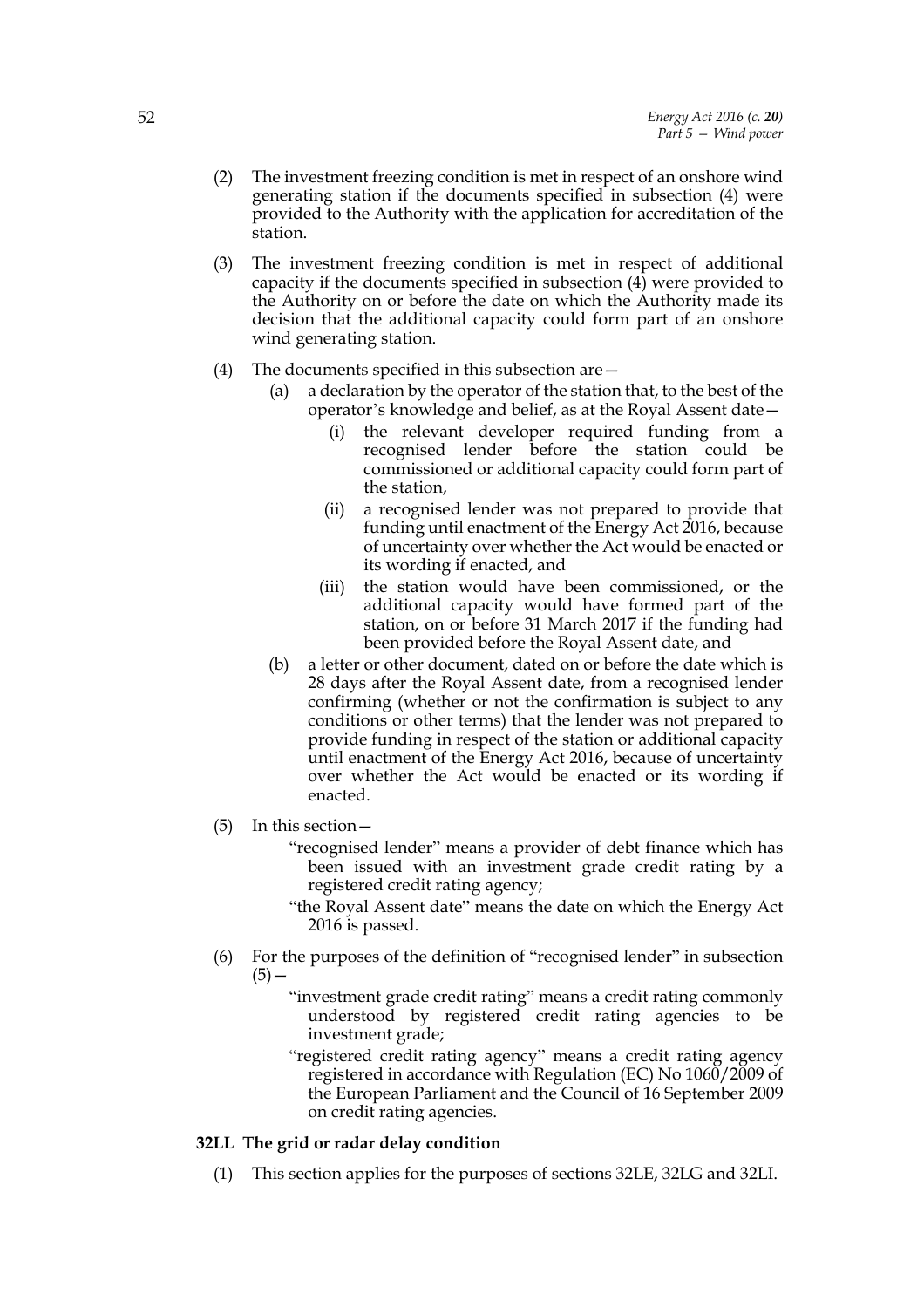- (2) The grid or radar delay condition is met in respect of an onshore wind generating station if, on or before the date on which the Authority made its decision to accredit the station, the documents specified in subsection  $(4)$ ,  $(5)$  or  $(6)$  were  $-$ 
	- (a) submitted by the operator of the station, and
	- (b) received by the Authority.
- (3) The grid or radar delay condition is met in respect of additional capacity if, on or before the date on which the Authority made its decision that the additional capacity could form part of an onshore wind generating station, the documents specified in subsection (4), (5) or (6) were—
	- (a) submitted by the operator of the station, and
	- (b) received by the Authority.
- (4) The documents specified in this subsection are—
	- (a) evidence of an agreement with a network operator ("the relevant network operator") to carry out grid works in relation to the station or additional capacity ("the relevant grid works");
	- (b) a copy of a document written by, or on behalf of, the relevant network operator which estimated or set a date for completion of the relevant grid works ("the planned grid works completion date") which was no later than the primary date;
	- (c) a letter from the relevant network operator confirming (whether or not such confirmation is subject to any conditions or other terms) that—
		- (i) the relevant grid works were completed after the planned grid works completion date, and
		- (ii) in the relevant network operator's opinion, the failure to complete the relevant grid works on or before the planned grid works completion date was not due to any breach by a generating station developer of any agreement with the relevant network operator; and
	- (d) a declaration by the operator of the station that, to the best of the operator's knowledge and belief, the station would have been commissioned, or the additional capacity would have formed part of the station, on or before the primary date if the relevant grid works had been completed on or before the planned grid works completion date.
- (5) The documents specified in this subsection are—
	- (a) evidence of an agreement between a generating station developer and a person who is not a generating station developer ("the radar works agreement") for the carrying out of radar works ("the relevant radar works");
	- (b) a copy of a document written by, or on behalf of, a party to the radar works agreement (other than a generating station developer) which estimated or set a date for completion of the relevant radar works ("the planned radar works completion date") which was no later than the primary date;
	- (c) a letter from a party to the radar works agreement (other than a generating station developer) confirming, whether or not such confirmation is subject to any conditions or other terms, that—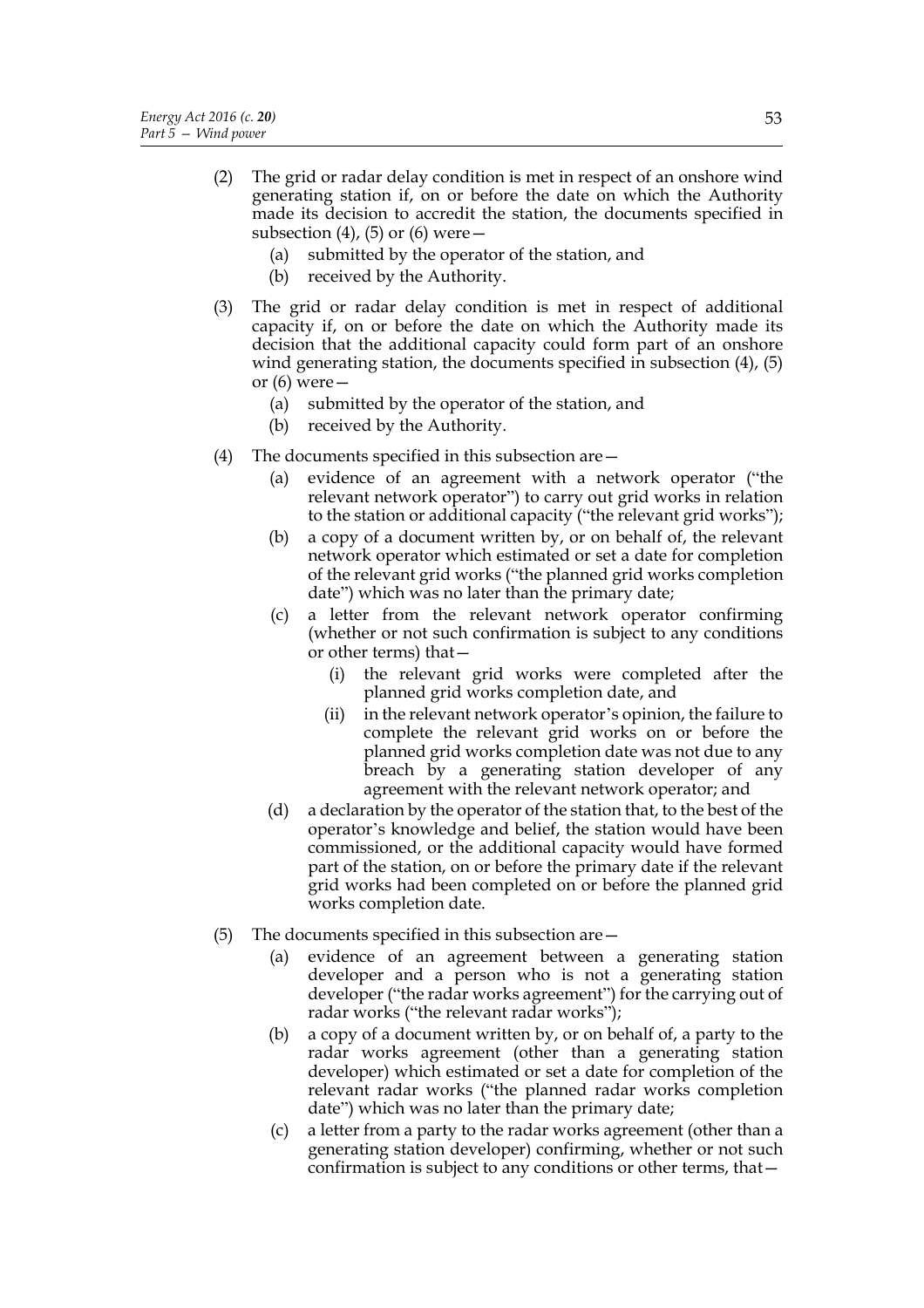- (i) the relevant radar works were completed after the planned radar works completion date, and
- (ii) in that party's opinion, the failure to complete the relevant radar works on or before the planned radar works completion date was not due to any breach of the radar works agreement by a generating station developer; and
- (d) a declaration by the operator of the station that, to the best of the operator's knowledge and belief, the station would have been commissioned, or the additional capacity would have formed part of the station, on or before the primary date if the relevant radar works had been completed on or before the planned radar works completion date.
- (6) The documents specified in this subsection are—
	- (a) the documents specified in subsection  $(4)(a)$ , (b) and (c);
	- (b) the documents specified in subsection  $(5)(a)$ ,  $(b)$  and  $(c)$ ; and
	- (c) a declaration by the operator of the station that, to the best of the operator's knowledge and belief, the station would have been commissioned, or the additional capacity would have formed part of the station, on or before the primary date if—
		- (i) the relevant grid works had been completed on or before the planned grid works completion date, and
		- (ii) the relevant radar works had been completed on or before the planned radar works completion date.
- (7) In this section "the primary date" means—
	- (a) in a case within section  $32LE(a)(i)$  or  $(b)(i)$  and  $(ii)$ , the onshore wind closure date;
	- (b) in a case within section  $32LG(a)(i)$  and (ii) or (b)(i) to (iii), 31 March 2017;
	- (c) in a case within section  $32LI(a)(i)$  and (ii) or (b)(i) to (iii), 31 January 2018."
- (3) In section 32M (interpretation of sections 32 to 32M)—
	- (a) in subsection (1), for "32LB" substitute "32LL";
	- (b) at the appropriate places insert the following definitions—
		- ""accredited", in relation to an onshore wind generating station, means accredited by the Authority as a generating station which is capable of generating electricity from renewable sources; and "accredit" and "accreditation" are to be construed accordingly;";
		- ""additional capacity", in relation to an onshore wind generating station, means any generating capacity which does not form part of the original capacity of the station;";
		- ""commissioned", in relation to an onshore wind generating station, means having completed such procedures and tests in relation to the station as constitute, at the time they are undertaken, the usual industry standards and practices for commissioning that type of generating station in order to demonstrate that it is capable of commercial operation;";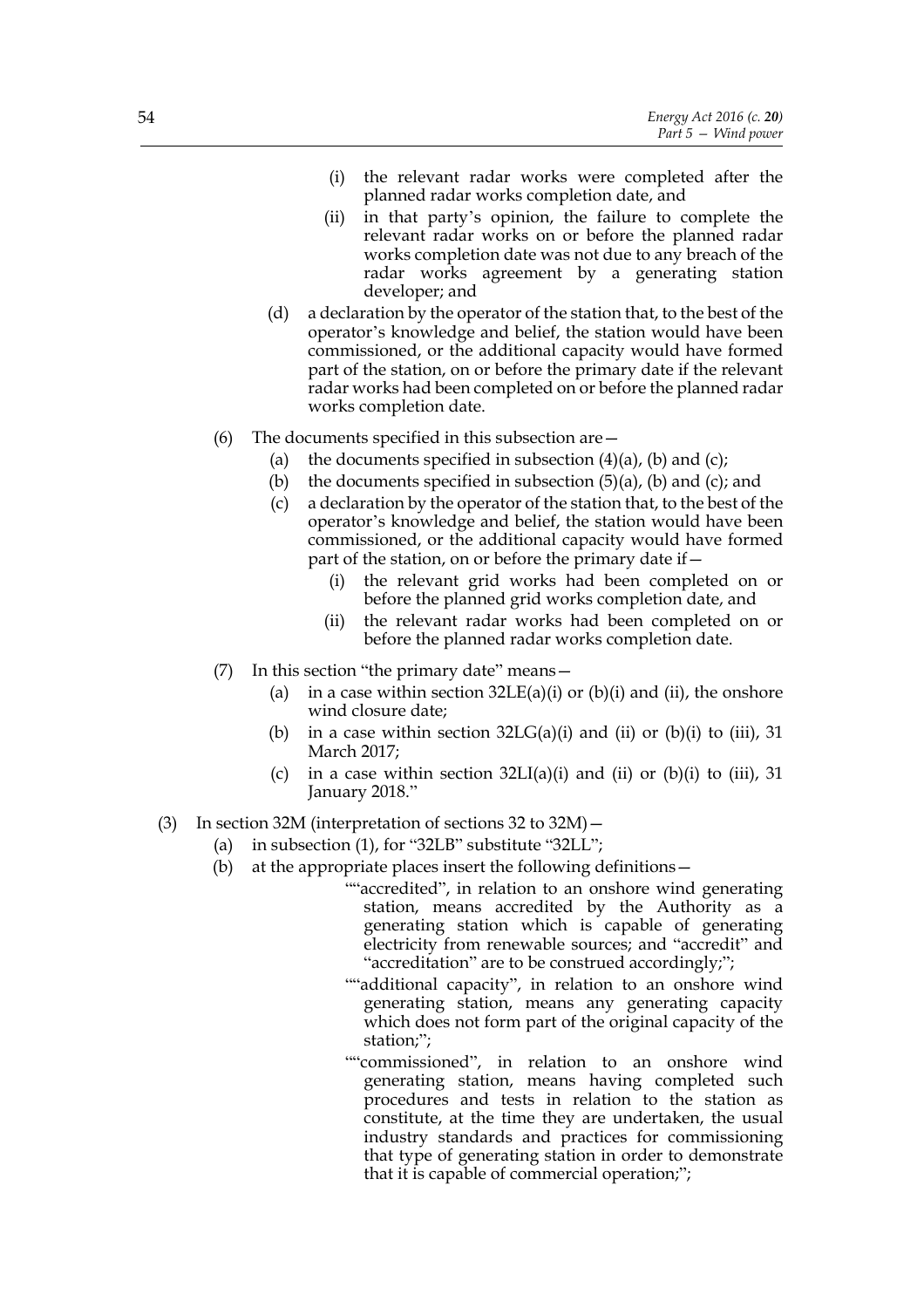(a) the operator of the station, or (b) a person who arranged for the construction of the station or additional capacity;"; ""grid works", in relation to an onshore wind generating station, means— (a) the construction of a connection between the station and a transmission or distribution system for the purpose of enabling electricity to be

- conveyed from the station to the system, or (b) the carrying out of modifications to a connection between the station and a transmission or distribution system for the purpose of enabling an increase in the amount of electricity that can be conveyed over that connection from the station to the system;";
- ""licensed network operator" means a distribution licence holder or a transmission licence holder;";
- ""network operator" means a distribution exemption holder, a distribution licence holder or a transmission licence holder;";
- ""the onshore wind closure date" has the meaning given by section  $32LC(3)$ ;";

""onshore wind generating station" has the meaning given by section  $32LC(3)$ ;";

""original capacity", in relation to an onshore wind generating station, means the generating capacity of the station as accredited;";

""radar works" means—

- (a) the construction of a radar station,
- (b) the installation of radar equipment,
- (c) the carrying out of modifications to a radar station or radar equipment, or
- (d) the testing of a radar station or radar equipment;";
- ""relevant developer", in relation to an onshore wind generating station or additional capacity, means a person who—
	- (a) applied for planning permission for the station or additional capacity,
	- (b) arranged for grid works to be carried out in relation to the station or additional capacity,
	- (c) arranged for the construction of any part of the station or additional capacity,
	- (d) constructed any part of the station or additional capacity, or
	- (e) operates, or proposes to operate, the station;".

""generating station developer", in relation to an onshore wind generating station or additional capacity, means -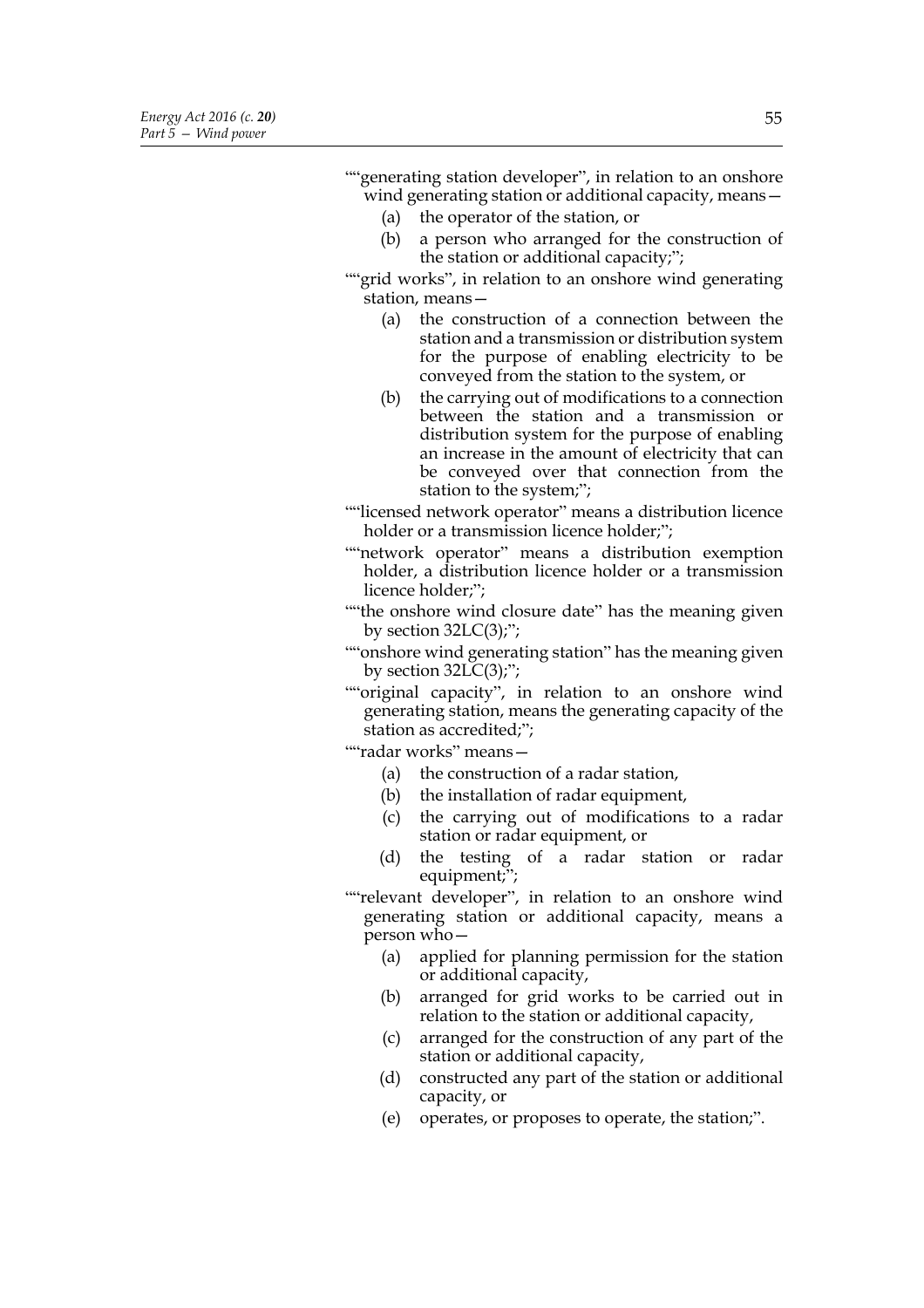# **81 Onshore wind power: use of Northern Ireland certificates**

- (1) The Electricity Act 1989 is amended as follows.
- (2) Before section 32M insert—

## **"32LM Use of Northern Ireland certificates: onshore wind power**

- (1) The Secretary of State may make regulations providing that an electricity supplier may not discharge its renewables obligation (or its obligation in relation to a particular period) by the production to the Authority of a relevant Northern Ireland certificate, except in the circumstances, and to the extent, specified in the regulations.
- (2) A "relevant Northern Ireland certificate" is a Northern Ireland certificate issued in respect of electricity generated after the onshore wind closure date (or any later date specified in the regulations)—
	- (a) using the original capacity of a Northern Ireland onshore wind generating station accredited after the onshore wind closure date (or any later date so specified), or
	- (b) using additional capacity of a Northern Ireland onshore wind generating station, where in the Authority's view the additional capacity first formed part of the station after the onshore wind closure date (or any later date so specified).
- (3) In this section—
	- "NIRO Order" means any order made under Articles 52 to 55F of the Energy (Northern Ireland) Order 2003;
	- "Northern Ireland certificate" means a renewables obligation certificate issued by the Northern Ireland authority under the Energy (Northern Ireland) Order 2003 and pursuant to a NIRO Order;
	- "Northern Ireland onshore wind generating station" means a generating station that—
		- (a) generates electricity from wind, and
		- (b) is situated in Northern Ireland, but not in waters in or adjacent to Northern Ireland up to the seaward limits of the territorial sea.
- (4) Power to make provision in a renewables obligation order by virtue of section 32F (and any provision contained in such an order) is subject to provision contained in regulations under this section.
- (5) This section is not otherwise to be taken as affecting power to make provision in a renewables obligation order.
- (6) Regulations under this section may amend a renewables obligation order.
- (7) Section 32K applies in relation to regulations under this section as it applies in relation to a renewables obligation order."
- (3) In section 32M (interpretation)—
	- (a) in subsection (1), for "32LB" substitute "32LM";
	- (b) in subsection (7), for "32L" substitute "32LM".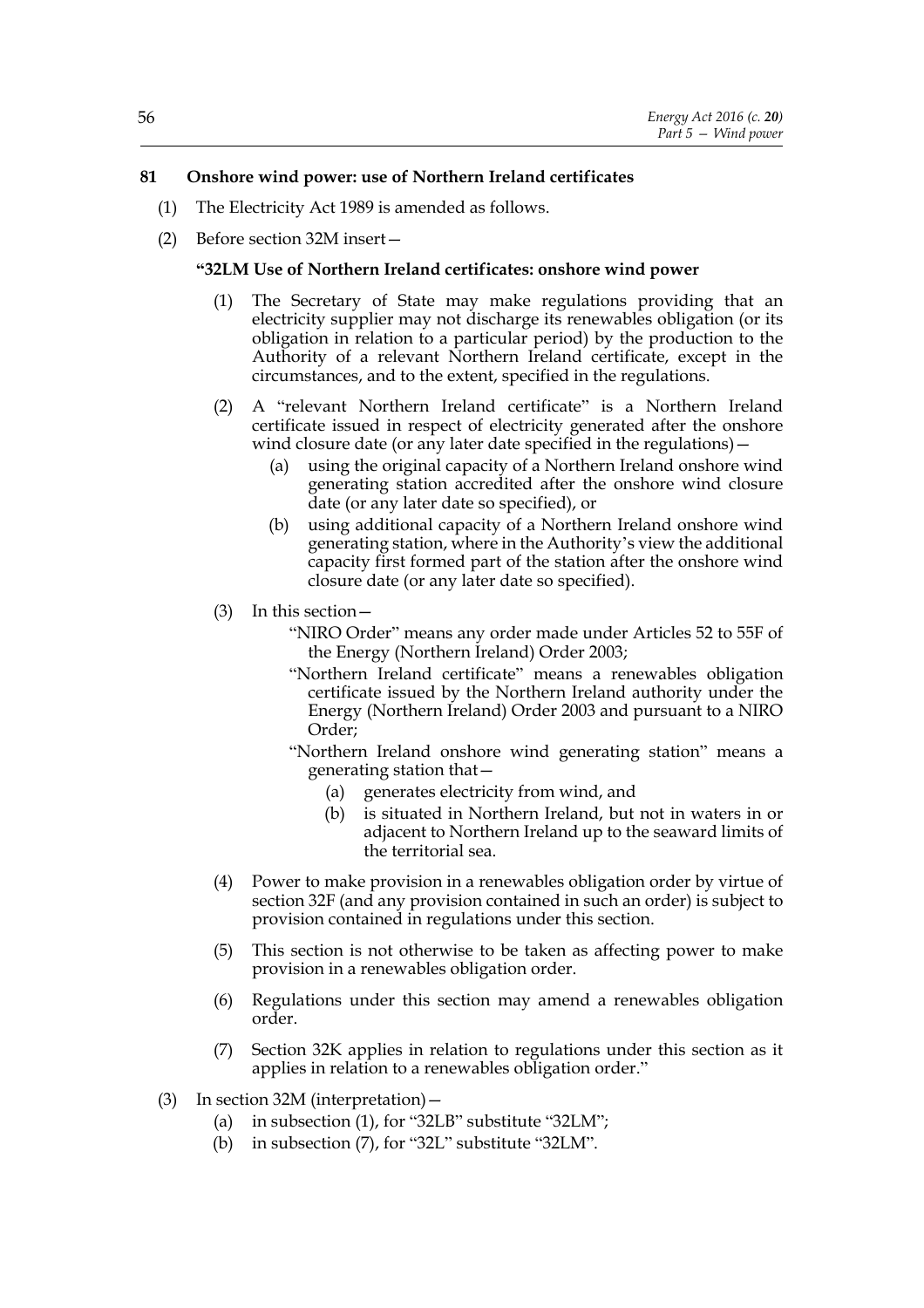# **PART 6**

## FINAL PROVISIONS

## **82 Regulations**

- (1) A power to make regulations under this Act is exercisable by statutory instrument.
- (2) A power to make regulations under this Act includes power—
	- (a) to make different provision for different purposes (including areas);
	- (b) to make provision generally or in relation to specific cases.
- (3) A power to make regulations under this Act (except the power conferred by section 84) includes power to make incidental, consequential, supplemental, transitional or transitory provision or savings.
- (4) A statutory instrument containing—
	- (a) regulations under section 2 which amend or repeal any Act or provision of an Act,
	- (b) regulations under section 45(7),
	- (c) regulations under section 63(6) or,
	- (d) regulations under section 66(1),

may not be made unless a draft of the instrument has been laid before, and approved by a resolution of, each House of Parliament.

- (5) A statutory instrument containing any other regulations under this Act is subject to annulment in pursuance of a resolution of either House of Parliament.
- (6) Subsection (5) does not apply to a statutory instrument containing regulations under section 84.

## **83 Regulations and orders: disapplication of requirements to consult the OGA**

- (1) This section applies where the Secretary of State is required by this Act, the Petroleum Act 1998 or the Energy Act 2008 to consult the OGA before exercising a power to make regulations or an order.
- (2) The requirement does not apply in relation to the first exercise of the power in the period of one year beginning with the date on which section 1 comes into force.

## **84 Commencement**

- (1) Sections 79 to 81 and this Part come into force on the day on which this Act is passed.
- (2) Part 4 comes into force two months after the day on which this Act is passed.
- (3) The remaining provisions of this Act come into force on such day or days as the Secretary of State may by regulations appoint.
- (4) Regulations under subsection (3) may include transitional or transitory provision or savings.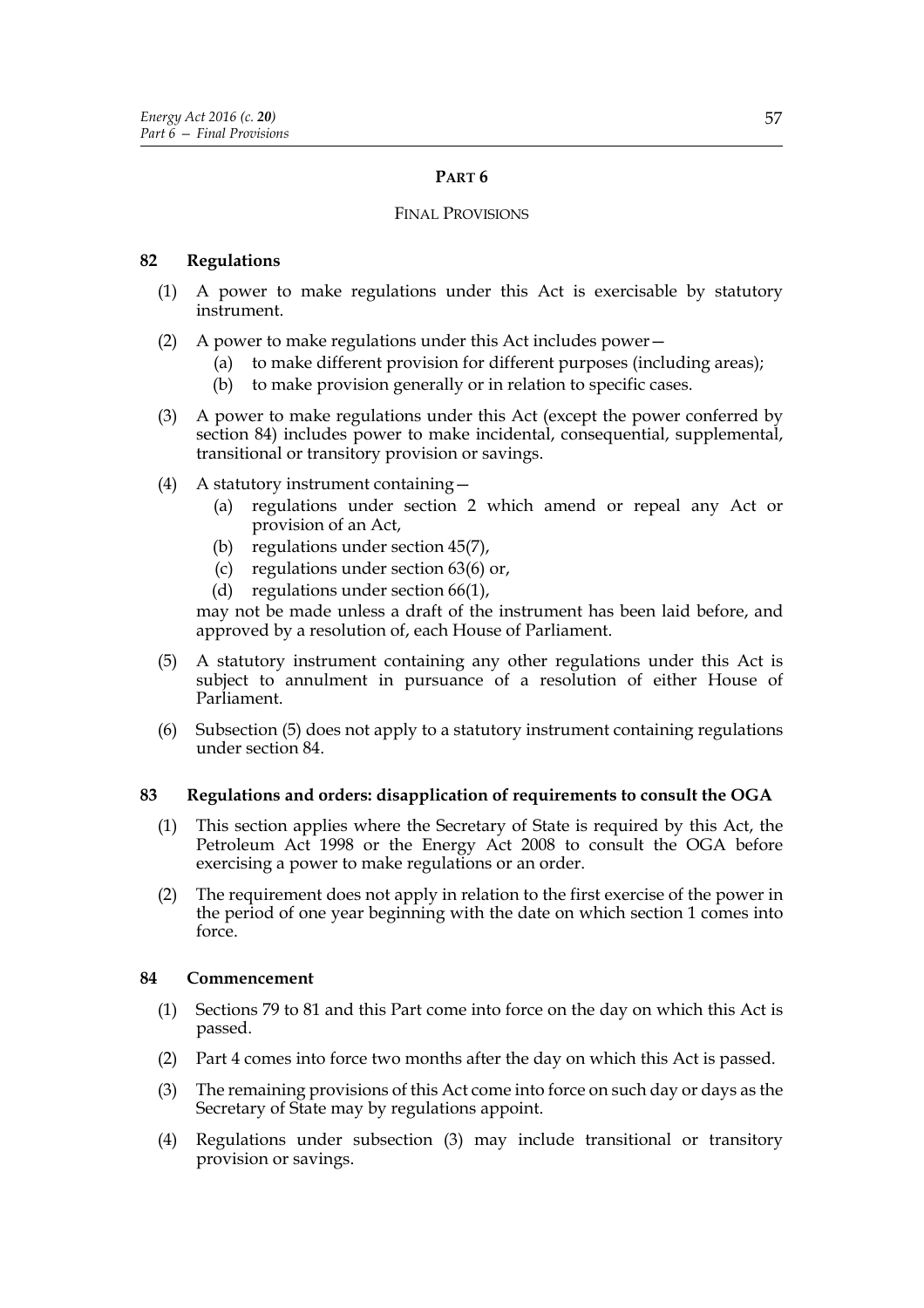## **85 Short title and extent**

- (1) This Act may be cited as the Energy Act 2016.
- (2) An amendment (other than an amendment of Part 1A of the Petroleum Act 1998) or repeal made by this Act has the same extent as the provision to which it relates.
- (3) Subject to subsection (2), this Act extends to the whole of the United Kingdom.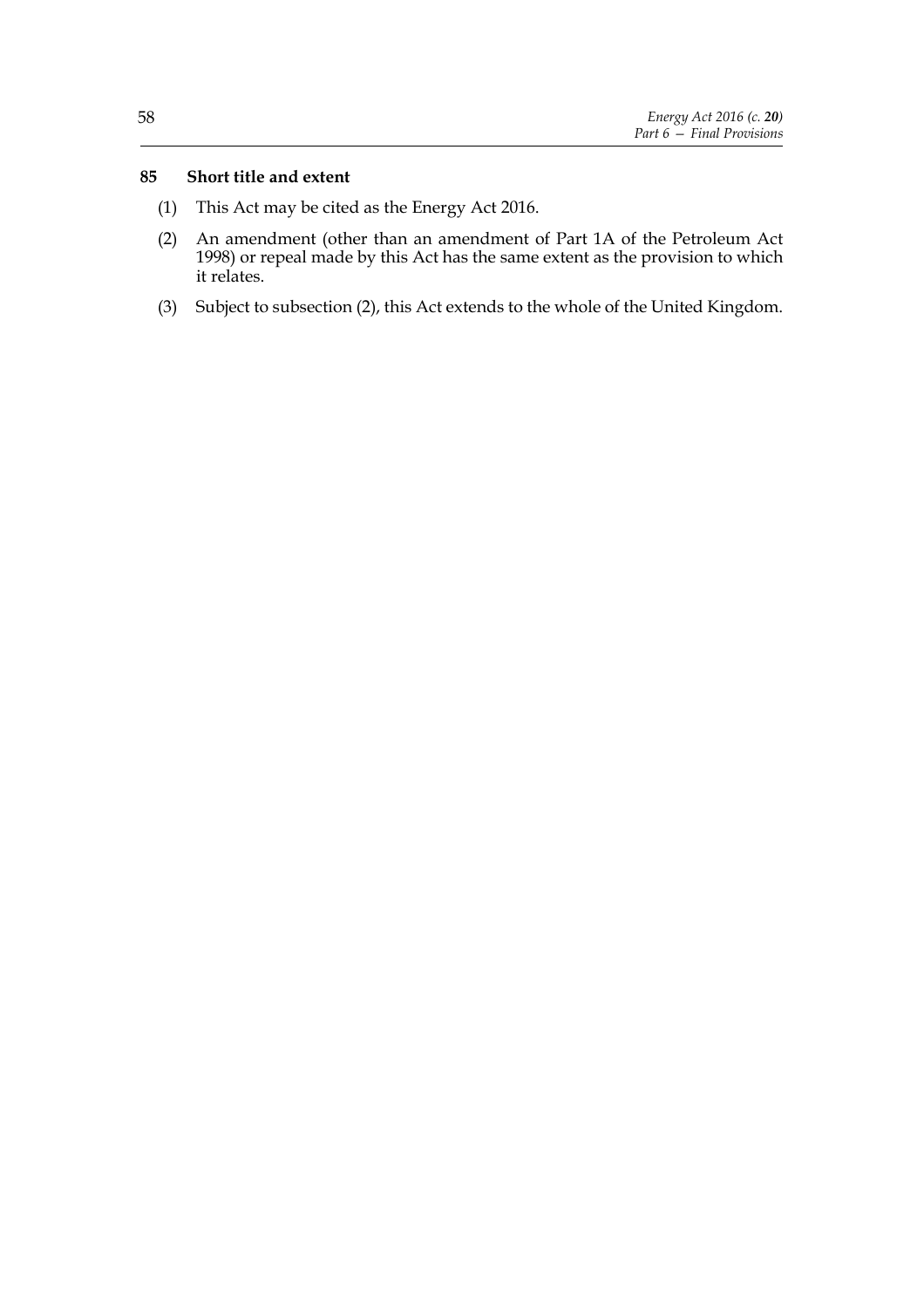# **SCHEDULES**

# SCHEDULE 1 Section 2

# TRANSFER OF FUNCTIONS TO THE OGA

#### PART 1

#### PRIMARY LEGISLATION

#### *Energy Act 1976*

- 1 The Energy Act 1976 is amended as follows.
- 2 (1) Section 12 (disposal of gas by flaring, etc) is amended as follows.
	- (2) After subsection (2) insert—
		- "(2A) Disposal of gas by flaring, or by releasing it unignited into the atmosphere, does not require consent under this section if consent—
			- (a) is required under section 12A (disposal of gas by flaring etc: OGA's functions), or
			- (b) would be required under that section but for subsection (3) of that section."
	- (3) At the end of the heading insert ": Secretary of State's functions".
- 3 After section 12 insert—

#### **"12A Disposal of gas by flaring, etc: OGA's functions**

- (1) The OGA's consent is required for natural gas to be disposed of (whether at source or elsewhere)—
	- (a) by flaring, or by releasing it unignited into the atmosphere, from anything that for the purposes of section 82(1) of the Energy Act 2011 is a relevant oil processing facility or a relevant gas processing facility, or
	- (b) by releasing it unignited into the atmosphere in connection with activities carried out under a licence granted under—
		- (i) section 3 of the Petroleum Act 1998, or
		- (ii) section 2 of the Petroleum (Production) Act 1934.
- (2) This section applies to all natural gas of the United Kingdom, whether obtained there or in territorial waters, or in areas designated under the Continental Shelf Act 1964, except gas conveyed through pipes to premises by a gas transporter within the meaning of Part 1 of the Gas Act 1986.
- (3) Disposal of gas does not require consent under this section if—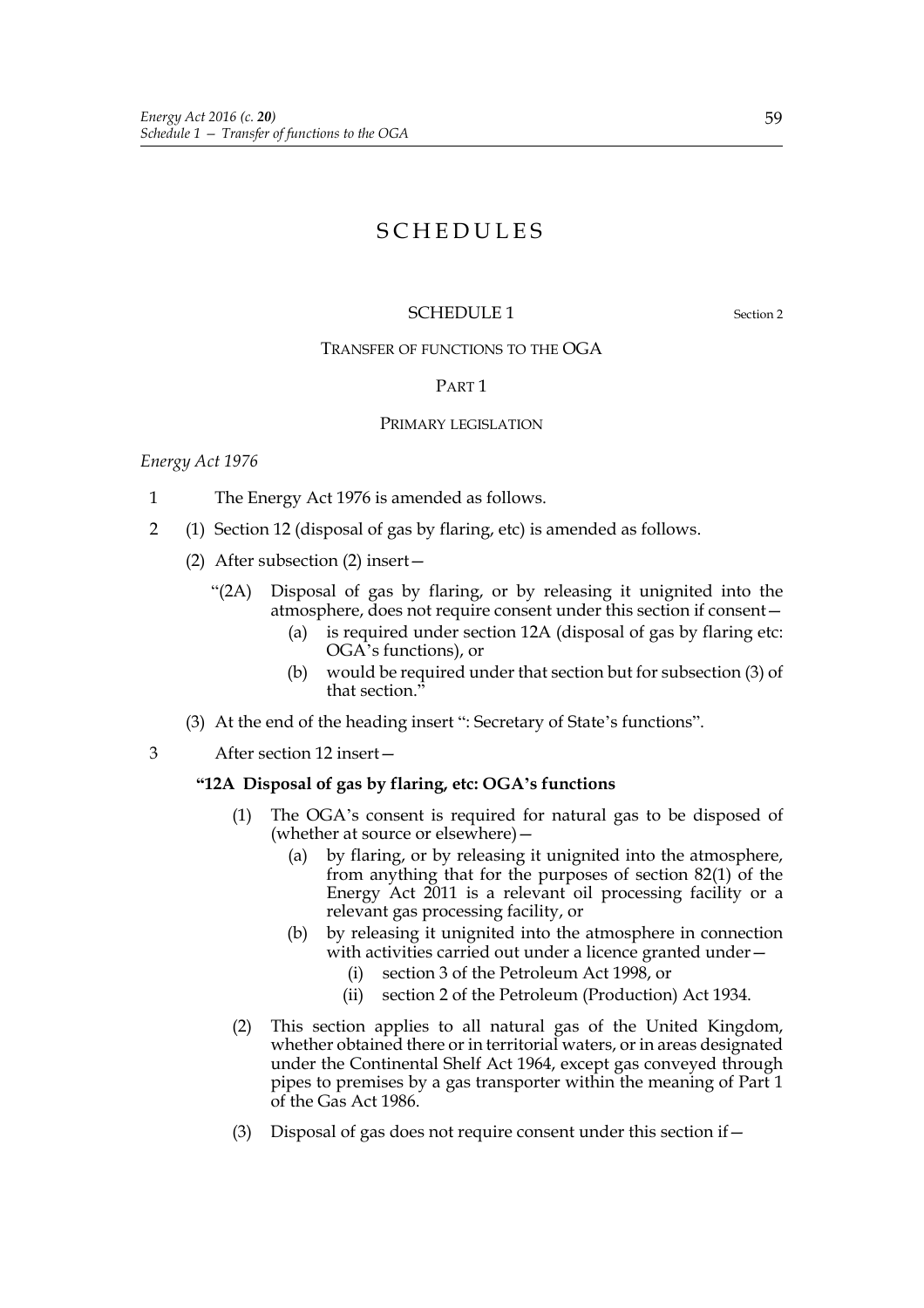- (a) it is necessary in order to reduce or avoid the risk of injury to any person,
- (b) the risk could not reasonably have been foreseen in time to reduce or avoid it otherwise than by means of the disposal, and
- (c) it was not reasonably practicable to obtain consent under this section in the time available.
- (4) A person who disposes of gas in cases where the consent of the OGA would have been required but for subsection (3) must inform the OGA of that disposal as soon as practicable after the disposal takes place.
- (5) The OGA's consent under this section—
	- (a) may be given only by reference to particular cases, and
	- (b) may be made subject to conditions which may, in particular, be framed by reference to the description or origin of the gas, or the quantities to be disposed of.

#### **12B Sanctions for failure to comply with section 12A**

- (1) The requirements imposed by subsections (1) and (4) of section 12A are to be treated for the purposes of Chapter 5 of Part 2 of the Energy Act 2016 (power of the OGA to impose sanctions) as petroleumrelated requirements.
- (2) But the OGA may not give an enforcement notice, a revocation notice or an operator removal notice under that Chapter by virtue of this section.<sup>3</sup>
- 4 (1) Section 18 (administration, enforcement and offences) is amended as follows.
	- (2) In subsection  $(2)(a)$ , for "9 and 12" substitute "9, 12 and 12A".
	- (3) In subsection  $(3)$ 
		- (a) in paragraph (a), for "9 or 12" substitute "9, 12 or 12A", and
		- (b) in paragraph (b), after "Secretary of State" insert "or the OGA".
- 5 In section 21 (interpretation), after the definition of "natural gas" insert— ""the OGA" means the Oil and Gas Authority;".

#### *Petroleum Act 1998*

- 6 The Petroleum Act 1998 is amended as follows.
- 7 In section 9A(2) (principal objective and the strategy), for "Secretary of State" substitute "OGA".
- 8 In section 9B (exercise of certain functions)—
	- (a) for "Secretary of State" (including in the heading) substitute "OGA",
	- (b) in paragraph (b), omit the words from "to the extent" to the end, and
	- (c) after paragraph (c) insert—
		- "(ca) exercising functions under Part 2 of the Energy Act 2016,".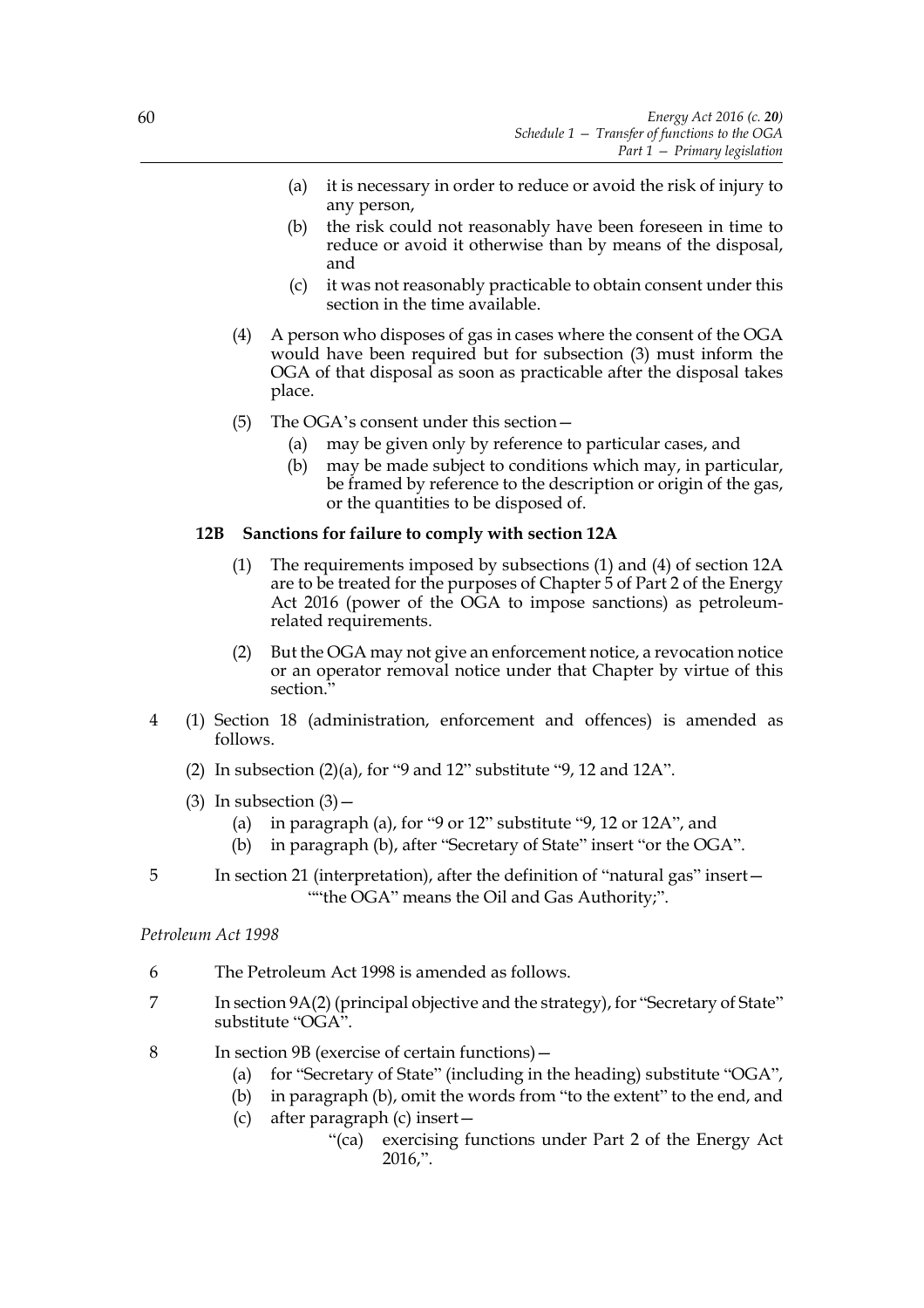9 After section 9B insert—

## **"9BA Exercise of certain functions of the Secretary of State**

- (1) The Secretary of State must act in accordance with the current strategy or strategies when exercising the functions mentioned in subsection (2).
- (2) Those functions are functions under Part 4 to the extent that they concern reduction of the costs of abandonment of offshore installations and submarine pipelines (including the reduction of such costs by means of the timing of measures proposed in abandonment programmes and by the inclusion in such programmes of provision for collaboration with other persons)."
- 10 Omit section 9D.
- 11 (1) Section 9E (security and resilience functions) is amended as follows.
	- (2) In subsection (1), for "Secretary of State's" substitute "OGA's".
	- (3) In subsection (2), for "Secretary of State" substitute "OGA".
	- (4) In the heading, for "Secretary of State's" substitute "OGA's".
- 12 (1) Section 9F (producing and revising a strategy) is amended as follows.
	- (2) Omit subsection (1).
	- (3) For subsection (2) substitute  $-$ 
		- "(2) After the first strategy has been produced, the OGA may—
			- (a) produce a new strategy, or
			- (b) revise a current strategy,

whenever the OGA thinks appropriate."

- (4) In subsection (3), for "Secretary of State" substitute "OGA".
- (5) Omit subsection (4).
- 13 (1) Section 9G (procedure for producing and revising a strategy) is amended as follows.
	- (2) In subsection  $(1)$  -
		- (a) omit paragraph (a), and
		- (b) for "Secretary of State" substitute "OGA".
	- (3) In subsection (2), for "Secretary of State" (in both places) substitute "OGA".
	- (4) For subsection (3) substitute—
		- "(3) If, after complying with that duty, the OGA decides to proceed with the draft (in its original form or with modifications), the OGA must send the draft to the Secretary of State.
		- (3A) The Secretary of State must either—
			- (a) lay a copy of the draft before each House of Parliament, or
			- (b) return the draft to the OGA and publish the Secretary of State's reasons for doing so.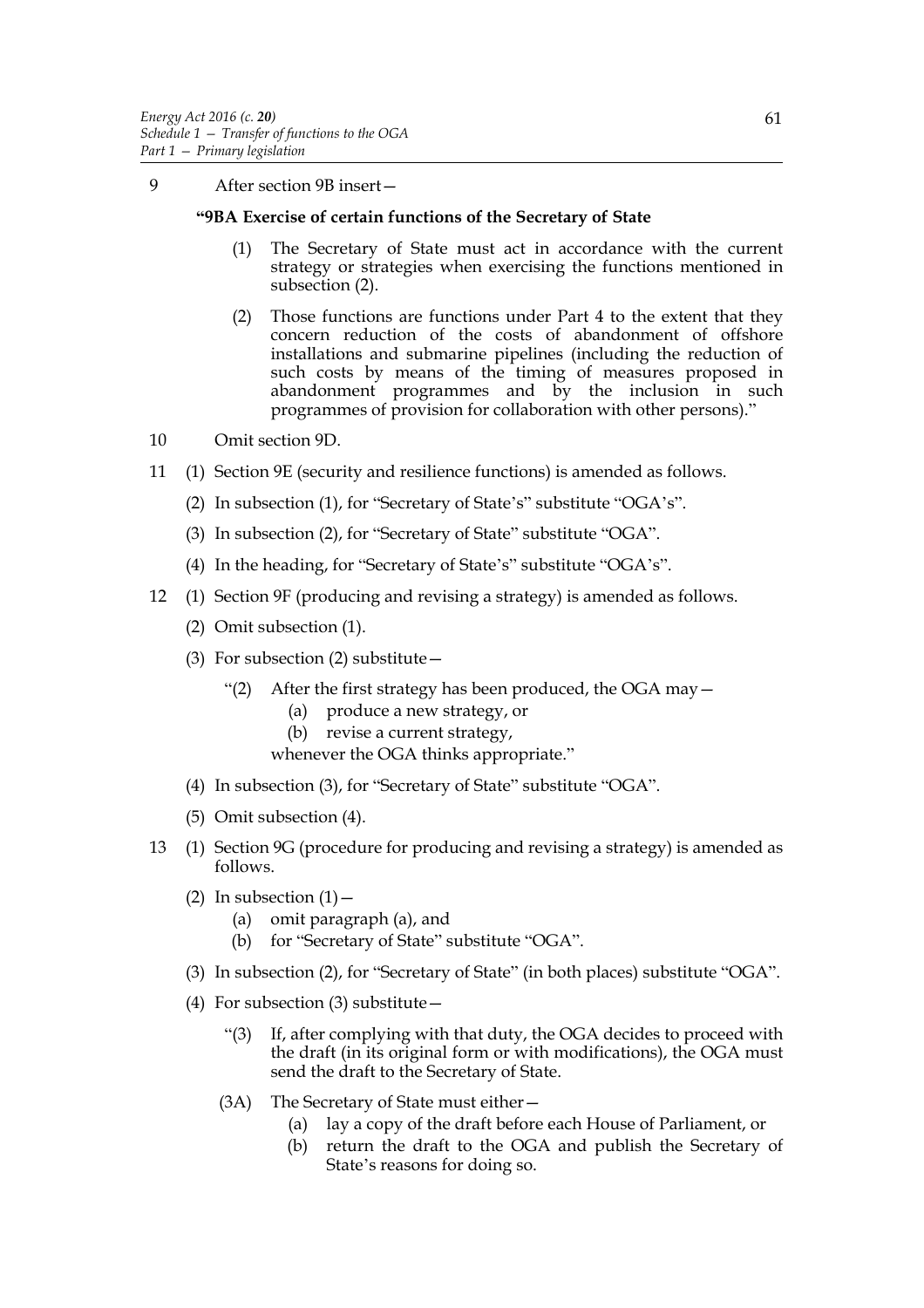- (3B) The Secretary of State may return the draft to the OGA only if the Secretary of State thinks that—
	- (a) the OGA has failed to comply with subsection (2), or
	- (b) the strategy will not enable the principal objective to be met."
- (5) In subsection (4), for "The Secretary of State" substitute "Where a copy of the draft has been laid in accordance with subsection (3A)(a), the OGA".
- (6) In subsection (5), for "Secretary of State" substitute "OGA".
- (7) In subsection (6), for "Secretary of State" substitute "OGA".
- 14 In section 14(1) (construction and use of pipelines), for "Secretary of State" substitute "OGA".
- 15 In section 15 (authorisations), for "Secretary of State" (in each place) substitute "OGA".
- 16 In section 16 (compulsory modifications of pipelines), for "Secretary of State" (in each place) substitute "OGA".
- 17 (1) Section 17 (acquisition of rights to use pipelines) is amended as follows.
	- (2) In subsection (1), for "Secretary of State" substitute "OGA".
	- (3) In subsection  $(2)$ 
		- (a) for "Secretary of State" substitute "OGA", and
		- (b) for "he" substitute "it".
	- (4) In subsection  $(3)$ 
		- (a) for "Secretary of State" (in both places) substitute "OGA", and
		- (b) for "he" substitute "it".
	- (5) In subsection (5), for "Secretary of State" substitute "OGA".
	- (6) In subsection (7), for "Secretary of State" substitute "OGA".
	- (7) In subsection  $(8)$  -
		- (a) for "Secretary of State" substitute "OGA", and
		- (b) for "he" substitute "it".
- 18 (1) Section 17F (acquisition of rights to use controlled petroleum pipelines) is amended as follows.
	- (2) In subsection (2), for "Secretary of State" substitute "OGA".
	- (3) In subsection (5), for "Secretary of State" substitute "OGA".
	- (4) In subsection  $(6)$  -
		- (a) for "Secretary of State" substitute "OGA", and
		- (b) for "he" substitute "it".
	- (5) In subsection  $(7)$  -
		- (a) for "Secretary of State" (in each place) substitute "OGA", and
		- (b) for "he" substitute "it".
	- (6) In subsection (8), for "Secretary of State" substitute "OGA".
	- (7) In subsection  $(9)$ 
		- (a) for "Secretary of State" (in both places) substitute "OGA", and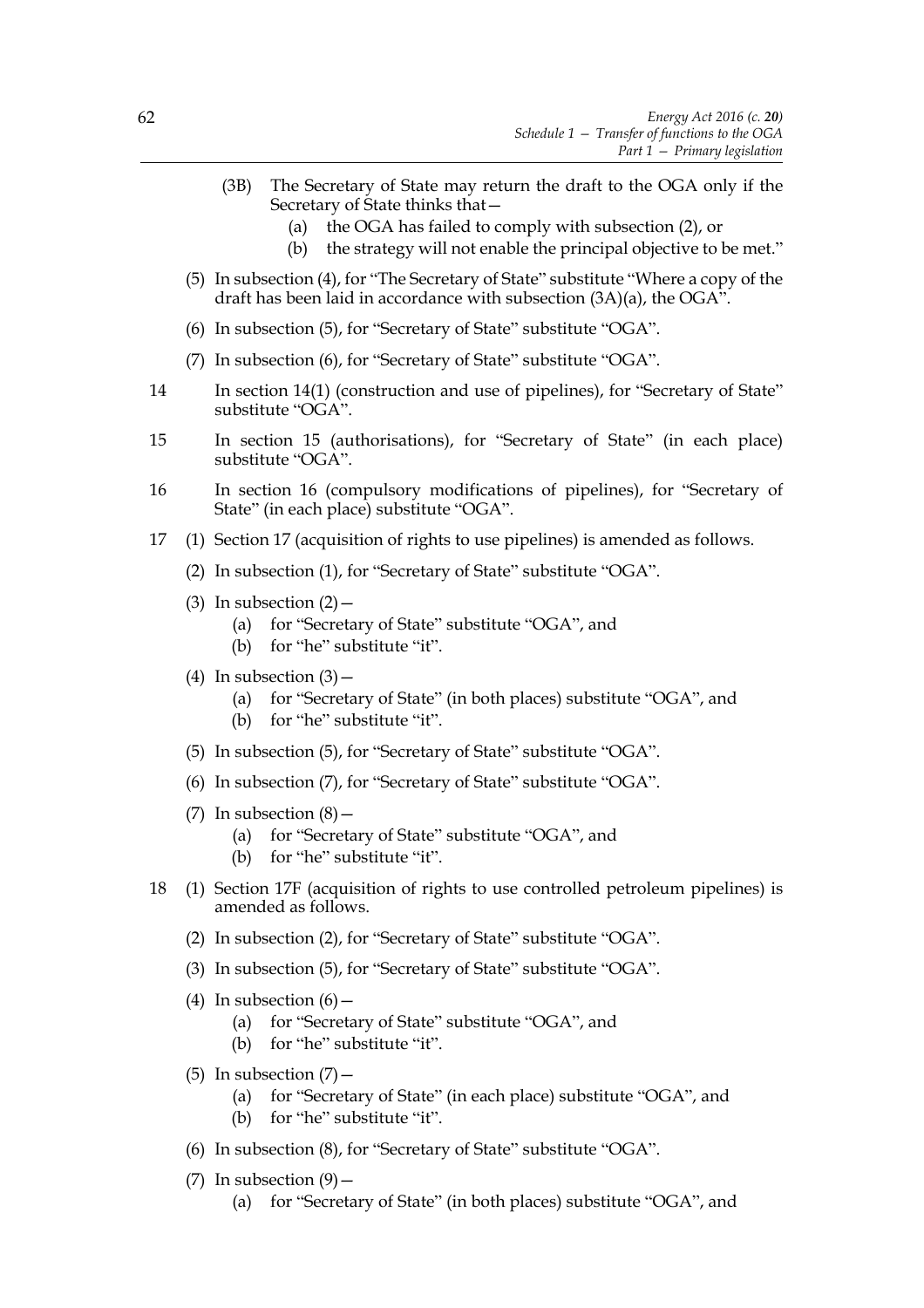- (b) for "he" substitute "it".
- (8) In subsection (10), for "Secretary of State" substitute "OGA".
- 19 (1) Section 17G (section 17F: supplemental) is amended as follows.
	- (2) In subsection  $(1)$ 
		- (a) for "Secretary of State" (in both places) substitute "OGA", and
		- (b) for "himself" substitute "itself".
	- (3) In subsection  $(2)$ 
		- (a) for "Secretary of State" substitute "OGA", and
		- (b) for "him" substitute "it".
	- (4) In subsection  $(4)$ 
		- (a) for "Secretary of State" substitute "OGA",
		- (b) for "he" substitute "it", and
		- (c) for "him" substitute "it".
	- (5) In subsection (6), for "Secretary of State" substitute "OGA".
	- (6) In subsection  $(7)$ 
		- (a) for "Secretary of State" substitute "OGA", and
		- (b) for "he" substitute "it".
	- (7) In subsection (8), for "Secretary of State" substitute "OGA".
- 20 (1) Section 17GA (controlled petroleum pipeline subject to Norwegian access system) is amended as follows.
	- (2) In subsection (2), for "Secretary of State" substitute "OGA".
	- (3) In subsection  $(5)$ 
		- (a) for "Secretary of State" (in both places) substitute "OGA", and
		- (b) in paragraph (a), for "he" substitute "it".
	- (4) In subsection (6), for "Secretary of State" substitute "OGA".
	- (5) In subsection (7), for "Secretary of State" substitute "OGA".
	- (6) In subsection (8), for "he is obliged to do so under the Framework Agreement, the Secretary of State shall make his" substitute "the Framework Agreement so requires, the OGA shall make its".
- 21 (1) Section 17GB (section 17GA: supplemental) is amended as follows.
	- (2) In subsection  $(1)$ 
		- (a) for "Secretary of State" substitute "OGA", and
		- (b) for "him" substitute "it".
	- (3) In subsection  $(2)$ 
		- (a) for "Secretary of State" substitute "OGA",
		- (b) for "he is required to do so" substitute "the disclosure is required", and
		- (c) omit "on him".
- 22 (1) Section 18 (termination of authorisations) is amended as follows.
	- (2) In subsection (1)(b), for "Secretary of State" substitute "OGA".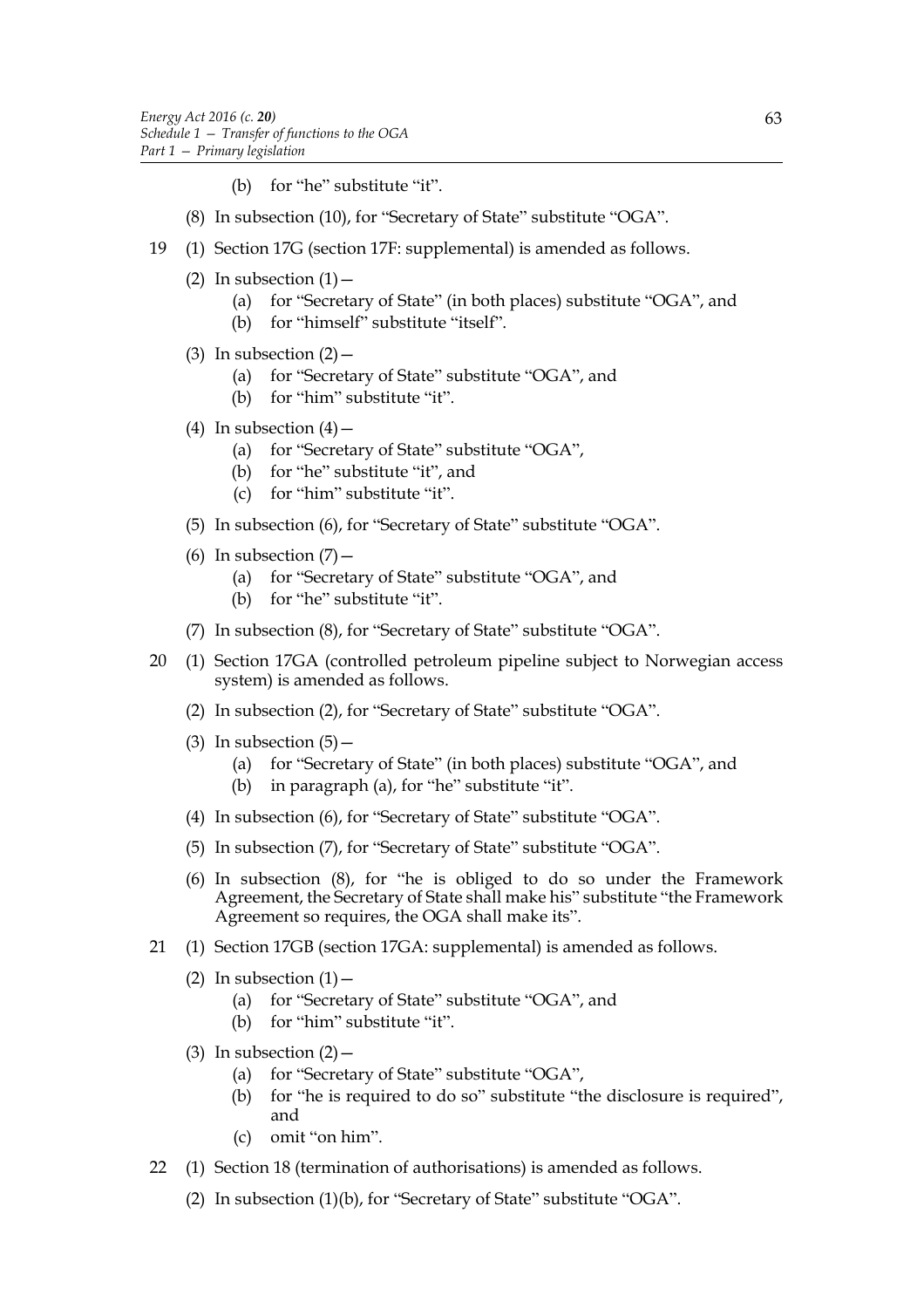- (3) In subsection  $(2)$ 
	- (a) for "Secretary of State" substitute "OGA", and
	- (b) for "he" substitute "it".
- (4) In subsection (3)(b), for "Secretary of State" substitute "OGA".
- (5) In subsection  $(4)$ 
	- (a) for "Secretary of State" substitute "OGA", and
	- (b) for "he" substitute "it".
- (6) In subsection  $(5)$  -
	- (a) for "Secretary of State" (in both places) substitute "OGA", and
	- (b) for "he" (in each place) substitute "it".
- (7) In subsection (6), for "Secretary of State" (in both places) substitute "OGA".
- (8) In subsection  $(7)$  -
	- (a) for "Secretary of State" substitute "OGA", and
	- (b) for "him" substitute "it".
- (9) In subsection (8), for "Secretary of State" (in both places) substitute "OGA".
- $(10)$  In subsection  $(9)$  -
	- (a) for "Secretary of State" substitute "OGA", and
	- (b) for "he" substitute "it".
- 23 (1) Section 19 (vesting of pipelines on termination or subsequent issue of authorisations) is amended as follows.
	- (2) In subsection (1), for "Secretary of State" substitute "OGA".
	- (3) In subsection  $(2)$ 
		- (a) for "Secretary of State" (in each place) substitute "OGA", and
		- (b) for "he" substitute "the OGA".
- 24 (1) Section 20 (inspectors etc) is amended as follows.
	- (2) For subsection (1) substitute  $-$ 
		- "(1) The OGA may appoint, as inspectors to assist it in the execution of this Part of this Act, such number of persons appearing to it to be qualified for the purpose as it considers appropriate from time to time."
	- (3) In subsection (2)(a)(ii), for "Secretary of State" substitute "OGA".
- 25 (1) Section 21 (enforcement) is amended as follows.
	- (2) In subsection (1)(c), for "Secretary of State" substitute "OGA".
	- (3) In subsection (2), for "Secretary of State" substitute "OGA".
	- (4) In subsection (3), for "Secretary of State" substitute "OGA".
	- (5) In subsection  $(4)$ 
		- (a) for "Secretary of State" (in both places) substitute "OGA", and
		- (b) for "he" substitute "it".
	- (6) In subsection (5), for "Secretary of State" (in each place) substitute "OGA".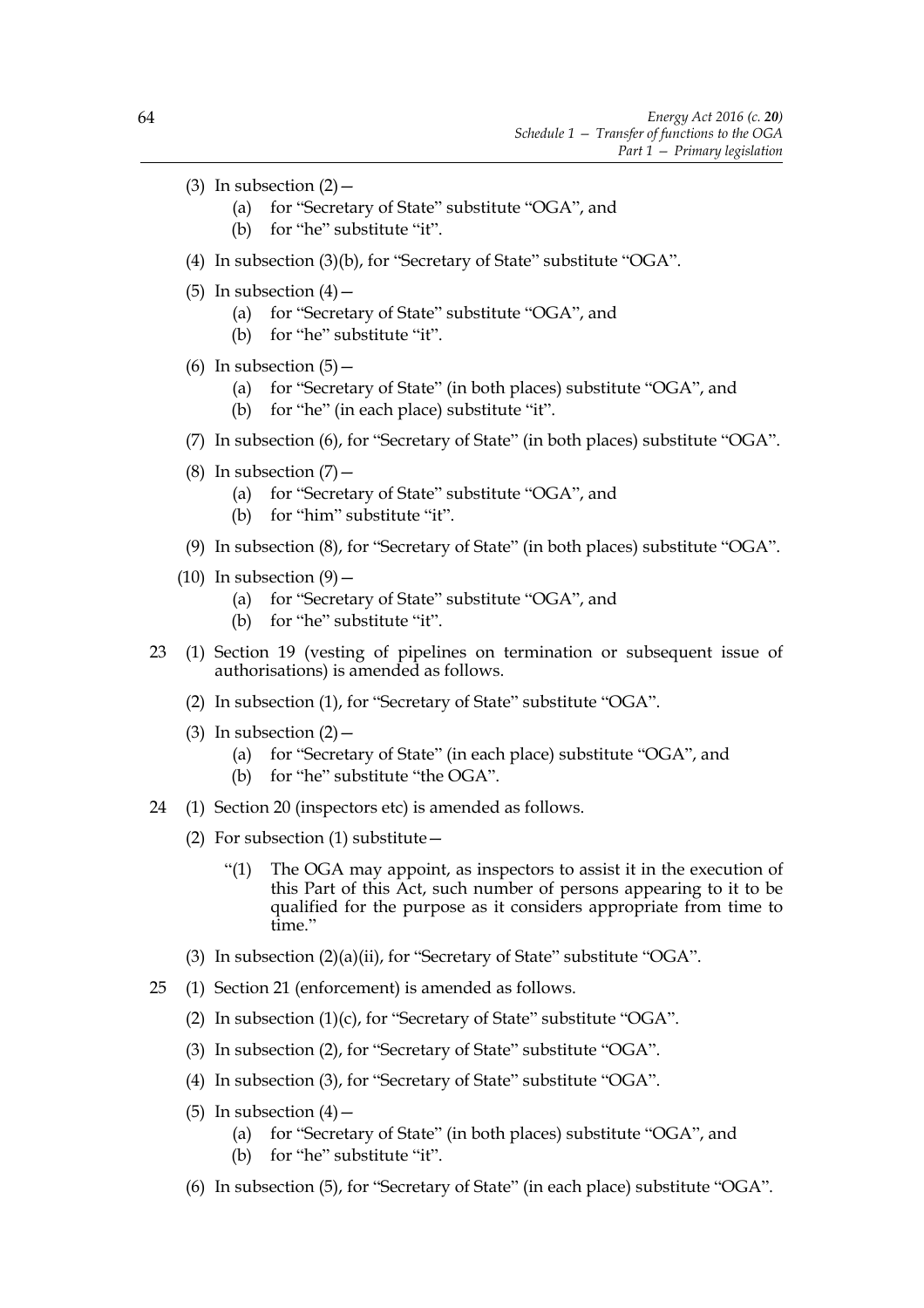- 26 In section 25 (orders and regulations), for subsection (1) substitute—
	- "(1) Before making any order or regulations under this Part of this Act, the Secretary of State must consult—
		- (a) the OGA, and
		- (b) in the case of regulations, such organisations in the United Kingdom as the Secretary of State considers are representative of persons who will be affected by the regulations."
- 27 In section 28(1) (interpretation of Part 3), for the definition of "heard" substitute—
	- ""heard" means—
		- (a) in relation to section 27, heard on behalf of the Secretary of State by a person appointed by the Secretary of State for the purpose, and
		- (b) otherwise, heard on behalf of the OGA by a person appointed by the OGA for the purpose."
- 28 In section 45A (abandoned wells), for "Secretary of State" (in each place) substitute "OGA".
- 29 In section 46(1) (Northern Ireland and Isle of Man shares of petroleum revenue), for "Secretary of State" (in each place) substitute "OGA".
- 30 (1) Section 47A (factors to take into account) is amended as follows.
	- (2) In subsection  $(1)$ 
		- (a) for "Secretary of State" (in both places) substitute "OGA", and
		- (b) for "him" substitute "it".
	- (3) In subsection (2A), for "Secretary of State" substitute "OGA".
	- (4) In the heading, for "Secretary of State" substitute "OGA".
- 31 In section 48 (interpretation), after subsection (1) insert—
	- "(1A) In this Act "the OGA" means the Oil and Gas Authority."
- 32 (1) Schedule 2 (authorisations) is amended as follows.
	- (2) Omit paragraph 1(2).
	- (3) In paragraph 2—
		- (a) for "Secretary of State" (in each place) substitute "OGA", and
		- (b) in paragraph (b), for "his" substitute "its".
	- (4) In paragraph 3—
		- (a) for "Secretary of State" (in each place) substitute "OGA",
		- (b) for "his" substitute "its", and
		- (c) for "he" substitute "it".
- 33 (1) Paragraph 4 is amended as follows.
	- (2) In sub-paragraph  $(1)$  -
		- (a) for "Secretary of State" substitute "OGA",
		- (b) for "his" substitute "its", and
		- (c) for "him" substitute "it".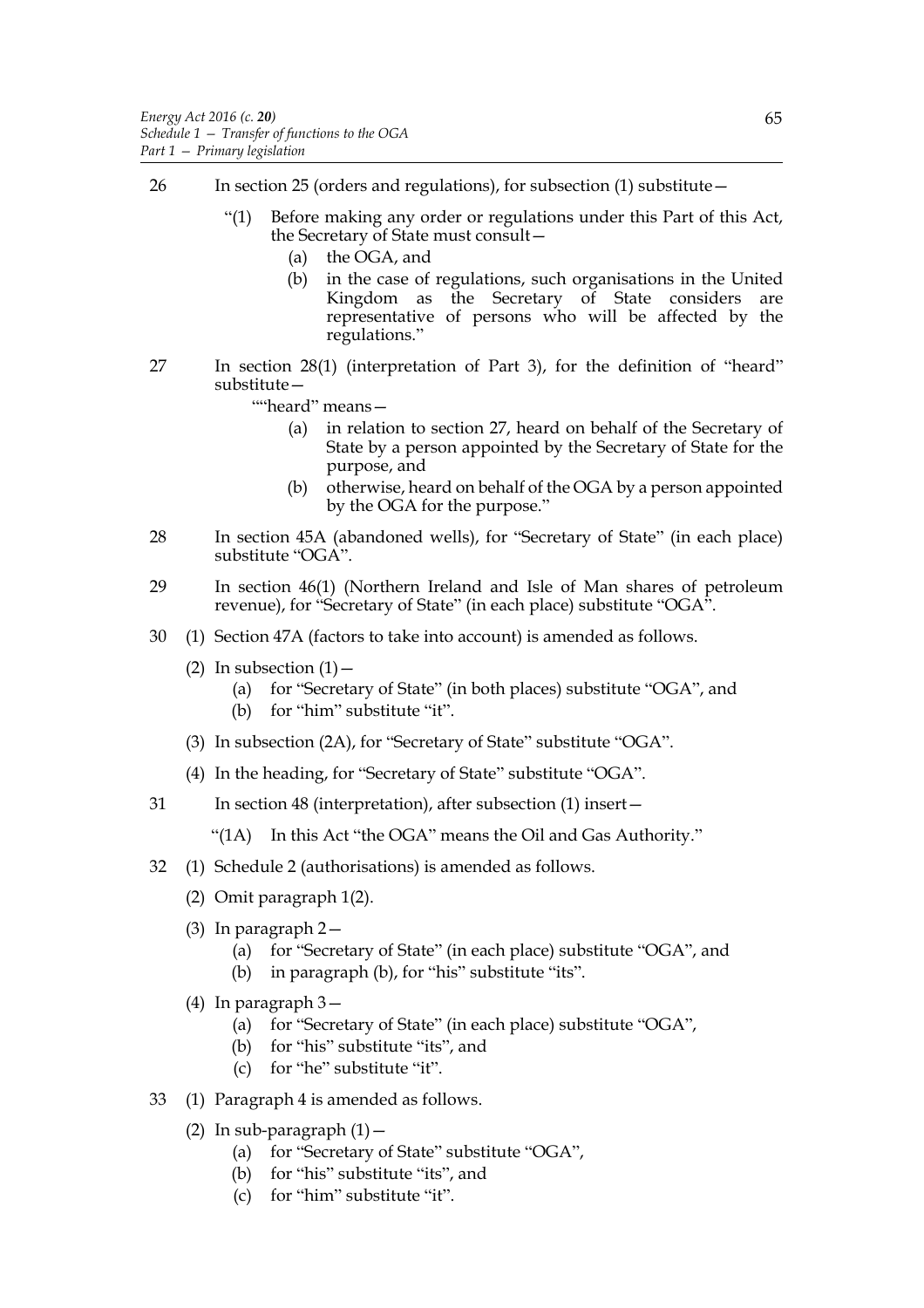- (3) In sub-paragraph  $(2)$  -
	- (a) for "Secretary of State" (in each place) substitute "OGA", and
	- (b) for "his" substitute "its".
- (4) In sub-paragraph  $(3)$  -
	- (a) for "Secretary of State" substitute "OGA",
	- (b) for "his" substitute "its", and
	- (c) for "he" substitute "it".
- 34 (1) Paragraph 5 is amended as follows.
	- (2) In sub-paragraph  $(1)$  -
		- (a) for "Secretary of State" (in both places) substitute "OGA",
		- (b) for "his opinion he" substitute "its opinion it", and
		- (c) for "he thinks" substitute "it thinks".
	- (3) In sub-paragraph  $(2)$  -
		- (a) for "Secretary of State" (in both places) substitute "OGA", and
		- (b) for "his opinion, he" substitute "its opinion, it".
- 35 In paragraph 6, for "Secretary of State" (in both places) substitute "OGA".
- 36 In paragraph 7—
	- (a) for "Secretary of State" (in each place) substitute "OGA", and
	- (b) for "he" substitute "it".
- 37 (1) Paragraph 8 is amended as follows.
	- (2) In sub-paragraph  $(1)$  -
		- (a) for "Secretary of State" (in both places) substitute "OGA", and
		- (b) for "he" substitute "it".
	- (3) In sub-paragraph  $(2)$  -
		- (a) for "Secretary of State" substitute "OGA",
		- (b) for "he" (in the first place) substitute "it", and
		- (c) in paragraph (b), for the words following "notice in" substitute "such manner as it considers appropriate".
- 38 (1) Paragraph 9 is amended as follows.
	- (2) In sub-paragraph (1), for "Secretary of State" substitute "OGA".
	- (3) In sub-paragraph (2), for "Secretary of State" (in each place) substitute "OGA".
	- (4) For sub-paragraph (3) substitute—
		- "(3) The OGA shall publish a copy of the notice in such manner as it considers appropriate."
- 39 In paragraph 10—
	- (a) for "Secretary of State" (in each place) substitute "OGA", and
	- (b) for the words from "he shall" to "which he" substitute "it shall publish, in such manner as it".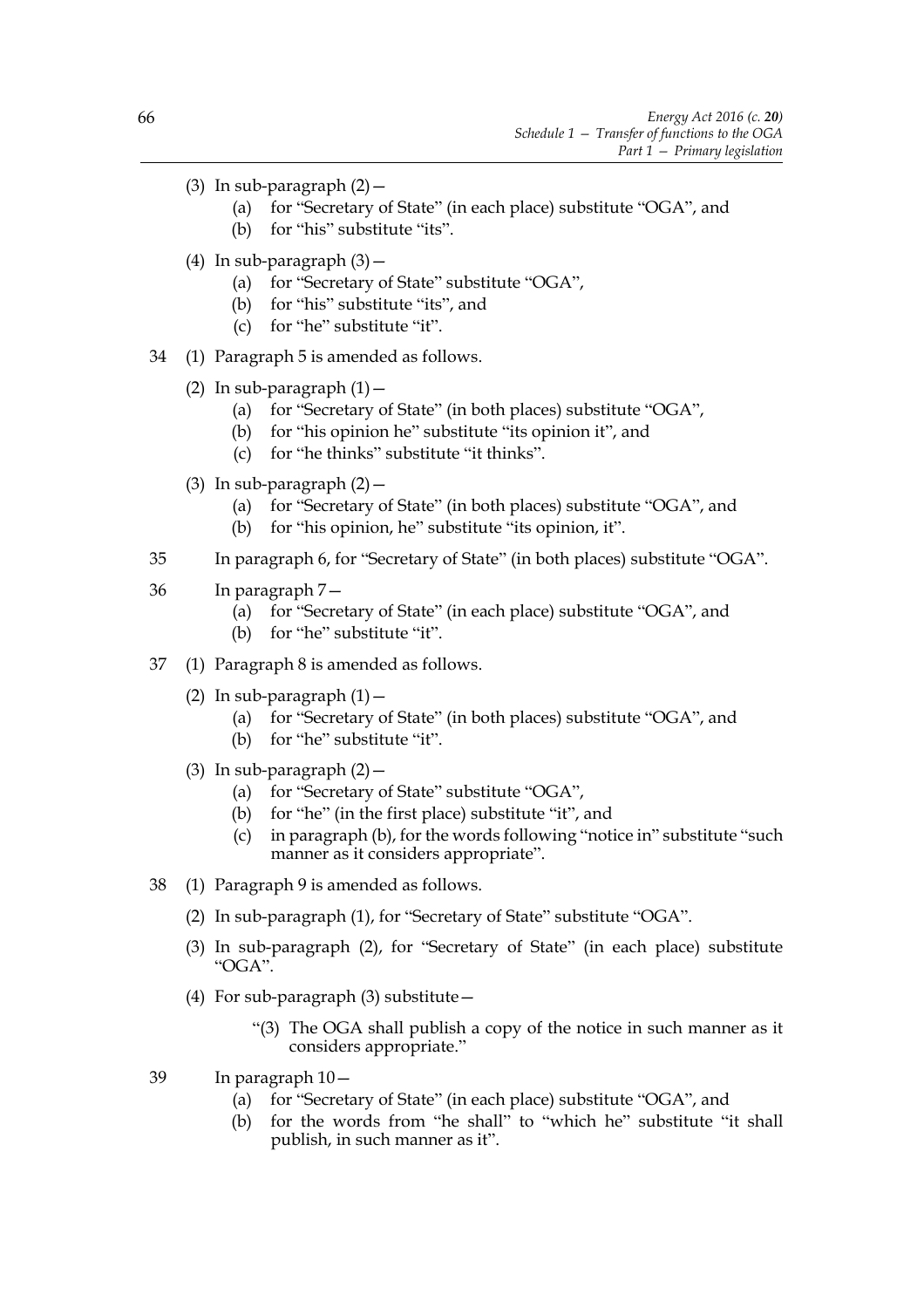# *Energy Act 2004*

- 40 (1) Section 188 of the Energy Act 2004 (power to impose charges to fund energy functions) is amended as follows.
	- (2) In subsection  $(7)$ , omit paragraphs  $(b)$ ,  $(h)$ ,  $(m)$  and  $(n)$ .
	- (3) In subsection (8), omit paragraphs (da), (db) and (f).
	- (4) In subsection (12), in the substituted subsection  $(7A)(b)$ , for "mentioned in subsection (8)(db)" (in both places) substitute "for which a licence under Chapter 3 of Part 1 of the Energy Act 2008 is required".

*Energy Act 2008*

- 41 The Energy Act 2008 is amended as follows.
- 42 In section 4(1) (licences), for "Secretary of State" substitute "OGA".
- 43 (1) Section 5 (applications) is amended as follows.
	- (2) The existing provision becomes subsection (1).
	- (3) In that subsection, omit paragraph (e).
	- (4) After that subsection insert—
		- "(2) Before making any regulations under this section, the Secretary of State must consult the OGA."
- 44 In section 6 (terms and conditions), for "Secretary of State" (in each place) substitute "OGA".
- 45 (1) Section 7 (model clauses) is amended as follows.
	- (2) In subsection (3), for "Secretary of State" substitute "OGA".
	- (3) After that subsection insert—
		- "(4) Before making any regulations under this section, the Secretary of State must consult the OGA."
- 46 (1) Section 9 (offences relating to licences) is amended as follows.
	- (2) In subsection (1)(a), for "Secretary of State" substitute "OGA".
	- (3) In subsection (3)(b), for "Secretary of State" substitute "OGA".
	- (4) In subsection (4)(b), for "Secretary of State" substitute "OGA".
- 47 In section 10 (power of direction), for "Secretary of State" (in each place, including in the heading) substitute "OGA".
- 48 In section 12 (injunctions restraining breaches of section 2(1)), for "Secretary of State" (in each place) substitute "OGA".
- 49 (1) Section 13 (inspectors) is amended as follows.
	- (2) In subsection (1), for "Secretary of State" (in both places) substitute "OGA".
	- (3) Omit subsection (2).
	- (4) In subsection (3)(b), for "Secretary of State" substitute "OGA".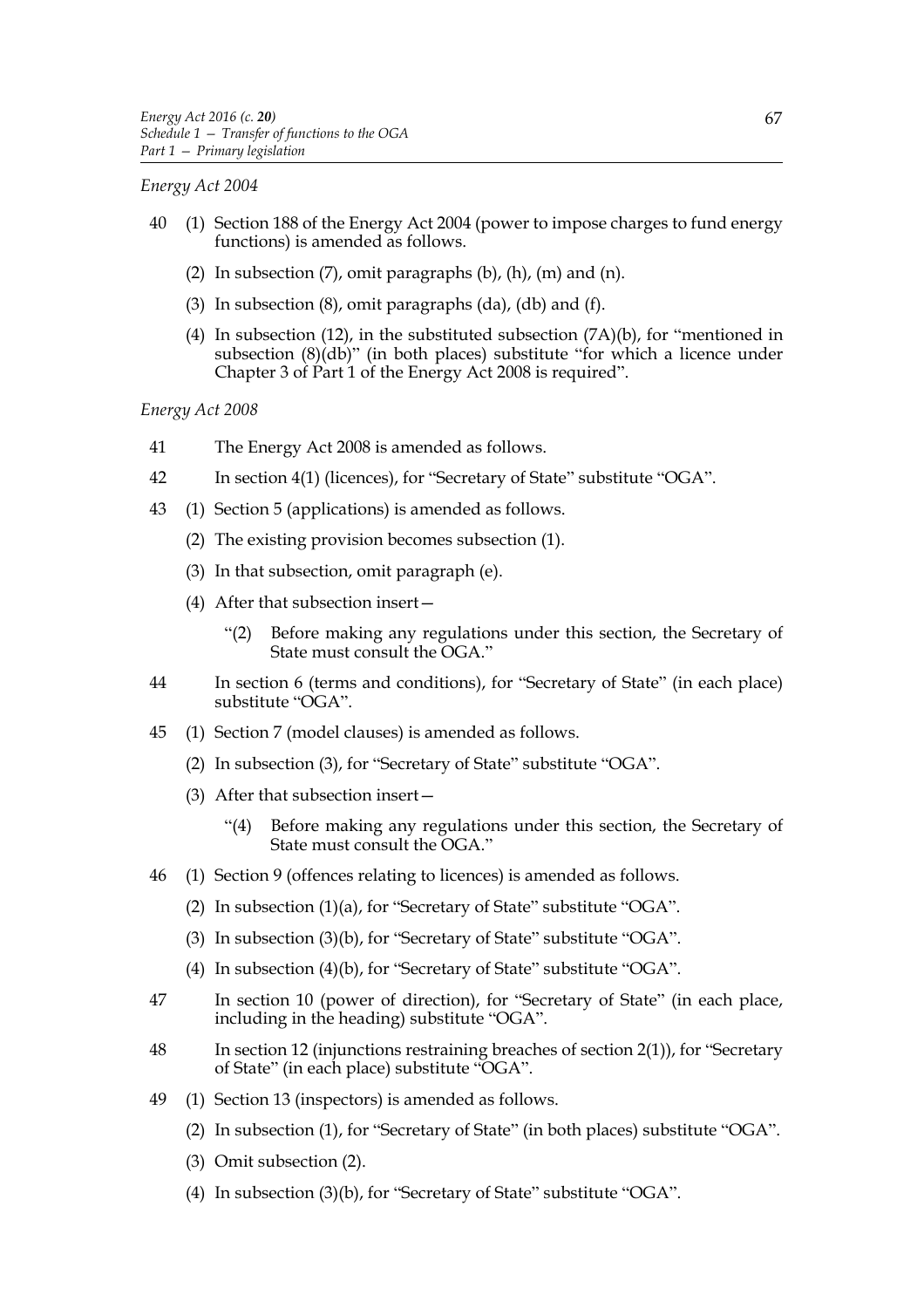- (5) After subsection (5) insert—
	- "(6) Before making any regulations under this section, the Secretary of State must consult the OGA."
- 50 In section 14(5) (proceedings for offence created by regulations under section 13), omit paragraph (b) and the word "and" immediately before it.
- 51 In section 15 (interaction with petroleum licensing requirements), for "Secretary of State" (in each place) substitute "OGA".
- 52 In section 16 (interpretation), at the end insert— ""the OGA" means the Oil and Gas Authority."
- 53 In section 18(2) (licences: the licensing authority), for "Secretary of State" (in each place) substitute "OGA".
- 54 In section 19 (requirements relating to grant of licences), after subsection (2) insert—
	- "(2A) Where the licensing authority is the  $OGA-$ 
		- (a) regulations under subsection (1) are to be made by the Secretary of State (and not by the OGA),
		- (b) the Secretary of State must consult the OGA before making the regulations, and
		- (c) subsection (2)(d) does not apply."
- 55 In section 21 (content of licences: regulations), after subsection (2) insert—
	- " $(2A)$  Where the licensing authority is the OGA $-$ 
		- (a) regulations under subsection (1) are to be made by the Secretary of State (and not by the OGA), and
		- (b) the Secretary of State must consult the OGA before making the regulations."
- 56 In section 26 (injunctions restraining breaches of section 17(1)), for "Secretary of State" (in each place) substitute "OGA".
- 57 (1) Section 27 (inspectors) is amended as follows.
	- (2) For subsections (1) and (2) substitute  $-$ 
		- "(1) The following may appoint persons to act as inspectors to assist in carrying out their respective functions under this Chapter—
			- (a) the OGA,
			- (b) the Scottish Ministers,
			- (c) the Welsh Ministers, and
			- (d) the Department of Enterprise, Trade and Investment in Northern Ireland.
		- (2) The following may make payments, by way of remuneration or otherwise, to inspectors appointed by them under this section—
			- (a) the Scottish Ministers,
			- (b) the Welsh Ministers, and
			- (c) the Department of Enterprise, Trade and Investment in Northern Ireland."
	- (3) In subsection (3)(b), for "Secretary of State" substitute "OGA".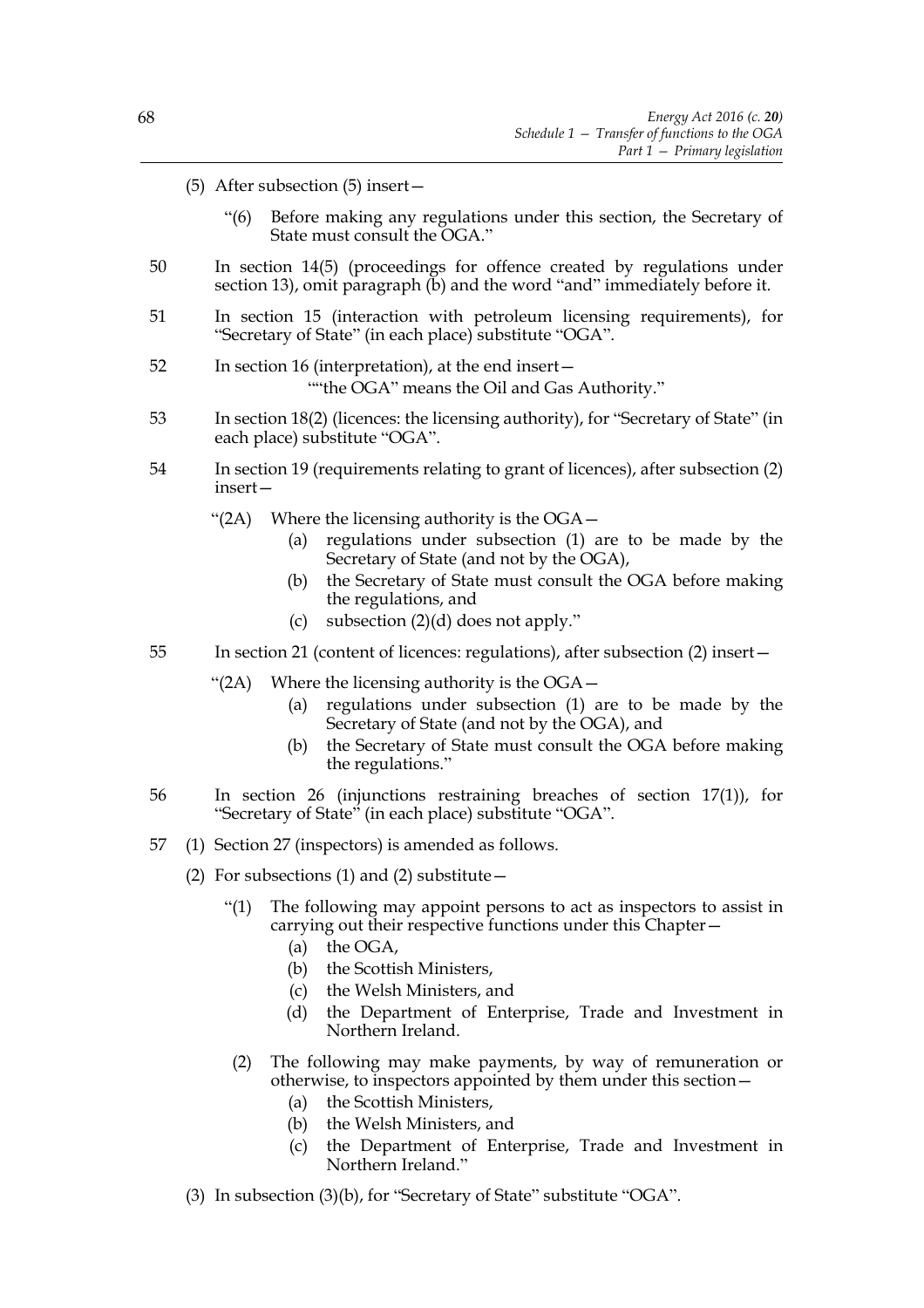- (4) In subsection  $(6)$ 
	- (a) for "This section applies" substitute "Subsections (3) to (5) apply",
	- (b) for "it applies" substitute "they apply", and
	- (c) at the end insert "(reading the reference to the OGA in subsection (3)(b) as a reference to the Secretary of State)".
- (5) Omit subsection (7).
- 58 In section 28(5) (proceedings for offence created by regulations under section 27), at the beginning of paragraph (b) insert "except in the case of an offence that relates to functions of the OGA under this Chapter,".
- 59 In section 29 (requirement for public register) at the end insert—
	- "(8) The OGA must provide to the Secretary of State any information held by it that is required by the Secretary of State in order to comply with the requirements imposed by this section."
- 60 In section 31 (termination of licences: regulations), after subsection (3) insert—
	- "(3A) Where the licensing authority is the OGA—
		- (a) regulations under this section are to be made by the Secretary of State (and not by the OGA), and
		- (b) the Secretary of State must consult the OGA before making the regulations."
- 61 In section 33 (enhanced petroleum recovery: power to make orders), after subsection (1) insert—
	- "(1A) Before making an order under subsection (1), the Secretary of State must consult the OGA."
- 62 In section 35(1) (interpretation), after the definition of "offshore UKcontrolled place" insert—

""the OGA" means the Oil and Gas Authority."

*Energy Act 2011*

- 63 The Energy Act 2011 is amended as follows.
- 64 In section 82 (acquisition of rights to use upstream petroleum infrastructure), for "Secretary of State" (in each place) substitute "OGA".
- 65 (1) Section 83 (power to give notice under section 82(11) on own initiative) is amended as follows.
	- (2) In subsection (2), for "Secretary of State may on his or her" substitute "OGA may on its".
	- (3) In subsection (3), for "Secretary of State" (in both places) substitute "OGA".
	- (4) In subsection (4), for "Secretary of State" substitute "OGA".
	- (5) In subsection (5)(d), for "Secretary of State" substitute "OGA".
	- (6) In the heading, for "Secretary of State" substitute "OGA".
- 66 In section 84 (compulsory modification of upstream petroleum infrastructure), for "Secretary of State" (in each place) substitute "OGA".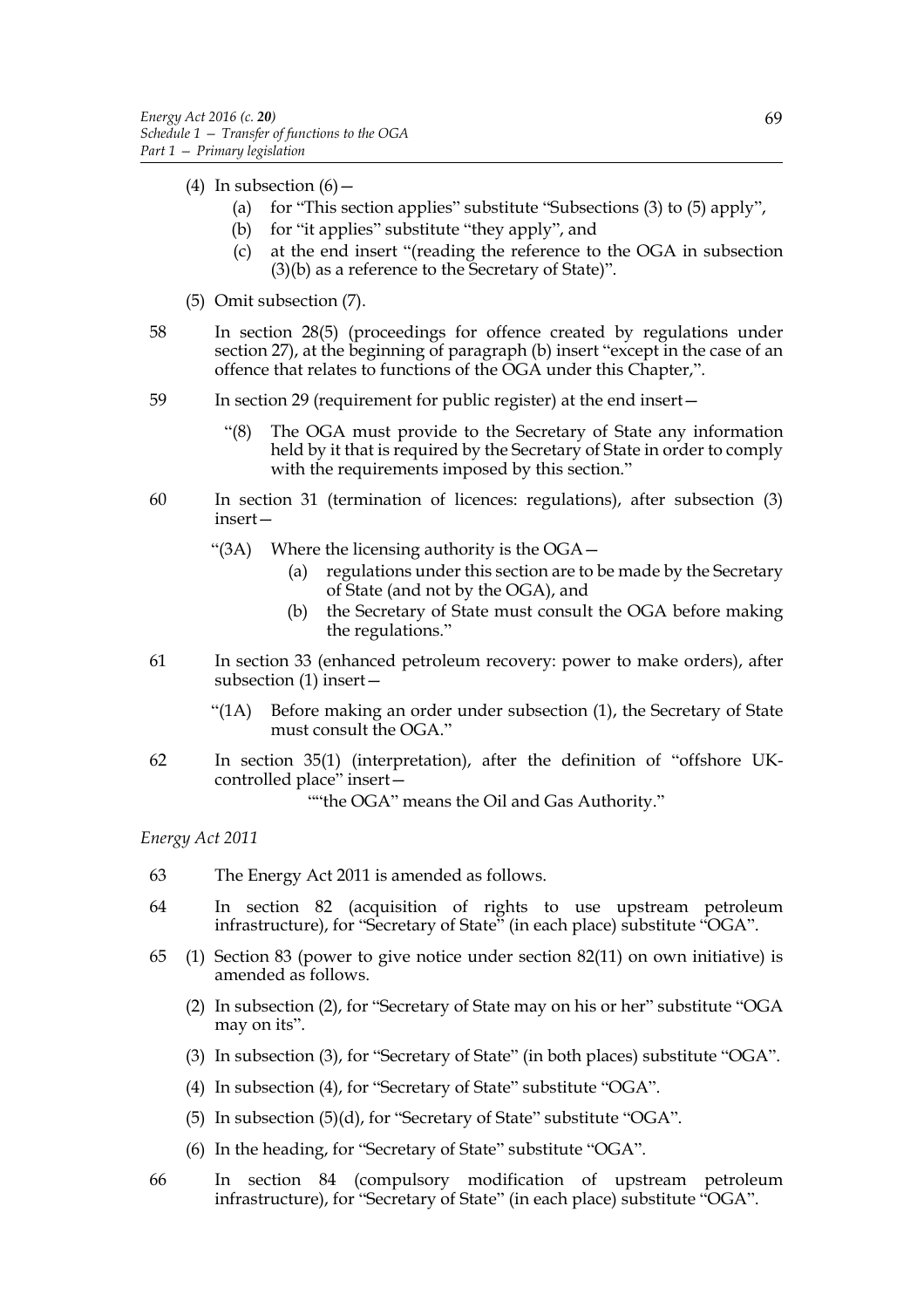- 67 In section 85 (variation of notices under sections 82 and 84), for "Secretary of State" (in each place) substitute "OGA".
- 68 In section 86 (publication of notices and variations), for "Secretary of State" (in each place) substitute "OGA".
- 69 In section 87 (powers to require information), for "Secretary of State" (in each place, including in the heading) substitute "OGA".
- 70 (1) Section 88 (enforcement) is amended as follows.
	- (2) In subsection (1), for "Secretary of State" (in each place) substitute "OGA".
	- (3) In subsection (9), for "Secretary of State" substitute "OGA".
- 71 In section 89 (minor, consequential and supplemental provision), for "Secretary of State" (in both places) substitute "OGA".
- 72 In section 90(1) (interpretation), after the definition of "gas processing facility" insert—

""the OGA" means the Oil and Gas Authority;".

*Infrastructure Act 2015*

- 73 The Infrastructure Act 2015 is amended as follows.
- 74 Omit section 42 (levy on holders of certain energy industry licences).
- 75 In section 55(4)(b) (statutory instruments subject to affirmative procedure), omit "or  $42(11)$ ".
- 76 Omit Schedule 7 (the licensing levy).

# PART 2

# SECONDARY LEGISLATION

*Storage of Carbon Dioxide (Licensing etc) Regulations 2010*

- 77 The Storage of Carbon Dioxide (Licensing etc) Regulations 2010 (S.I. 2010/ 2221) are amended as follows.
- 78 In regulation 1(3) (interpretation), in the definition of "the authority", for "Secretary of State" substitute "Oil and Gas Authority".
- 79 In regulation 3(1)(a) (applications for a licence), for "Department of Energy and Climate Change" substitute "Oil and Gas Authority".
- 80 In paragraph 2(3)(a) of Schedule 1 (application for consent to close storage site), for "Department of Energy and Climate Change" substitute "Oil and Gas Authority".

*Offshore Petroleum Licensing (Offshore Safety Directive) Regulations 2015*

81 In regulation 2(1) (interpretation) of the Offshore Petroleum Licensing (Offshore Safety Directive) Regulations 2015 (S.I. 2015/385), in the definition of "licensing authority", for "Secretary of State for Energy and Climate Change" substitute "Oil and Gas Authority".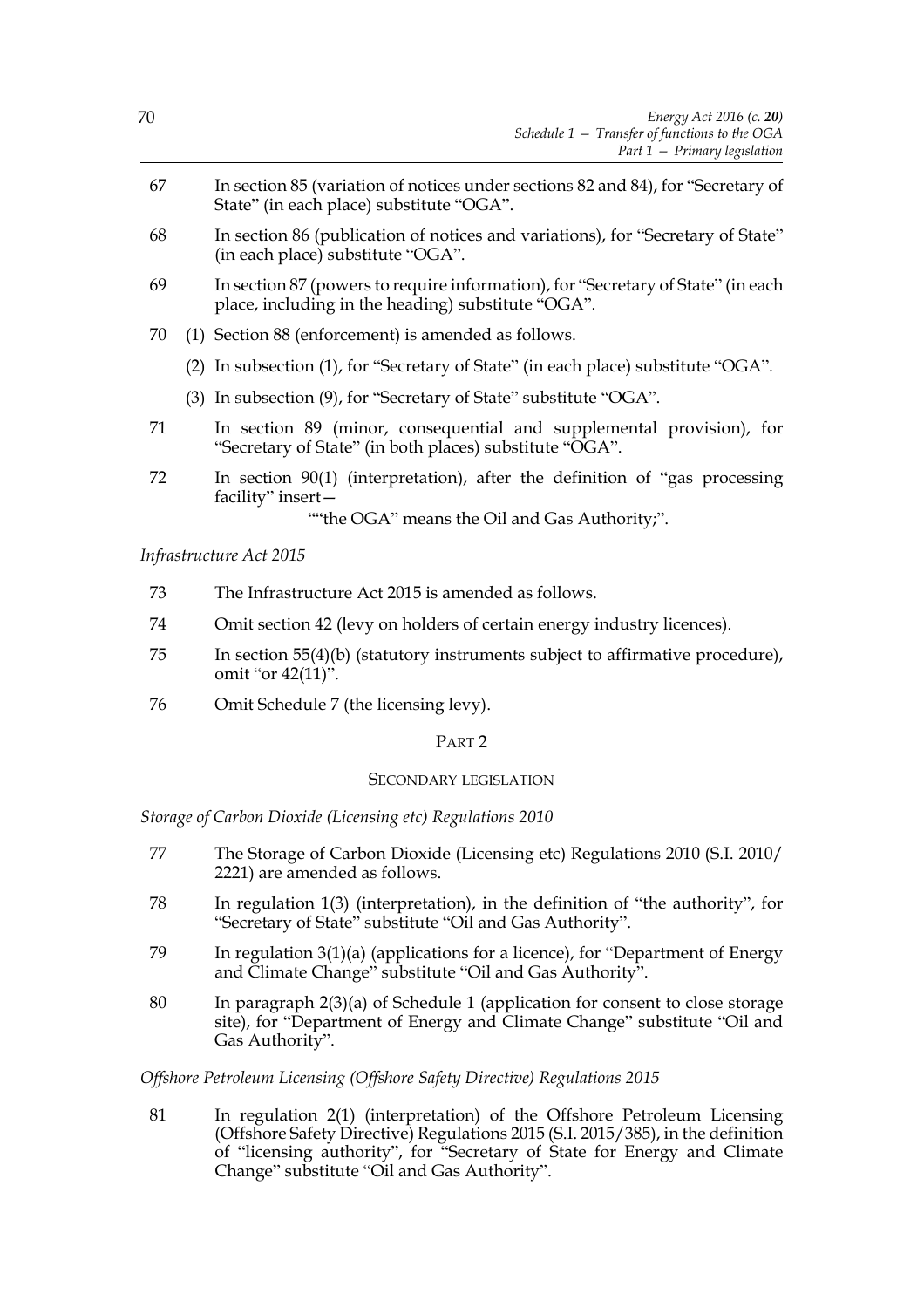#### SCHEDULE 2 Section 72

#### ABANDONMENT OF OFFSHORE INSTALLATIONS

*Petroleum Act 1998*

- 1 Part 4 of the Petroleum Act 1998 (abandonment of offshore installations) is amended as follows.
- 2 Before section 29 insert—

#### **"28A Restriction on abandonment**

- (1) A person to whom a notice may be given under section 29(1) in relation to an offshore installation or submarine pipeline may not abandon, or begin or continue the decommissioning of, the installation or pipeline unless an abandonment programme approved by the Secretary of State has effect in relation to the installation or pipeline.
- (2) A person who without reasonable excuse contravenes subsection (1) is guilty of an offence."
- 3 (1) Section 29 (preparation of programmes) is amended as follows.
	- (2) After subsection (1) insert—
		- "(1A) The power to give a notice under subsection (1) is exercisable  $-$ 
			- (a) on the Secretary of State's own motion, or
			- (b) at the request of any person to whom the notice may be given (whether or not the notice is given to that person)."
	- (3) After subsection (2) insert—
		- "(2A) A person to whom a notice under subsection  $(1)$  is given -
			- (a) must consult the OGA before submitting the abandonment programme to the Secretary of State, and
			- (b) must frame the programme so as to ensure (whether by means of the timing of the measures proposed, the inclusion of provision for collaboration with other persons, or otherwise) that the cost of carrying it out is kept to the minimum that is reasonably practicable in the circumstances.
			- (2B) When consulted under paragraph (a) of subsection (2A) the OGA must (in particular) consider and advise on—
				- (a) alternatives to abandoning or decommissioning the installation or pipeline, such as re-using or preserving it, and
				- (b) how to comply with paragraph (b) of that subsection."
	- (4) In subsection (3), after "such" insert "other".
- 4 (1) Section 32 (approval of programmes) is amended as follows.
	- (2) After subsection (2) insert—
		- "(2A) The modifications or conditions may (in particular) include modifications or conditions—
			- (a) which are intended (whether by means of the timing of the measures proposed, the inclusion of provision for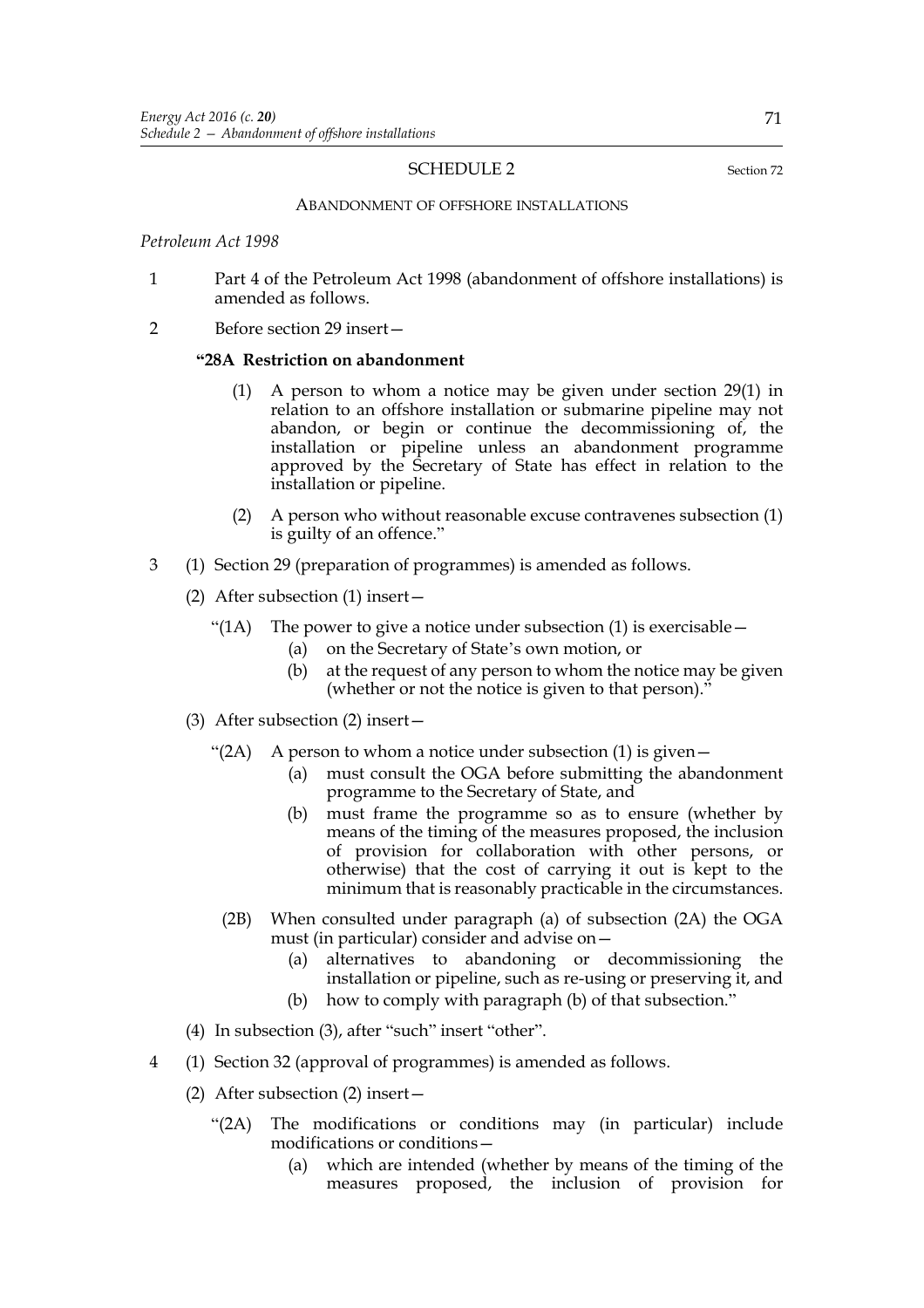collaboration with other persons, or otherwise) to reduce the total cost of carrying out the programme, provided that they do not increase the total costs to be met by any person who is to be subject to obligations under the programme or under any other abandonment programme;

- (b) requiring the persons who submitted the programme to carry out and publish or make available to the Secretary of State and the OGA a review of the programme and its implementation including, where relevant, recommendations as to the contents and implementation of future abandonment programmes."
- (3) At the end insert—
	- "(6) Before reaching a decision under this section the Secretary of State must—
		- (a) consult the OGA, and
		- (b) take into account the cost of carrying out the programme that has been submitted and whether it is possible to reduce that cost by modifying the programme or making it subject to conditions.
	- (7) When consulted under subsection (6)(a), the OGA must (in particular) consider and advise on—
		- (a) alternatives to abandoning or decommissioning the installation or pipeline, such as re-using or preserving it, and
		- (b) whether section 29(2A)(b) has been complied with and, if it has not been, modifications or conditions that would enable it to be complied with."
- 5 In section 33 (failure to submit programme), after subsection (3) insert—
	- "(3A) When preparing an abandonment programme under this section the Secretary of State must—
		- (a) consult the OGA, and
		- (b) frame the programme so as to ensure (whether by means of the timing of the measures proposed, the inclusion of provision for collaboration with other persons, or otherwise) that the cost of carrying it out is kept to the minimum that is reasonably practicable in the circumstances.
		- (3B) When consulted under paragraph (a) of subsection (3A), the OGA must (in particular) consider and advise on—
			- (a) alternatives to abandoning or decommissioning the installation or pipeline, such as re-using or preserving it, and
			- (b) how to comply with the requirement in paragraph (b) of that subsection."
- 6 (1) Section 34 (revision of programmes) is amended as follows.
	- (2) After subsection (4) insert—
		- "(4A) A person who makes a proposal under subsection (1) that is likely to have an effect on the cost of carrying out the programme must frame it so as to ensure (whether by means of the timing of the measures proposed, the inclusion of provision for collaboration with other persons, or otherwise) that the cost of carrying out the programme as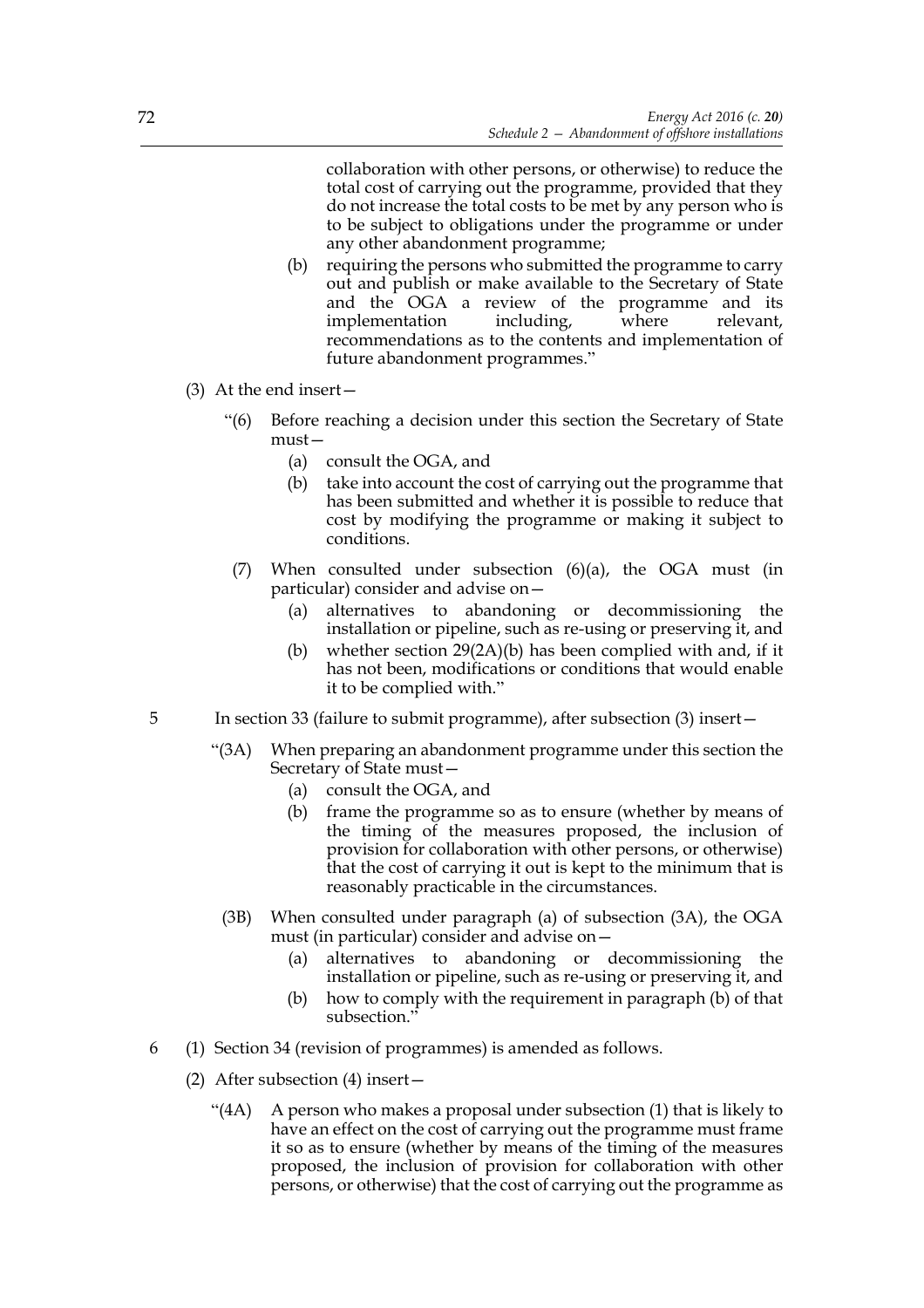proposed to be altered is kept to the minimum that is reasonably practicable in the circumstances.

- (4B) Where the Secretary of State makes a proposal under subsection (1)(a) the purpose of which is to reduce the total cost of carrying out a programme, the proposal may not increase the total costs to be met by any person who is to be subject to obligations under the programme or under any other abandonment programme."
- (3) After subsection (7) insert—
	- "(7A) If it appears to the Secretary of State that what is proposed under subsection (1) is likely to have an effect on the cost of carrying out the programme, the Secretary of State must, before making a determination under subsection (7)—
		- (a) consult the OGA, and
		- (b) take that effect into account.
		- (7B) When consulted under subsection (7A)(a) the OGA must (in particular) consider and advise on—
			- (a) alternatives to abandoning or decommissioning the installation or pipeline, such as re-using or preserving it, and
			- (b) whether subsection (4A) applies and, if so, whether it has been complied with."
- 7 After section 34 insert—

# **"34A Amendment of programmes**

- (1) This section applies where an abandonment programme approved by the Secretary of State includes provision by virtue of which the programme may be amended.
- (2) A person who proposes to make an amendment under such a provision that is likely to have an effect on the cost of carrying out the programme must frame the amendment so as to ensure (whether by means of the timing of the measures proposed, the inclusion of provision for collaboration with other persons, or otherwise) that the cost of carrying out the programme as proposed to be amended is kept to the minimum that is reasonably practicable in the circumstances.
- (3) If it appears to the person who proposes to make the amendment that subsection (2) applies, the person must consult the OGA before making the amendment.
- (4) When consulted under subsection (3) the OGA must (in particular) consider and advise on—
	- (a) alternatives to abandoning or decommissioning the installation or pipeline, such as re-using or preserving it, and
	- (b) whether subsection (2) applies and, if so, whether it has been complied with.
- (5) Any person who has the function of approving amendments made under a provision mentioned in subsection (1) must, when exercising the function, take into account the effect of the proposed amendment on the cost of carrying out the programme."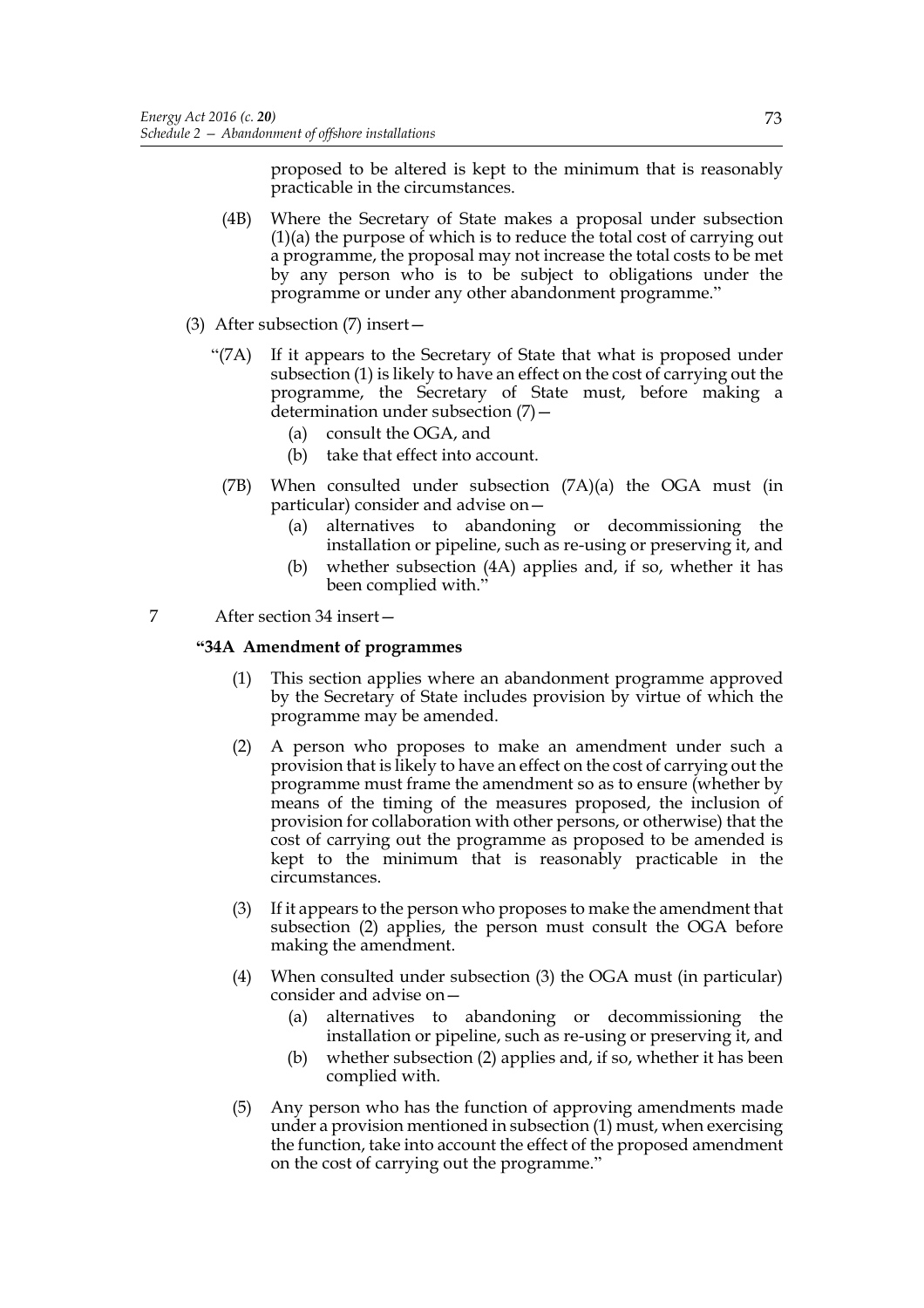8 After section 36 insert—

# **"36A Reduction of costs of carrying out programmes**

- (1) This section applies where an abandonment programme approved by the Secretary of State has effect in relation to an installation or pipeline.
- (2) The Secretary of State may, for the purpose of reducing the total cost of carrying out the programme, by written notice require any person who submitted the programme to take, or refrain from taking, action of a description specified in the notice.
- (3) The notice may, in particular, require—
	- (a) changes to the times at which the measures proposed in the programme are to be carried out;
	- (b) the persons who are under a duty to secure that the programme is carried out to collaborate with other persons.
- (4) The programme, and any condition to which it is subject, has effect subject to any notice given under this section.
- (5) A notice given under this section may not increase the total costs to be met by any person who is to be subject to obligations under the programme or under any other abandonment programme.
- (6) The Secretary of State may not give a notice to a person under this section without first giving the person an opportunity to make written representation as to whether the notice should be given.
- (7) A person to whom a notice is given under this section who without reasonable excuse fails to comply with the notice is guilty of an offence.
- (8) If a notice under this section is not complied with, the Secretary of State may—
	- (a) do anything necessary to give effect to the notice, and
	- (b) recover from the person to whom the notice was given any expenditure incurred under paragraph (a).
- (9) A person liable to pay any sum to the Secretary of State by virtue of subsection (8) must also pay interest on that sum for the period beginning with the day on which the Secretary of State notified the person of the sum payable and ending with the date of payment.
- (10) The rate of interest payable in accordance with subsection (9) is a rate determined by the Secretary of State as comparable with commercial rates."
- 9 In section 37 (default in carrying out programmes), after subsection (1) insert—
	- "(1A) If it appears to the Secretary of State that the proposed remedial action is likely to have an effect on the cost of carrying out the programme, the Secretary of State must—
		- (a) consult the OGA before giving a notice under subsection (1), and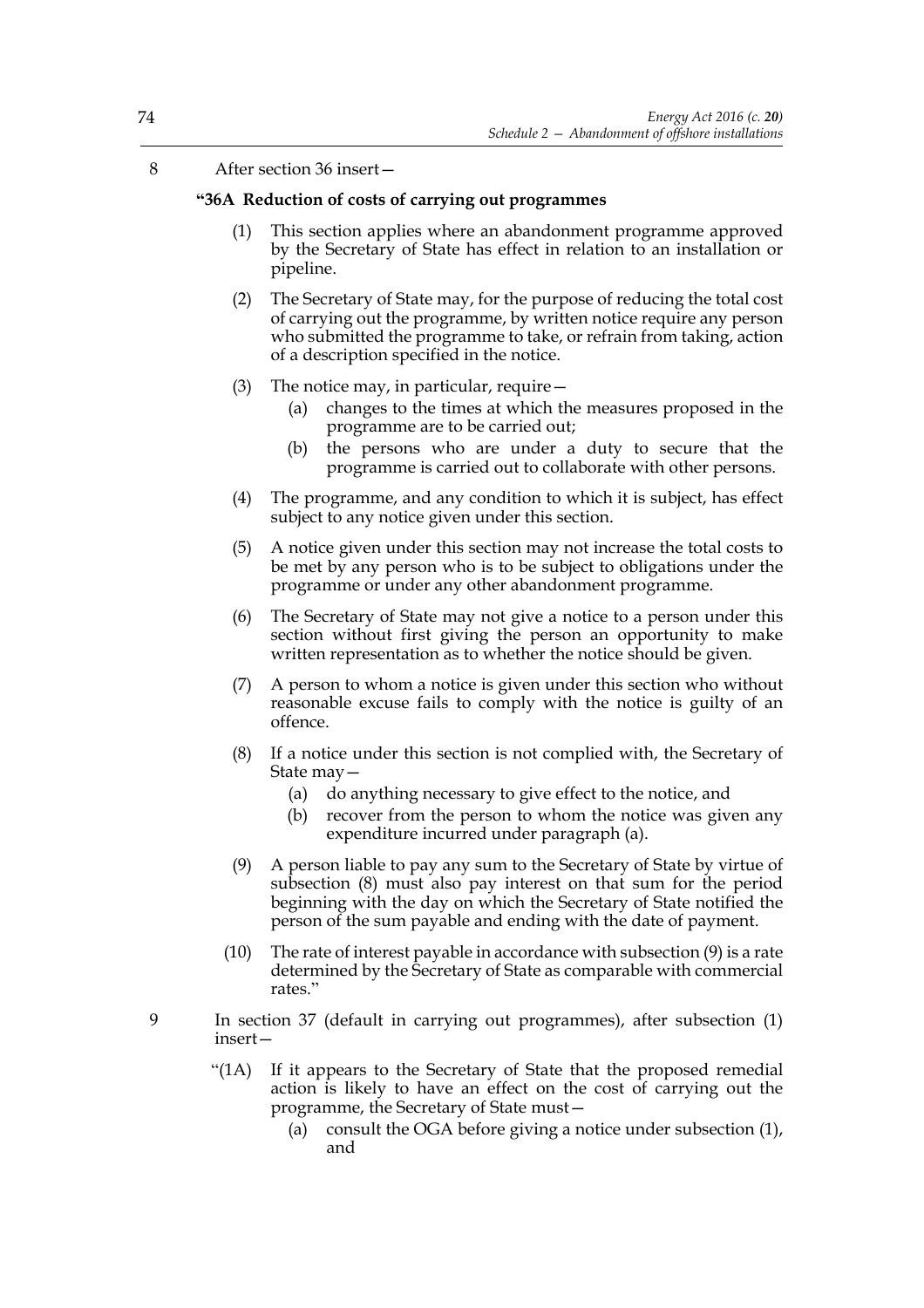- (b) take that effect into account when deciding whether to give the notice.
- (1B) When consulted under subsection (1A)(a), the OGA must consider and advise on the likely effect of the proposed remedial action on the cost of carrying out the programme."
- 10 In section 40 (offences: penalties)
	- (a) after "section" insert "28A,", and
	- (b) after "33," insert "36A,".
- 11 (1) Section 41 (offences: general) is amended as follows.
	- (2) In subsection  $(1)$ 
		- (a) after "section" insert "28A,", and
		- (b) after "33," insert "36A,".
	- (3) In subsection  $(2)$ 
		- (a) after "section" insert "28A,", and
		- (b) after "33," insert "36A,".
	- (4) In subsection  $(3)$ 
		- (a) after "section" insert "28A,", and
		- (b) after "33," insert "36A,".
	- (5) In subsection (5), after "section" insert "28A, 36A or".
- 12 (1) Section 42 (validity of Secretary of State's acts) is amended as follows.
	- (2) In subsection (2), after paragraph (e) insert— "(ea) the giving of a notice under section  $36A(2)$ ;".
	- (3) In subsection (5), after paragraph (e) insert—
		- "(ea) in relation to the giving of a notice under section 36A(2), means the requirements of section 36A(6);".

### *Energy Act 2008*

- 13 (1) Section 30 of the Energy Act 2008 (abandonment of carbon storage installations) is amended as follows.
	- (2) In subsection (1), after "subsections" insert " $(1A)$ ,".
	- (3) After that subsection insert—
		- " $(1A)$  For the purposes of subsection  $(1)$ , the amendments made to Part 4 of the 1998 Act by Schedule 2 to the Energy Act 2016 are to be disregarded."
	- (4) For subsection (4A) substitute—
		- "(4A) The power in subsection  $(4)$ 
			- (a) may (in particular) be exercised to make modifications corresponding to the amendments made by Schedule 2 to the Energy Act 2016, and
			- (b) is subject to section 30A."

Printed in the UK by The Stationery Office Limited under the authority and superintendence of Carol Tullo, Controller of Her Majesty's Stationery Office and Queen's Printer of Acts of Parliament

 $©$  Crown copyright 2016